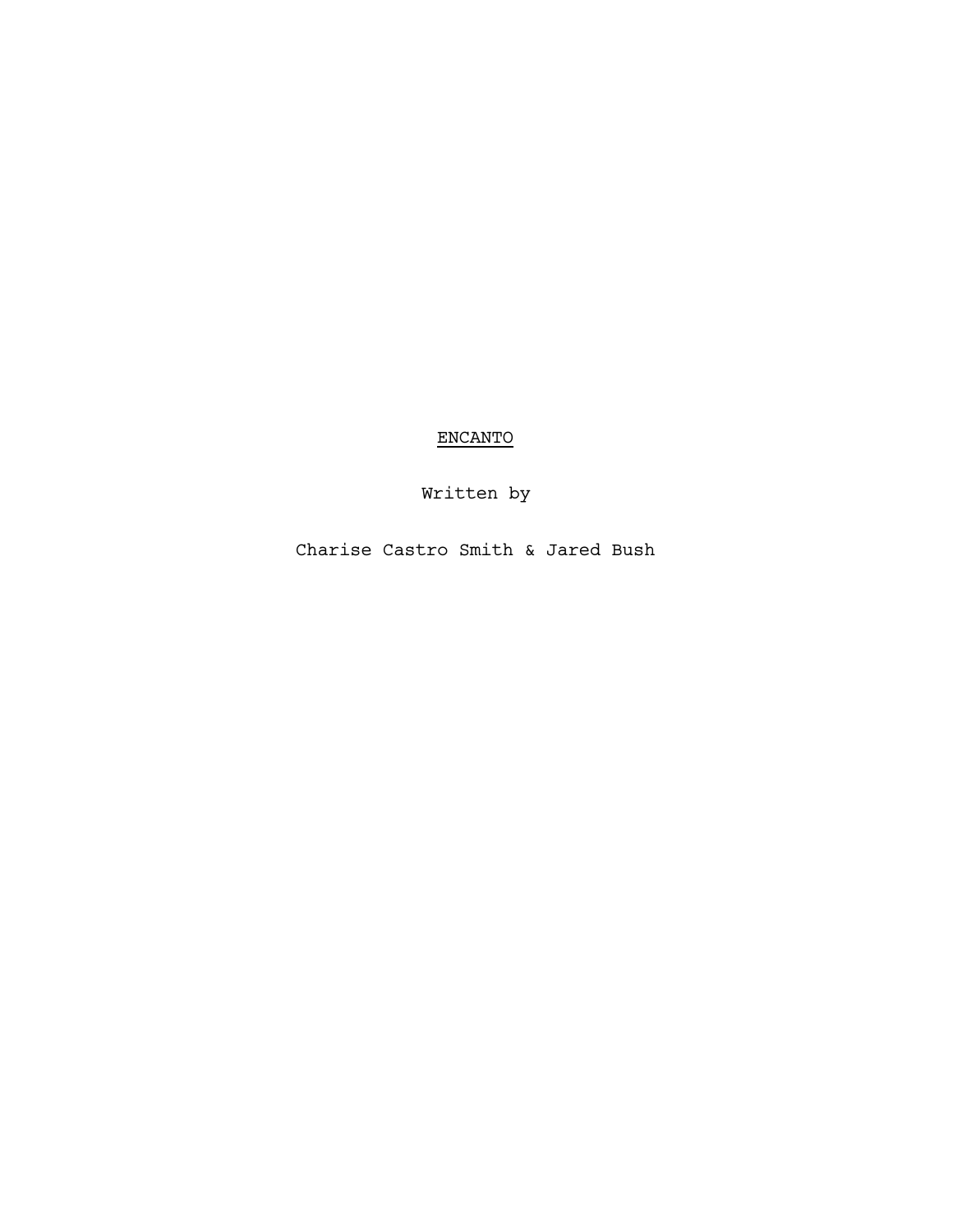## **OVER BLACK...**

WE HEAR the sounds of nighttime in a COLOMBIAN CLOUD FOREST: birds, insects, nature. Then the voice of an older woman, warm, nurturing and intimate...

> ABUELA ALMA (V.O.) *Abre los ojos... open your eyes....*

FADE UP ON: The closed eyes of five-year-old MIRABEL MADRIGAL; light of a CANDLE reflects in her over-sized, greenrimmed glasses. Mirabel opens one eye, then the other to find a wondrous, MAGICAL CANDLE rippling with firelight magic.

> YOUNG MIRABEL This is where our magic comes from?

ABUELA ALMA Mm-hmm, this candle holds the *miracle* given to our family.

YOUNG MIRABEL How did we get a miracle?

Alma pulls Mirabel onto her lap and the light of the candle grows. As Alma speaks, we dissolve to her as a young woman, along with her husband, PEDRO, and their THREE BABIES. The CANDLE burns brightly nearby.

> ABUELA ALMA (INTO V.O.) Long ago, when my three babies had just been born, your Abuelo Pedro and I were forced to flee our home.

Strong light grows outside Young Alma and Pedro's window. Alma and Pedro look concerned.

Match to: Young Alma and Pedro (holding the candle) leading a frightened group of displaced people. They struggle across a beautiful RIVER.

> ABUELA ALMA (V.O.) And though many joined us, hoping to find a *new* home... we could not escape the dangers... and your Abuelo was lost.

The candle flickers and Pedro looks back from where they came, troubled. Pedro hands Abuela the candle as he throws his arms out protectively as... marauders approach. As they advance, Pedro vanishes into the wind in front of Abuela, who collapses... and we push in on the CANDLE.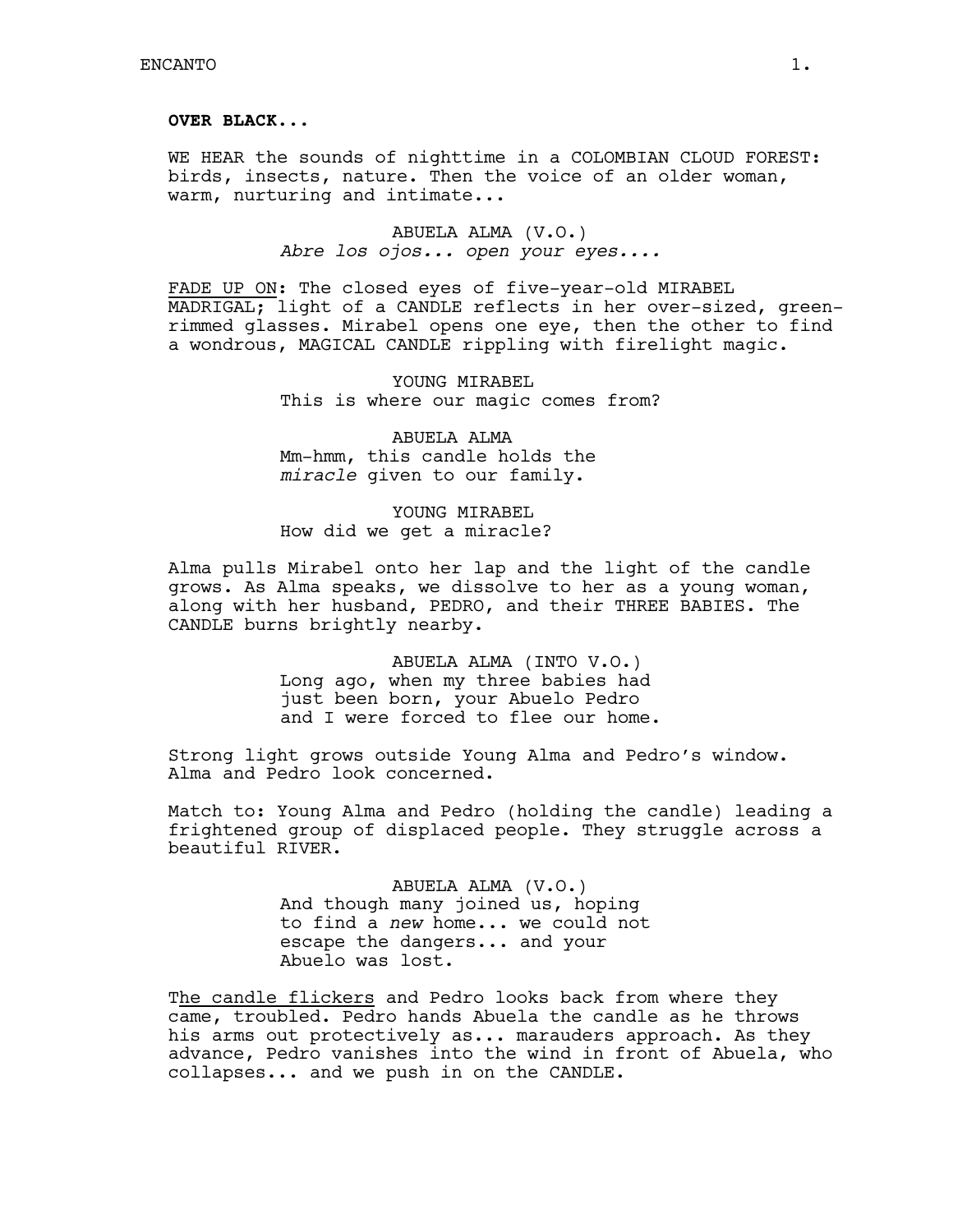ABUELA ALMA (V.O.) But in our darkest moment... we were given... a miracle.

As Abuela cries, we burst out of our impressionistic history into the SPLENDOR of a MIRACLE, rooted deeply in MAGICAL REALISM. The CANDLE blossoms with a magical intensity, banishing the darkness.

> ABUELA ALMA (V.O.) The candle became a magical flame that could never go out and it blessed us with a refuge in which to live. A place of wonder...

YOUNG MIRABEL (V.O.) An Encanto...

ABUELA ALMA (V.O.) An Encanto.

Around Abuela and her babies (and displaced people), MOUNTAINS rise, forming a protected VALLEY. The CANDLE shines brightly, enveloping ABUELA ALMA, its magic glows from the earth and a HOUSE *grows around her.*

> ABUELA ALMA (V.O.) The miracle grew... and our house, our casita itself, came alive to shelter us.

The House COMES TO LIFE, to the delight of the babies.

ABUELA ALMA (V.O.) When my children came of age, the miracle blessed each with a magic gift to help us. And when *their* children came of age...

*The triplets turn five and as they STEP TOWARD GLOWING DOORS, they too are filled with MAGIC. As they "grow-up," a new generation is born, and as these children are filled with magic, the series of doors becomes a mural-like family tree.*

> YOUNG MIRABEL (V.O.) They got magic too.

ABUELA ALMA (V.O.) That's right... and together our family's gifts have made our new *home*... a paradise.

*The wilderness transforms into paradise, the House and MAGIC CANDLE shining like a beacon*. We push in and match to: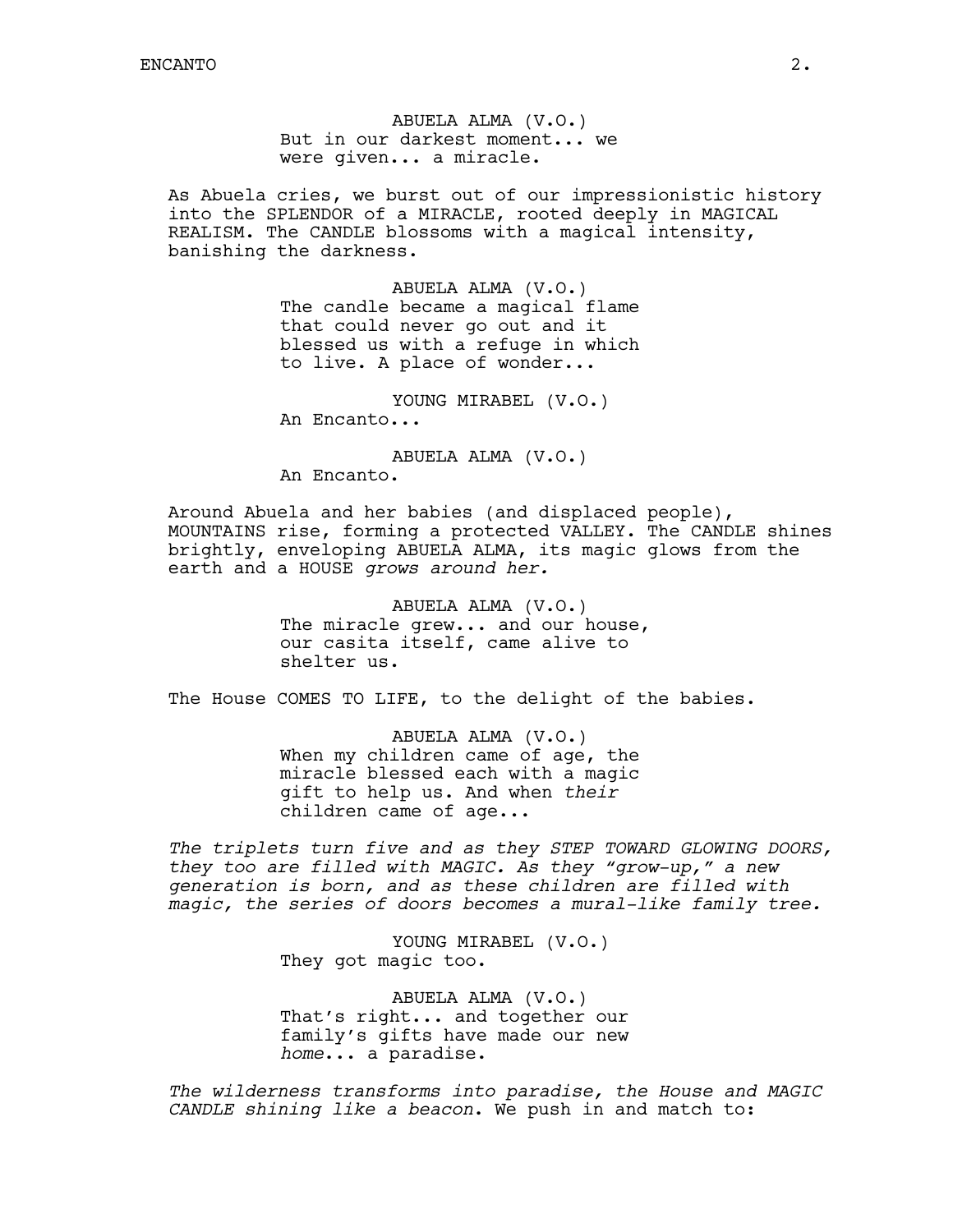INT. CASA MADRIGAL - NURSERY - EVENING

The MAGIC CANDLE, which we pull back from to find Young Mirabel staring in awe. Abuela smiles at her, full of love.

> ABUELA ALMA Tonight, this candle will give you *your* gift, mi vida. Strengthen our community, strengthen our home. Make your family proud.

YOUNG MIRABEL (solemn, nodding) Make my family proud.

Mirabel nods, solemn but bursting with pride. Abuela beams. As fireworks explode, the magical House knocks a CLOCK toward them, nudging that it's time to start the ceremony.

> ABUELA ALMA Yes, yes, Casita, we're going.

The House brings Mirabel her shoes. She giggles, then helps Abuela to the door, holding her hand, excited and nervous.

> YOUNG MIRABEL What do you think my gift will be?

Abuela Alma bends down to Mirabel, full of love and pride.

ABUELA ALMA You are a wonder, Mirabel Madrigal. Whatever gift awaits, will be just as special as you.

On Mirabel's face, we match to her standing in the courtyard as the curtain opens on *her* GIFT CEREMONY. As Mirabel stares at her undulating door, full of wonder, its glittering magic blooms brighter and brighter, and we transition to our title:

#### **ENCANTO**

INT. MIRABEL'S BEDROOM - DAWN

*A PERCUSSION INTRO IS ALREADY REVVING UP...*

DISSOLVE FROM BRIGHT LIGHT TO: MIRABEL'S GREEN GLASSES. The SHELF the glasses sit on lifts to one side (by the House) and the glasses slide off into... the waiting HAND of MIRABEL, who passes, already "on a mission."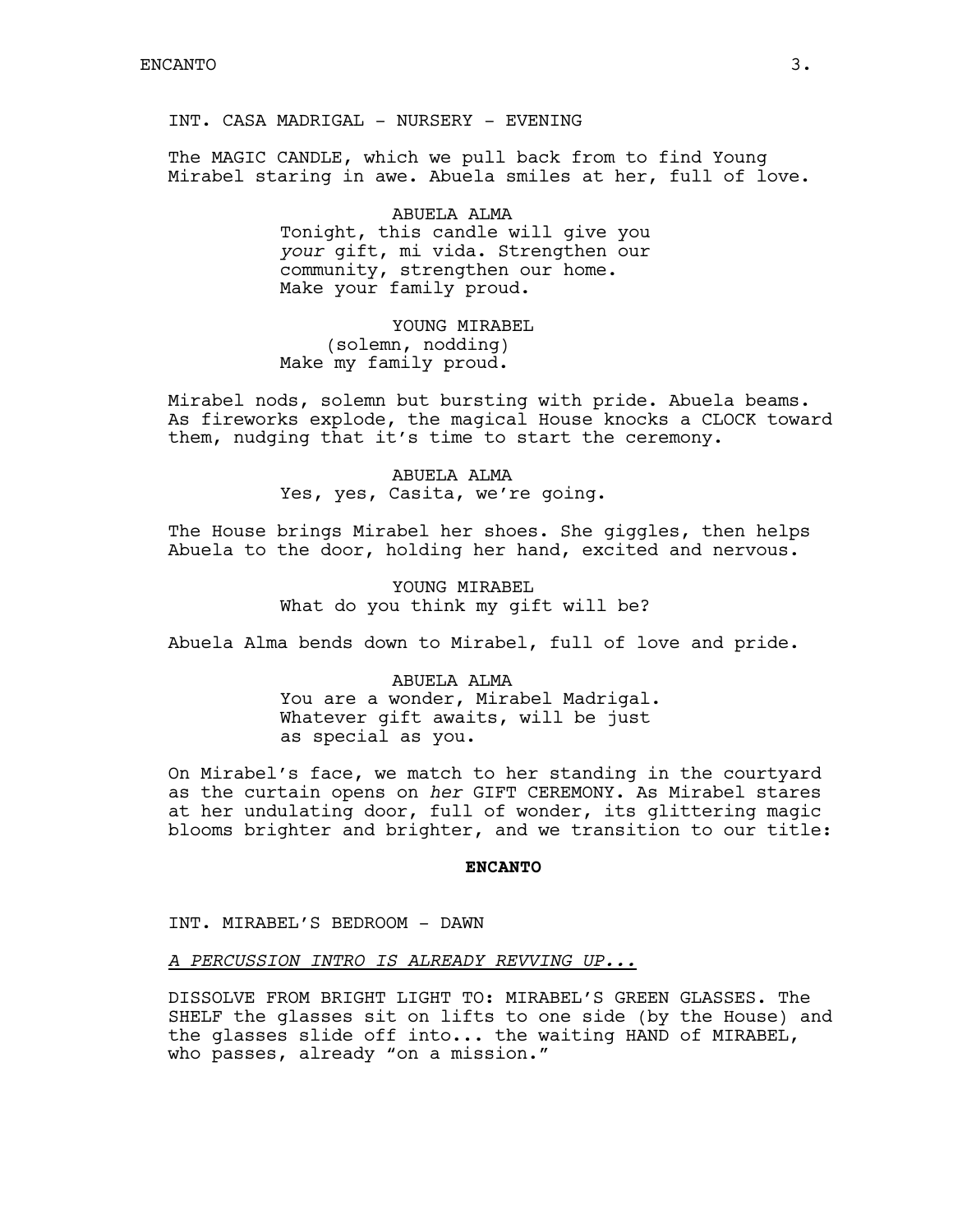Mirabel is now 15, though we don't yet see her face. As she hurries around her room in tight shots, the HOUSE tries to keep up. We see some of Mirabel's personalized decorations: self-painted wallpaper, family picture, books, etc.

Mirabel grabs a "self-decorated" dress off a sewing table. Mirabel jumps and as she lands, the House scrambles to put SHOES under her feet. Barely made it! Mirabel puts her hand on the DOORKNOB and, we see her face for the first time as she takes a breath like she's heading into battle.

> MIRABEL Make your family proud.

INT. CASA MADRIGAL - VARIOUS INTERIORS

The House conveys Mirabel downstairs and she passes a portrait of ABUELO PEDRO.

# MTRABEL

Morning, Abuelo.

EXT. TOWN OF ENCANTO - SAME TIME

THREE KIDS excitedly run up a path toward la Casa Madrigal. It's like Christmas morning, anticipation building.

INT. CASA MADRIGAL - VARIOUS

As Mirabel moves through the corridors, shutters open around her. She reaches the dining room and begins setting the table. Each member of the family has their own plate, highlighting their gift. As Mirabel sets the table, kids holler at her from outside.

> PUMPED JUANCHO Hey! When's the magic gift happen?!

MIRABEL My cousin's ceremony is tonight.

She goes back to setting the table, but:

LITTLE ALEJANDRA What's his gift?!

MIRABEL We're gonna find out.

PUMPED JUANCHO What's *your* gift?!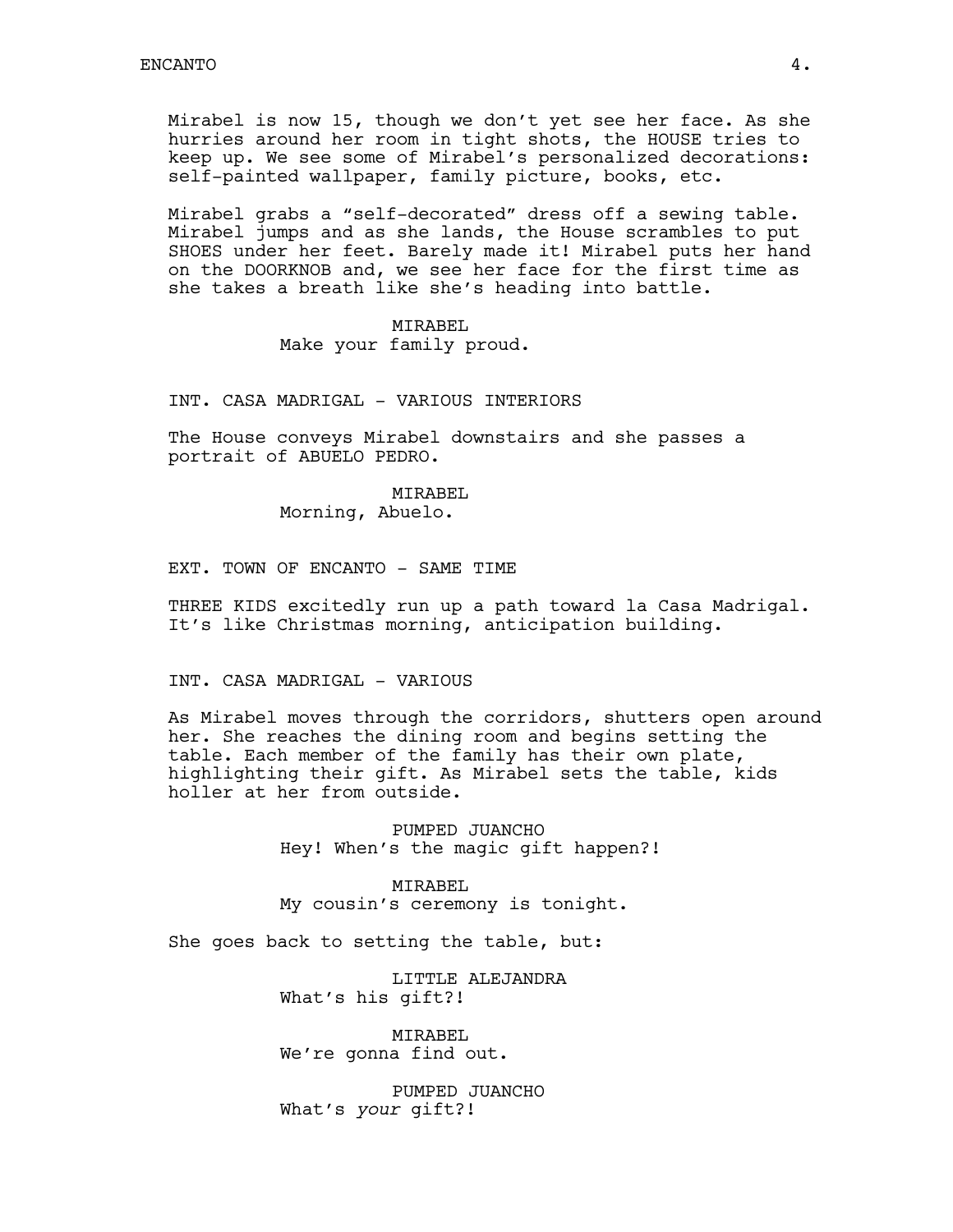MIRABEL (working, playful teasing) Who's asking?

KIDS

(BEAT) Us!

#### MIRABEL

Well, "us," I can't just talk about myself... I'm only *part* of the amazing Madrigals.

KIDS Who's all the amazing Madrigals?

MIRABEL Aw, you're not gonna leave me alone, are you? Casita, help me out.

# **AND THE MUSIC KICKS IN!**

MIRABEL (CONT'D) Drawers. (House moves its drawers) Floors. (House moves its floors) Doors -- (the magic doors glow) Let's goooo! (singing) THIS IS OUR HOME. WE'VE GOT EVERY GENERATION SO FULL OF MUSIC A RHYTHM OF ITS OWN DESIGN.

*MIRABEL opens the family's doors to help them wake up.*

*MIRABEL* (CONT'D) THIS IS MY FAMILY, A PERFECT CONSTELLATION. SO MANY STARS, AND EVERYBODY GETS TO SHINE.

*The family hustles to get ready for the day with help from the house: it makes Luisa treadmill with its tiles, pours coffee for the family, etc. Abuela emerges from her room.*

> *MIRABEL* (CONT'D) WHOA, BUT LET'S BE CLEAR, ABUELA RUNS THIS SHOW. WHOA, SHE LED US HERE SO MANY YEARS AGO,

### *(MORE)*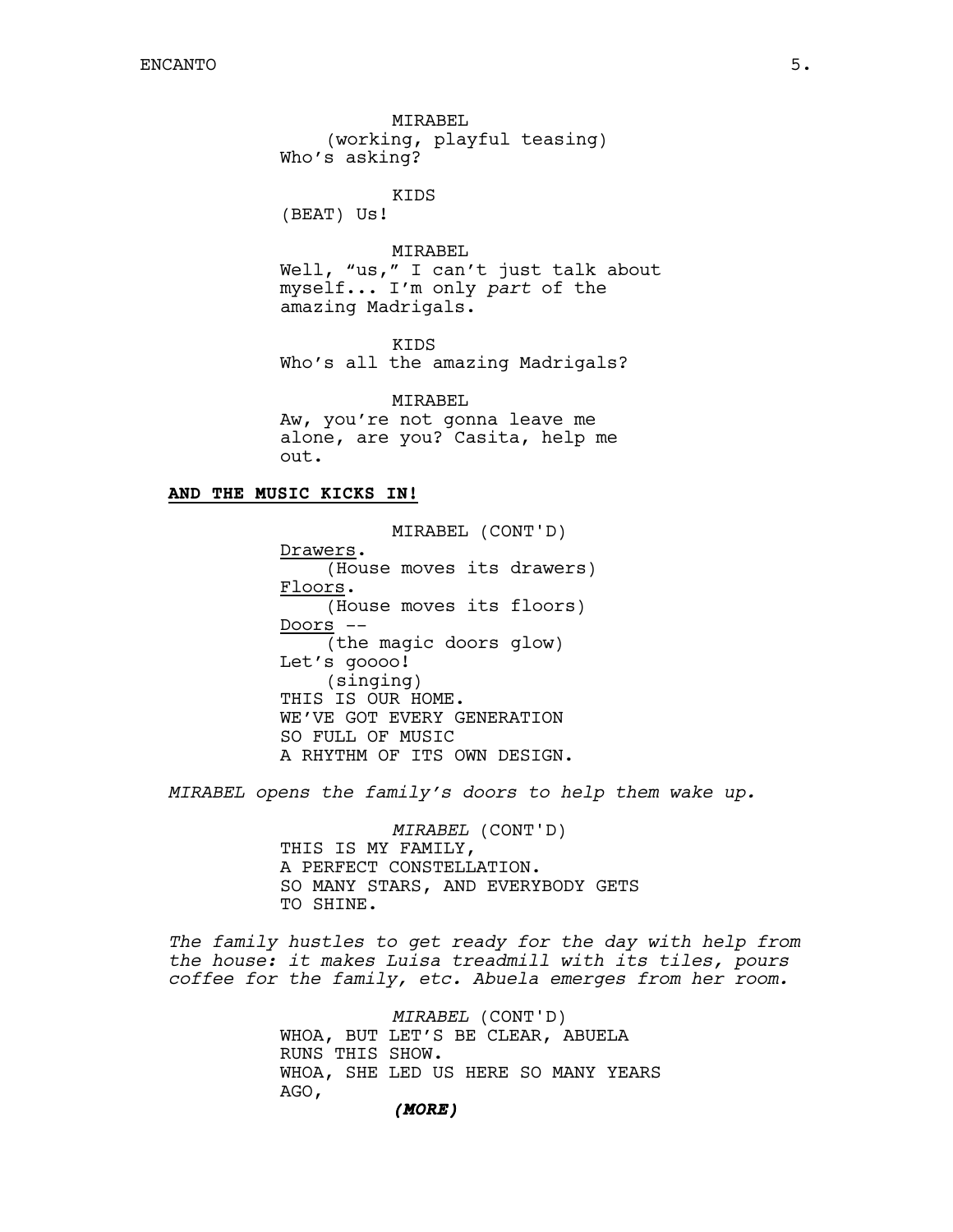## *MIRABEL (CONT'D)*

WHOA, AND EVERY YEAR OUR FAMILY BLESSINGS GROW! THERE'S JUST A LOT YOU'VE SIMPLY GOT TO KNOW, SO!

*MIRABEL* (CONT'D) *WELCOME TO THE FAMILY MADRIGAL. THE HOME OF THE FAMILY MADRIGAL. WE'RE ON OUR WAY! WHERE ALL THE PEOPLE ARE FANTASTICAL AND MAGICAL, I'M PART OF THE FAMILY MADRIGAL!*

*Mirabel leads her FAMILY OUT OF THE HOUSE, she's their biggest cheerleader. She waves goodbye to the House and the House waves back with its shutters and tiles. The town kids watch the Madrigals emerge, super psyched to see these amazing people get to work. The kids crowd around Mirabel.*

#### *KIDS*

*Oh my gosh, it's them!/ What are the gifts?! / I can't remember all the gifts/ Who is who?* 

*MIRABEL Alright, alright, relax.*

*LITTLE ALEJANDRA It is physically impossible to relax!*

*INNOCENT CECILIA Tell us everything! What are your powers?*

*PUMPED JUANCHO JUST TELL US WHAT EVERYONE CAN DO!*

*MIRABEL And that's why coffee's for grownups.*

*Mirabel takes Juancho's coffee cup and steps up to a MURAL of the Madrigal family.*

> *MIRABEL* (CONT'D) MY TIA PEPA. HER MOOD AFFECTS THE WEATHER. WHEN SHE'S UNHAPPY, WELL, THE TEMPERATURE GETS WEIRD.

*We find emotional PEPA, when she's happy the sun comes out, she trips off camera, and stomps back, pissed. The weather above the whole Encanto gets worse and rains in the BG.*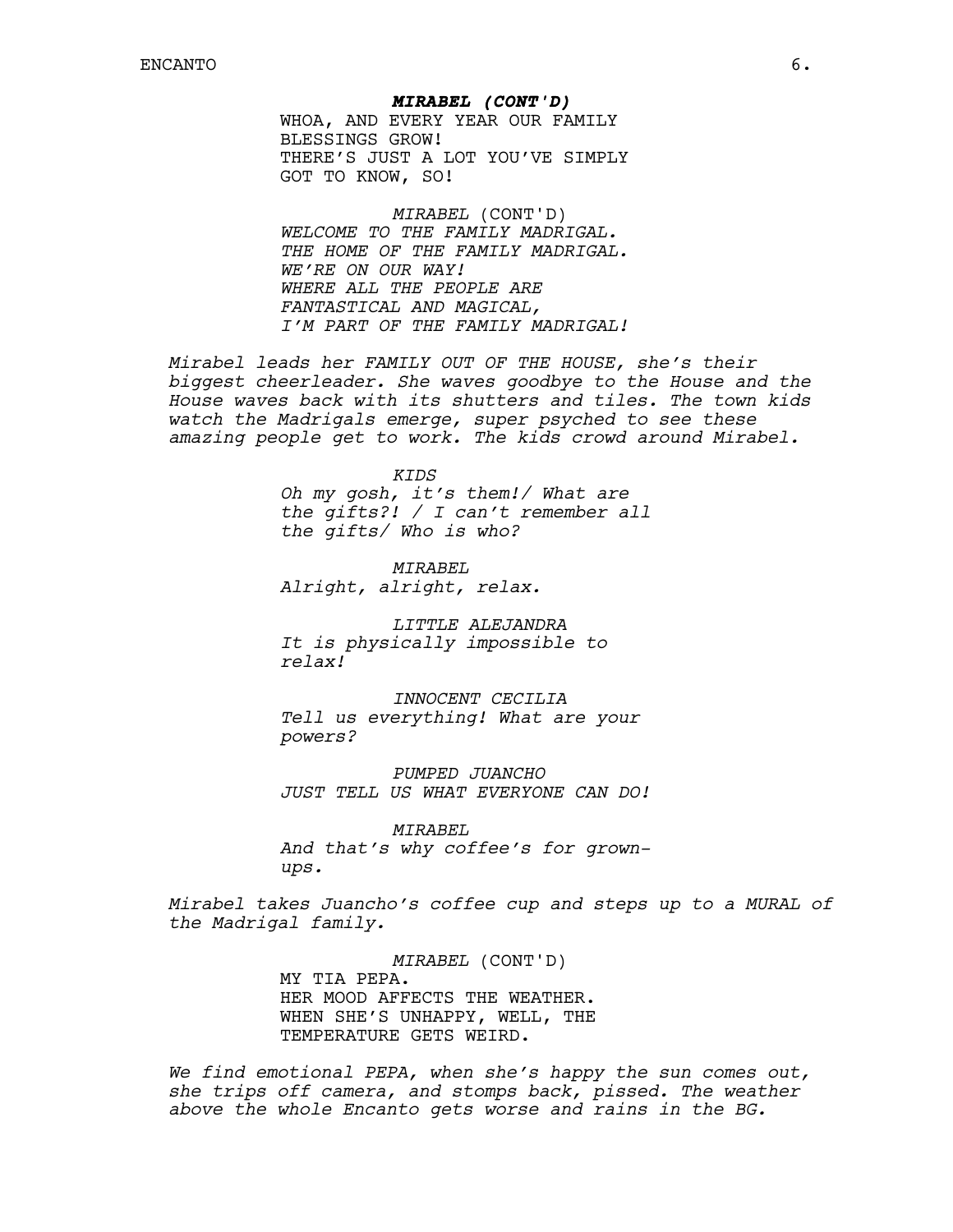MIRABEL (CONT'D) MY TIO BRUNO --

CROWD -- WE DON'T TALK ABOUT BRUNO --

MIRABEL THEY SAY HE SAW THE FUTURE, ONE DAY HE DISAPPEARED.

We see CREEPY BRUNO'S DOOR DEVELOP COBWEBS as its MAGIC FADES. We continue through the town as JULIETA heals sick people with her homemade buñuelos. Reveal a HUGE LINE OF PEOPLE with comedic maladies waiting to be healed by her.

> MIRABEL (CONT'D) OH, AND THAT'S MY MOM JULIETA, HERE'S HER DEAL. WHOA, THE TRUTH IS, SHE CAN HEAL YOU WITH A MEAL. WHOA, HER RECIPES ARE REMEDIES FOR REAL. IF YOU'RE IMPRESSED, IMAGINE HOW I  $FEEL -$ (gets kissed by Julieta) MOM?!

Mirabel who heads through the bustling town, were we see flowers, fruit, a guy selling a huge stack of hats, etc.

> MIRABEL (CONT'D) WELCOME TO THE FAMILY MADRIGAL! THE HOME OF THE FAMILY MADRIGAL! HEY COMING THROUGH! I KNOW IT SOUNDS A BIT FANTASTICAL AND MAGICAL, BUT I'M PART OF THE FAMILY MADRIGAL!

Mirabel points out her dad, Agustín, and Tio Félix.

MIRABEL (CONT'D) TWO GUYS FELL IN LOVE WITH FAMILY MADRIGAL!

AGUSTÍN/FÉLIX HEY, FAMILY MADRIGAL!

MTRABEL, AND NOW THEY'RE PART OF THE FAMILY MADRIGAL. SO YEAH TIO FÉLIX MARRIED PEPA, AND MY DAD MARRIED JULIETA, THAT'S HOW ABUELA BECAME *ABUELA* MADRIGAL! LET'S GO, LET'S GO!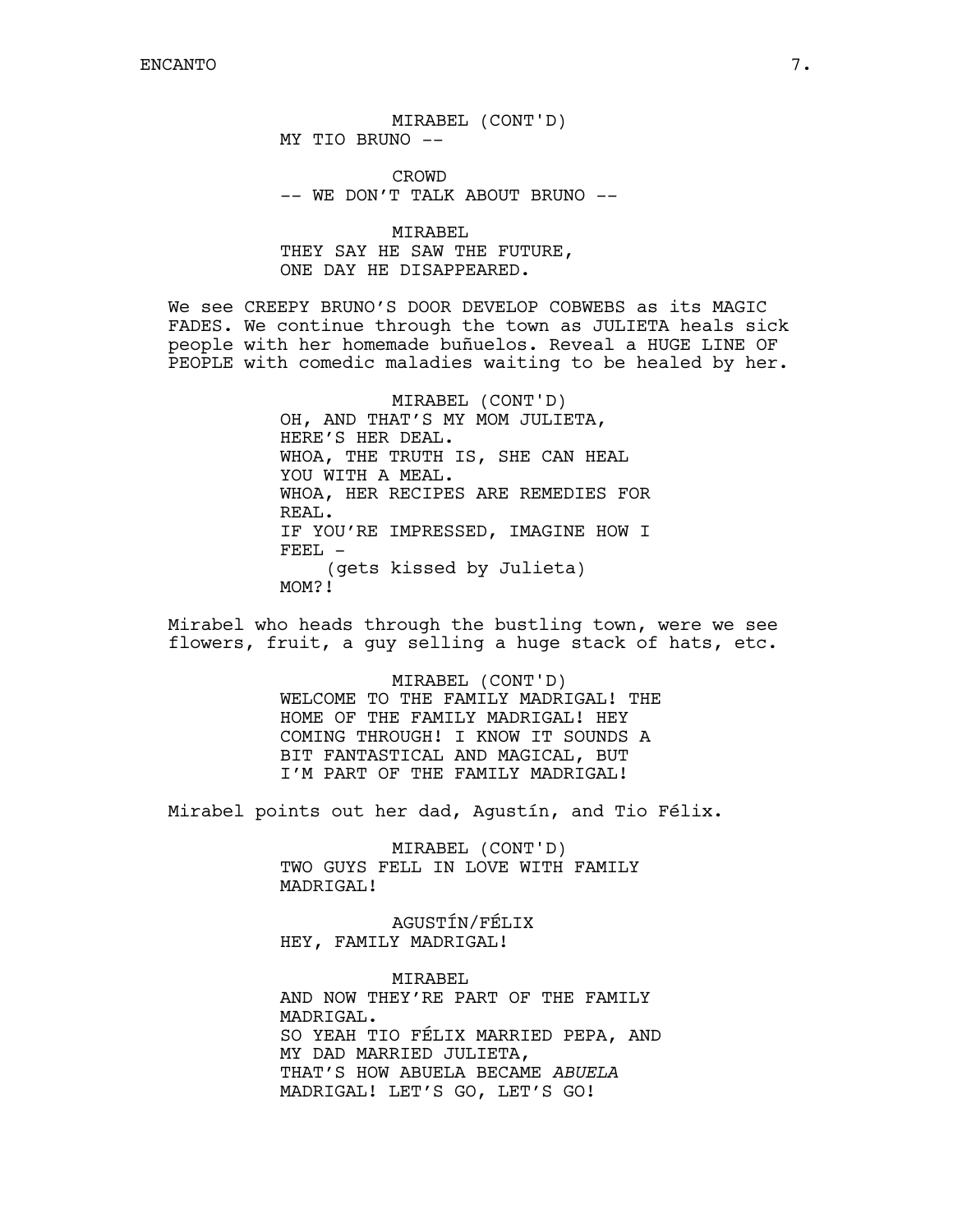Abuela Alma steps forward, helping the town.

ABUELA ALMA

WE SWEAR TO ALWAYS HELP THOSE AROUND US AND EARN THE MIRACLE THAT SOMEHOW FOUND US

Alma helps a family build a new home and ensures the Madrigals are doing everything they can to help the community. Abuela Alma is almost the mayor of this town, wellrespected and leads by example.

> ABUELA ALMA (CONT'D) THE TOWN KEEPS GROWING THE WORLD KEEPS TURNING BUT HARD WORK AND DEDICATION WILL KEEP THE MIRACLE BURNING AND EACH NEW GENERATION MUST KEEP THE MIRACLE BURNING...

Back to Mirabel, leading the kids into the main plaza, which is packed with people shopping, selling and buying goods, and the Madrigals buzz around helping everyone.

WAT.T.A

Permiso/ make way for the Madrigals / Thanks for your help! / It's a big day! / Good luck tonight! / Hormigas Santandereanas! / Get your candles for tonight's ceremony!

KIDS

Who's a sister, who's a cousin?! / There's so many people!/ How do you keep them all straight?

MIRABEL

Okay, okay, okay, okay... SO MANY KIDS IN OUR HOUSE SO LET'S TURN THE SOUND UP! YOU KNOW WHY? I THINK IT'S TIME FOR A GRANDKID ROUNDUP!

MIRABEL/KIDS/TOWN GRANDKID ROUNDUP!

MIRABEL (dropping a pin) COUSIN DOLORES CAN HEAR A PIN DROP

Dolores appears, her hand to her ear.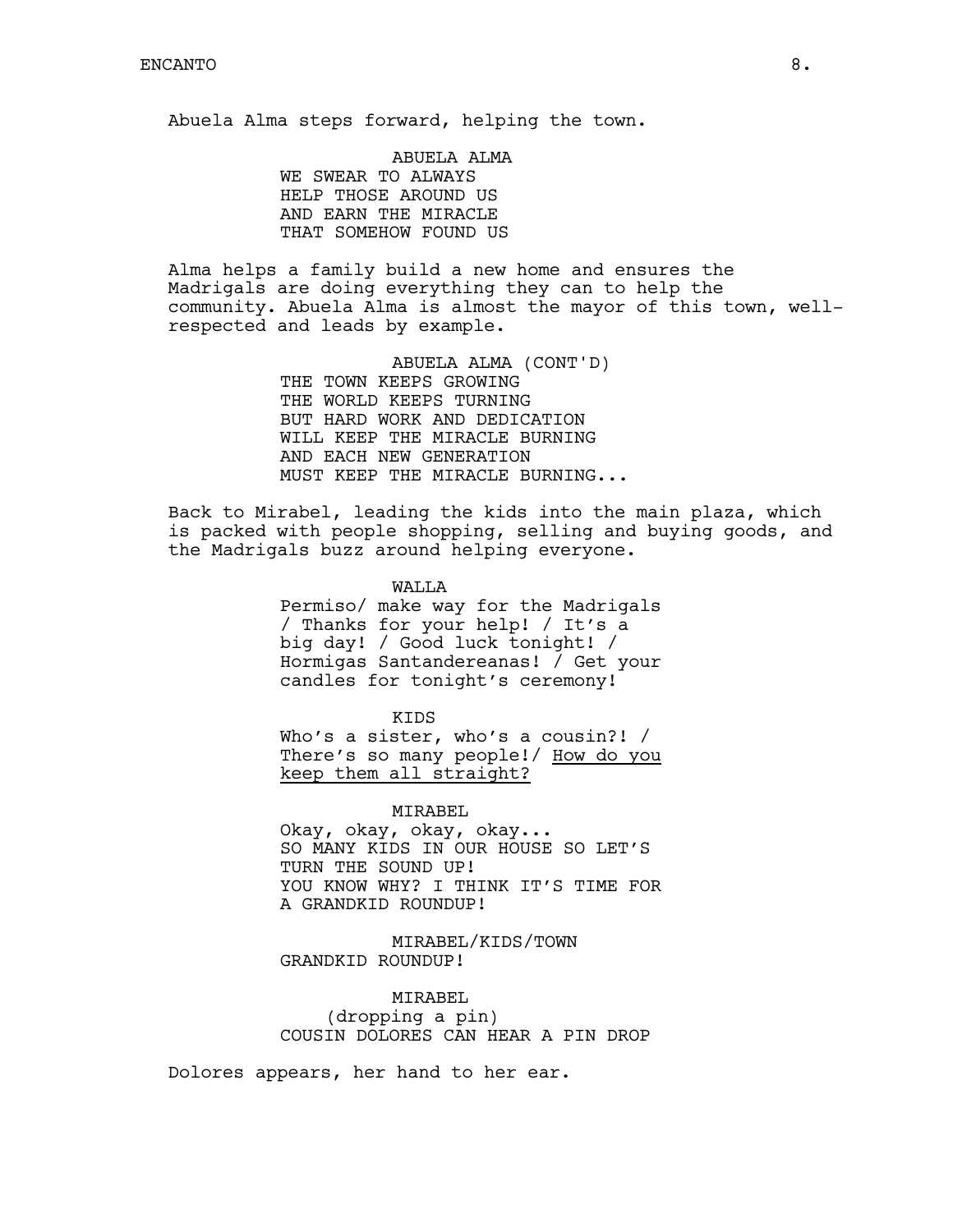MIRABEL (CONT'D) CAMILO SHAPE SHIFTS, (Camilo shape-shifts) ANTONIO GETS HIS GIFT TODAY!

Pop to ANTONIO being dressed in his CEREMONY OUTFIT.

We see ISABELA (perfect, gorgeous and laden with flowers) and LUISA (responsible and very strong).

> MIRABEL (CONT'D) MY OLDER SISTERS, ISABELA AND LUISA... ONE STRONG, ONE GRACEFUL-PERFECT IN EVERY WAY!

POP to Isabela, who Abuela fawns over.

TOWNSFOLK

ISABELA........

MTRABEL, GROWS A FLOWER, THE TOWN GOES WILD. SHE'S THE PERFECT GOLDEN CHILD.

As flowers go everywhere, we find the very handsome MARIANO, who catches some of Isabela's flowers. Behind him, Luisa walks in and lifts... A BRIDGE.

> TOWNSFOLK LUISA, LUISA, LUISA, LUISA

MTRABEL, AND LUISA'S SUPER STRONG. THE BEAUTY AND THE BRAWN DO NO WROOONG!

ABUELA ALMA (O.S.) Family, let's get ready!

# LUISA

Coming Abuela!

BELLS in town ring and the family starts to head back home.

#### MIRABEL

THAT'S LIFE IN THE FAMILY MADRIGAL! NOW YOU KNOW THE FAMILY MADRIGAL. WHERE ALL THE PEOPLE ARE FANTASTICAL AND MAGICAL THAT'S WHO WE ARE IN THE FAMILY... MADRIGAL! ADIOS!

Mirabel with a flourish, Mirabel salutes the kids, turns and tries to head back toward the house, but: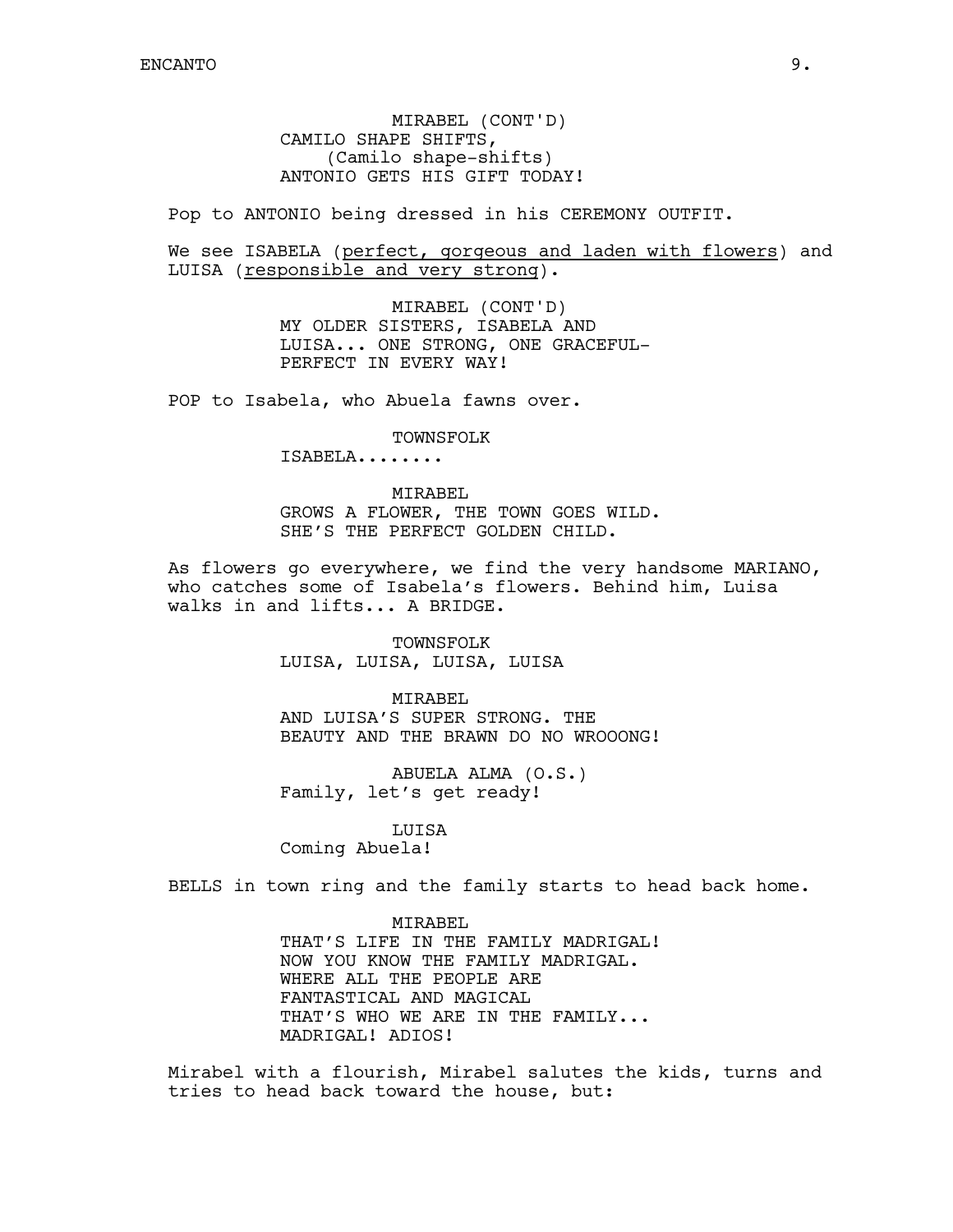INNOCENT CECILIA But what's your gift?

Mirabel looks caught... but before she can get out of there, someone throws her an accordion and the kids start pumping it, to make her play and -- **the music comes right back in**!

#### MIRABEL

Ha -- WELL I GOTTA GO, THE LIFE OF A MADRIGAL, BUT NOW YOU ALL KNOW THE FAMILY MADRIGAL! I NEVER MEANT FOR THIS TO GET AUTOBIOGRAPHICAL, SO JUST TO REVIEW, THE FAMILY MADRIGAL...LET'S GO!

KIDS/TOWN BUT WHAT ABOUT MIRABEL?

#### MIRABEL

IT STARTS WITH ABUELA, AND THEN TIA PEPA, SHE HANDLES THE WEATHER

KIDS/TOWN BUT WHAT ABOUT MIRABEL?

MIRABEL MY MOM JULIETA, CAN MAKE YOU FEEL BETTER WITH JUST ONE AREPA

KIDS/TOWN BUT WHAT ABOUT MIRABEL?

MIRABEL

MY DAD AGUSTÍN, WELL, HE'S ACCIDENT PRONE BUT HE MEANS WELL

KIDS/TOWN BUT WHAT ABOUT MIRABEL?

#### MIRABEL

HEY YOU SAID YOU WANNA KNOW WHAT EVERYONE DOES, I GOT SISTERS AND COUSINS AND...

KIDS/TOWN

MIRABEL!

MIRABEL MY PRIMO CAMILO WON'T STOP UNTIL HE MAKES YOU SMILE TODAY!

KIDS/TOWN

MIRABEL!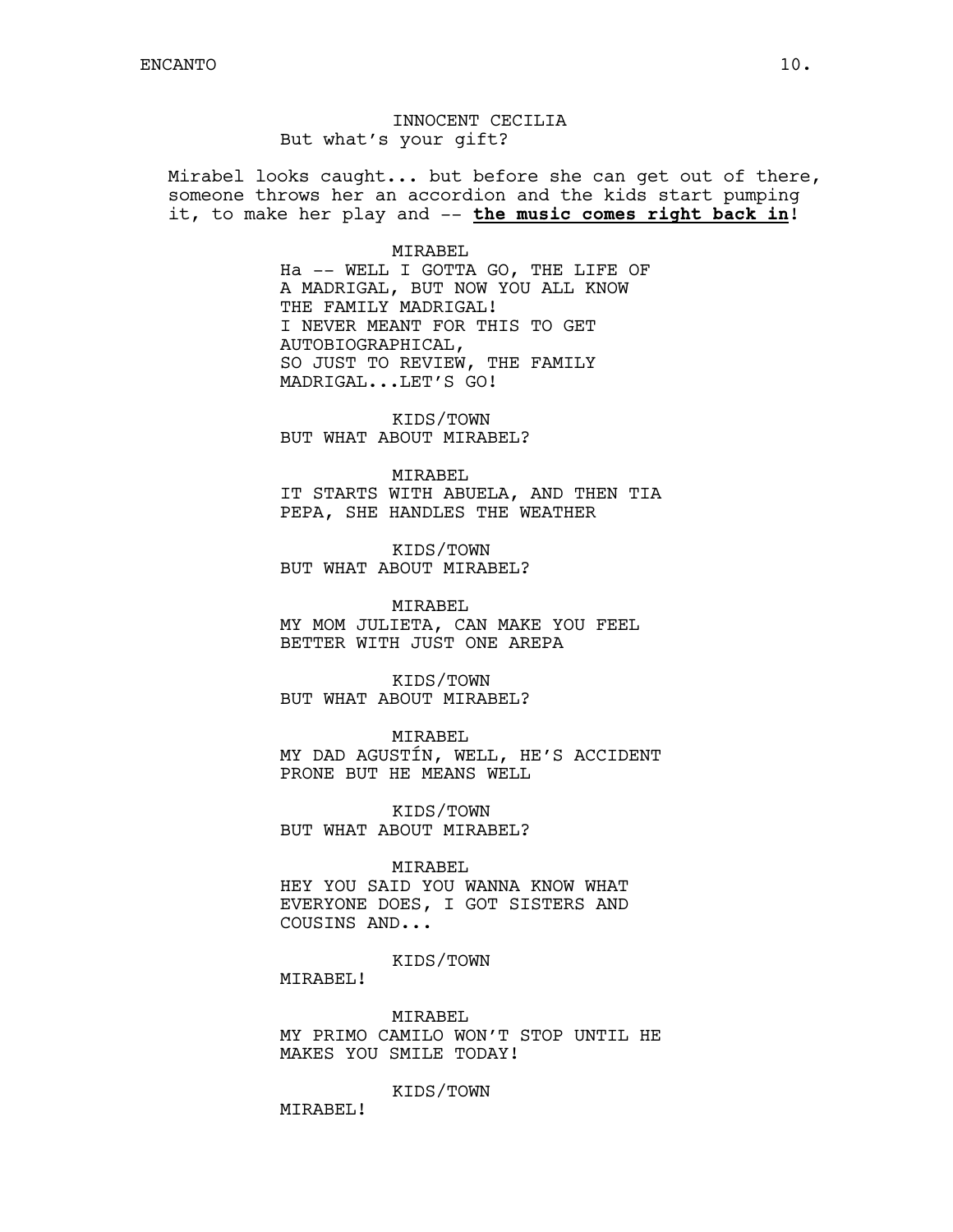MTRABEL MY COUSIN DOLORES CAN HEAR THIS WHOLE CHORUS A MILE AWAY!

We see Dolores far away on a mountain, she puts her hand to her ear and starts grooving to the music.

KIDS/TOWN

MIRABEL!

MIRABEL LOOK, IT'S MISTER MARIANO, HEY YOU CAN MARRY MY SISTER IF YOU WANNA BETWEEN YOU AND ME SHE'S KIND OF A PRIMA DONNA YO, I'VE SAID TOO MUCH AND THANK YOU BUT I REALLY GOTTA GO!

MIRABEL (CONT'D) MY FAMILY'S AMAZING!

KIDS/TOWN

MIRABEL!

MIRABEL AND I'M IN MY FAMILY, SO...

KIDS/TOWN

MIRABEL!

MIRABEL

WELL...

ABUELA ALMA (V.O.)

MIRABEL!

*END SONG.*

EXT. CASA MADRIGAL - FRONT YARD - LATE AFTERNOON

The song abruptly ends as Mirabel looks over to see ABUELA, in the doorway of the House. Mirabel winces.

> ABUELA ALMA What are you doing...?

MIRABEL (nothing to see here) Uh, they were just asking about the family and --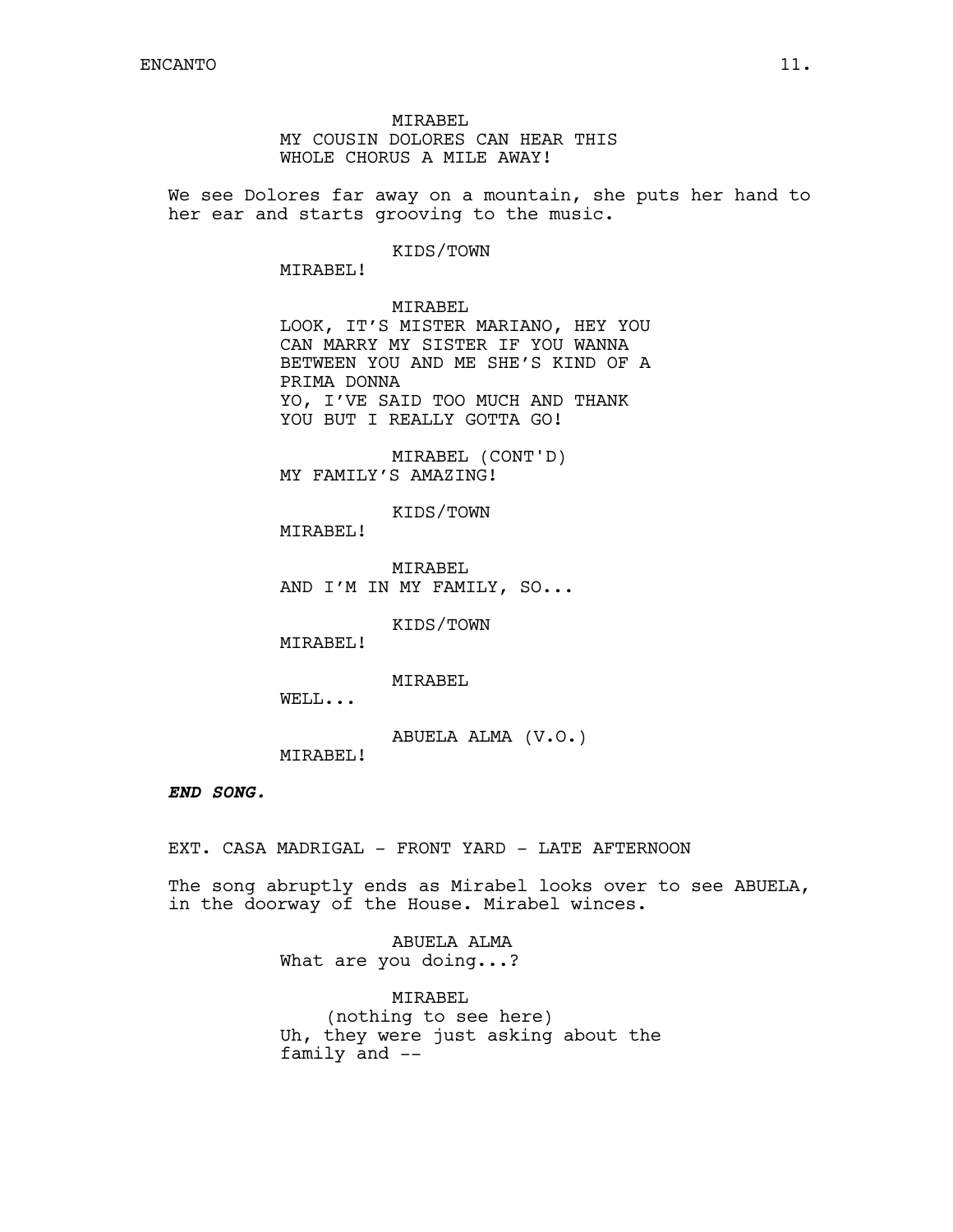LITTLE ALEJANDRA She was about to tell us about her super awesome gift!

Abuela looks confused, but DOLORES pops up out of nowhere:

DOLORES Oh, Mirabel didn't get one.

Dolores thinking she was helpful and heads off. Mirabel, busted, looks back to Abuela, who moves on. The kids look back to Mirabel, feeling like they've been duped.

> INNOCENT CECILIA You didn't get a gift?

Mirabel opens her mouth to try to spin this bad news, but-- a guy approaches with a DONKEY laden with supplies.

> DONKEY DELIVERY GUY Mirabel? Delivery! I gave you the "special" since you're the only Madrigal kid with no gift. I call it the "not special" special. Since uh, since you have no gift.

Crickets. The kids just stare at Mirabel. A beat.

MIRABEL

Thanks.

DONKEY DELIVERY GUY Ooo and tell Antonio good luck. Last gift ceremony was a bummer. (LEAVES, RETURNS) Last one being yours that did not work.

He leaves. Innocent Cecilia looks at Mirabel.

INNOCENT CECILIA If I was you, I'd be really sad.

MIRABEL Well, my little friend I am not, because the truth is, gift or no gift, I am just as special as the rest of my family.

All around Mirabel her amazing family does amazing things. The kids look at her like she's delusional.

> ISABELA Who wants more pink?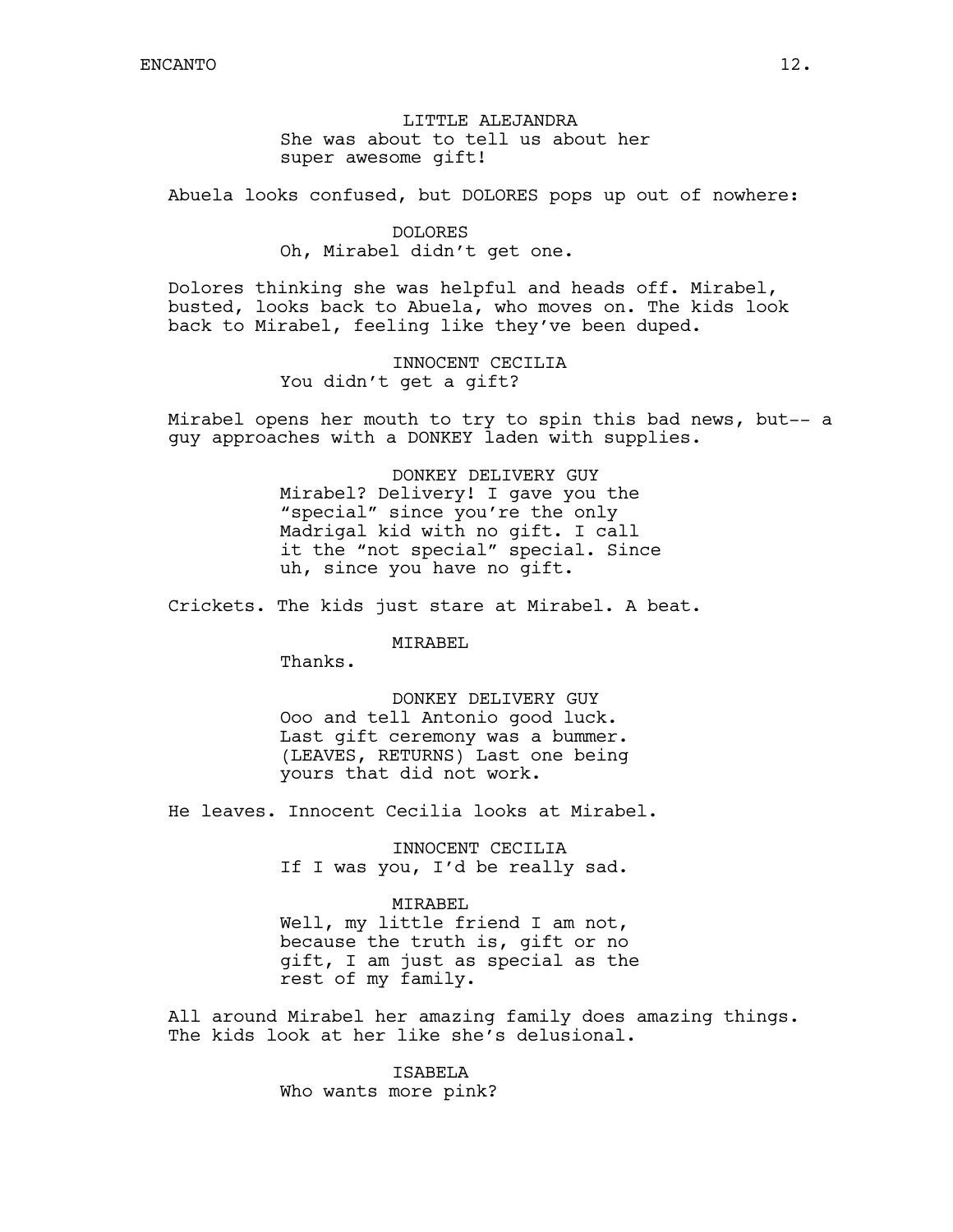**LUISA** Alright guys, where do I drop the wagon?

INNOCENT CECILIA Maybe your gift is being in denial.

Mirabel thinks about that as more flowers bloom and a rainbow appears over the house.

> PEPA (O.S.) I made a rainbow!

EXT./INT. CASA MADRIGAL ENTRANCE - MOMENTS LATER

Mirabel (carrying WAY too much) enters the COURTYARD where preparations for Antonio's gift ceremony is in full swing: flowers everywhere, the House is creating stairs, moving furniture. She nearly knocks into passing musicians.

> MIRABEL Oh sorry... excuse me...

ABUELA (O.S.) Lift it higher... higher.

CAMILO, watching from the balcony above, praises people.

CAMILO Hey nice job over there, yeah yeah.

ABUELA ALMA Camilo, we need another José.

Camilo changes into a tall guy to help hang an "ANTONIO!" BANNER over a DOOR WITH A GLOWING BORDER AROUND IT.

> CAMILO (changing shape) Jooooosé!

ABUELA ALMA (O.S.) Luisa, the piano goes upstairs.

LUISA I'm on it. (nearly runs over Mirabel) Careful, sis!

Mirabel tries to balance the groceries as the wind picks up. Pepa is creating a TORNADO as she nervously paces.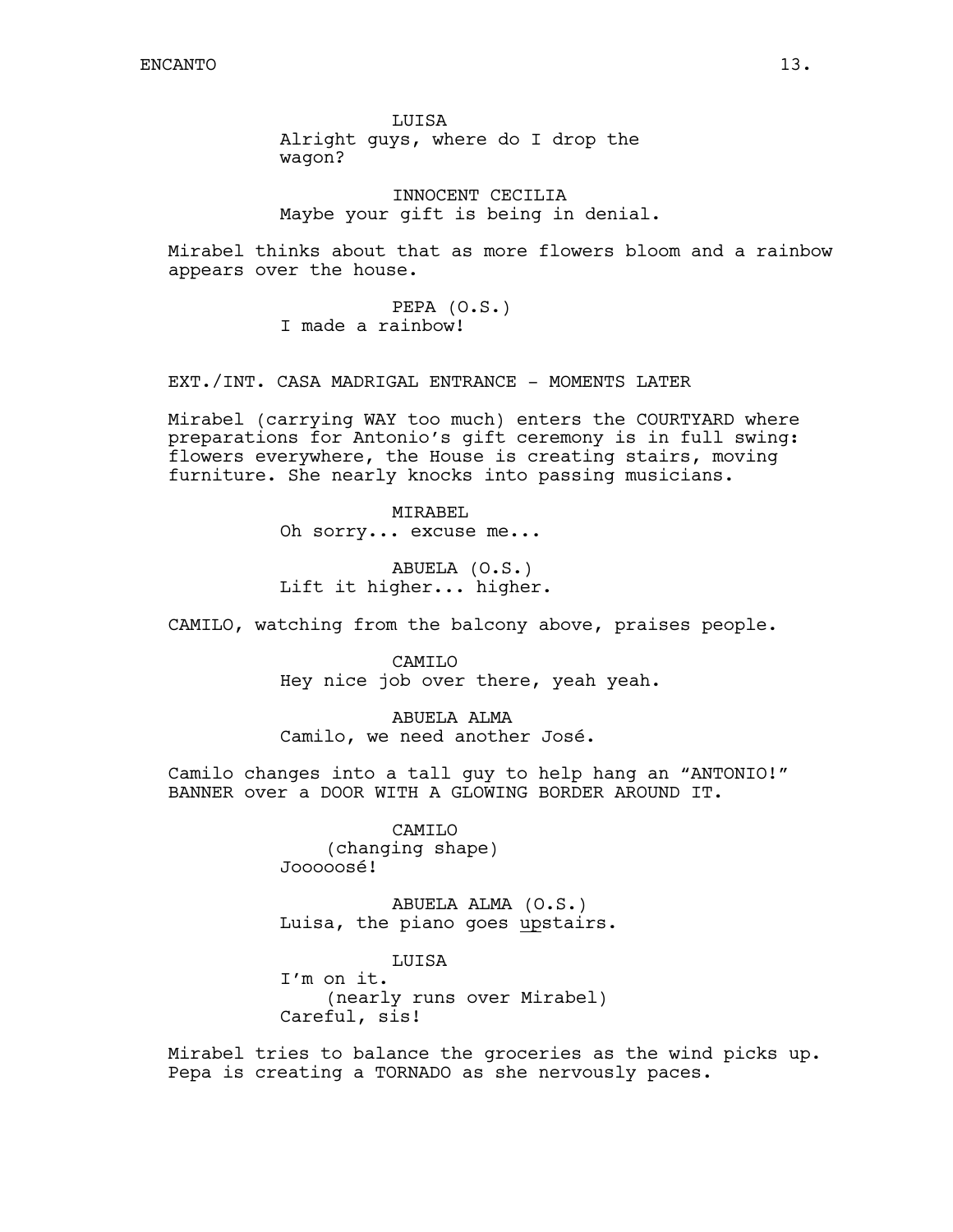PEPA My baby's night has to be perfect and it's not perfect and people are going to be coming and nothing's ready, the whole town will be here -

FÉLIX Pepi, Pepi, Pepita - you're tornadoing the flowers - the flowers!

ISABELA (O.S.) Did someone say "*flowers*?"

Isabela descends above Mirabel on a flowering vine and flowers bloom all around her like a goddamn angel.

> FÉLIX Our angel, our angel.

ISABELA (cloying) Please, don't clap.

PEPA

Thank you.

ISABELA Oh, it's nothing.

Isabela lands next to Mirabel, but doesn't see her as she turns and bumps into her, covering both in flowers. As they walk side-by-side, we can feel their friction. Mirabel tries to get the petals off of her. Isabela makes herself perfect.

> ISABELA (CONT'D) Uch, a little sisterly advice: if you weren't always trying too hard you wouldn't be in the way.

MIRABEL Actually, Isa, this is called (LUGGING BASKET) helping, and *I'm* not in the way, *you* ar--oof--

Mirabel collides with a post, Isabela rolls her eyes.

INT. CASA MADRIGAL - KITCHEN - MOMENTS LATER

As Mirabel hefts a TON of supplies onto the kitchen counter, Julieta notices Mirabel is clearly overcompensating. Concerned, but trying not to show it, Julieta sidles over.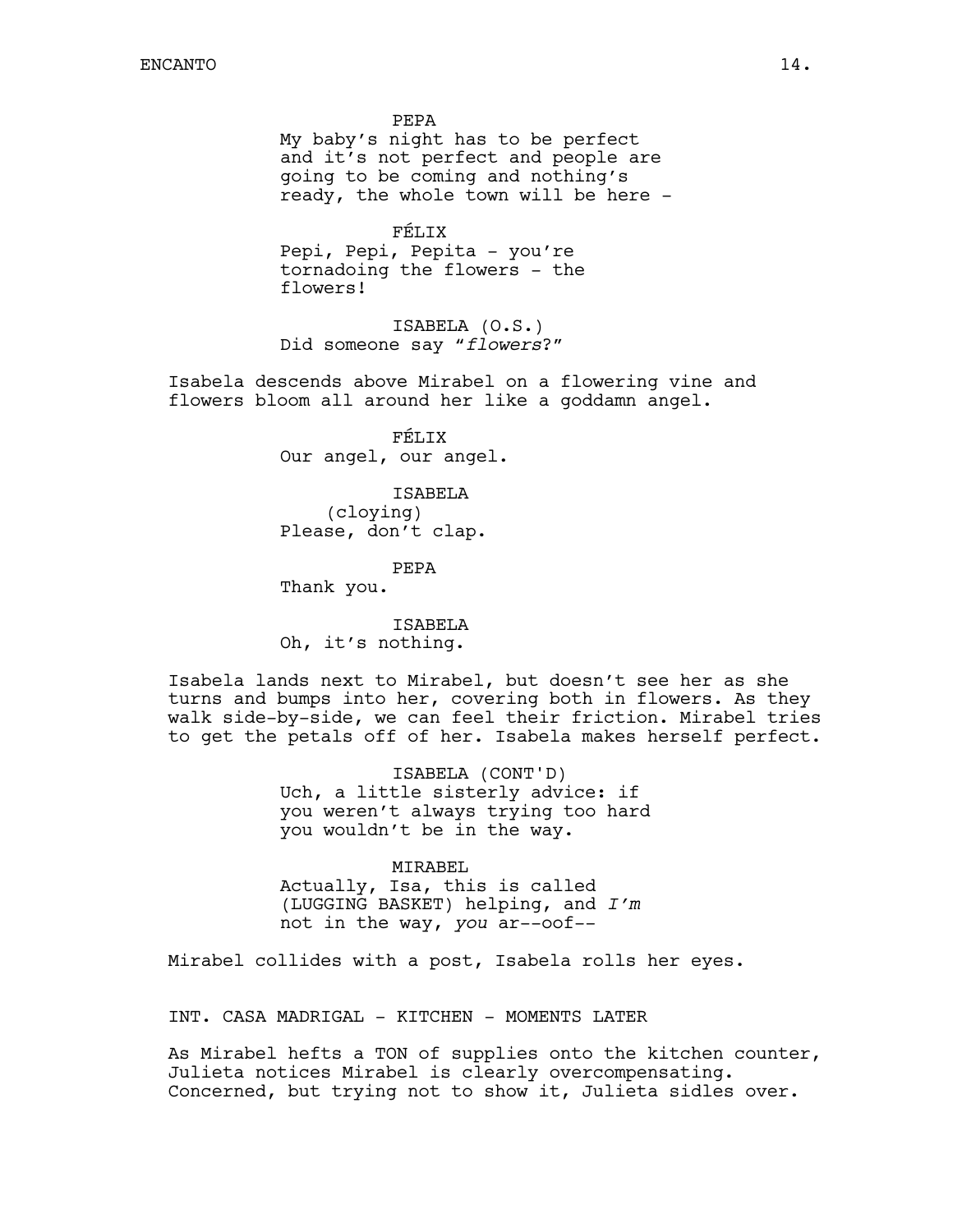JULIETA Whoa. Mi vida, you okay? You don't have to over-do it.

MIRABEL I know, Mamá, I just want to do my part like the rest of the family.

Mirabel lifts a HEAVY OBJECT on the counter, the House shuffles it away, revealing -- AGUSTÍN, his nose is covered in gross welts that are impossible not to stare at.

> AGUSTÍN She's right, Amor --

> > MIRABEL

Eee--

AGUSTÍN First gift ceremony since yours, lot of emotions - and I've been there --

MIRABEL (to Julieta) Bee stings.

JULIETA Ay, Agustín.

Julieta sighs and starts working on a cure.

AGUSTÍN -- when me and your Tio Félix married into the family - outsiders who had no gift, never ever would, surrounded by the exceptional, it was easy to feel... "*un*-ceptional"--

MIRABEL -- okay, Papi --

AGUSTÍN -- I'm just saying I get it--

Julieta jams an AREPA in Agustín's mouth, healing him and shoves him away.

> JULIETA (to Agustín) Eat. (to Mirabel) Mi amor, if you ever want to talk --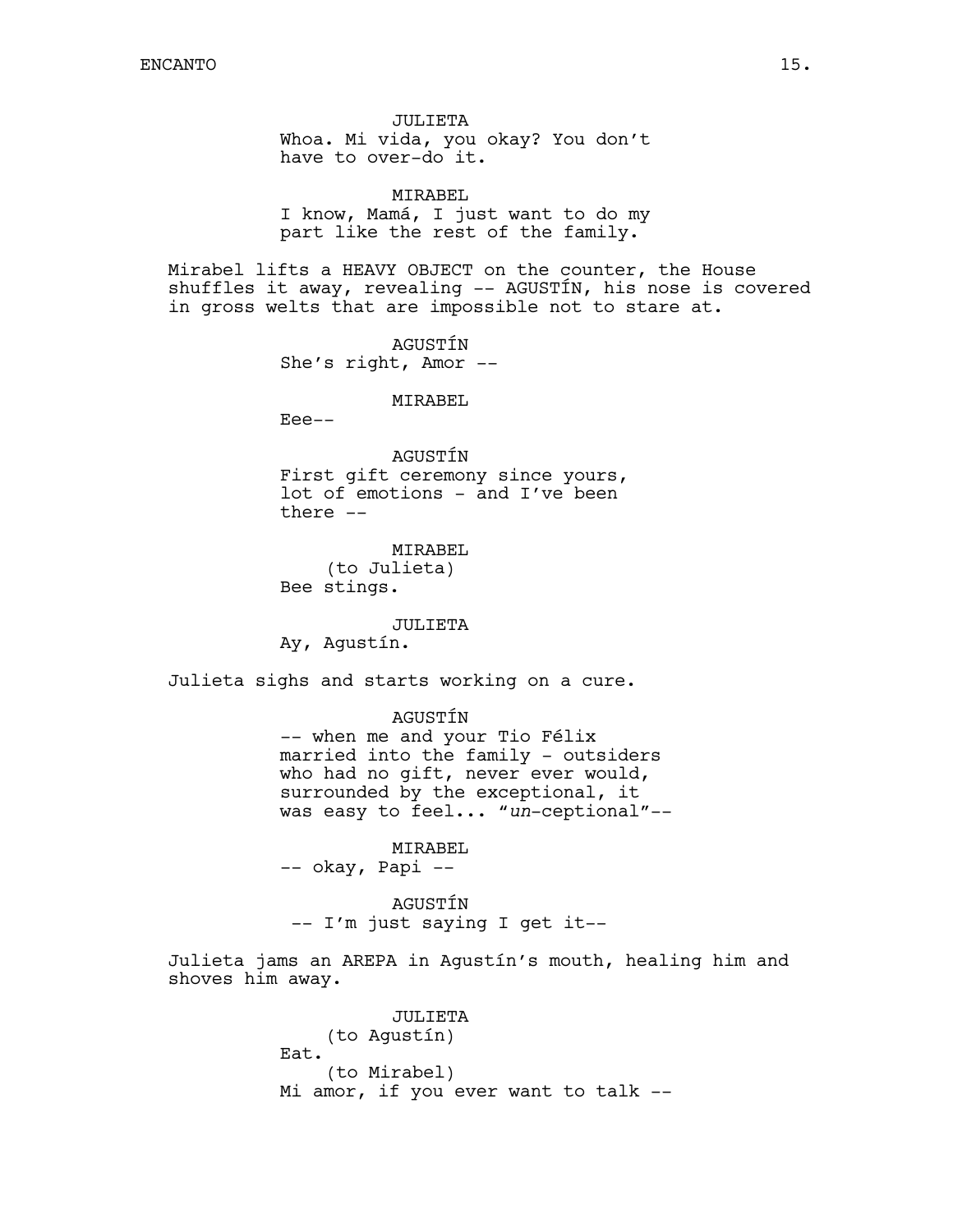MTRABEL.

I gotta put out the stuff, the house isn't gonna decorate itself - (off the "offended house") Sorry, you could. You look great.

The House raises its decorations back up. As Mirabel leaves with a bunch of stuff, Julieta looks on.

| JULTETA.                   | AGUSTIN                   |
|----------------------------|---------------------------|
| (calling)                  | (horning in on the        |
| Corazon, remember you have | advice)                   |
| nothing to prove.          | Yeah, remember nothing to |
|                            | prove!                    |

Agustín gives Julieta a look like "we nailed it." He sees that Julieta looks concerned and matches her concerned face.

EXT. CASA MADRIGAL - UPPER BALCONY - MOMENTS LATER

Mirabel arranges a bunch of candles around the second floor, she is really working hard.

> BACKGROUND WALLA (O.S.) You guys can set up over here. / Clean your rooms, I don't care how big they are. / Anybody seen my tiple?

As Mirabel lights the candles, she pulls out a DECORATION FOR ABUELA that she's worked extra hard on. Next to Mirabel are... pictures of her extraordinary family. She's not on that wall. Mirabel stares at it for just a beat.

ABUELA ALMA (O.S.)

One hour!

Mirabel startles and drops the candle, which ignite the candle doily she made for Abuela.

MIRABEL

No, no no  $--$ 

As Mirabel tries to put it out:

ABUELA ALMA (O.S.) Maybe you should leave the decorations to someone else?

Mirabel peers up to see... ABUELA, watching Mirabel, who couldn't look more incompetent as she stomps the fire.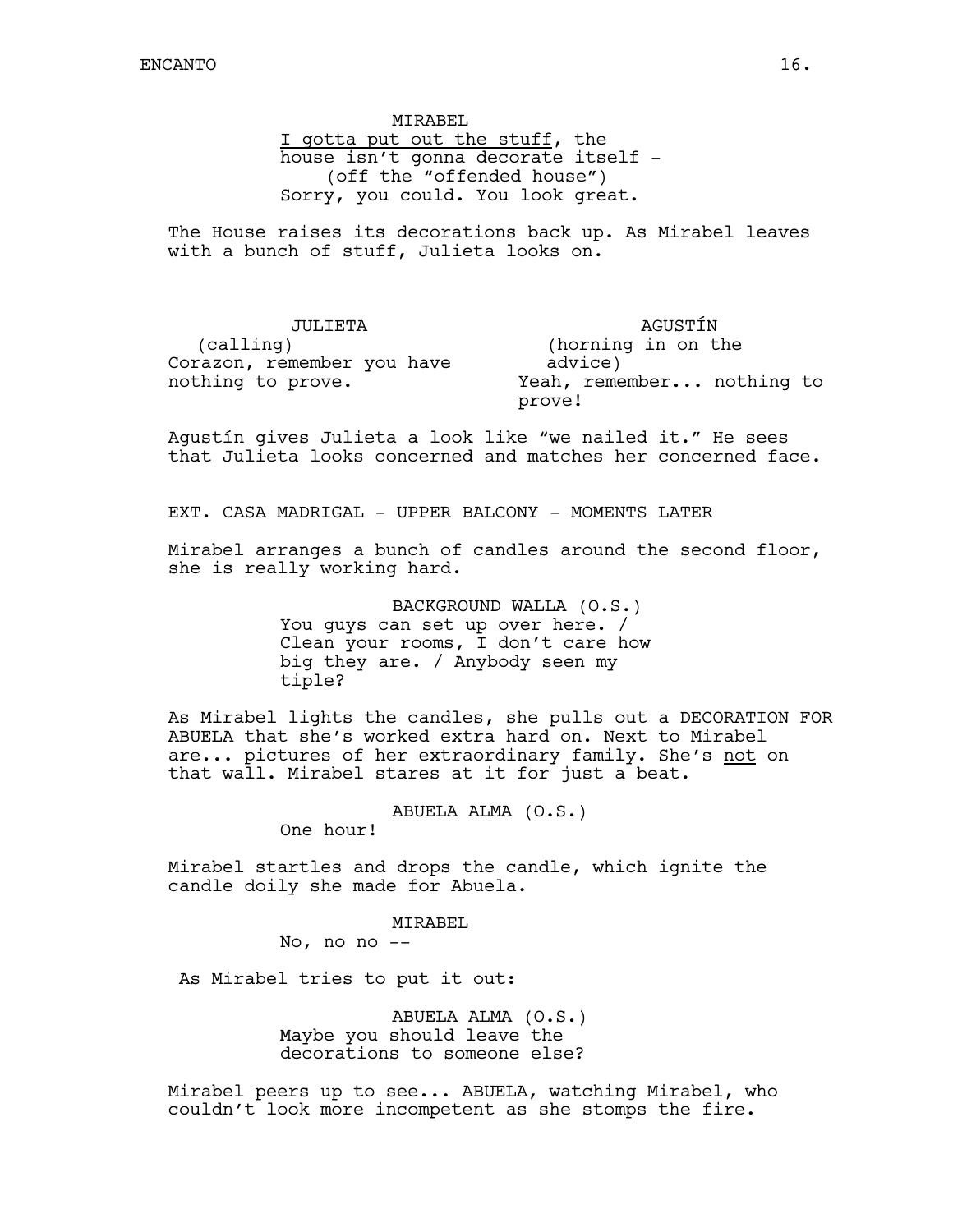MTRABEL No, I actually made these as a surprise - for you-- (REALIZING IT'S ON FIRE) ooo--

As Mirabel holds up the doily, it smolders. Abuela sighs.

#### ABUELA ALMA

Mirabel, I know you want to help. But tonight must go perfectly. The whole town relies on our family, on our gifts. So the best way for... *some of us* to help is... to step aside, let the *rest* of the family do what *they* do best. Okay?

Abuela looks at Mirabel with a tight-lipped smile, an awkward beat. Mirabel nods, wanting to be a team player.

## MIRABEL

Mm-hmm.

Abuela looks at Mirabel, an awkward beat. Before anyone can say anything... a gust of wind blows and Abuela leaves.

> ABUELA ALMA (looks O.S., calls off) Pepa, you have a cloud!

> > PEPA

(overly emotional) I know, Mamá, but now I can't find Antonio! What do you want from me?!

As Pepa literally "storms off" Abuela steps away too. On her own again, Mirabel heads for her room, but overhears her mother talking to Abuela.

> JULIETA (O.S.) Mamá, be nice to Mirabel okay. You know tonight will be hard for her.

ABUELA ALMA (O.S.) If the gift ceremony doesn't go well this time, tonight will be hard for us all...

INT. NURSERY/MIRABEL'S BEDROOM - CONTINUOUS

Mirabel plops down on her bed, trying to shake off her conversation with Abuela.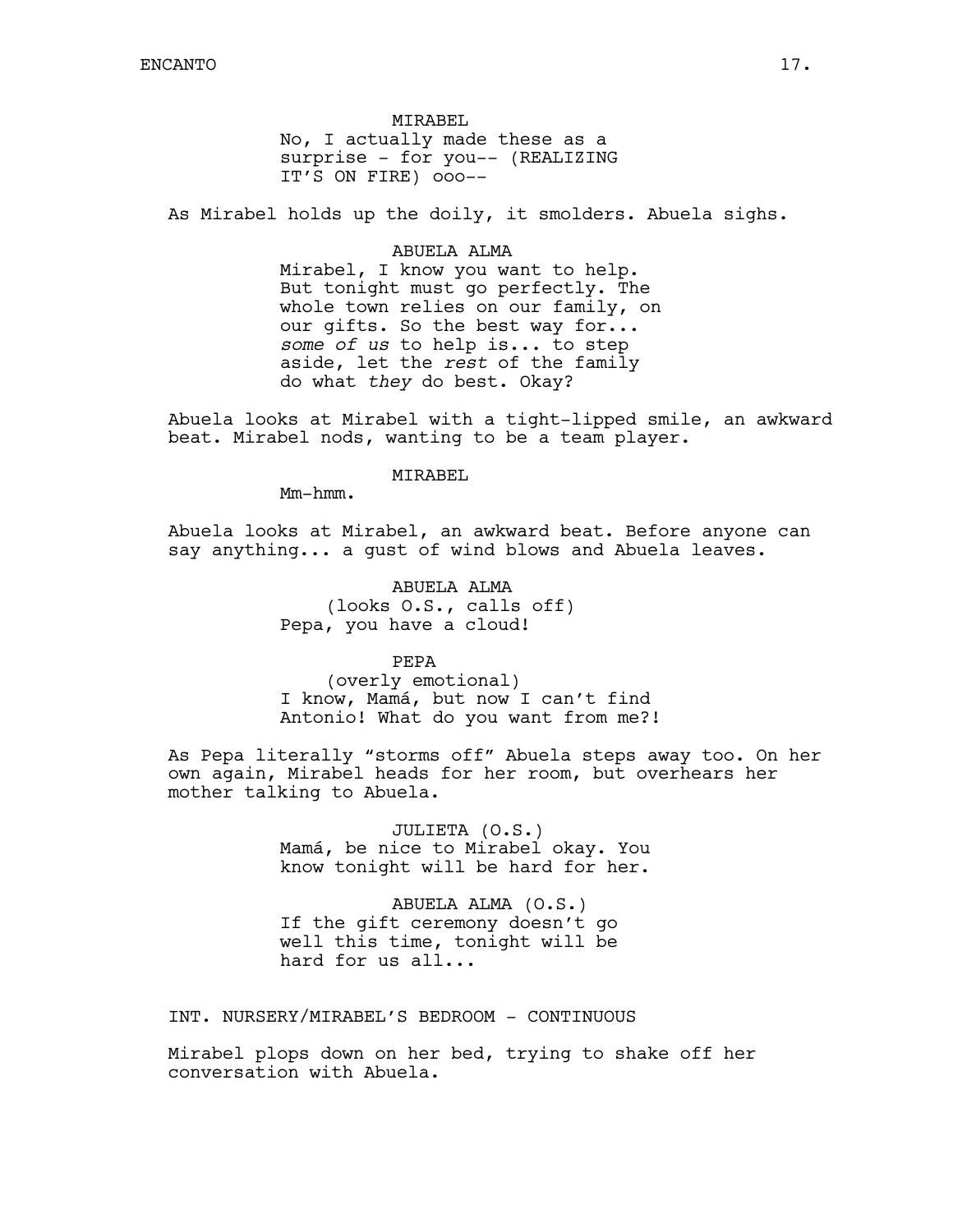FÉLIX (O.S.) Antonio?!

Not wanting to wallow, Mirabel opens a drawer and pulls out a wrapped package, stenciled with designs the same style as her dress. Mirabel dangles it under the bed, looking off toward nothing in particular.

> MIRABEL (seemingly to no one) Everyone's looking for you. (nothing) This present will self-destruct if you don't take it in three, two, one...

TWO TINY HANDS pop out from under the bed, grab the present and disappear below. Smiling, Mirabel scootches under the bed and joins ANTONIO (5). Mirabel sees he's anxious, plays it slow, treats him like a cohort instead of a little kid.

MIRABEL (CONT'D)

Nervous? (off his nod) You have nothing to worry about. You're gonna get your gift and open that door... and it's gonna be the coolest ever. I know it.

Antonio thinks about this.

ANTONIO What if it doesn't work?

MIRABEL Well... in that impossible scenario... you'd stay in here in the nursery... with me. Forever. And I'd get you all to myself.

Antonio looks at her, he clearly loves her a lot.

ANTONIO I wish you could have a door.

Mirabel considers this for a moment, it clearly pains her but she puts on a brave face for Antonio.

> (MORE) MTRABEL You know what? You don't have to worry about me, 'cause I have an amazing family... and an amazing house, and an amazing you.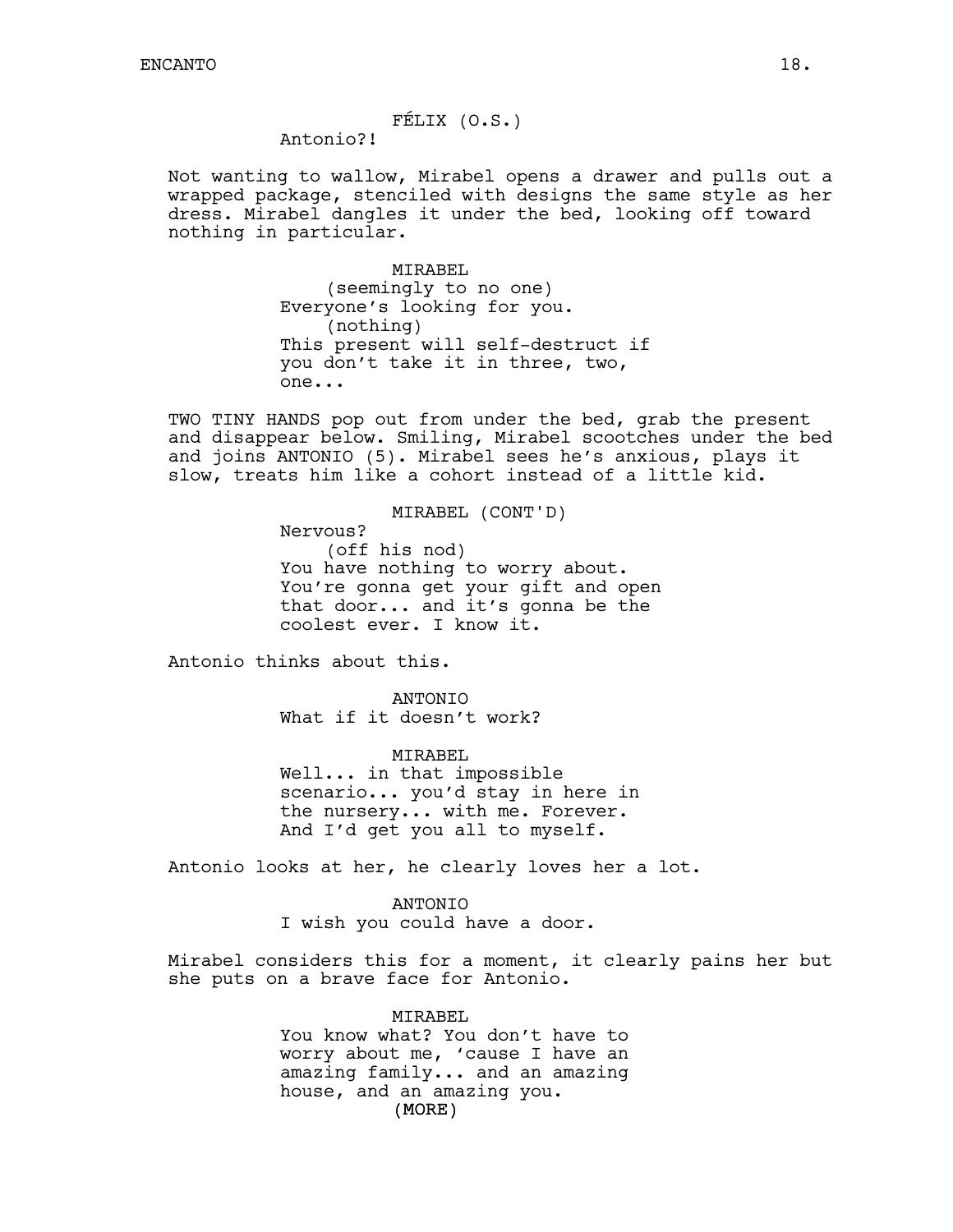MIRABEL (CONT'D) And seeing *you* get your special gift and your door... that's gonna make me way more happy than anything.

She walks her fingers over to the present and pulls it close.

MIRABEL (CONT'D) But alas, I am going to miss having the world's best roomie...

She gestures to the present. Antonio opens it, revealing... a HAND-KNITTED JAGUAR in the style of Mirabel's dress.

> MIRABEL (CONT'D) I know you're an animal guy. And I made this, so when you move into your cool new room you always have something to snuggle with.

The earnestness of the moment is gently cut as the House moves its floorboards to draw their attention to the time.

> MIRABEL (CONT'D) (faux-serious) Alright, hombrecito, you ready?

Antonio nods, ready. Mirabel moves to leave, but:

MIRABEL (CONT'D) Sorry, I gotta get one more squeeze.

Mirabel sneaks another hug, but the House playfully pulls out them out from under the bed.

> MIRABEL (CONT'D) Okay, okay, we're going! Ow!

EXT. ENCANTO - DUSK - ESTABLISHING

People sing and cheer, lighting fireworks and holding candles as they make their way toward CASA MADRIGAL. Yes, the last ceremony didn't go well, but it's been ten years and the TOWN is putting their hopes on *this* night being a success.

EXT. CASA MADRIGAL - FRONT DOOR - SAME

As the crowds arrive at the House, Luisa is the VALET, taking people's donkeys and moving the donkeys to the "parking area." CAMILO, changes sizes so that he can look at each person entering and shake hands with them face-to-face.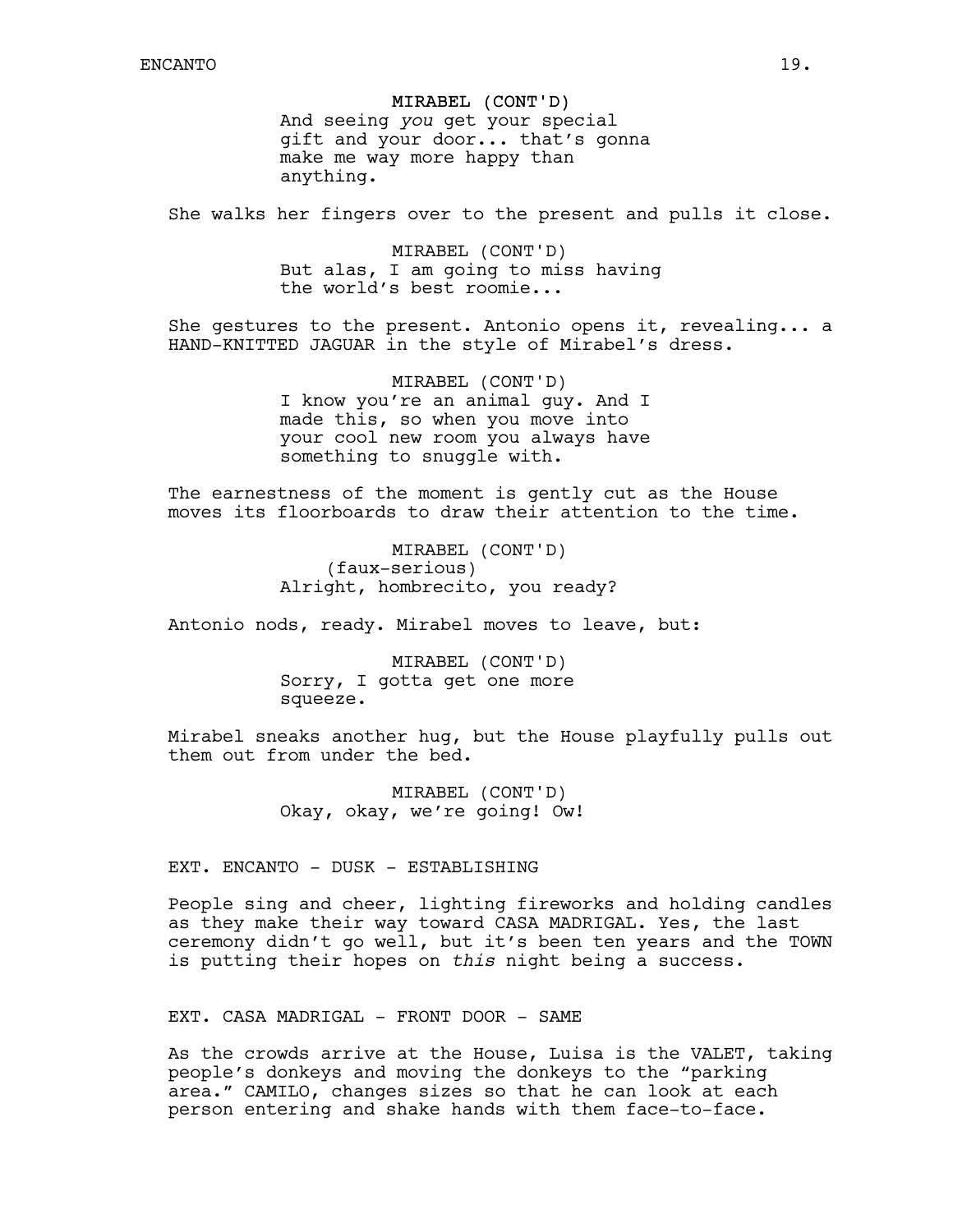LUISA Here yah go.

CAMILO Oye, Osvaldo! / Hola Señora. / Cecilia, up top!

The HOUSE takes people's hats as they head through the archway. LUISA walks by with a platter of food as kids climb on her. ISABELA showers guests with flower petals. Mariano admires her from afar. Antonio's door catches the attention of two kids. They rush up the staircase which suddenly becomes a slide. The children laugh and run up it again.

INT. CASA MADRIGAL - FOYER - LATER

Mirabel walks Antonio to the foyer, which is sort of "back stage" from where his ceremony will begin. Pepa, Félix, Camilo and Dolores see Antonio and cheer.

> FÉLIX There you are!

PEPA (tearing up) Look at you, all grown up --

As Pepa tears up, a cloud forms and starts to rain.

FÉLIX Pepi, you're gonna get him all wet.

Camilo transforms himself into a tiny version of Félix.

CAMILO (AS FÉLIX) You make-a your Papá proud.

FÉLIX I don't sound like that.

CAMILO (AS FÉLIX) "I don't sound like that."

Dolores tilts her head and listens to a sound we cannot hear.

DOLORES Abuela says... it's time.

Pepa bends down to Antonio, kisses him.

PEPA We'll be waiting at your door!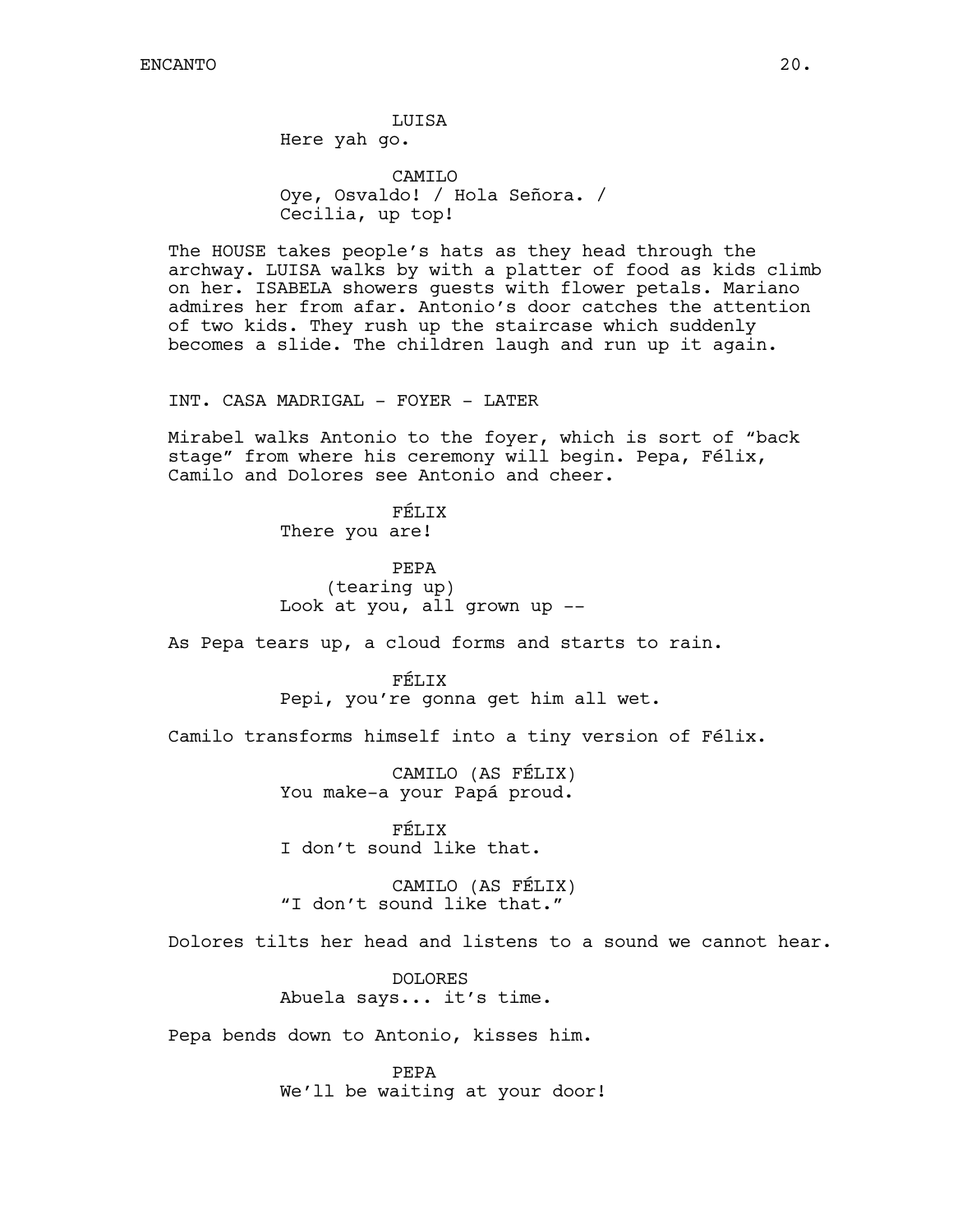FÉLIX Okay, okay, vamo, vamo, vamo--

CAMILO (AS FÉLIX) "Okay, okay, Vamo, vamo, vam--" -- (yanked away by Félix) - alright I'm done!

As Félix yanks Camilo out, we focus on Mirabel watching Antonio. We can see Mirabel's anxiety beginning to bubble. Drums play and we find Abuela standing in the courtyard, holding the MAGIC CANDLE. She is anxious as well.

> ABUELA ALBA Fifty years ago, in our darkest moment, this candle blessed us with a miracle.

We find older members of the crowd nodding along. Over this, we also find Mirabel listening... the words triggering memories of her own gift day.

# ABUELA ALMA

And the greatest honor of our family has been to use our blessings to serve this beloved community. Tonight, we come together once more as another steps into the light... to make us proud.

The crowd cheers and the "curtains" open to reveal Antonio. He freezes, too scared to move.

The House encourages Antonio, but he won't budge. Antonio turns to Mirabel, hand outstretched, asking for help. Mirabel looks to Abuela, whose rules for tonight are clear, then back to Antonio, torn.

### MIRABEL

I can't...

### ANTONIO

I need you.

Antonio motions to Mirabel again. Mirabel wonders if she can do this... if she has the strength to step out and face the reminders of the worst night of her life. Then, as everyone watches, Mirabel steps out and takes Antonio's hand. SHE IS GOING TO "WALK HIM DOWN THE AISLE."

> MIRABEL Come on. Let's get you to your door.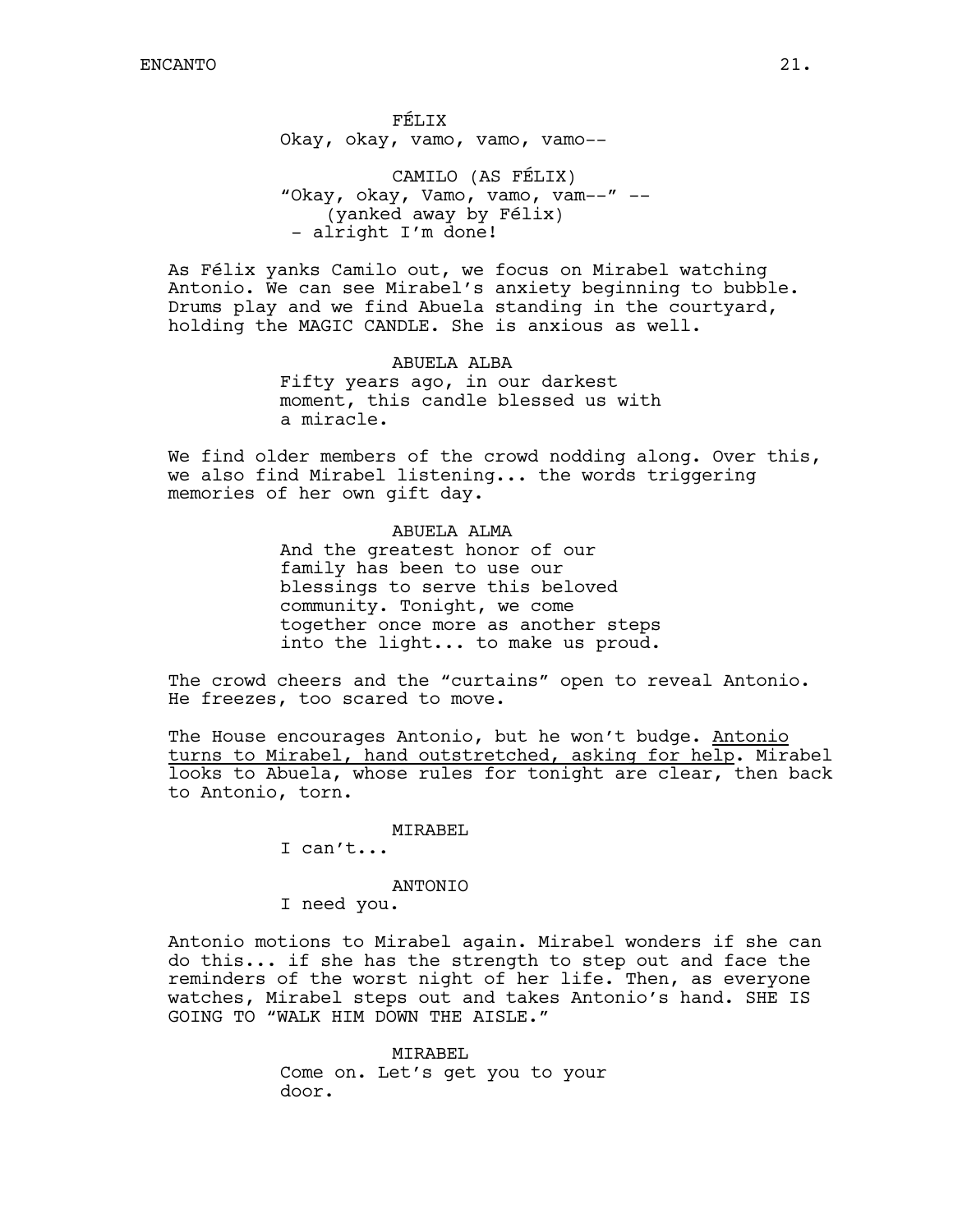The family, the town and Abuela see Mirabel join Antonio. We clock Abuela looking anxious. But Antonio holds Mirabel's hand tightly, he needs her... and they begin to walk.

With every step, it gets harder for Mirabel... the memory of walking to her own door still so fresh in her mind - we intercut with moments of her ceremony as a five-year-old.

Mirabel looks to the MAGIC CANDLE in Abuela's hands. As they climb the stairs to Antonio's glowing door, every step is a painful reminder. We intercut with the moment Mirabel's door vanished. This is the moment everyone's expectations of Mirabel changed... when Abuela looked at her differently... when Mirabel looked at herself differently.

But Mirabel pushes through the pain of those memories and helps Antonio reach his door, handing him off to Abuela.

> ABUELA ALMA Will you use your gift to honor our miracle? Will you serve this community and strengthen our home?

Antonio nods and Alma gestures to the door. Will it work? Mirabel sees Antonio worry for just a moment, but then... as he touches the doorknob, he is FILLED WITH MAGIC! And... a TOUCAN lands on Antonio's arm and chirps. Like it's SAYING something to him. Antonio smiles, delighted.

ANTONIO

(happily surprised) *Uh-huh, uh-huh,* I understand you. (off the toucan's squawked response) Of course they can come!

And then DOZENS OF ANIMALS/BIRDS flock to him... and his door FORMS INTO AN ANIMAL MENAGERIE. HE CAN COMMUNICATE WITH ANIMALS! Abuela is overjoyed and hugely relieved.

> ABUELA ALMA WE HAVE A NEW GIFT!!

People cheer and fireworks go off and...

INT. ANTONIO'S ROOM - CONTINUOUS

Antonio's new, magical room opens to reveal... an enormous CHOCÓ RAINFOREST. Animals race through the crowd. We see the three kids from the opening enter.

> LITTLE ALEJANDRA It's bigger on the inside?!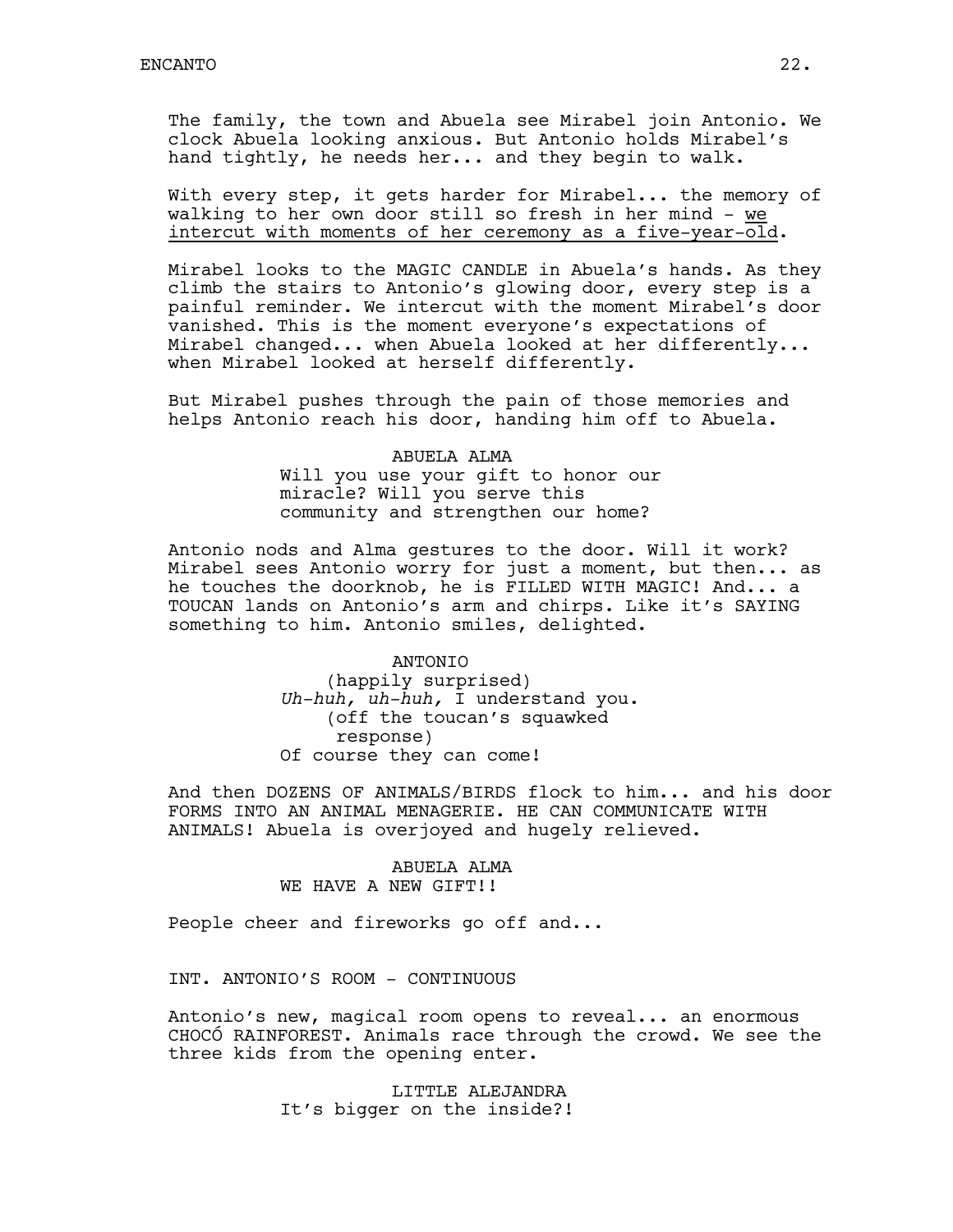But as the kids gawk, ROOAR! A JAGUAR races past and to Antonio's delight, the jaguar scoops him up onto his back and races through the room - every kid's dream come true.

# FÉLIX WEPA ANTONIO! Vaya, vaya.

As the jaguars picks up speed, it playfully roars at Antonio.

### ANTONIO

You wanna go where?!

The Jaguar races UP a tree trunk, tossing Antonio in the air.

ANTONIO (CONT'D)

Wooooaaah!

He bounces across hammocks of COATIS and skates on the surface of a RIVER, using a SNAKE as a rope, having the time of his life! Everyone watches as this introverted kid hollers with delight!

> ANTONIO (CONT'D) Woooo-hoooo!

The jaguar and Antonio stop near the family. Félix celebrates and the Jaguar leaps onto Agustín, nearly knocking him over. Mirabel watches, relieved for Antonio... but the moment turns as... Abuela hurries over to Antonio, proud and relieved and pulls him in for a hug, her eyes full of pride.

> ABUELA ALMA I knew you could do it... a gift just as special as you.

The words pierce Mirabel's heart... avoiding her feelings is no longer possible. She's so alone... and unworthy... watching her family she feels she is not truly a part of.

> ABUELA ALMA (CONT'D) We need a picture! Everyone, come come, come, come, come! It's a great night, it's a perfect night. Everyone together:

FAMILY / EVERYONE LA FAMILIA MADRIGAL!

As everyone cheers... POOF! The brilliant light of a magnesium flash, sends us into... SUPER SLOW MOTION. As we capture the family's celebration, we push toward Mirabel... who watches in the shadows from the side, trying to keep it together... and failing...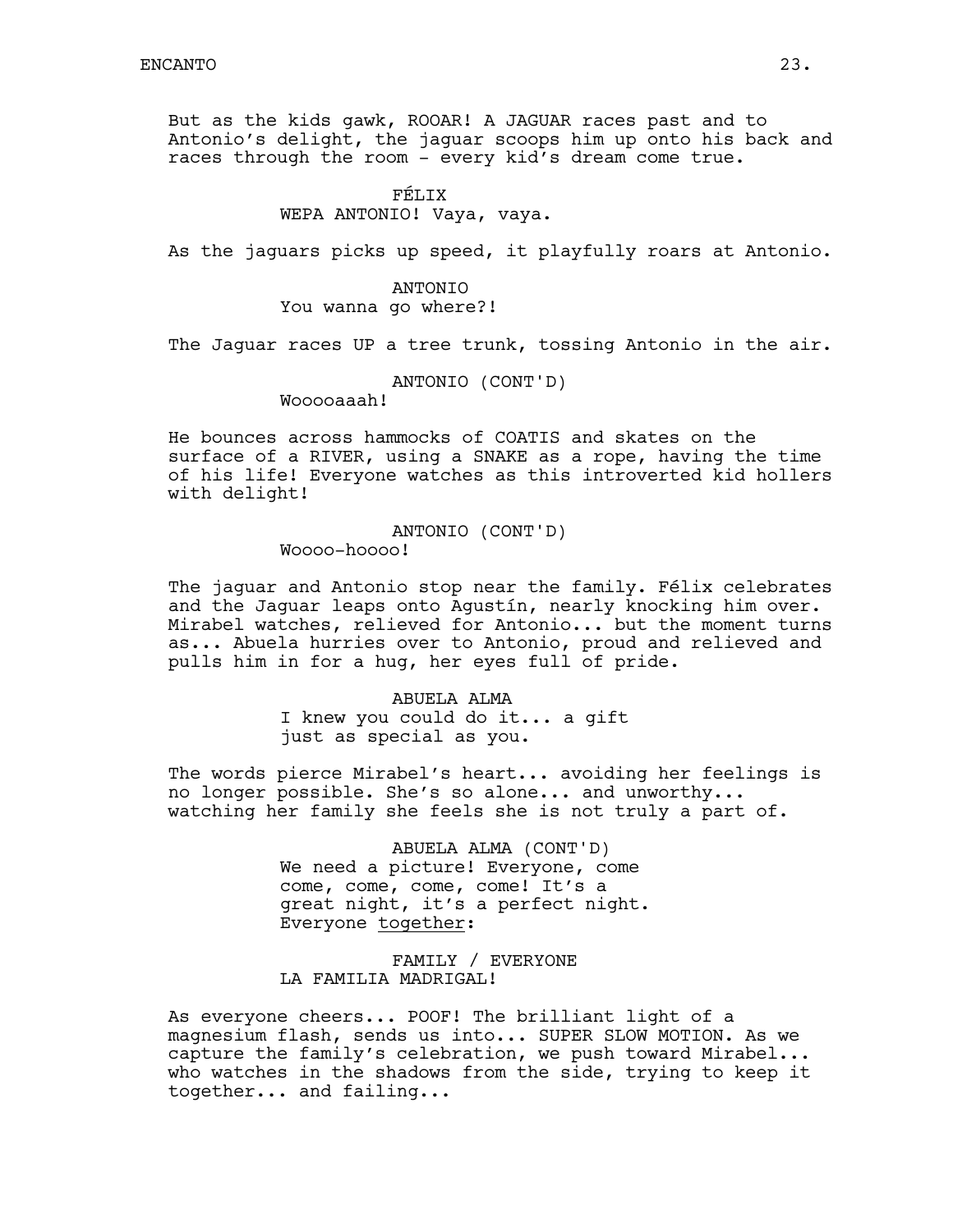MIRABEL (singing) DON'T BE UPSET, OR MAD AT ALL...

PARTY GOERS STREAM PAST MIRABEL IN SLOW-MO...

MIRABEL (CONT'D) DON'T FEEL REGRET, OR SAD AT ALL...

THE FAMILY CIRCLES AROUND ABUELA.

MIRABEL (CONT'D) HEY, I'M STILL A PART OF THE FAMILY MADRIGAL...

MIRABEL TRIES TO TAKE A STEP TOWARD THE FAMILY.

MIRABEL (CONT'D) AND I'M FINE, I AM TOTALLY FINE I WILL STAND ON THE SIDE AS YOU SHINE...

Mirabel stands... trying to be strong, singing to her family, but:

> MIRABEL (CONT'D) I'M NOT FINE, I'M NOT FINE...

As Mirabel faces her reality, she finally tells us how she really feels.

> MIRABEL (CONT'D) (singing) I CAN'T MOVE THE MOUNTAINS I CAN'T MAKE THE FLOWERS BLOOM I CAN'T TAKE ANOTHER NIGHT UP IN MY ROOM WAITING ON A MIRACLE

MIRABEL (CONT'D) I CAN'T HEAL WHAT'S BROKEN CAN'T CONTROL THE MORNING RAIN OR A HURRICANE CAN'T KEEP DOWN THE UNSPOKEN INVISIBLE PAIN ALWAYS WAITING ON A MIRACLE, A MTRACLE...

Mirabel leaves Antonio's room and starts walking down a hallway. Everything is still in slow-mo. Mirabel walks past magic doors.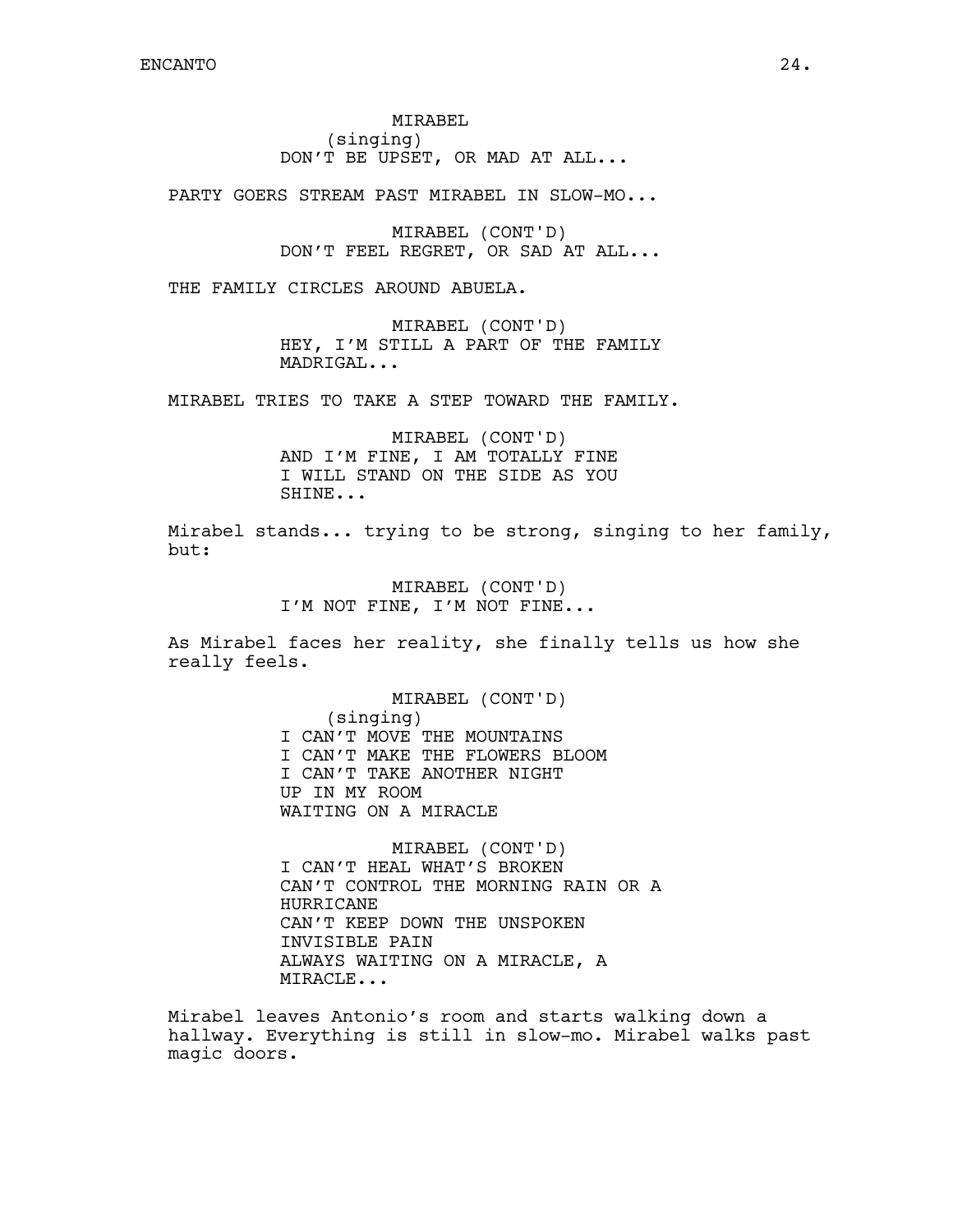MIRABEL (CONT'D) ALWAYS WALKING ALONE ALWAYS WANTING FOR MORE LIKE I'M STILL AT THAT DOOR LONGING TO SHINE LIKE ALL OF YOU **SHINE** 

Mirabel sings in front of Abuela's door. It transforms into Abuela holding the candle.

> MIRABEL (CONT'D) ALL I NEED IS A CHANGE ALL I NEED IS A CHANCE ALL I KNOW IS I CAN'T STAY ON THE SIDE OPEN YOUR EYES OPEN YOUR EYES OPEN YOUR EYES...

Recreations of her family's gifts begin to rise.

MIRABEL (CONT'D) I WOULD MOVE THE MOUNTAINS MAKE NEW TREES AND FLOWERS GROW SOMEONE PLEASE JUST LET ME KNOW WHERE DO I GO? I AM WAITING ON A MIRACLE A MIRACLE

Mirabel sings as a House of light forms. She opens the glowing entrance doors back to the courtyard where the family is standing excited to see her. Welcoming her.

> MIRABEL (CONT'D) I WOULD HEAL WHAT'S BROKEN SHOW THIS FAMILY SOMETHING NEW WHO I AM INSIDE SO WHAT CAN I DO? I'M SICK OF WAITING ON A MIRACLE HERE I GO...

MIRABEL (CONT'D) I AM READY! C'MON, I'M READY! I'VE BEEN PATIENT AND STEADFAST AND STEADY! BLESS ME NOW AS YOU BLESSED US ALL THOSE YEARS AGO WHEN YOU GAVE US A MIRACLE

As this really rings out... we find Mirabel in the courtyard, looking up at the candle. Her reality returning... she knows her dream is a fantasy.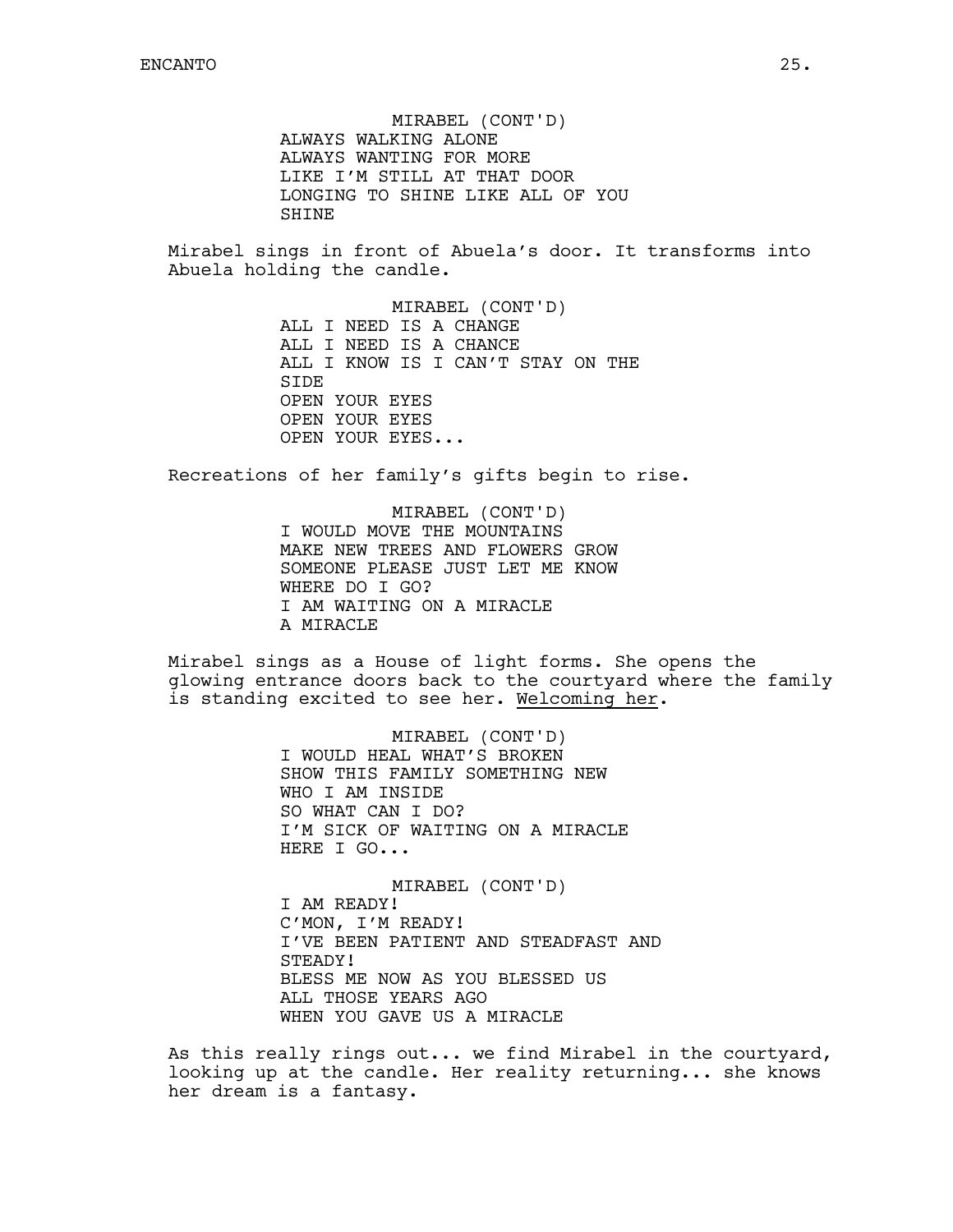# MIRABEL (CONT'D) Am I too late for a miracle...?

Mirabel stands in the lonely silence of the now empty courtyard, when... CLANK - a ROOF TILE FALLS into the courtyard next to her, breaking.

Curious, Mirabel picks up the broken tile from the courtyard... as she inspects it, she CUTS HER HAND on its sharp broken edge.

MIRABEL (CONT'D)

 $OW$   $--$ 

As she winces, she notices something on the courtyard tiles below her... a tile MALFUNCTIONING... fritzing in its place. Mirabel looks at it... confused. She reaches out her hand...

> MIRABEL (CONT'D) Casita...?

Mirabel reaches toward the fritzing tiles when... CRACK! A small crack on the floor tiles begins to form. What the hell? Mirabel recoils, afraid. CRACK CRACK! The crack splinters. Growing! Around Mirabel and the entire courtyard. They spread, rippling everywhere! Up the stairs!

As the tiles keep fritzing, Mirabel races after the growing cracks... which ripple past PEDRO'S PORTRAIT to the second floor. Mirabel loses the path for a moment, but hears cracks down the hall. She looks just in time to see the cracks pass ISABELA'S DOOR, nearly extinguishing its magic.

Mirabel moves faster, following the disturbing cracks past Luisa's door... Isabela's door... and continue toward... ABUELA'S DOOR and... the MAGIC CANDLE!

As the cracks swirl and multiply, the candle grows dimmer and dimmer! Mirabel watches in horror, it's like the whole house grows dark and as the cracks expand around Mirabel, we push in on her terrified expression and -- **SMASH TO**:

## INT. ANTONIO'S RAINFOREST ROOM - MOMENTS LATER

In Antonio's room, the party of all time is peaking. On the dance floor, Pepa dances with Antonio and Félix, who pulls Abuela Alma up to dance and we see a glimmer of her fun side.

> FÉLIX Come on, Abuela! Tirame un paso -- Wepa!

But just as Abuela lets her guard down, Mirabel bursts in!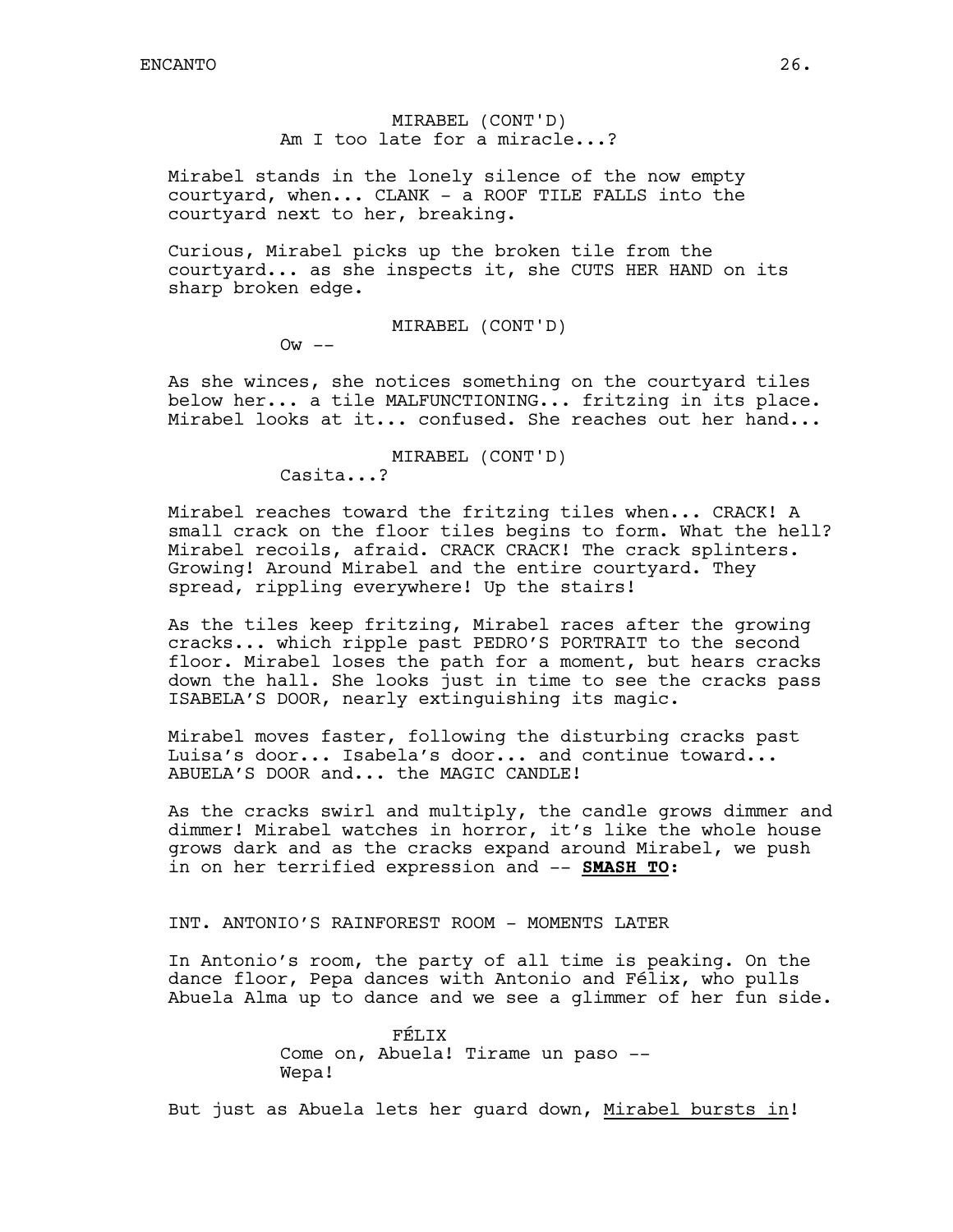MTRABEL THE HOUSE IS IN DANGER! THE HOUSE IS IN DANGER!

Everyone stops and looks at her, the band stops their music. Abuela stares at Mirabel, concerned.

> MIRABEL (CONT'D) (out of breath) The tiles were falling and there were cracks everywhere and... the candle almost went out.

People in the party begin to murmur uncomfortably. Abuela clocks this and looks to Mirabel.

ABUELA ALMA

Show me.

EXT. CASA MADRIGAL - COURTYARD - MOMENTS LATER

Mirabel leads the family to the candle and presents them with... nothing, no cracks, the candle shines brightly.

> MIRABEL What? No, that's --- the cracks were there, they were... everywhere. The house was in trouble, the, the candle was...

Isabela looks at Mirabel and scoffs. Abuela looks at the candle, then back to Mirabel, embarrassed and disappointed.

> MIRABEL (CONT'D) Abuela, I promise -

> > ABUELA ALMA

That's enough.

As nervous whispers build within the crowd, Abuela gives a pointed look to Mirabel, then puts on her "face of confidence" and turns to address the crowd.

> ABUELA ALMA (CONT'D) There is nothing wrong with La Casa Madrigal. The magic is strong... and so are the drinks! Please - music! A bailar, a bailar!

Agustín, realizing how awkward this is for Mirabel, motions to Luisa, who brings him a PIANO, which he plays to smoothover the weirdness. Isabela looks at Mirabel and scoffs.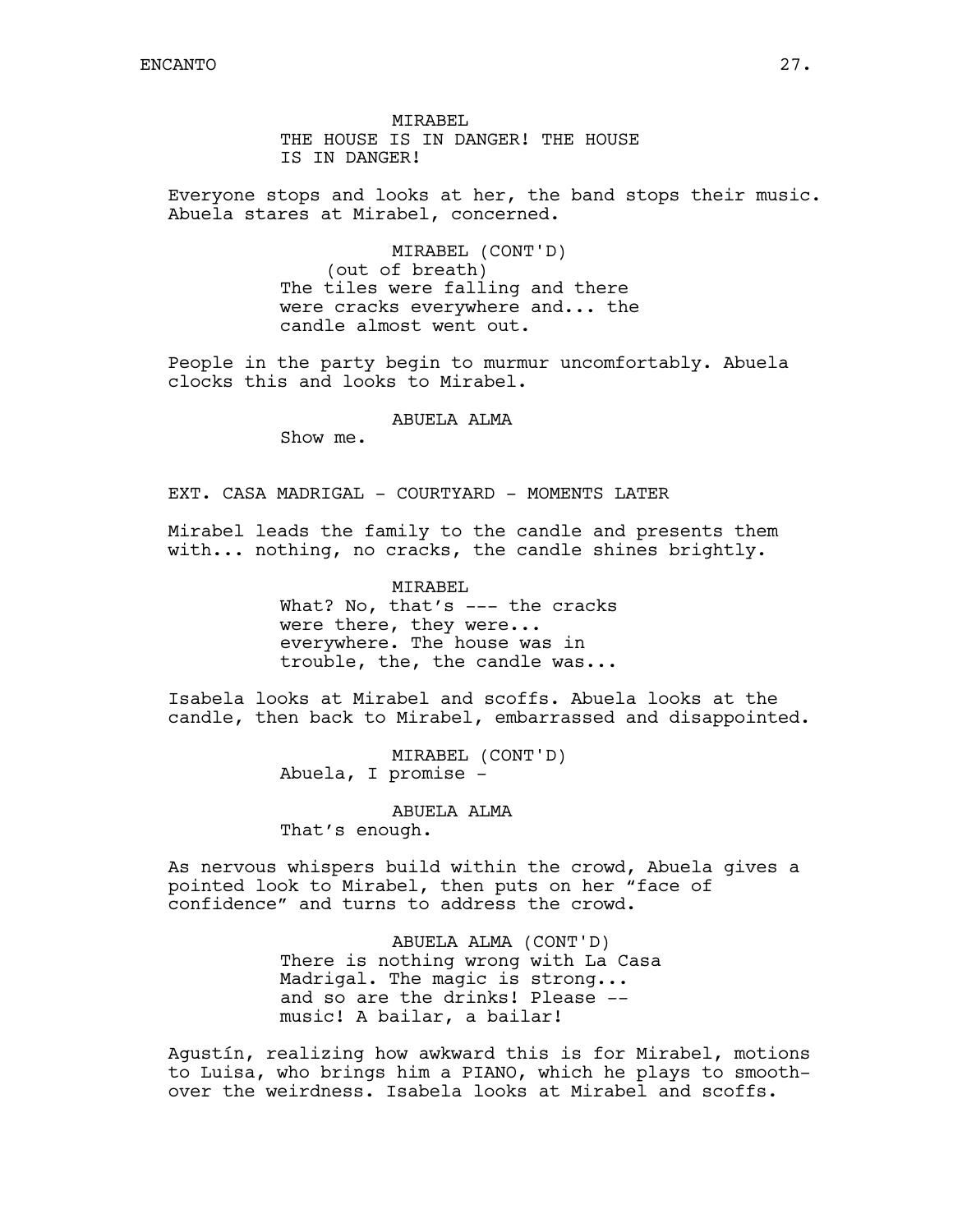As people head back into the party, Julieta approaches Mirabel, concerned.

INT. KITCHEN - A LITTLE LATER

As sounds of the party continue, Julieta prepares an AREPA.

MIRABEL If it was all in my head, how did I cut my hand? I would never ruin Antonio's night. Is that really what you think?

JULIETA What I think is that today was very hard for you-

MIRABEL

That's  $(not)-$ (then) I was looking out for the family. And I might not be super-strong like Luisa, or effortlessly perfect like "Señorita Perfecta" Isabela, who's never even had a bad hair day. But... (SIGHS) Whatever...

The House delivers an arepa to Julieta, who moves to Mirabel.

JULIETA I wish you could see yourself the way I do. You are perfect, just like this. You're just as special as anyone else in this family.

Mirabel hears the words... but before they can land, Julieta holds Mirabel's hand and heals her.

> MIRABEL Mm-hm. You just healed my hand with an arepa con queso.

JULIETA I healed your hand... (playful) ...with my love for my daughter, with her wonderful brain--

Mirabel tries to wriggles away from Julieta's affection.

MIRABEL

Agh.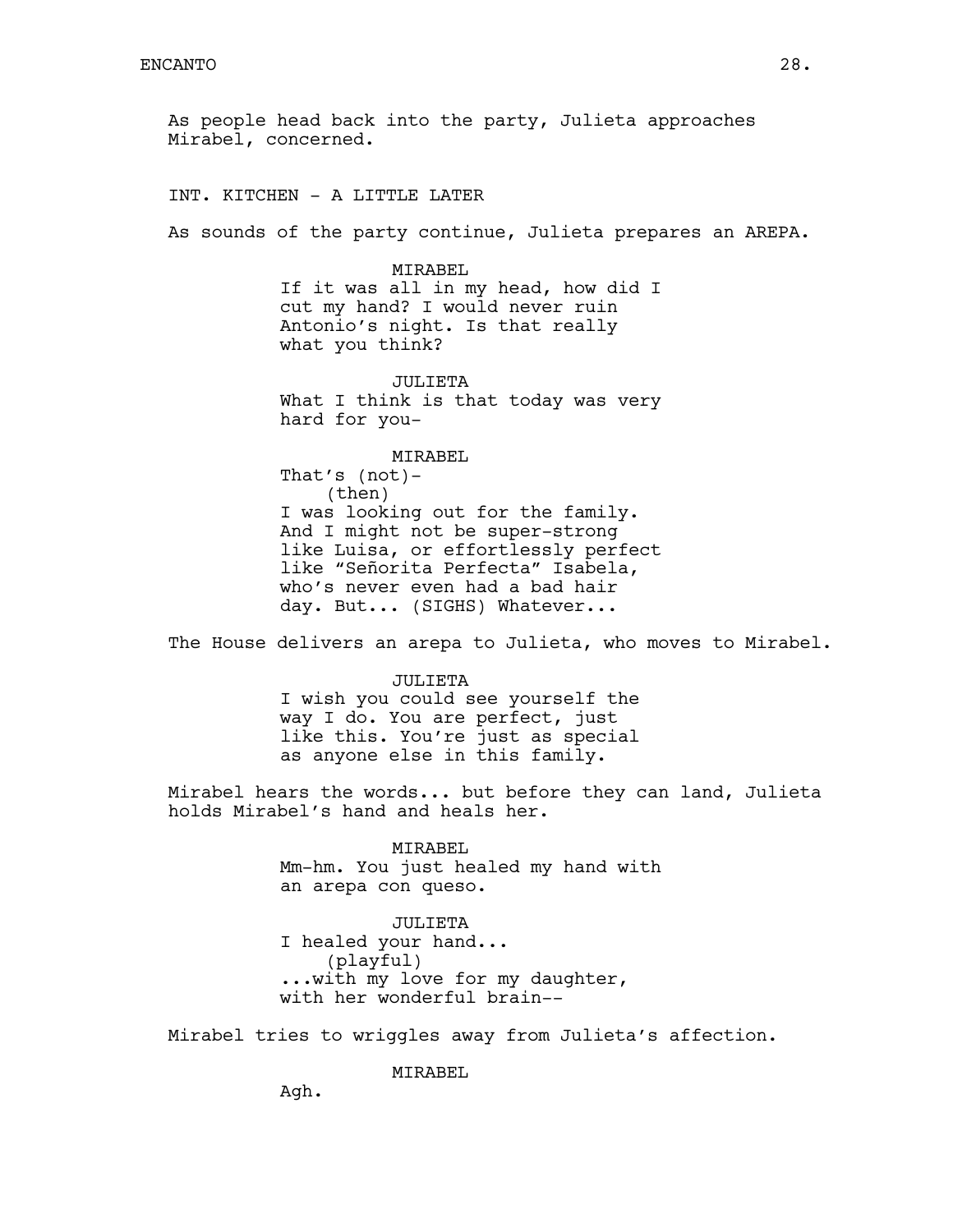# JULIETA --big heart--

MIRABEL

Stop.

JULIETA --cool glasses--

MIRABEL

Mamá.

Julieta gives Mirabel a big embarrassing kiss on the cheek.

JULIETA Ay, te amo, cosa linda.

But though Julieta tries to snuggle up to Mirabel, Mirabel is not won over, and extricates herself.

> MTRABEL I know what I saw.

Julieta sighs.

JULIETA Mira, my brother Bruno lost his way in this family... I don't want the same for you. Get some sleep. You'll feel better tomorrow.

# **Off Mirabel's unresolved feelings, we jump to:**

INT. MIRABEL'S BEDROOM - LATE NIGHT

Mirabel stares at the ceiling - there's NO WAY she's sleeping. And there's no way she made it all up.

- QUICK FLASH REMEMBERING THE CRACKS, **THE DIMMING CANDLE**.

Frustrated, Mirabel climbs out of bed, opens her door and looks up to the candle where the wall was covered in cracks.

EXT. ABUELA'S WINDOW - MOMENTS LATER

Mirabel rubs her hand along the stucco wall of Abuela's window... no cracks... but as she stares, confused... she hears a noise... it's ABUELA. She's upset... vulnerable. Mirabel's never seen her like this. Abuela steps to the window and opens her chatelaine to a portrait of Pedro.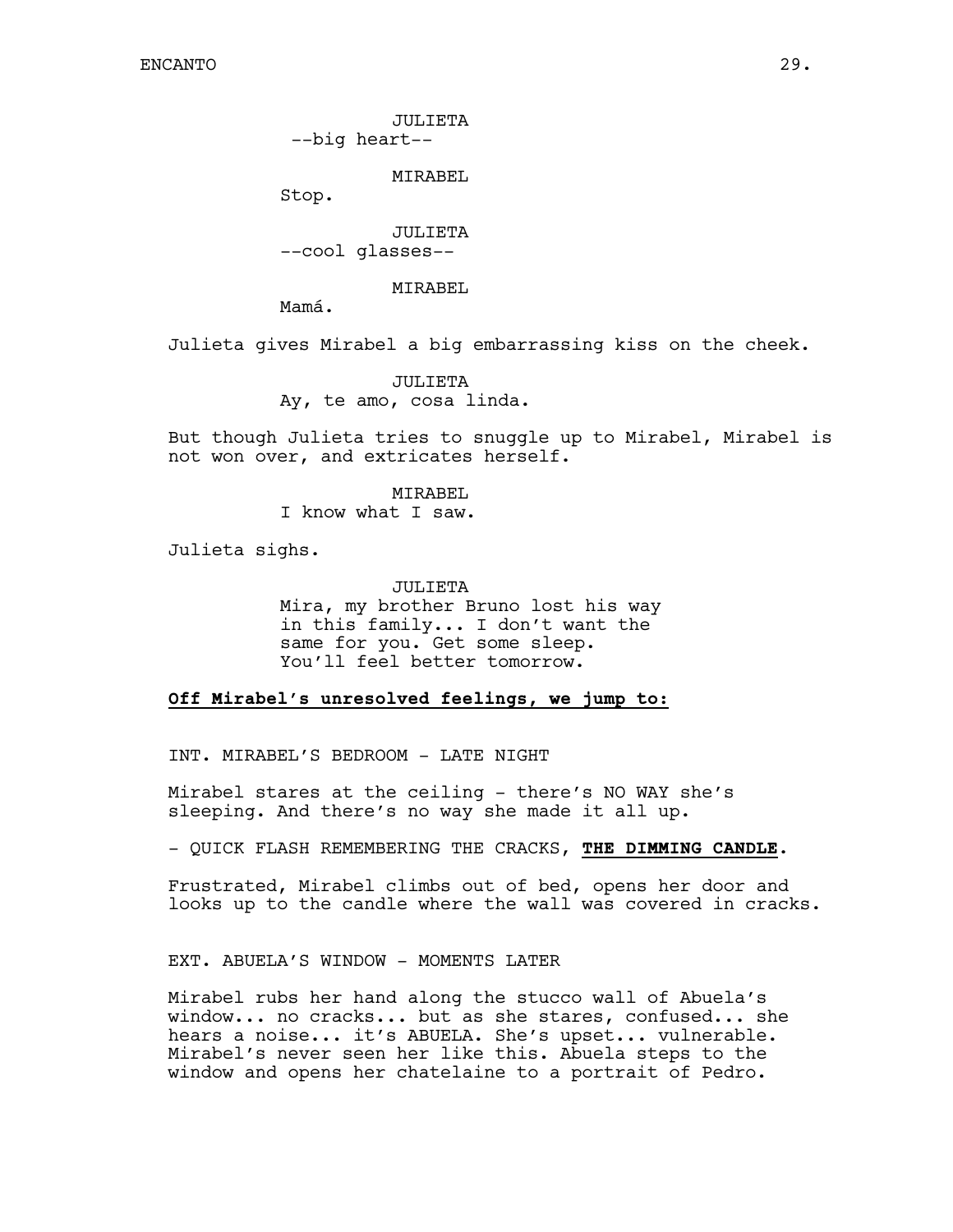ABUELA ALMA

Ay, Pedro... I need you. Cracks in our casita... If our family knew how vulnerable we truly are... if our miracle is dying. We cannot lose our home again.

Tears are welling up in Abuela's eyes now.

ABUELA ALMA (CONT'D) Why is this happening? (then) Open my eyes. If the answer is here, *help me* find it. *Help me* protect our family. *Help me* save... our *miracle*.

Abuela turns and heads back into her room.

We push in on Mirabel, if there was any doubt that she needed to act, it's gone. The cracks were real, she's not crazy, she needs to help Abuela, she needs to save the magic, save the family. Mirabel stares at the candle.

> MTRABEL, *I* will save the miracle.

INT. MIRABEL'S BEDROOM - NIGHT

SMASH! Mirabel busts into her room, grabs her dress, grabs her bag, puts on her shoes. Energized, she goes to her door, grabs the handle, the music builds bigger and bigger and... RECORD SCRATCH.

> MTRABEL, (to the House) Wait. How do I save a miracle?

The House pantomimes back, it has no idea. Mirabel thinks for a moment.

> MIRABEL (CONT'D) (lightbulb) I figure out what's *happening* to the miracle. (OFF THE HOUSE) Oh, I have no idea, but there is *one* person in this family who hears everything about everything...

Mirabel looks at a picture of her family, and zeroes in on... DOLORES, her cousin who hears everything.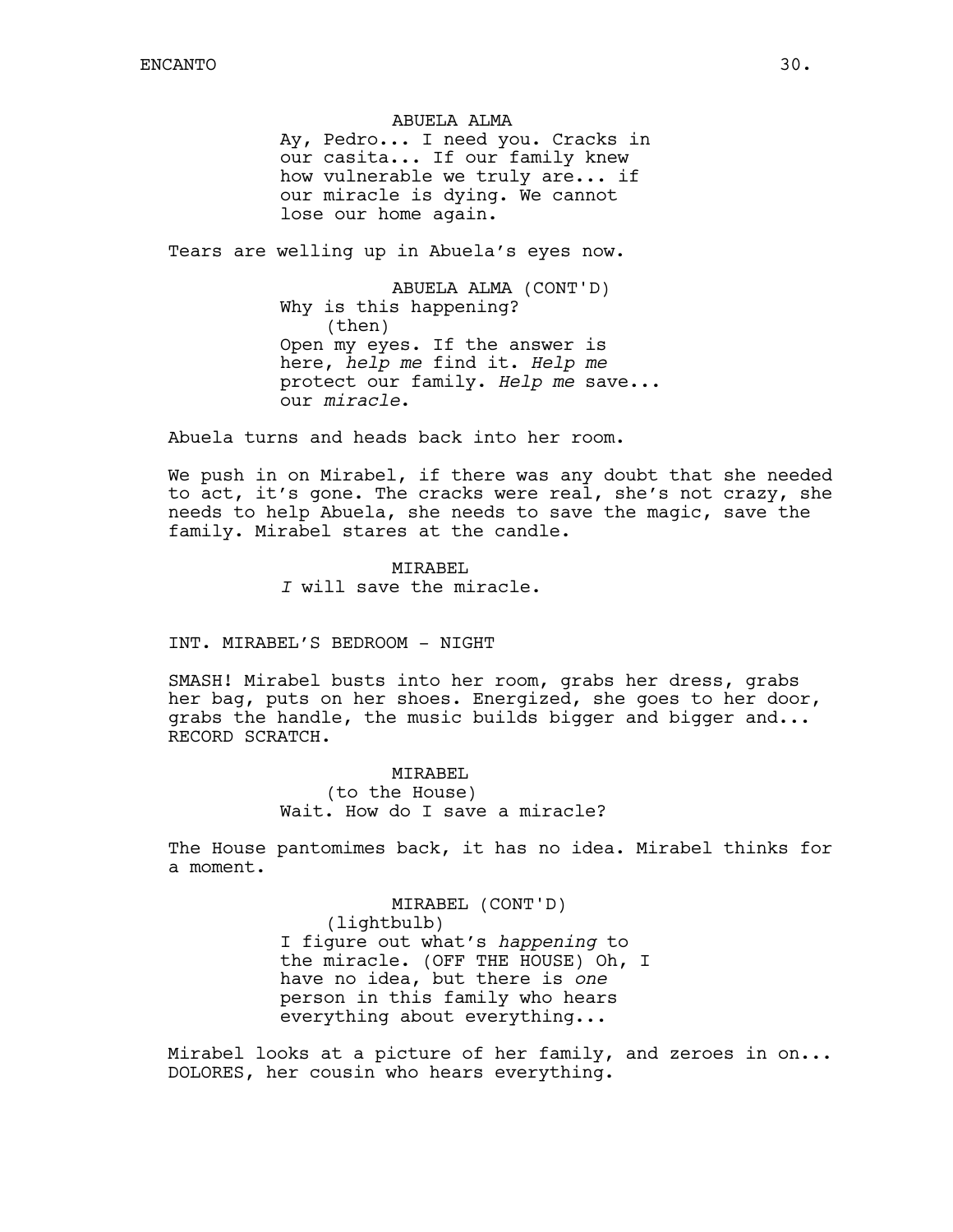EXT. OUTSIDE PATIO - MORNING

MIRABEL (V.O.) ....so if anyone would know what's wrong with the magic, it's her.

Several AREPAS are picked up by... DOLORES, who is stacking her plate with food. She looks oddly nervous. Behind her, Mirabel enters and locks on target.

#### MIRABEL

(like it's not weird) Dolores, hey. You know, out of all my older cousins, you're like my favorite cousin, so I feel like I can talk to you about anything, ergo you can talk to me about anything, like the problem with the magic last night that no one seemed to worry about, but maybe you heard about that maybe I should know about.

Behind them is FÉLIX, who stands with THE REAL DOLORES.

FÉLIX Camilo! Stop pretending you're Dolores so you can have seconds.

The "DOLORES" near Mirabel, morphs back into "Camilo." The House takes his food back and whacks his hand.

> CAMILO Worth a shot. Ah! Ey!

The REAL DOLORES whispers in Mirabel's ear.

DOLORES The only one worried about the magic is you... and the rats talking in the walls...(BIZARRE, A BEAT) oh, and Luisa. I heard her eye twitching all night**.**

A lightbulb goes off in Mirabel's head. She looks over at Luisa, who is carrying a table over with one hand.

#### LUISA

There we go.

But as Mirabel heads for Luisa, Abuela Alma enters.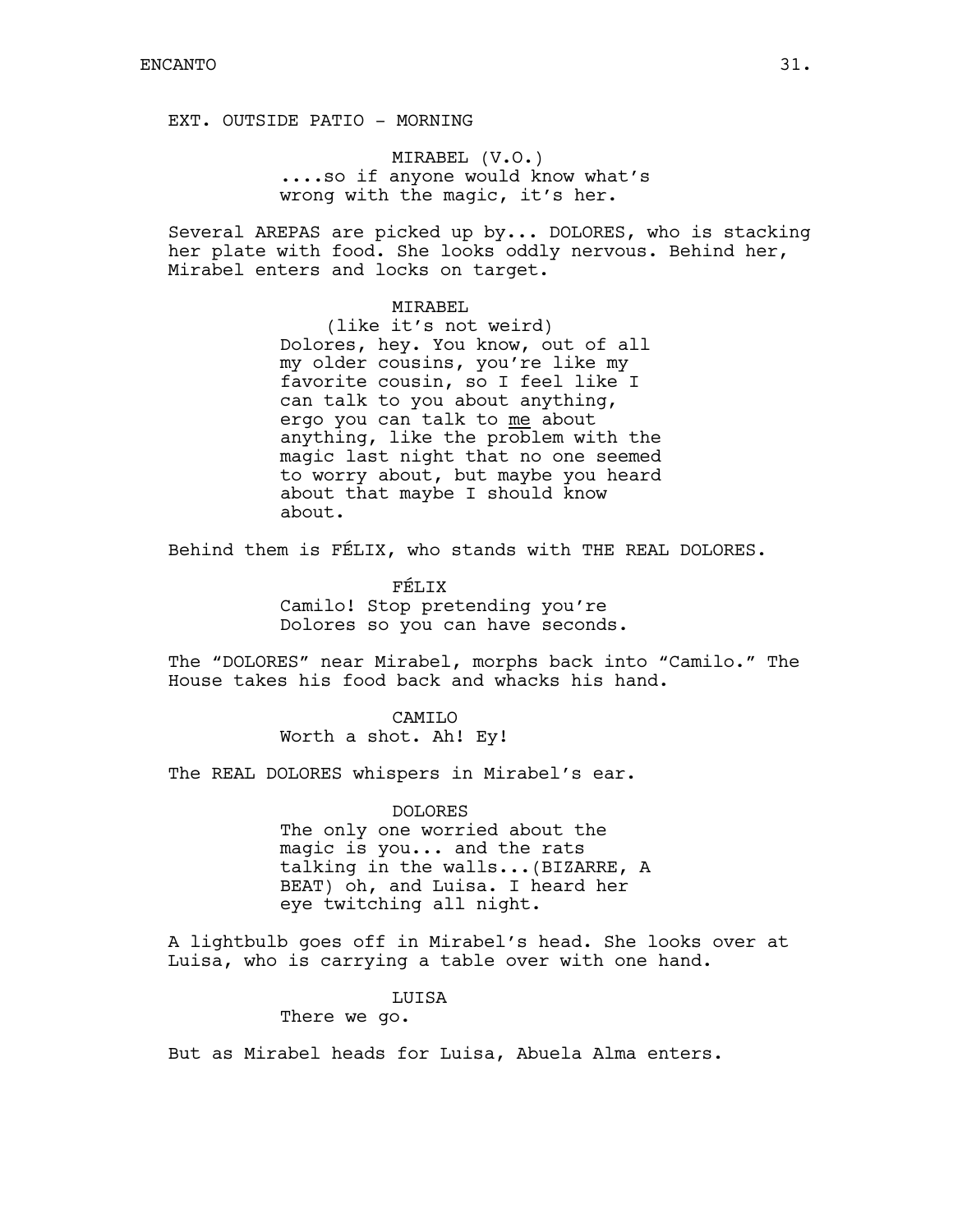ABUELA ALMA (agitated) Everyone to the table. Let's go, let's go  $--$ 

Mirabel takes Pepa's seat so that she can sit next to Luisa.

### MIRABEL

Luisa--

ABUELA ALMA Family, we are all thankful for Antonio's wonderful new... gift...

Abuela goes to her chair, but finds COATIS in it.

ANTONIO I told 'em to warm up your seat.

Antonio smiles to Abuela, who manages a smile back.

ABUELA ALMA Thank you, Toñito. I'm sure today we'll find a way to put your blessings to good use.... (trailing off, O.S.) ...as must we all, we are the caretakers of this Encanto...

As Abuela continues, Mirabel leans over to Luisa.

MIRABEL Luisa, Dolores says you're totally freaking out, any chance you maybe know something about last night, with the magic  $-$ (off Luisa) You do!

Mirabel pounds the table, excited.

ABUELA ALMA (O.S.)

Mirabel.

Mirabel looks up, busted by Abuela, for talking while Abuela was giving a speech.

> ABUELA ALMA (CONT'D) If you can't pay attention I will help you.

MIRABEL Actually, I--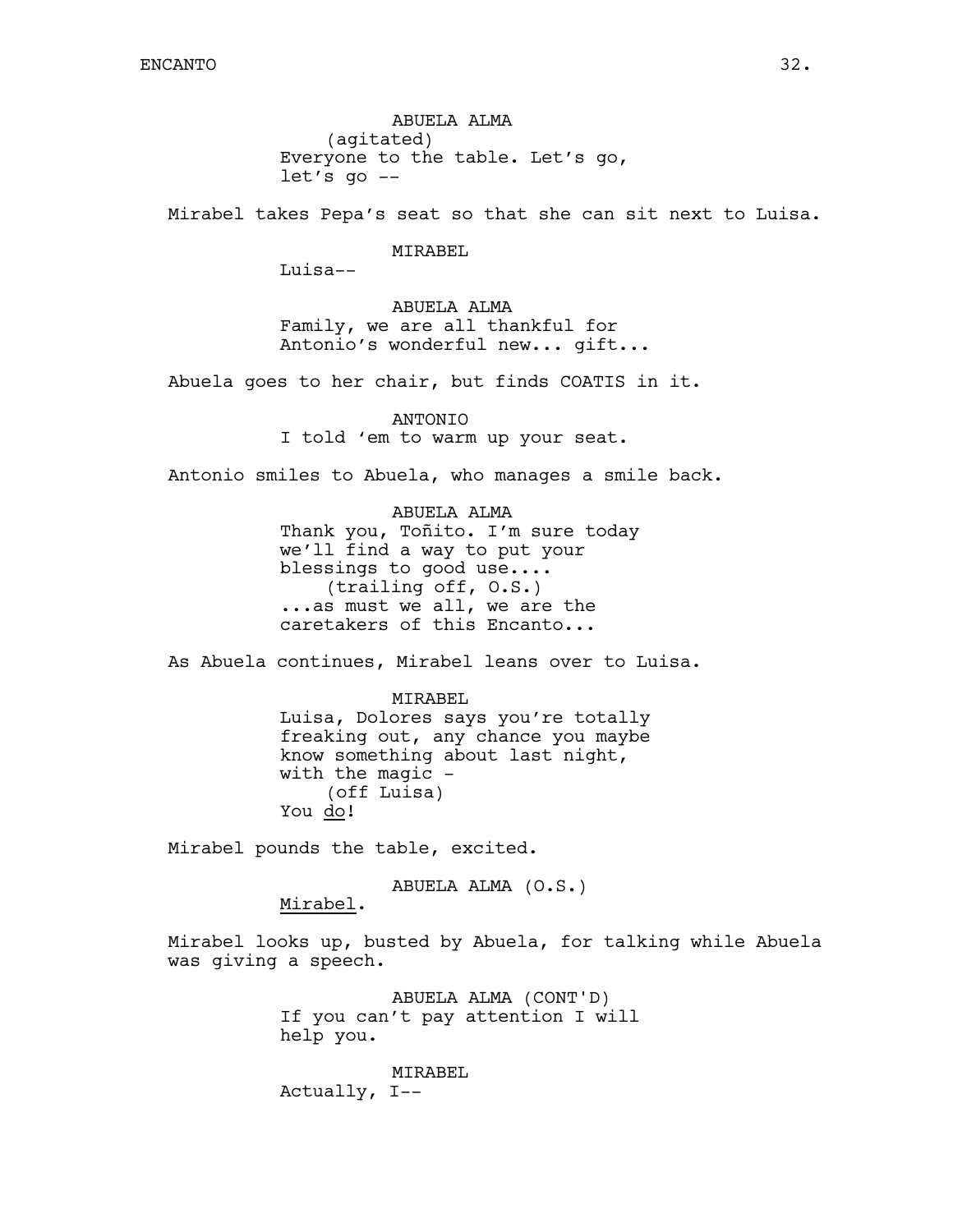# ABUELA ALMA

Casita?

The House MOVES Mirabel next to Abuela, away from Luisa.

ABUELA ALMA (CONT'D) As I was saying, we must never take our miracle for granted, so today, we will work twice as hard.

MIRABEL

(trying to go to Luisa) Mhmm, I will help Luisa --

Mirabel stands to go back to Luisa, but Abuela continues.

ABUELA ALMA Stop. First, an announcement. I've spoken to the Guzmans about Mariano's proposal to Isabela. Dolores, do we have a date?

DOLORES (listens "to town") Tonight. (LISTENS) He wants five babies.

Isabela nervously sprouts some flowers.

ABUELA ALMA Wonderful, such a fine young man with our perfect Isabela (PLUCKS OUT WRONG FLOWERS) will bring a new generation of magical blessings and make both of our families stronger.

Camilo morphs into a snarky version of MARIANO, Isabela swats him with flowers to get him to stop.

> CAMILO (as Mariano) Mmmm. (Makes kissy sounds) Ay!

ABUELA ALMA Okay, our community is counting on us, La familia Madrigal!

MIRABEL/ FAMILY -- La Familia Madrigal!

MIRABEL

Luisa hey  $--$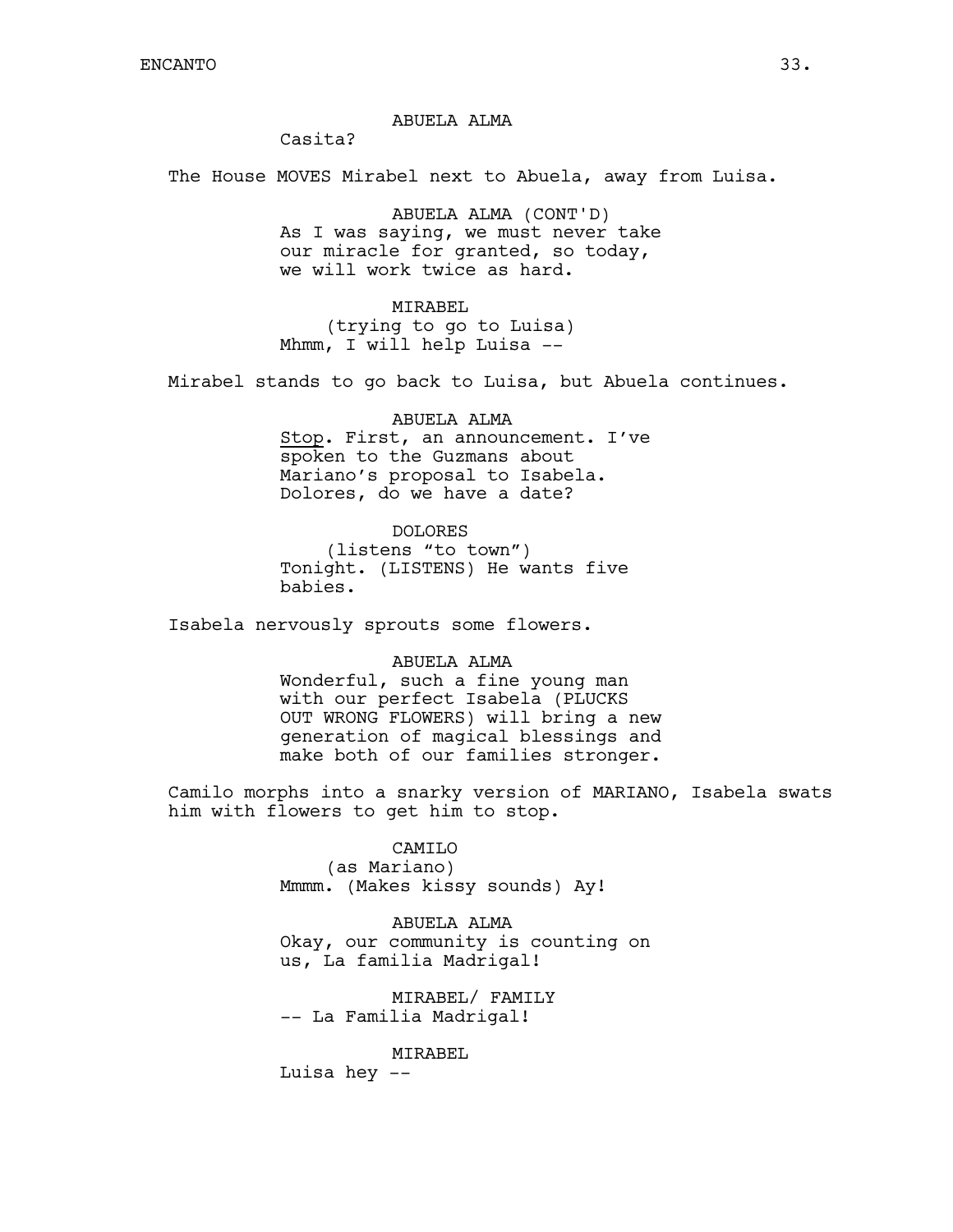As everyone gets up, Mirabel sees Luisa is gone. Mirabel heads after Luisa and -- SMACKS into Isabela, sending petals everywhere.

> ISABELA (calling after) What is your problem?!

MIRABEL (O.S.) (calling back) Ugh, sorry -  $(0. S.$  impact) - Hey Luisa! Hold up!

EXT. ENCANTO - TOWN - A LITTLE LATER

We find Luisa MOVING A CHURCH. The Priest "blesses her."

SRA. OSMA Luisa, can you re-route the river?

LUISA

Will do!

SR. RENDON Luisa, the donkeys got out again.

LUISA

On it.

As Luisa picks up a COUPLE OF DONKEYS, Mirabel awkwardly climbs over the stone wall behind her.

> MIRABEL (calling after) Luisa, wait a second --

Luisa looks back, sees Mirabel, moves faster.

MIRABEL (CONT'D) You gotta tell me about the magic. What's going on? What are you hiding?

LUISA Nothing, just gotta lotta chores, so maybe you should just go home.

SR. FLORES Luisa, my house is leaning to the- oh!

Luisa knocks a crooked house straight and keeps walking.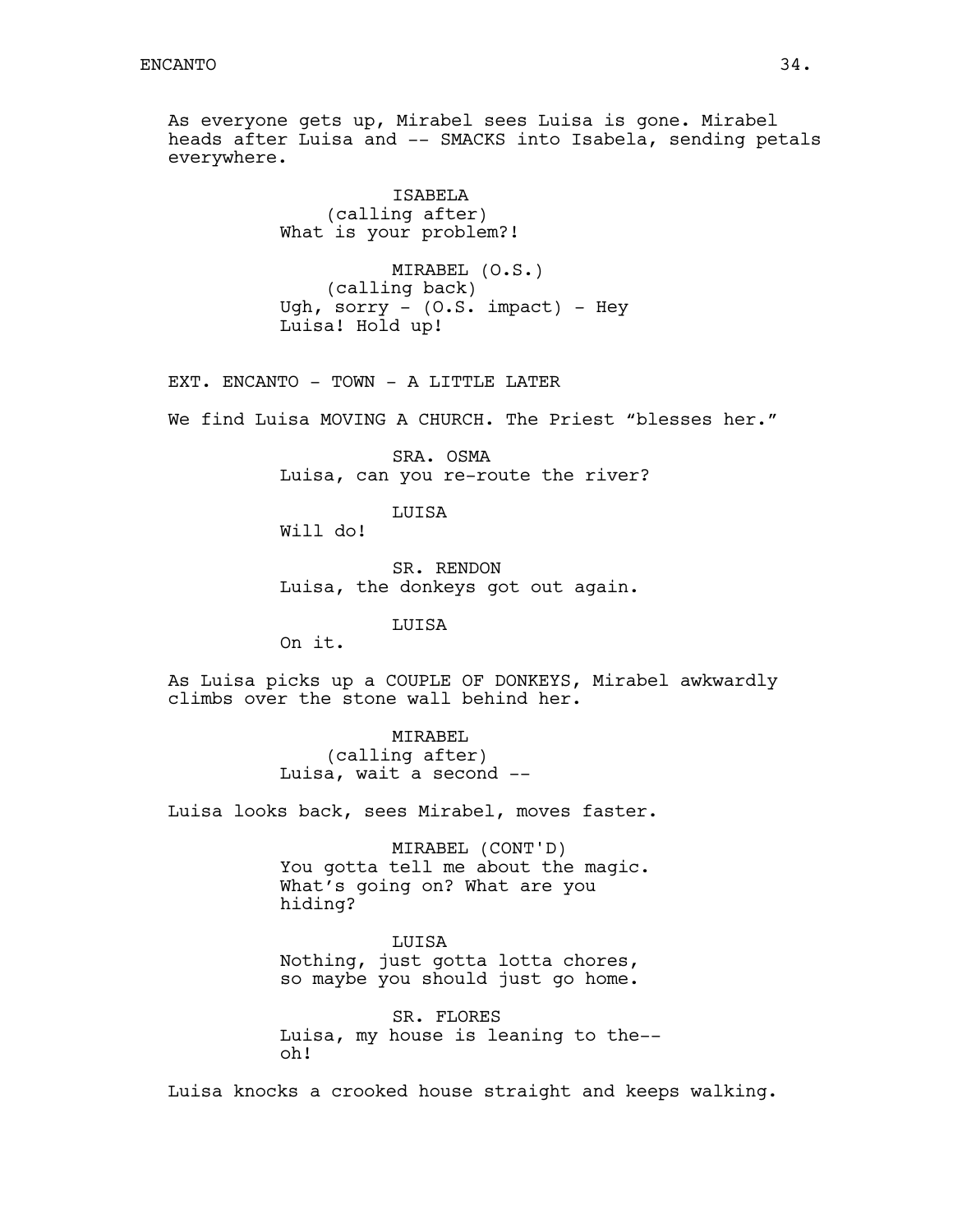MTRABEL Dolores said your eye was twitching and it never twitches, something's making you nervous --

LUISA Hey move, you're gonna make me drop a donkey.

MIRABEL Luisa?! Will you just-- Just tell me what it is!

**LUISA** There's nothing to tell --

# MIRABEL

You're obviously worried about something! Luisa, if you know what's hurting the magic and it gets worse 'cause you won't tell me what's wrong --!

#### LUISA

### NOTHING'S WRONG!

The DONKEYS are like, "YIKES." Mirabel's like "whoa." Luisa realizes, tries to play it off.

> LUISA (CONT'D) Wow, uh, sorry, that, uh, that snuck out there... what I *meant* was... "why would anything be wrong?" I'm totally fine. The magic's fine. Luisa's fine. I'm totally not nervous.

As Luisa smiles, trying to be casual, her eye twitches.

MIRABEL Your eye is... doing the thing...

Unwilling to admit there's a problem, Luisa gets in Mirabel's face.

> *LUISA* (singing) I'M THE STRONG ONE, I'M NOT NERVOUS, I'M AS TOUGH AS THE CRUST OF THE EARTH IS

Luisa smashes a boulder to underscore her toughness. A beat. Mirabel stares at Luisa, what the hell is happening?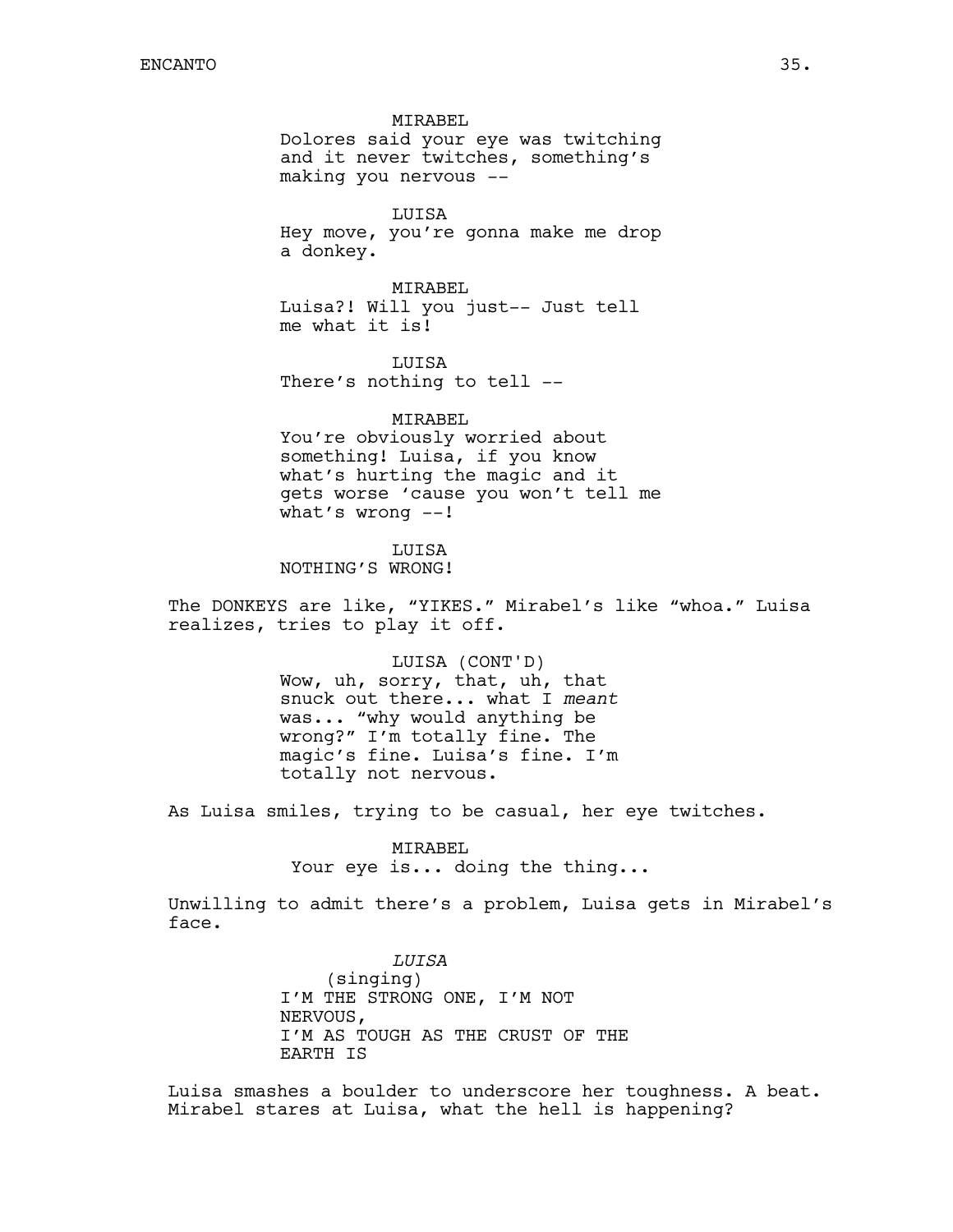### MIRABEL

Okay...

LUISA I MOVE MOUNTAINS, I MOVE CHURCHES, AND I GLOW, CUZ I KNOW WHAT MY WORTH IS

Another little beat. The donkeys behind Mirabel back up.

MIRABEL Course I mean -- (TO DONKEYS) hey, where are you going?

Luisa approaches Mirabel, intense.

LUISA I DON'T ASK HOW, HARD THE WORK IS**,** GOT A ROUGH, INDESTRUCTIBLE SURFACE. (gaining momentum!) DIAMONDS & PLATINUM, I FIND 'EM, I FLATTEN 'EM, I TAKE WHAT I'M HANDED, I BREAK WHAT'S DEMANDED, **BUT**...

Luisa rips up the ground, sending them both into a fantasy song space where Luisa's insecurities are on full display.

> LUISA (CONT'D) UNDER THE SURFACE I FEEL BERSERK AS A TIGHTROPE WALKER IN A THREE RING CIRCUS UNDER THE SURFACE WAS HERCULES EVER LIKE "YO, I DON'T WANNA FIGHT CERBERUS?"

Mirabel suddenly finds herself battling Cerberus, only to be saved by Luisa.

> LUISA (CONT'D) UNDER THE SURFACE I'M PRETTY SURE I'M WORTHLESS IF I CAN'T BE OF SERVICE A FLAW OR A CRACK THE STRAW IN THE STACK THAT BREAKS THE CAMEL'S BACK WHAT BREAKS THE CAMEL'S BACK? IT'S...

We're suddenly on a stage, where Luisa shows her vulnerable side as... donkeys cascade all around them.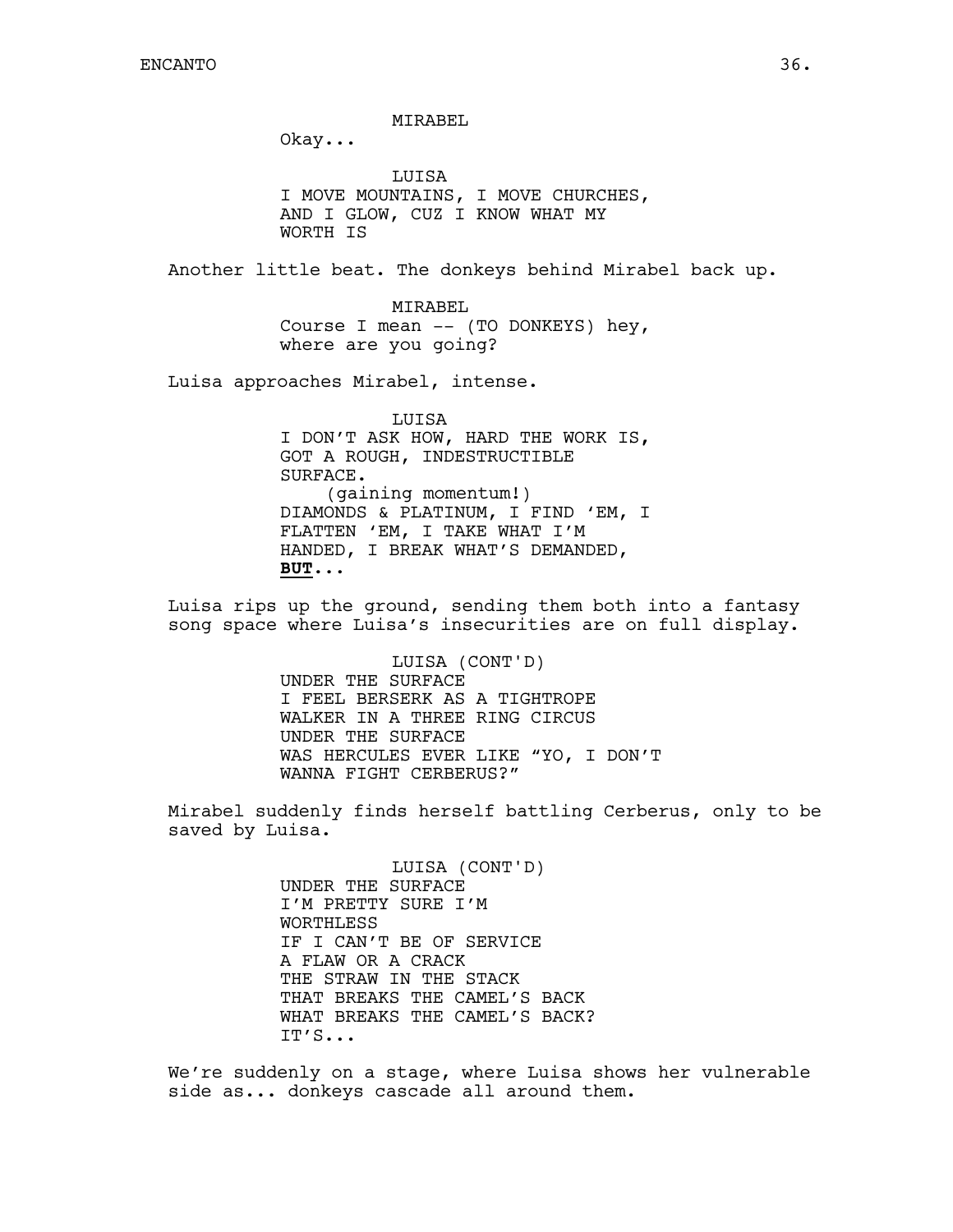LUISA (CONT'D) PRESSURE LIKE A DRIP DRIP DRIP THAT'LL NEVER STOP, WHOA... PRESSURE THAT'LL TIP TIP TIP TIL YOU JUST GO POP, WHOA...

LUISA (CONT'D) GIVE IT TO YOUR SISTER, YOUR SISTER'S OLDER GIVE HER ALL THE HEAVY THINGS WE CAN'T SHOULDER WHO AM I IF I CAN'T RUN WITH THE BALL IF I FALL TO

Suddenly they fall into a GIANT COFFEE BEAN PRESS.

LUISA (CONT'D) PRESSURE LIKE A GRIP GRIP GRIP AND IT WON'T LET GO, WHOA... PRESSURE LIKE A TICK TICK TICK TIL IT'S READY TO BLOW, WHOA...

Luisa helps Mirabel escape the coffee bean press, only to find themselves in a field of geysers.

> LUISA (CONT'D) GIVE IT TO YOUR SISTER, YOUR SISTER'S STRONGER SEE IF SHE CAN HANG ON A LITTLE LONGER WHO AM I IF I CAN'T CARRY IT ALL, IF I FALTER

Another jump on they are hanging off of a cliff.

LUISA (CONT'D) UNDER THE SURFACE I HIDE MY NERVES, AND IT WORSENS, I WORRY SOMETHING IS GONNA HURT US UNDER THE SURFACE THE SHIP DOESN'T SWERVE. HAS IT HEARD HOW BIG THE ICEBERG IS?

The mountains part, and we are suddenly on the deck of the Titanic as an iceberg looms.

> (MORE) LUISA (CONT'D) UNDER THE SURFACE I THINK ABOUT MY PURPOSE. CAN I SOMEHOW PRESERVE THIS? LINE UP THE DOMINOES A LIGHT WIND BLOWS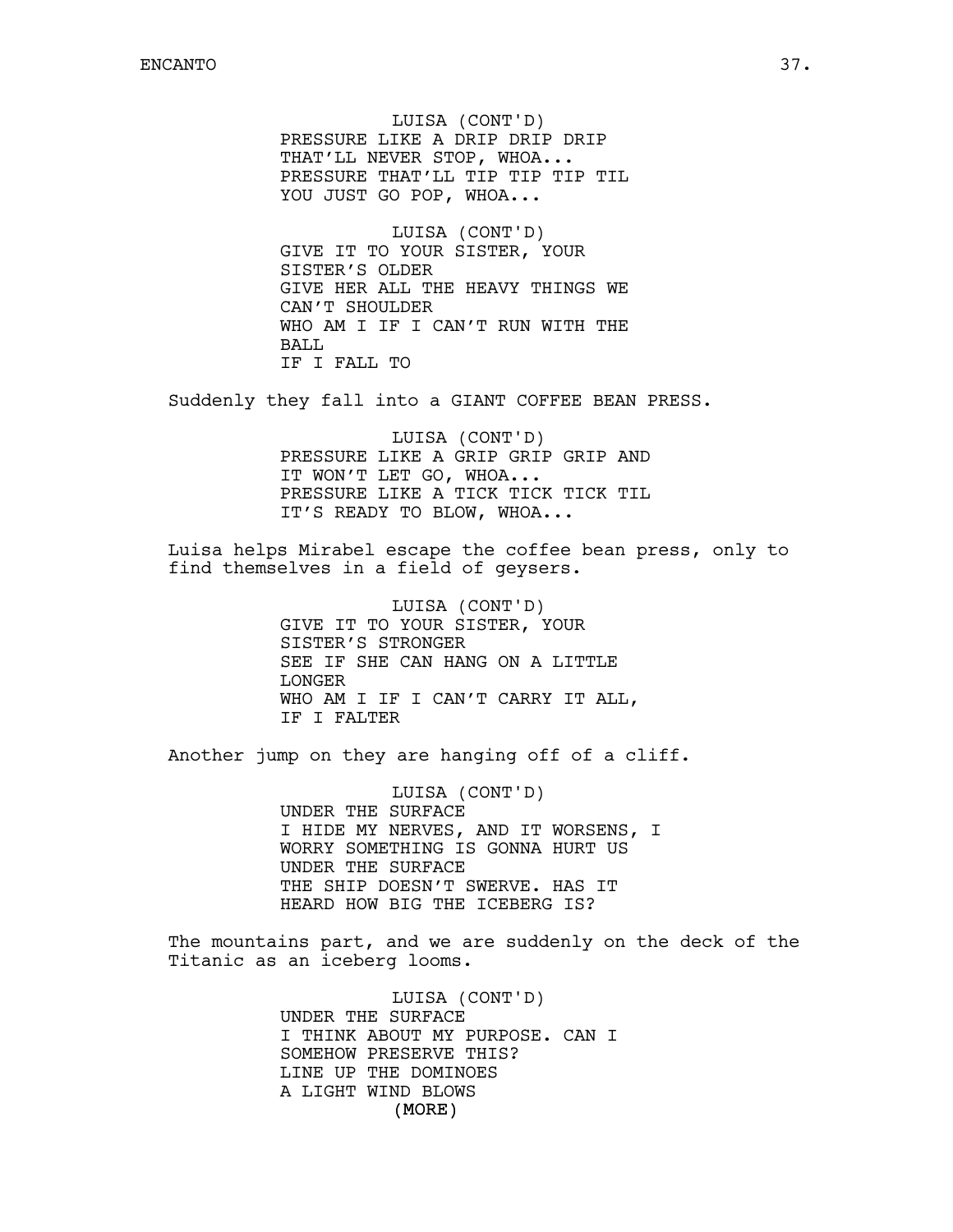# LUISA (CONT'D)

YOU TRY TO STOP IT TOPPLIN' BUT ON AND ON IT GOES

Luisa and Mirabel are sucked up into a tornado, sending them into a beautiful sky, with pink clouds and not a care in the world. As Mirabel listens, she gains a whole new appreciation of what Luisa has been feeling all of these years.

> LUISA (CONT'D) BUT WAIT, IF I COULD SHAKE THE CRUSHING WEIGHT OF EXPECTATION WOULD THAT FREE SOME ROOM UP FOR, JOY? OR RELAXATION OR SIMPLE PLEASURE INSTEAD WE MEASURE... THIS GROWING PRESSURE KEEPS GROWING, KEEP GOING CUZ ALL WE KNOW IS...

Just as Luisa lets herself relax, giant boulders fall from the sky and Luisa catches them before they crush Mirabel.

> LUISA (CONT'D) PRESSURE LIKE A DRIP DRIP DRIP THAT'LL NEVER STOP, WHOA PRESSURE THAT'LL TIP TIP TIP TIL YOU JUST GO POP, WHOA

LUISA (CONT'D) GIVE IT TO YOUR SISTER, IT DOESN'T HURT AND SEE IF SHE CAN HANDLE EVERY FAMILY BURDEN WATCH AS SHE BUCKLES AND BENDS BUT NEVER BREAKS

THE ENTIRE MADRIGAL HOUSE LANDS ON LUISA, CRUSHING HER. Mirabel can't believe it, but... suddenly Luisa lifts the house up from below. She's not giving in!

LUISA (CONT'D)

NO MISTAKES! JUST PRESSURE LIKE A GRIP GRIP GRIP AND IT WON'T LET GO, WHOA PRESSURE LIKE A TICK TICK TICK TIL IT'S READY TO BLOW, WHOA

(MORE) LUISA (CONT'D) GIVE IT TO YOUR SISTER, AND NEVER WONDER IF THE SAME PRESSURE WOULD'VE PULLED YOU UNDER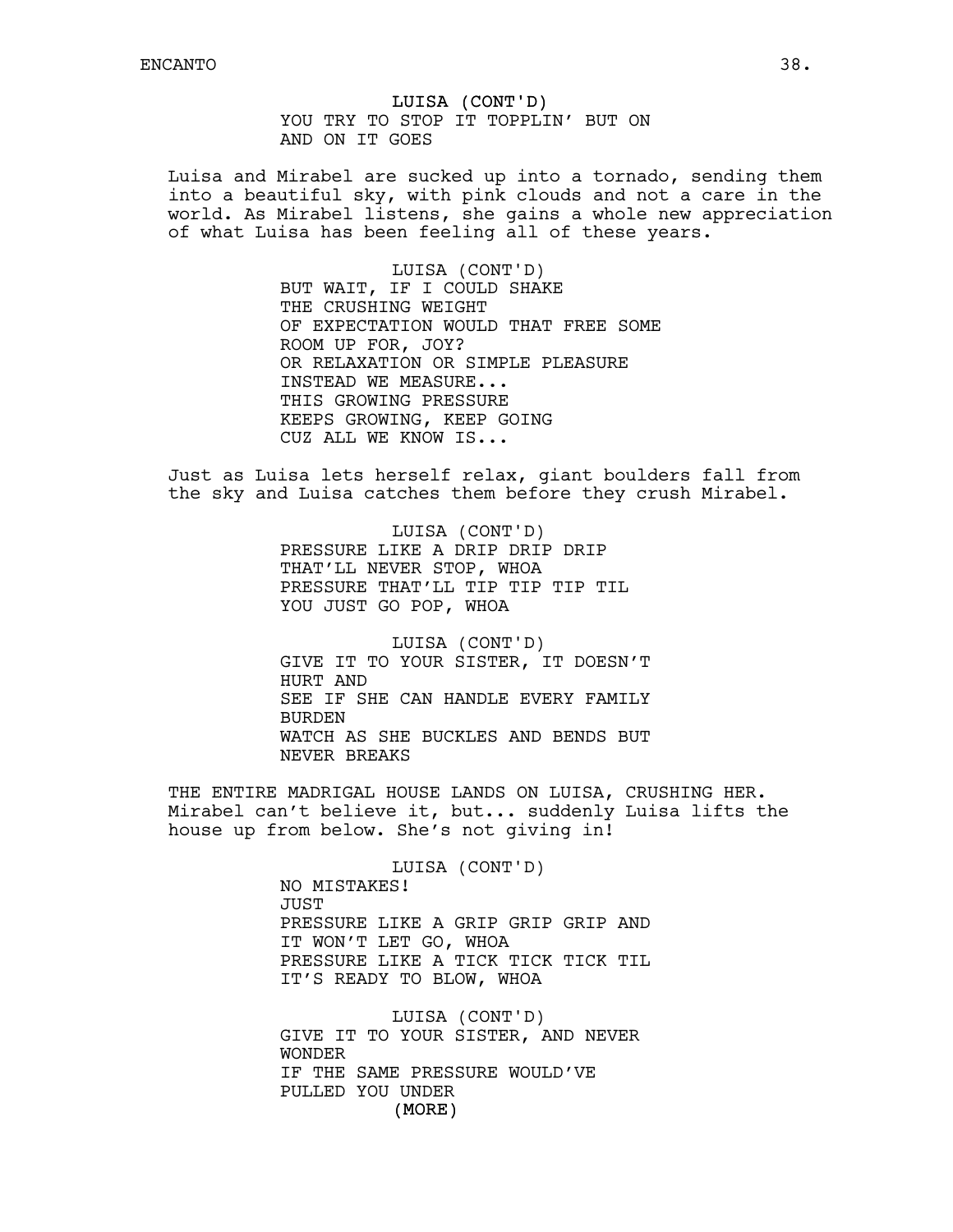LUISA (CONT'D) WHO AM I IF I DON'T HAVE WHAT IT TAKES (THEN) NO CRACKS, NO BREAKS! NO MISTAKES! NO PRESSURE!

BOOM! The song ends. Mirabel looks at Luisa, stunned. Luisa stares back like a dancer who just finished an insane routine and still breathing heavy.

## **BACK TO REALITY:**

They stand in a weird silence. And instead of saying anything... Mirabel simply... HUGS LUISA.

> MIRABEL I think you're carrying way too (GETS SQUEEZED) much.

Emotional, Luisa picks Mirabel up and hugs her too hard.

**LUISA** Maybe I over do it.

MIRABEL (getting squeezed) Yup.

LUISA Um, there *is* something you should know: last night, when you saw the cracks, I felt... weak.

Luisa finally lets Mirabel breathe.

MIRABEL Wha- What, what, what?!

SR. RENDON (O.S.) Luisa, the donkeys!

### LUISA

On it!

MIRABEL Wait, wait, wait - what do you mean? What do you think's hurting the magic?

Luisa picks up a donkey, she has to hurry, she pulls Mirabel close to tell her a secret.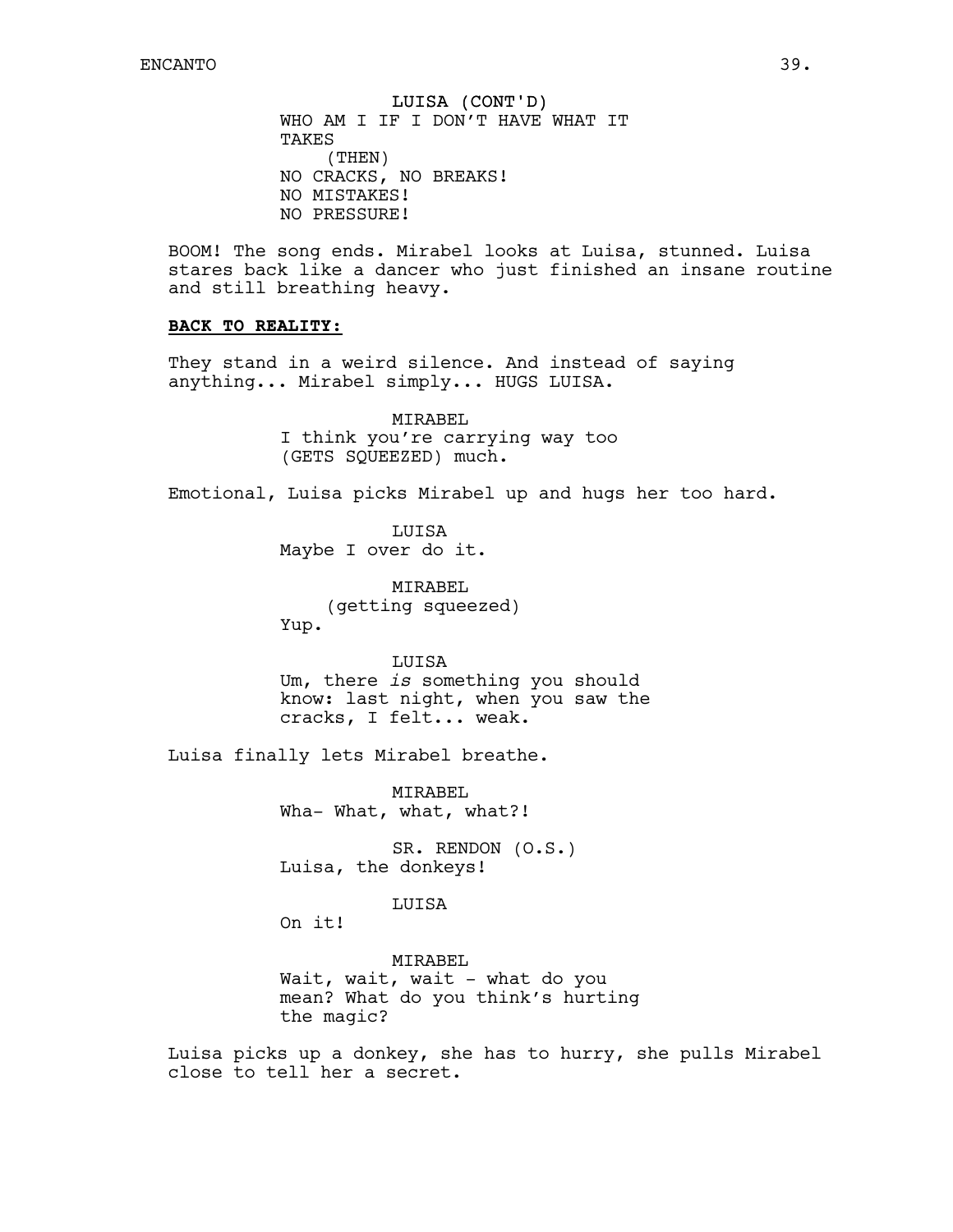**LUISA** Don't know. But I heard the grown ups once: before Tio Bruno left, he had like some terrible vision about it.

MIRABEL Tio Bruno? What was in his vision?

LUISA No one knows, they never found it. But if something's wrong with the magic, start with Bruno's tower, find that vision.

Luisa heads off, carrying more donkeys.

### MIRABEL

(calling after) Wait, how do you "find" a vision?! What am I even looking for?

LUISA If you find it, you'll know. But be careful... that place is off limits for a reason.

Mirabel turns back to the House... to Bruno's tower**.**

INT. CASA MADRIGAL - COURTYARD - A LITTLE LATER

On her way to Bruno's door, she sneaks past Isabela and Abuela Alma.

> ABUELA ALMA Such a perfect match.

## ISABELA

So perfect.

ABUELA ALMA And so good for the Encanto.

Mirabel sneaks past the two and reaches Bruno's door. No one's been in there for years.

INT. BRUNO'S TOWER - MOMENTS LATER

Mirabel shoves open Bruno's door, revealing a dusty, dark ante room. In front of her, sand spills in from above, creating a curtain of sand, beyond which she can't see.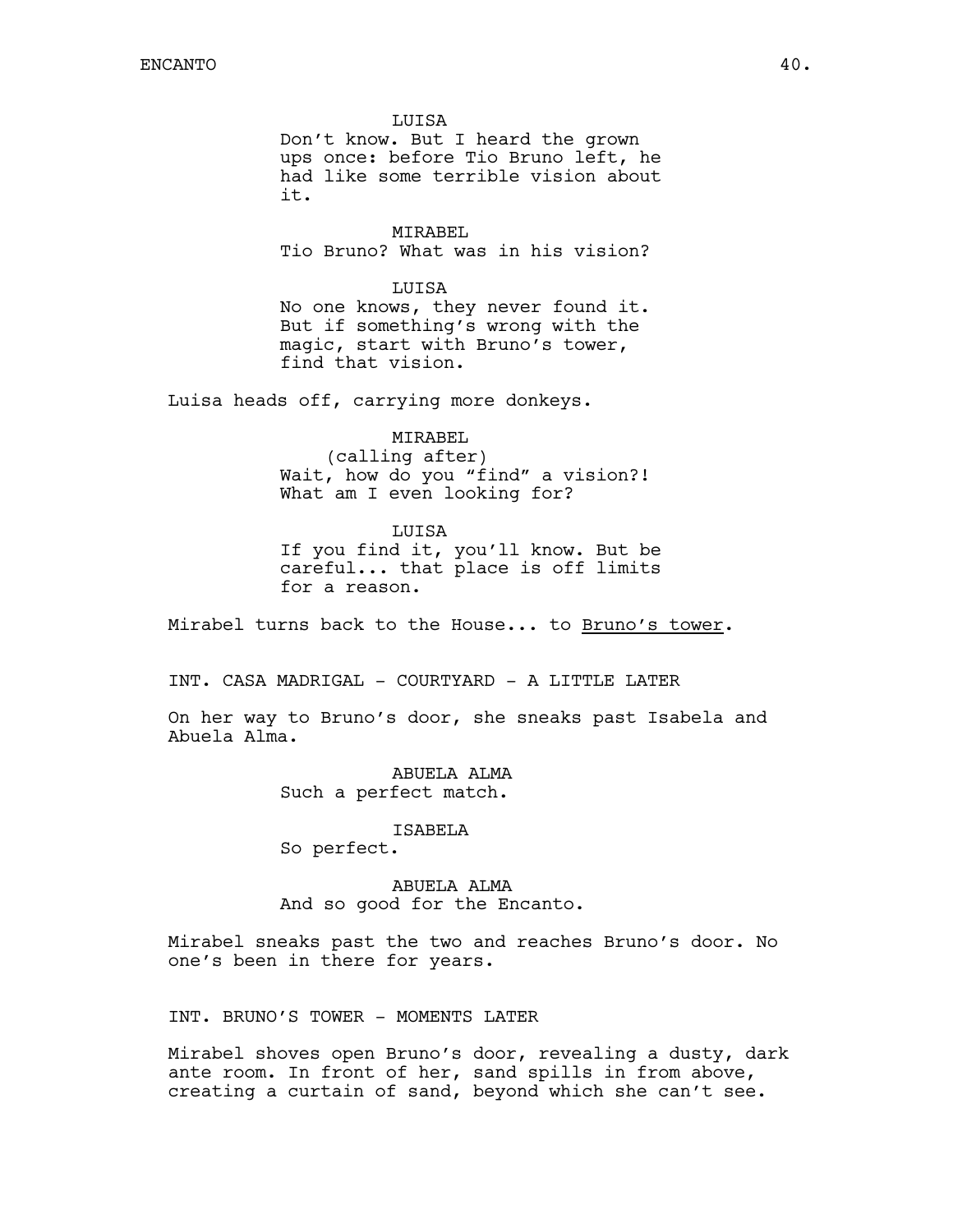MTRABEL. Casita, can you turn off the sand?

Nothing happens. Mirabel looks back where she can see the floor tiles at the doorjamb say "the house cannot help beyond this point." The gravity of this hits Mirabel.

> MIRABEL (CONT'D) You can't help in here?

The House responds "no... and I'm worried about you," after all, Mirabel has never been "without the House."

> MIRABEL (CONT'D) I'll be fine. I need to do this, for you, for Abuela... maybe a little for me. (looks to sand) Find the vision, save the mir-ack!

As Mirabel steps through the "sandfall" she...falls!

INT. BRUNO'S TOWER - CONTINUOUS

Mirabel falls face first and slides down a giant sand dune. She looks up to see... she's in towering room.

MIRABEL

Whoa...

Widen to reveal a SIGN reading "Your Future Awaits," which points to the TOP of the cavern. HUNDREDS OF STAIRS lead all the way up. As Mirabel looks up - FLIT-FLIT-FLIT... Antonio's TOUCAN flaps down next to her. It smiles and squawks "hello."

> MIRABEL (CONT'D) Oh, hello. (THEN) Lotta stairs, but at least I'll have a friend-- (the toucan flies away) no, you flew away immediately.

Mirabel watches it fly to the top. She's on her own. Mirabel grits her teeth and starts climbing.

MIRABEL (CONT'D)

Alright.

As she goes, we pop forward in time, and with each little pop, she gets more tired and is soon wheezing and struggling.

> (MORE) MIRABEL (CONT'D) (talk-singing) Welcome to the Family Madrigal...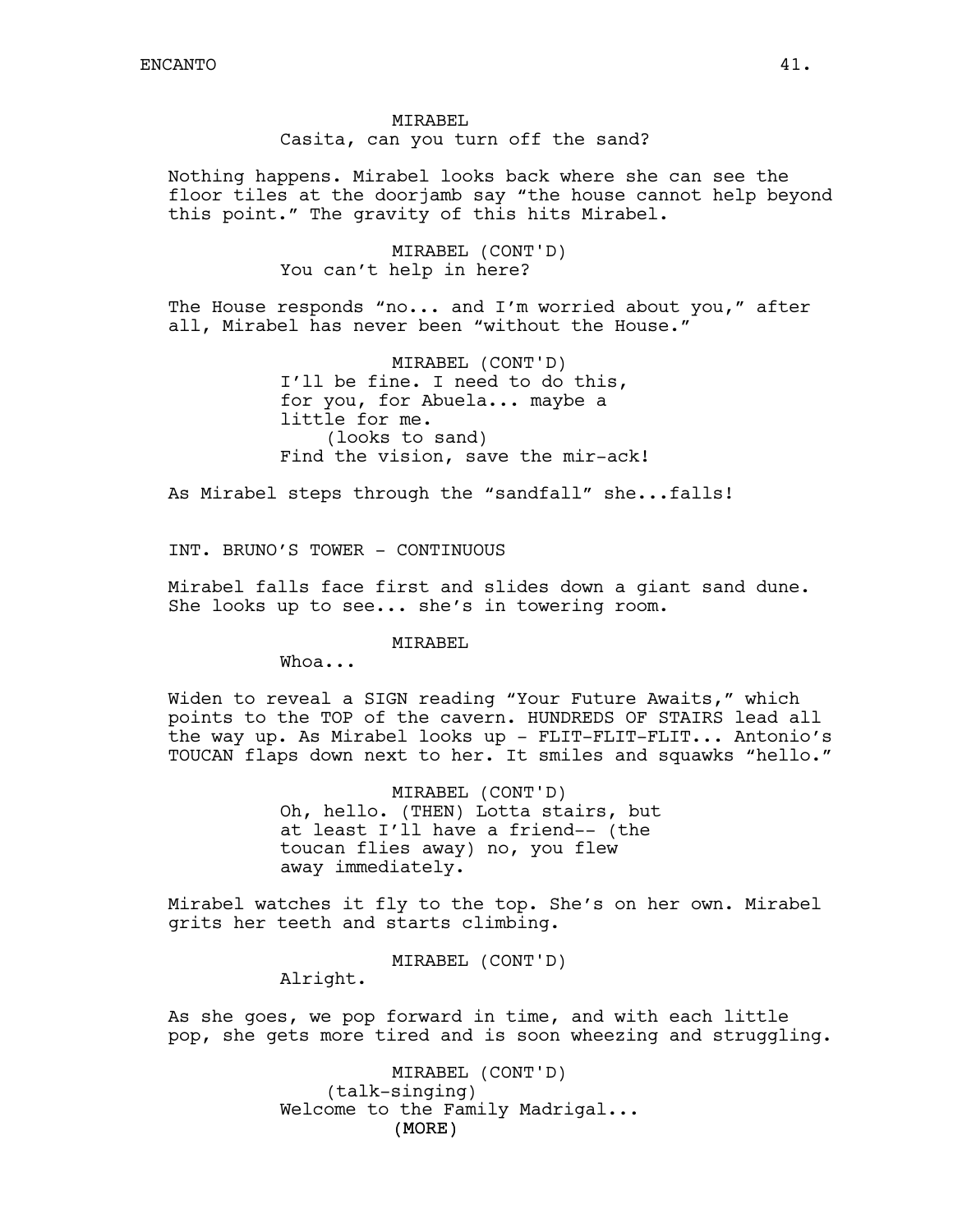## MIRABEL (CONT'D)

(NEXT POP)...there's so many stairs in the Casa Madrigal... (NEXT POP) you would think there'd be another way to get so high cause we're magic, but no -- magical, how many stairs fit in here! Bruno, your room is the worst!!

Later, Mirabel **finally** gets to the top of the stairs, only to find there is a gap in the path. She groans, exhausted.

## MIRABEL (CONT'D)

Come on...

As Mirabel takes a breath... then removes a rope railing on and throws it over a boulder above as an anchor.

> MIRABEL (CONT'D) Okay, I can do this. (looking at the gap) Ooo...

Mirabel goes to swing across, slips, loses her balance, but... somehow makes it across. Stunned she succeeded, Mirabel pumps her fists --

MIRABEL (CONT'D)

Wooooo!

But as Mirabel stomps her foot to celebrate, the ledge below her cracks and plummets to the ground, nearly taking her with it. She looks to the toucan, who looks at her, judgmental. Deciding celebration time is over, Mirabel turns to the entrance of Bruno's "temple."

INT. BRUNO'S TEMPLE - MOMENTS LATER

The corridors feel like a forgotten tomb. The TOUCAN trails her, nervous. Mirabel looks around, focussing on a triptych of images depicting how Bruno's visions come to pass. As Mirabel investigates it - SCREEE!!! She accidentally knocks a POT full of... RATS. They startle Mirabel and scurry into a RELIEF SCULPTURE OF BRUNO. On closer inspection... Bruno's eyes have been scratched out. Disturbing.

Mirabel hears a creak, which draws her eyes to... Bruno's "INNER SANCTUM." It sure looks like the epicenter. The TOUCAN looks at Mirabel... turns around and flies away.

MIRABEL (O.S.)

Quitter.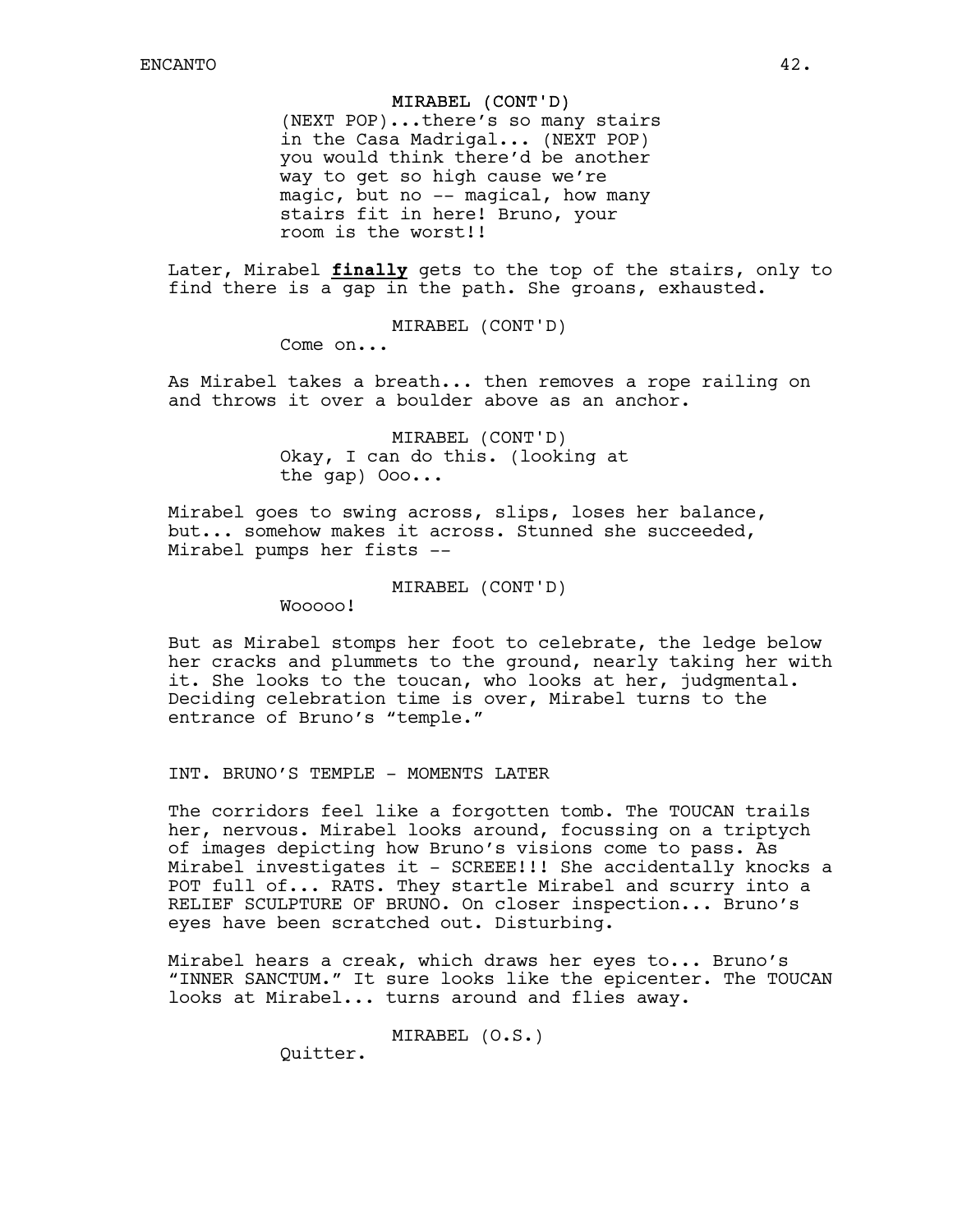## INT. BRUNO'S INNER SANCTUM - MOMENTS LATER

Mirabel enters the dark room... there's an unusual circle of SAND in the middle, but there is no sign of anything else. It's a dead end. Confused... she steps out onto the SAND...

## MIRABEL

Empty....

The wind moving through the cavern sucks the door shut, plunging Mirabel into DARKNESS. Mirabel panics, stuck in the darkness... but then... a light. Something glowing green... she's standing on it... the sand itself seems to be glowing... Mirabel digs into the sand and finds... A GLOWING SHARD - LIKE A PIECE OF AN EMERALD RELIEF SCULPTURE.

> MIRABEL (CONT'D) (whispered, to herself) What's hurting the magic?

INT. CASA MADRIGAL - FOYER - SAME TIME

Abuela sweeps the House, trying to clean up Isabela's copious flower petals. But the room seems to rumble. Concerned, Abuela looks up and sees... the CANDLE flicker just a bit.

## INT. BRUNO'S INNER SANCTUM - SAME TIME

As Mirabel pulls more glowing emerald pieces from the sand, she realizes they form some kind of image. She realizes this is Bruno's vision... smashed to pieces! Mirabel nervously connects the pieces to reveal... **HER OWN WORRIED FACE**.

## MIRABEL

Me...?

RUMBLE! The entire cavern begins to shake, falling apart. Sand begins pouring in, **covering the remaining shards under the sand**. Panicking, Mirabel tries to dig out the remaining shards and shove them into her MOCHILA bag as the cavern quakes and CRACKS snake around the room.

As pieces of stone and sand threaten to block the entrance... Mirabel races to collect one last piece, but as she dives to the door, it's locked! Mirabel bangs at it desperately and then... jiggles the handle. Whoosh! A tidal wave of sand pushes her out to safety, almost sending her over the cliff. Mirabel looks down at the shards... what does it mean?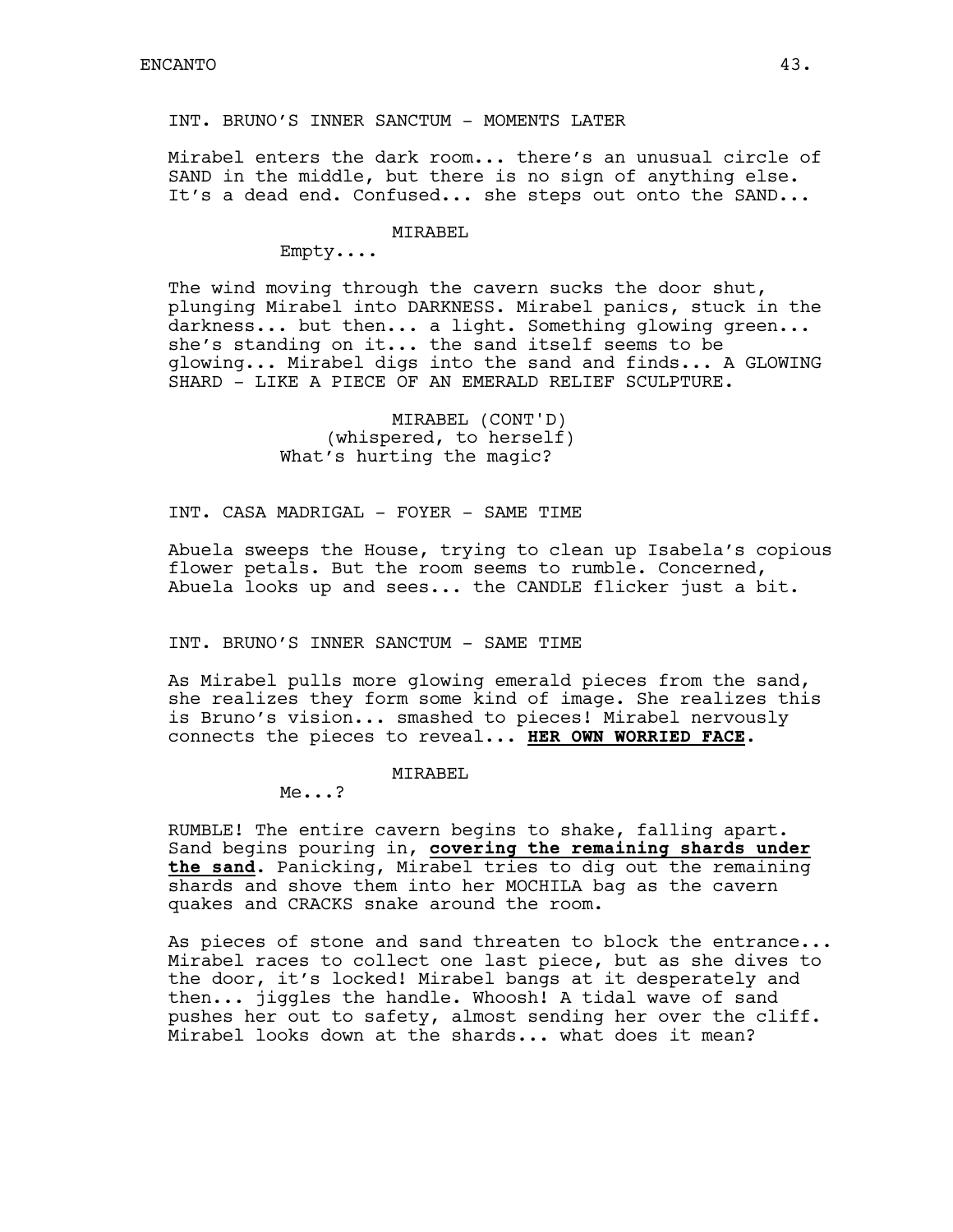INT. CASA MADRIGAL - COURTYARD - AFTERNOON

Mirabel hurries out of Bruno's room and turns a corner and walks right into ABUELA ALMA.

> ABUELA ALMA Uch, where are you coming from in such a hurry?

MIRABEL I'm sorry. I was --

ABUELA ALMA (seeing bits of sand) What's in your hair?

MIRABEL (flustered)  $U<sub>h</sub>$   $---$ 

Is Mirabel busted? Just as Abuela begins to look suspicious... CRYING INTERRUPTS THE MOMENT! It's the LOUD SOBBING of... LUISA, who staggers up the stairs behind them.

> LUISA My gift! I'm losing my gift!

> > ABUELA ALMA

What?!

## LUISA

Mirabel and I were having this little *talk* about me carrying too much, so I tried not to carry so much but I realized it was putting me behind and I knew I was gonna let everyone down and felt really bad so I was grabbing all the donkeys but then when I went to throw the donkeys in the barn, they were... heavy.

Luisa runs off crying. Abuela looks to Mirabel, concerned.

ABUELA ALMA What did you do? What did you say to her?

MIRABEL Nothing.  $I - I$  don't--

ABUELA ALMA Mirabel --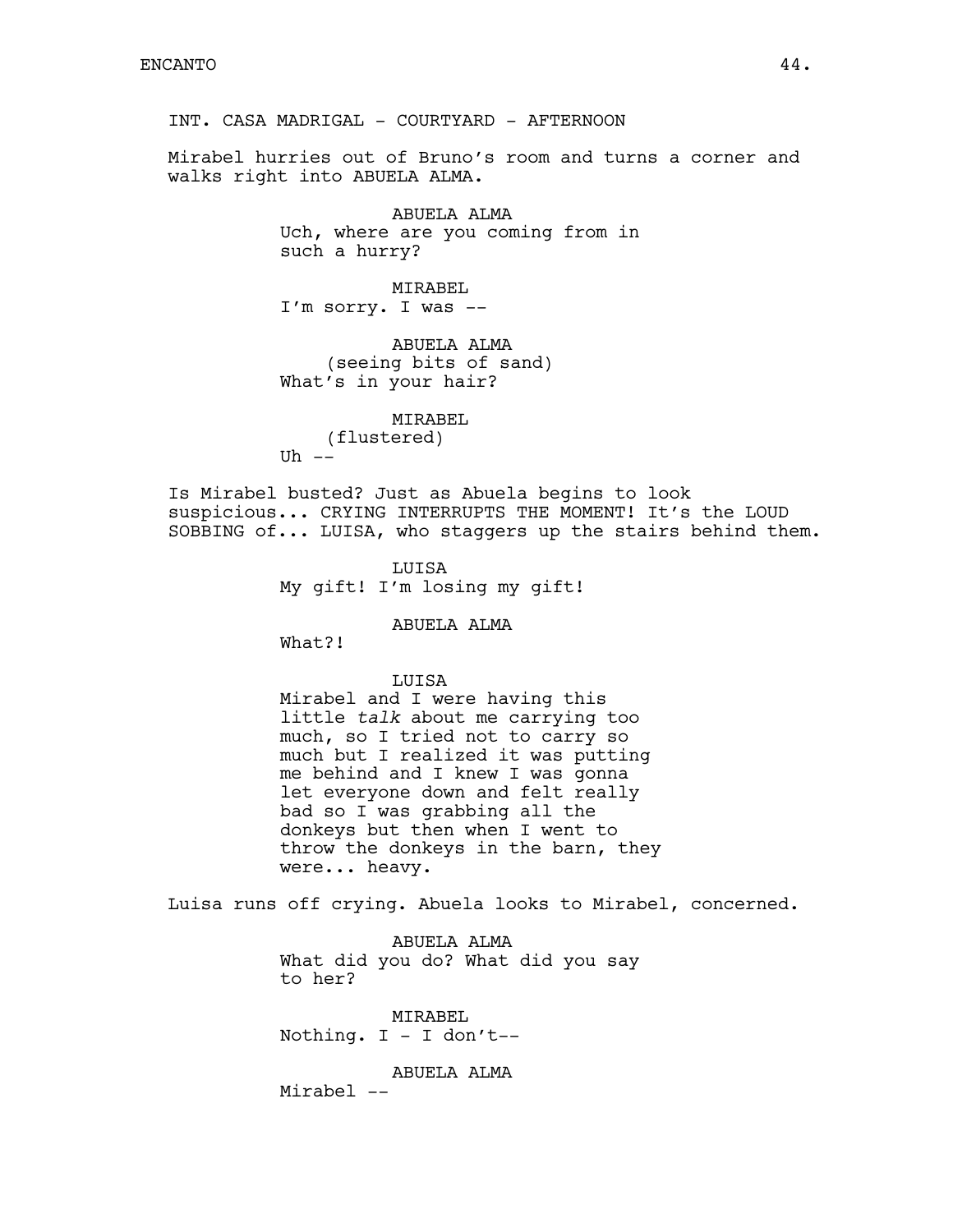As they sit in an awkward silence -- BELLS from town ring. Abuela looks torn.

> ABUELA ALMA (CONT'D) Ach, I have to go get the Guzmans for Isabela's engagement. (torn, off Mirabel) Stay away from Luisa until I can talk to her. Tonight we can't have any more problems. And whatever you're doing, stop doing it!

Abuela heads off. Mirabel looks at Luisa's door which... flickers ever so slightly.

INT. MIRABEL'S BEDROOM - MOMENTS LATER

Shaking, Mirabel pulls out the shards of BRUNO'S VISION, trying to understand. She looks at HER FACE, staring back.

> MIRABEL (to herself) Why am I in your vision, Bruno?

A FLASH of LIGHTNING and THUNDER shake the room. Startled, Mirabel turns to see PEPA, frazzled, in her doorway.

> MIRABEL (CONT'D) (hiding the shards) Tía, jeez --

### PEPA

(trying to shoo clouds) Sorry, sorry, I- I didn't mean to - shoo, shoo, shoo, -- I just wanted to get the last of Toñito's things and then I heard "the name we do not speak." (a rumble of thunder, comedically dramatic) Great, now I'm thundering. And a thunder will lead to a drizzle and a drizzle will lead to a sprinkle-- (to herself, a mantra) Clear skies, clear skies, clear skies--

Pepa tries to calm herself as she picks up a few of Antonio's remaining clothes from the room: sandals, underwear, etc. Mirabel looks at her, looks at the bag of shards.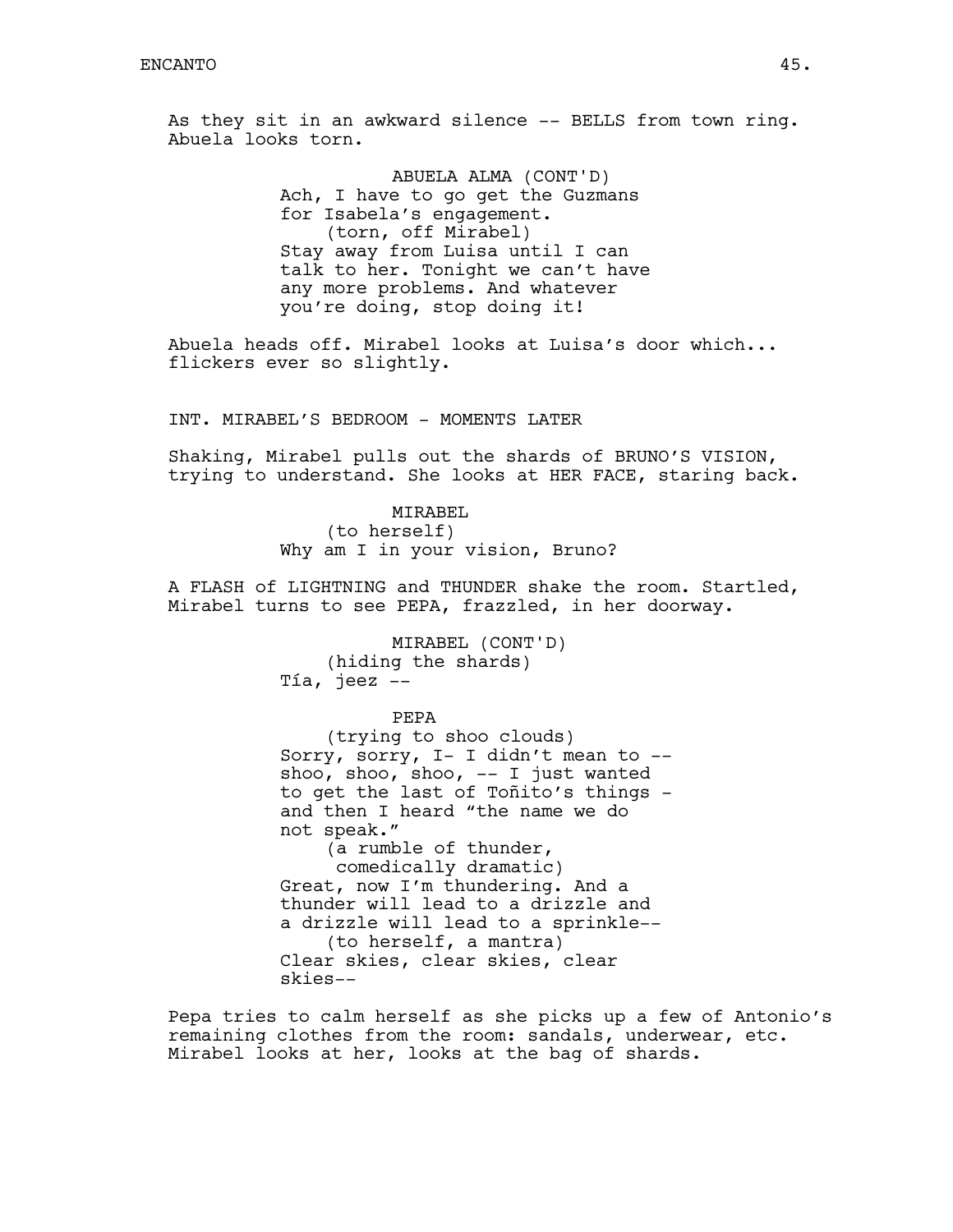MIRABEL Uh, Tía Pepa - if Bru- if *he* had a vision about "someone" what would it mean for them?

PEPA We don't talk about Bruno.

MIRABEL I know, it's just, hypothetically, if he "saw" you --

PEPA -- Mirabel, please. We need to get ready for the Guzmans.

MIRABEL I just want to know if it was generally positive... or... like less positive or--

Félix barges in!

FÉLIX It was a nightmare!

PEPA

Félix!

FÉLIX Ey, she needs to know, Pepi. She needs to know.

PEPA We don't talk about Bruno.

FÉLIX He would see something terrible, and then crack-ba-boom, it would happen.

PEPA We don't talk about Bruno.

MIRABEL

What if you didn't understand what he saw?

FÉLIX Then you better figure it out, because it was coming for you!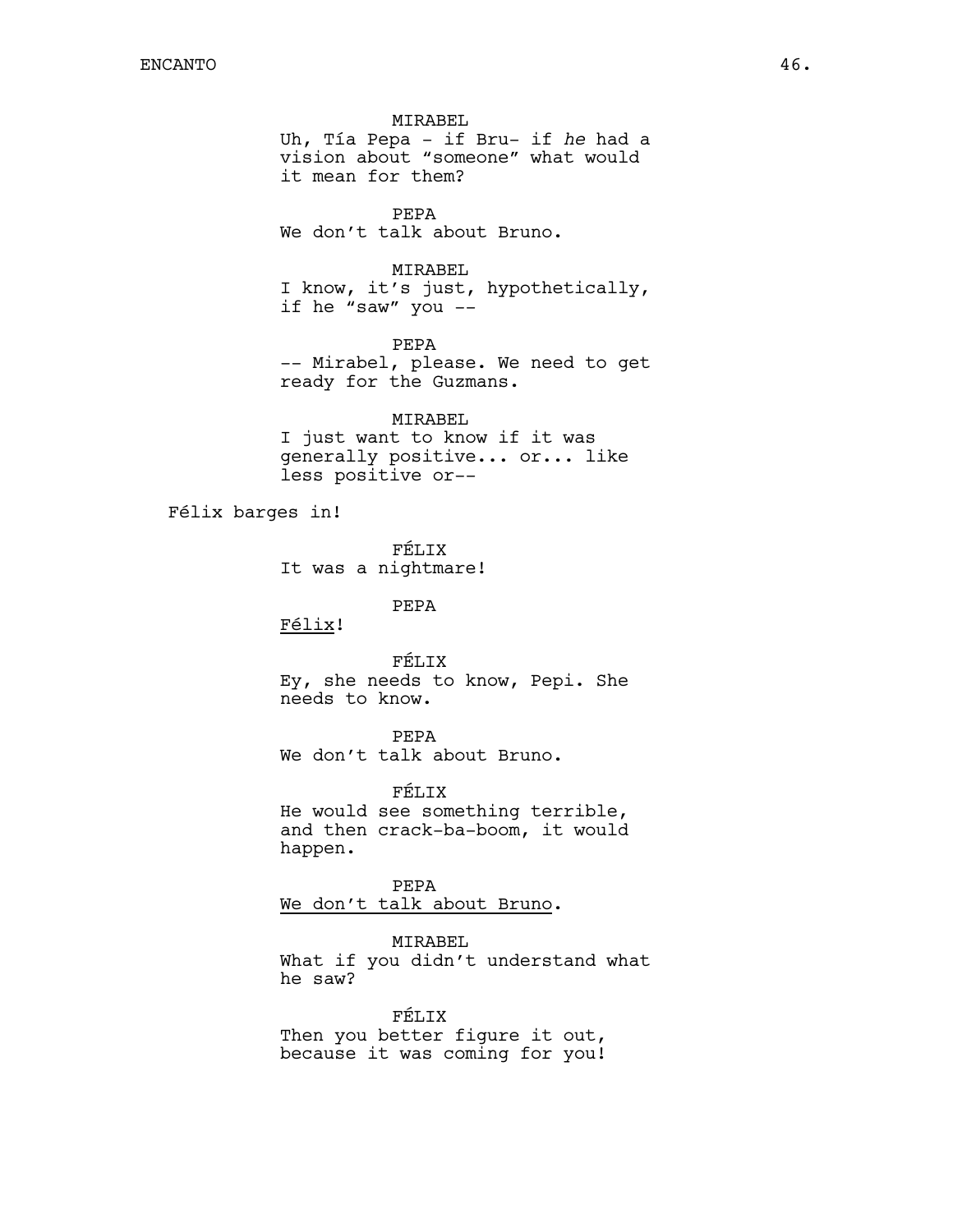*PEPA WE DON'T TALK ABOUT BRUNO, NO NO NO WE DON'T TALK ABOUT BRUNO...*

*Pepa tries to get them to stop... but looks at Félix, who motions for Pepa to spill it, and suddenly... we are BACK IN THE PAST, and witnessing the day of their wedding.*

> *PEPA* (CONT'D) *BUT! IT WAS MY WEDDING DAY*

*FÉLIX IT WAS OUR WEDDING DAY*

*PEPA WE WERE GETTING READY AND THERE WASN'T A CLOUD IN THE SKY*

*FÉLIX NO CLOUDS ALLOWED IN THE SKY*

*PEPA BRUNO WALKS IN WITH A MISCHIEVOUS GRIN—*

*FÉLIX THUNDER!!*

*PEPA*

*YOU TELLING THIS STORY OR AM I?*

*FÉLIX I'M SORRY MI VIDA GO ON...*

*PEPA BRUNO SAYS, "IT LOOKS LIKE RAIN."*

*FÉLIX WHY DID HE TELL US?*

*PEPA IN DOING SO, HE FLOODS MY BRAIN*

*FÉLIX ABUELA, GET THE UMBRELLAS...*

*PEPA MARRIED IN A HURRICANE*

*FÉLIX WHAT A JOYOUS DAY, BUT ANYWAY...*

*As rain pours down on them, and hurricane winds blow everyone into the air, PEPA shoots FÉLIX a look.*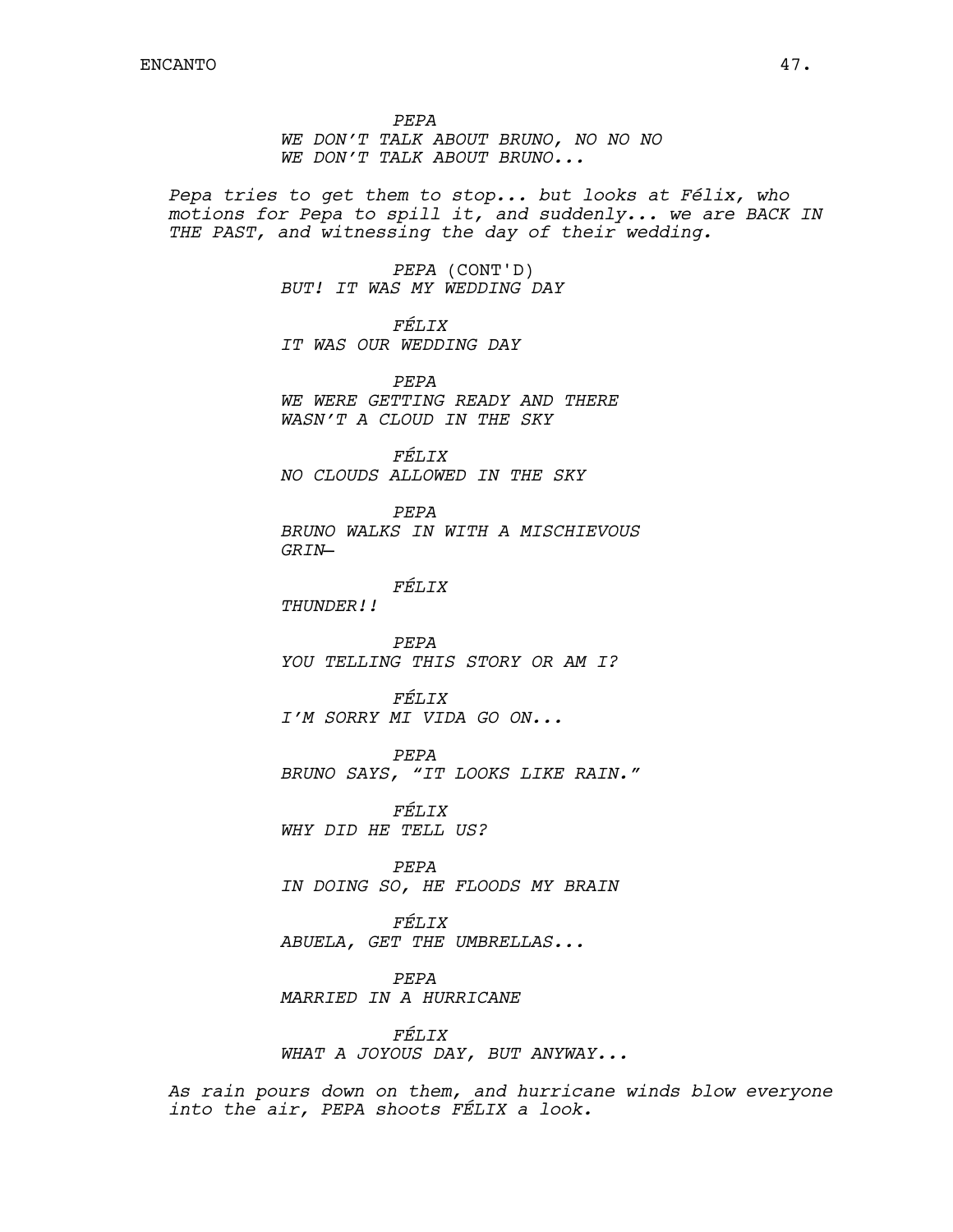*PEPA/FÉLIX WE DON'T TALK ABOUT BRUNO, NO NO NO WE DON'T TALK ABOUT BRUNO*

*Mirabel gets pulled to the side by weird Dolores, the cousin who can hear everything, and suddenly they are in the family courtyard.*

> *DOLORES HEY - GREW TO LIVE IN FEAR OF BRUNO STUTTERING OR STUMBLING I COULD ALWAYS HEAR HIM SORT OF MUTTERING AND MUMBLING I ASSOCIATE HIM WITH THE SOUND OF FALLING SAND, CH CH CH*

*Dolores twirls Mirabel around and she tries to keep up.*

*DOLORES* (CONT'D) *IT'S A HEAVY LIFT WITH A GIFT SO HUMBLING*, *ALWAYS LEFT ABUELA AND THE FAMILY FUMBLING*, *GRAPPLING WITH PROPHECIES THEY COULDN'T UNDERSTAND, DO YOU UNDERSTAND?*

*Mirabel gets pulled into a creepy underground space with Camilo, who shape-shifts to add a dramatic effect to his extra creepy Bruno tale, where he BECOMES Bruno himself.*

*CAMILO*

*A SEVEN FOOT FRAME RATS ALONG HIS BACK WHEN HE CALLS YOUR NAME IT ALL FADES TO BLACK YEAH HE SEES YOUR DREAMS AND FEASTS ON YOUR SCREAMS*

*POOR UNFORTUNATE SOULS*

*AHH!*

*DOLORES/CAMILO WE DON'T TALK ABOUT BRUNO, NO NO NO*

*DOLORES/CAMILO/FÉLIX/PEPA WE DON'T TALK ABOUT BRUNO*

Mirabel emerges from the cavernous underground, to find herself in the town plaza, surrounded by townsfolk who had bad run-ins with Bruno.

> *SRA. OSMA HE TOLD ME MY FISH WOULD DIE. THE NEXT DAY: DEAD.*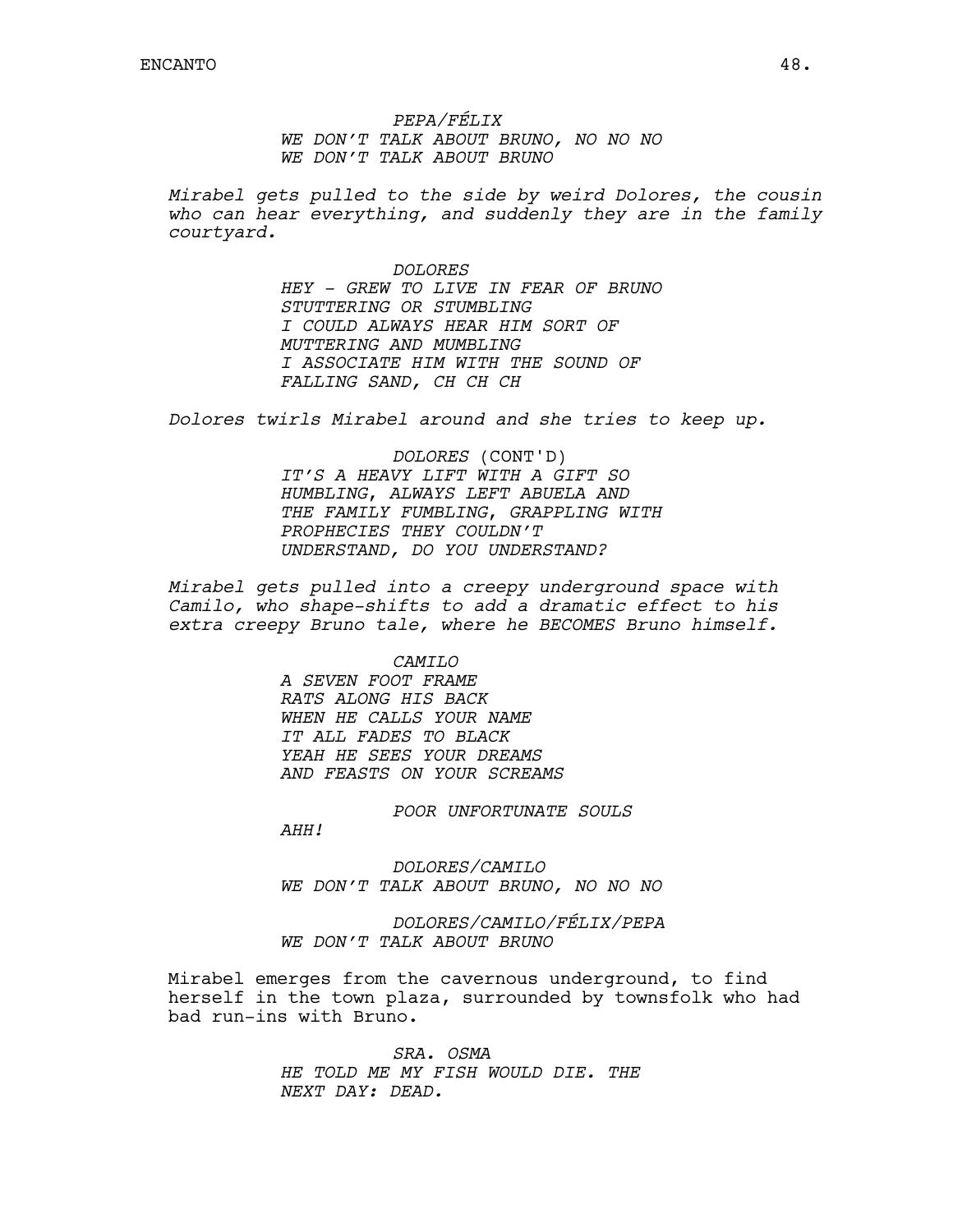*OSVALDO OROZCO ORTIZ HE TOLD ME I'D GROW A GUT! AND JUST LIKE HE SAID...*

*SR. FLORES HE SAID THAT ALL MY HAIR WOULD DISAPPEAR, NOW LOOK AT MY HEAD*

*ALL YOUR FATE IS SEALED WHEN YOUR PROPHECY IS READ!*

*And as the spotlight turns to... ISABELA, we find ourselves back in the family courtyard, waiting to hear Isabela's terrible story... but instead, she sings like a bird, her story as perfect as she is.*

> *ISABELA HE TOLD ME THAT THE LIFE OF MY DREAMS WOULD BE PROMISED AND SOMEDAY BE MINE....*

*Mirabel looks at Isabela, like "really, everyone has these terrible visions but you have that one?"*

> *ISABELA* (CONT'D) *HE TOLD ME THAT MY POWER WOULD GROW LIKE THE GRAPES THAT THRIVE ON THE VINE...*

*ABUELA ALMA* (calling from town) *OYE, MARIANO'S ON HIS WAY*

*Dolores, on the balcony, hears her approaching with Mariano.*

*DOLORES HE TOLD ME THAT THE MAN OF MY DREAMS WOULD BE JUST OUT OF REACH... BETROTHED TO ANOTHER--*

ISABELA (to Mirabel) HEY, SIS, TONIGHT I WANT NOT A SOUND OUT OF YOU.

DOLORES IT'S LIKE I HEAR HIM NOW, I CAN HEAR HIM NOW, I CAN HEAR HIM NOW!

*MIRABEL leaves to assemble the vision.*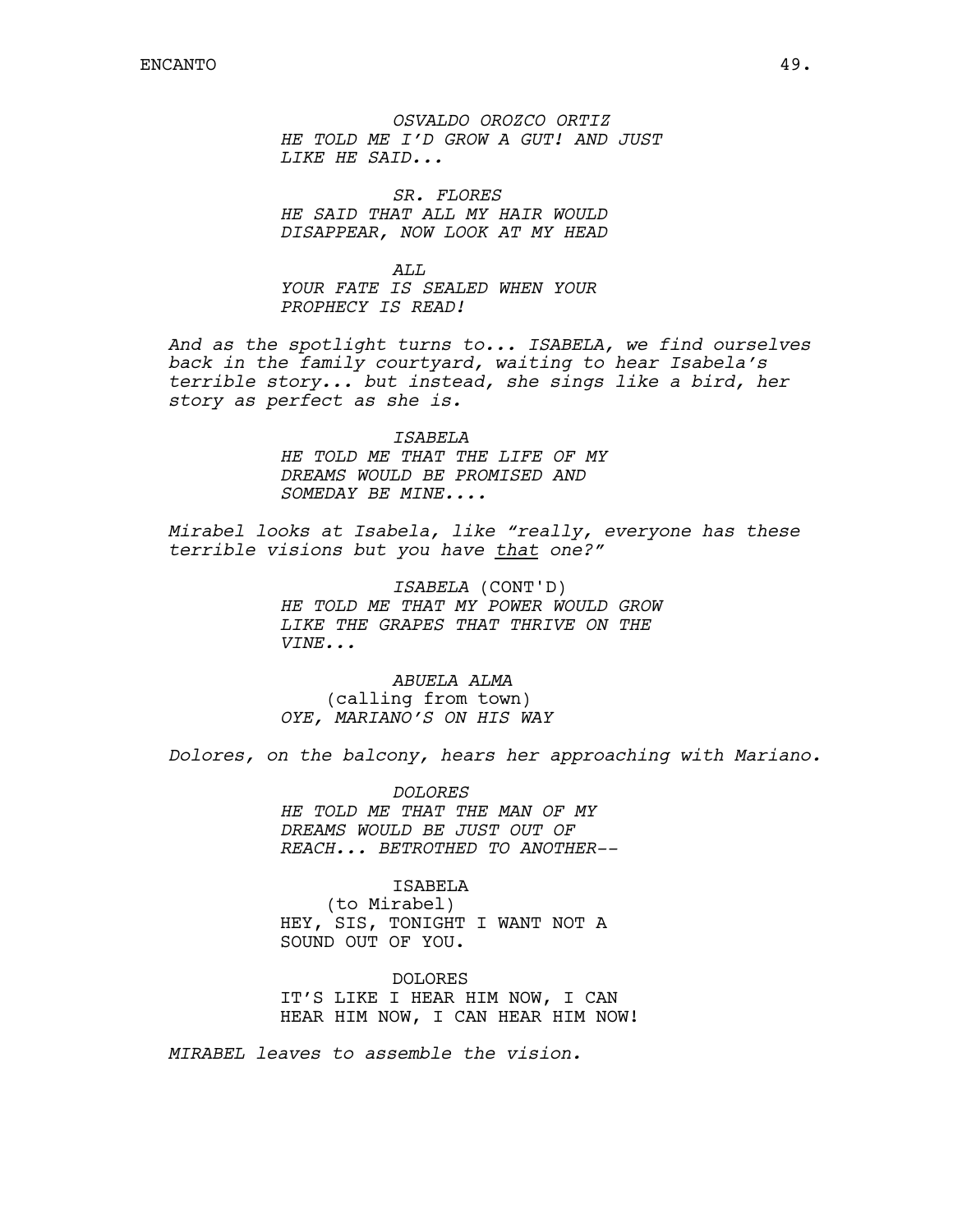*MIRABEL UM, BRUNO. YEAH ABOUT THAT BRUNO. I REALLY NEED TO KNOW ABOUT BRUNO... GIMME THE TRUTH AND THE WHOLE TRUTH BRUNO!*

*Camilo transforms into MARIANO on the following line:*

## *CAMILO*

*ISABELA, YOUR BOYFRIEND'S HERE*

### *FAMILY TIME FOR DINNER!*

*The family prepares for the arrival of MARIANO - who parades up the street with a WEDDING RING.*

*PEPA/FÉLIX (1) IT WAS OUR WEDDING DAY IT WAS OUR WEDDING DAY WE WERE GETTING READY AND THERE WASN'T A CLOUD IN THE SKY NO CLOUDS ALLOWED IN THE SKY THEN BRUNO WALKS IN WITH A MISCHIEVOUS GRIN— THUNDER!! YOU TELLING THIS STORY OR AM REACH, BETROTHED TO I? I'M SORRY MI VIDA GO ON... BRUNO SAYS, "IT LOOKS LIKE RAIN." WHY DID HE TELL US? IN DOING SO, HE FLOODS MY BRAIN ABUELA, GET THE UMBRELLAS... MARRIED IN A HURRICANE WHAT A JOYOUS DAY!*

*DOLORES (2) GREW TO LIVE IN FEAR OF BRUNO STUTTERING OR STUMBLING I COULD ALWAYS HEAR HIM SORT OF MUTTERING AND MUMBLING I ASSOCIATE HIM WITH THE SOUND OF FALLING SAND, CH CH CH HE TOLD ME THAT THE MAN OF MY DREAMS WOULD BE OUT OF MY ANOTHER... HE TOLD ME I WOULD SUFFER... TONIGHT I WILL SUFFER...*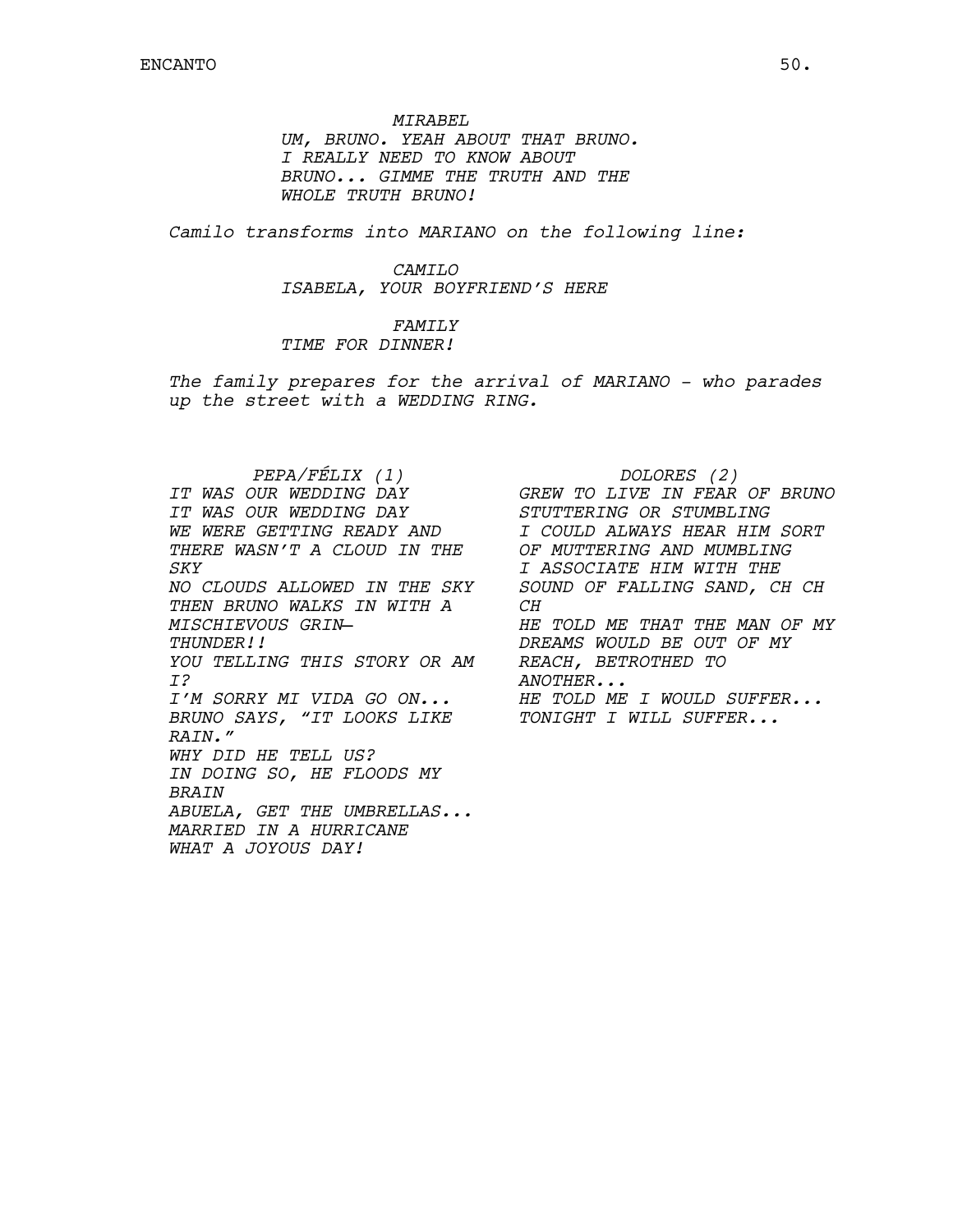*CAMILO (3) A SEVEN FOOT FRAME ALL DRESSED IN BLACK WHEN HE CALLS YOUR NAME THERE'S NO TURNING BACK HE SEES YOUR DREAMS AND FEASTS ON YOUR SCREAMS A SEVEN FOOT FRAME ALL DRESSED IN BLACK WHEN HE CALLS YOUR NAME THERE'S NO TURNING BACK HE SEES YOUR DREAMS AND FEASTS ON YOUR SCREAMS*

*ISABELA (4) HE TOLD ME THAT THE LIFE OF MY DREAMS WOULD BE PROMISED AND SOME DAY BE MINE... HE TOLD ME THAT MY POWER WOULD GROW LIKE THE GRAPES THAT THRIVE ON THE VINE... HE TOLD ME THAT THE LIFE OF MY DREAMS WOULD BE PROMISED AND SOMEDAY BE MINE*

*We whirl around Mirabel as she PASSES LUISA'S DOOR, WHICH STARTS TO FADE, AND AS MIRABEL WATCHES IN TERROR, LUISA SEEMS TO BE LOSING HER STRENGTH.*

#### *FAMILY*

*HE'S HERE!*

Mirabel hurries into her room and struggles to finish assembling the vision which glows brighter and brighter.

> *ALL DON'T TALK ABOUT BRUNO!*

*MIRABEL WHY DID I TALK ABOUT BRUNO?!*

*ALL NOT A WORD ABOUT BRUNO!*

*MIRABEL I NEVER SHOULDA BROUGHT UP BRUNO!*

SONG ENDS. Mirabel stares at the completed VISION image which shows... MIRABEL in front of **her cracked house**!

INT. CASA MADRIGAL - MIRABEL'S ROOM - CONTINUOUS

Mirabel is horrified that the vision shows her face surrounded by cracks, but as she stares at it, panicking:

> AGUSTÍN (O.S.) Miraboo. Got your party pants on, 'cause I do--

Agustín stops as he pokes his head in and sees the vision. He looks to Mirabel, concerned. The HOUSE quickly and ungracefully tries to cover it up. Mirabel looks at Agustín, considers lying, but realizes she should just spill it.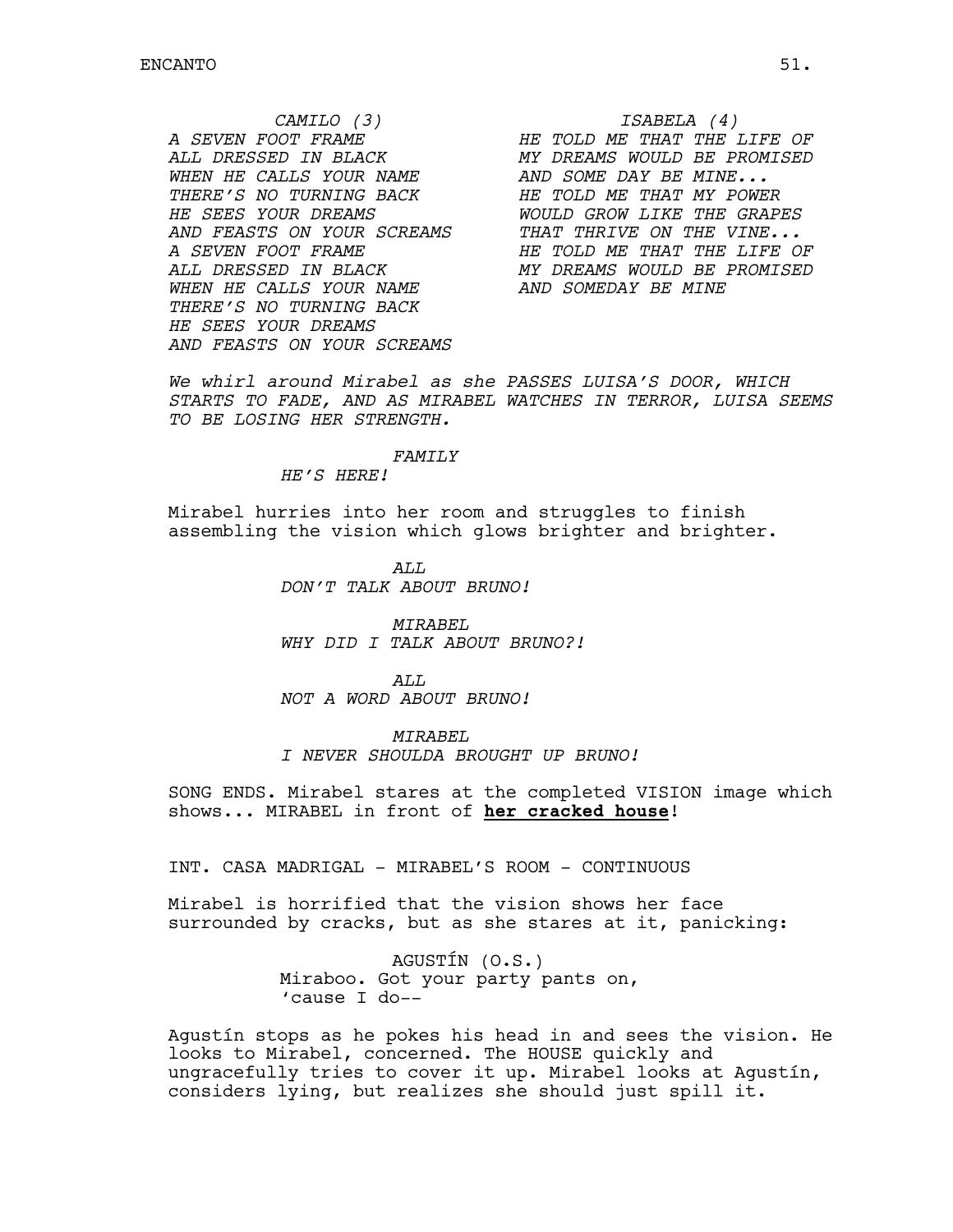MTRABEL

(spilling out) I... broke into Bruno's tower, I found his last vision, the family's in trouble, the magic is dying, the house is breaking, Luisa's gift is fading and I think it's all because of... me?

Agustín stares at Mirabel, stunned.

MIRABEL (CONT'D)

Pa?

Agustin eyes go wider... trying to formulate a plan. Agustín then **shoves the vision into his POCKETS**.

> AGUSTÍN (smiling but panicking) We say nothing, Abuela wants tonight to be perfect, 'til the Guzmans leave, you did not break into Bruno's tower, the magic is not dying, the house is not breaking, Luisa's gift is not fading, no one will know, just act normal, no one has to know.

Suddenly there's a NOISE, and they turn to see... DOLORES all the way across the courtyard... but her eyes tell us, she has clearly heard everything that Agustín just said.

> DOLORES (whispered) *I* know.

MIRABEL She's gonna tell everyone.

ABUELA ALMA (O.S.) (sweetly, but firm) Time to eat!

Agustín realizes they're busted.

AGUSTÍN

Miércoles.

INT. CASA MADRIGAL - DINING ROOM - A LITTLE LATER

The Madrigal family, plus MARIANO and his ABUELA GUZMAN (European Spanish, judgmental) sit at the dining table.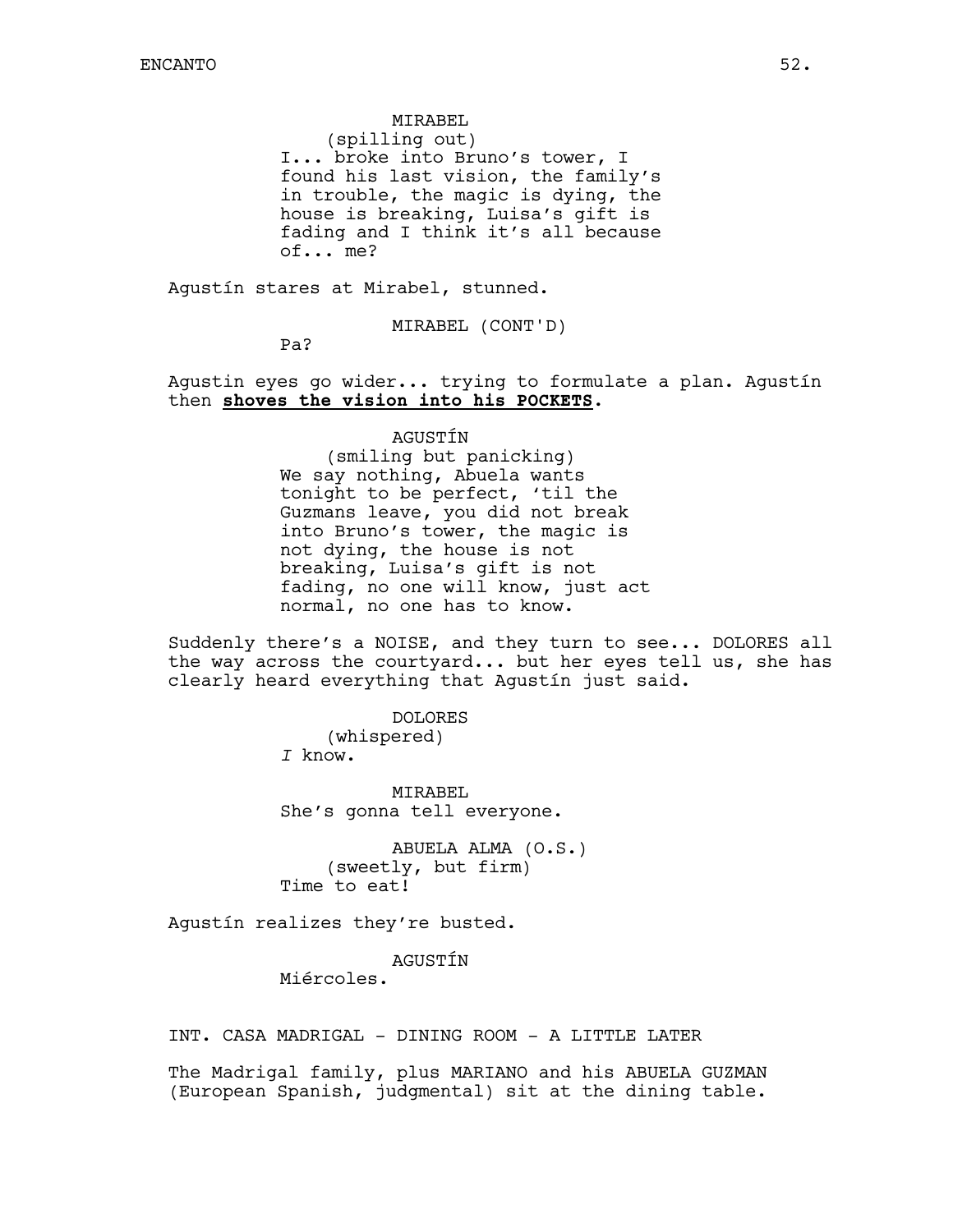ABUELA ALMA The Guzmans and the Madrigals together will be so good for the Encanto.

ABUELA GUZMAN Yes, then let's hope tonight is not a horrible disaster.

ABUELA ALMA (chuckles, then toasts) To a perfect night. Salud!

EVERYONE

Salud!

Mirabel does her best to act normal as she maintains unwavering eye contact with Dolores, who struggles to keep the secret in... but looks like she's gonna pop any minute.

As the Abuelas lightly chuckle (there is fun, light tension between them) Mirabel keeps staring at Dolores, willing her not to divulge the secret.

> ABUELA GUZMAN (O.S.) I assumed that all was well in La Casa Madrigal...though, when it comes to my Mariano, it is always best to see for myself.

A BOWL OF **AVOCADO** PASSES IN FRONT OF MIRABEL, blocking her view of Dolores.

MARIANO (O.S.)

Avocado?

As the avocados pass, Mirabel now sees that Dolores couldn't hold out any longer and is now telling Camilo the secret - he chokes on his food, his head changes **into Mirabel then Bruno** as he snarfs on the table.

> ABUELA GUZMAN (O.S.) La Familia Madrigal has always been a pillar of our communi...ty...

Not great. Everyone looks at him - especially the two Abuelas (and Isabela). Abuela Alma doesn't like this at all and pours more wine for Abuela Guzman to distract her.

> FÉLIX (not in front of company) Camilo, fix your face.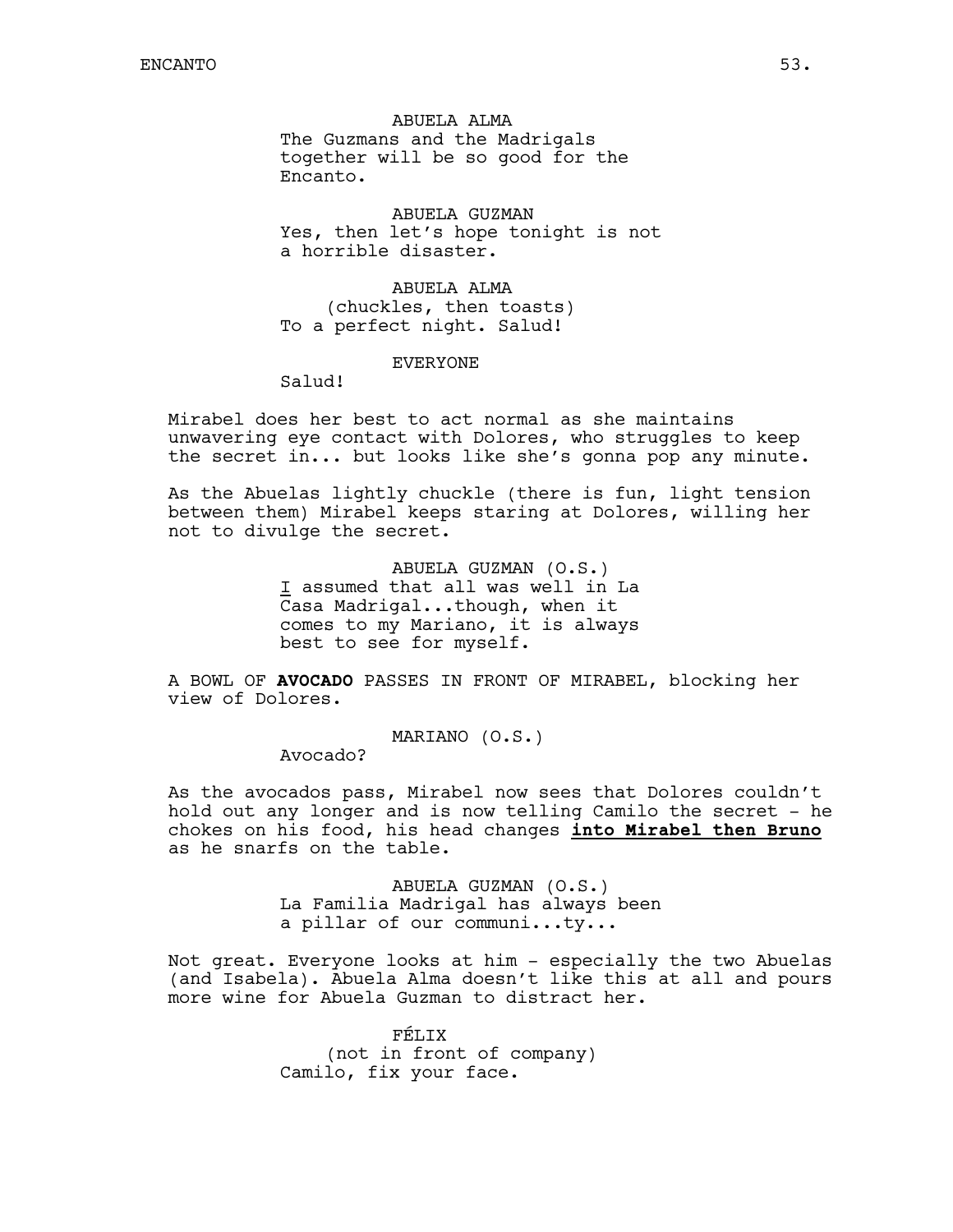Camilo looks to Mirabel, who is starting to panic that Camilo now knows her secret too, but as she tries to "stare him into keeping quiet" a PITCHER of water PASSES IN FRONT OF HER.

ISABELA (O.S.)

Water?

As the water jug passes, Mirabel sees that Camilo is now whispering to Félix. Félix's eyes go wide and he chokes on some water, which flies onto Abuela Guzman's plate.

Abuela Alma watches this, quietly panicking, trying to maintain her composure.

> ABUELA ALMA (a little weirded-out) Mirabel, the cream, please.

Mirabel smiles at Abuela and turns to Agustín for the cream.

### MTRABEL.

Pa, the cream.

Reveal Agustín next to Mirabel. He tries to hand her the cream, but his hand is shaking like crazy. Mirabel takes the cream and passes it to Abuela.

Thunder draws Mirabel's attention to... Pepa. Félix is whispering in her ear, and now a small swirling hurricane forms over the dining room table.

> ABUELA ALMA (clearly embarrassed) Pepa? The cloud.

Pepa tries her best to calm herself down to shrink the cloud.

PEPA Clear skies, clear skies, clear skies..

Julieta leans over to Pepa, concerned. Pepa whispers in Julieta's ear. Julieta flushes, then looks to Mirabel, DEEPLY WORRIED.

Mirabel tries to avoid her mother's gaze, looking at the floor to avoid eye-contact. But as Mirabel looks down... she finds... TINY CRACKS beginning to form on the FLOOR BELOW HER AND ISABELA! Are they sprouting from her?

```
MARIANO (O.S.)
Mirabel...?
```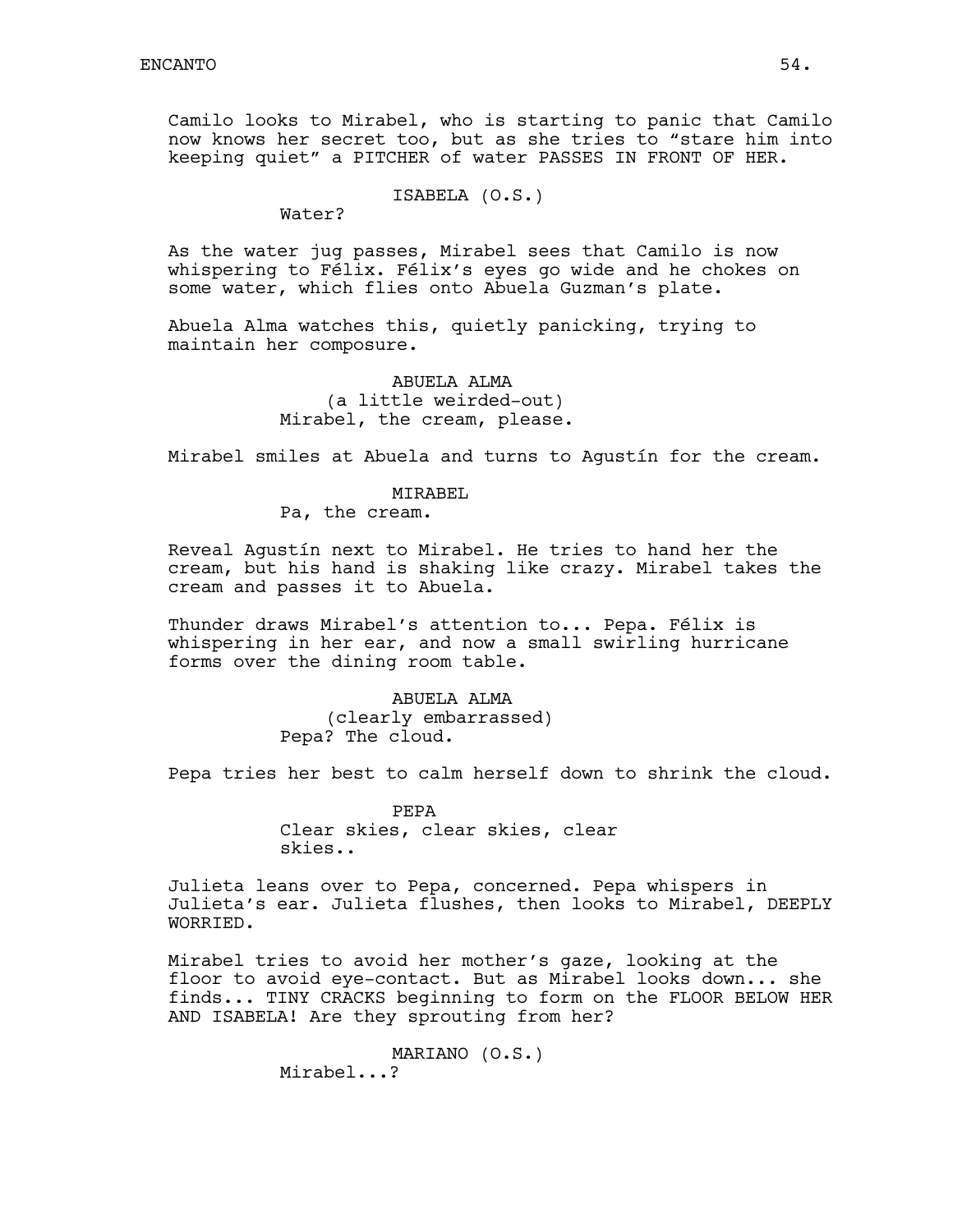Mirabel, freaked out, sits up fast, bonking her head on the underside of the table, then pops up.

> MARIANO (CONT'D) ...everything okay?

Mirabel stares at Mariano, caught. Then...

AGUSTIN (O.S.) Everything's great, she's just... excited! For you to propose, which you should do as fast as you can --

MTRABEL

Yes!

MARIANO Uh, I was actually... gonna...

MIRABEL You were actually gonna! Great!

Mirabel swivels Isabela's chair toward Mariano. Abuela Guzman is a little weirded out.

> ABUELA GUZMAN Well, well -- well...since everyone here has a talent, my Mariano wanted to begin with a song. Luisa, could you bring over the piano?

Luisa, at the end of the table, moans, fighting tears. She sad marches to "get the piano" knowing she can't lift it. As she goes, Mirabel sees the cracks spreading.

> LUISA (through tears) Okay.

MIRABEL Uh, it's actually family tradition to sing **after.**

On "AFTER" Mirabel shoves Mariano down on one knee. And motions for him to begin.

> MARIANO (Takes a breath) Isabela, most graceful of all the Madrigals-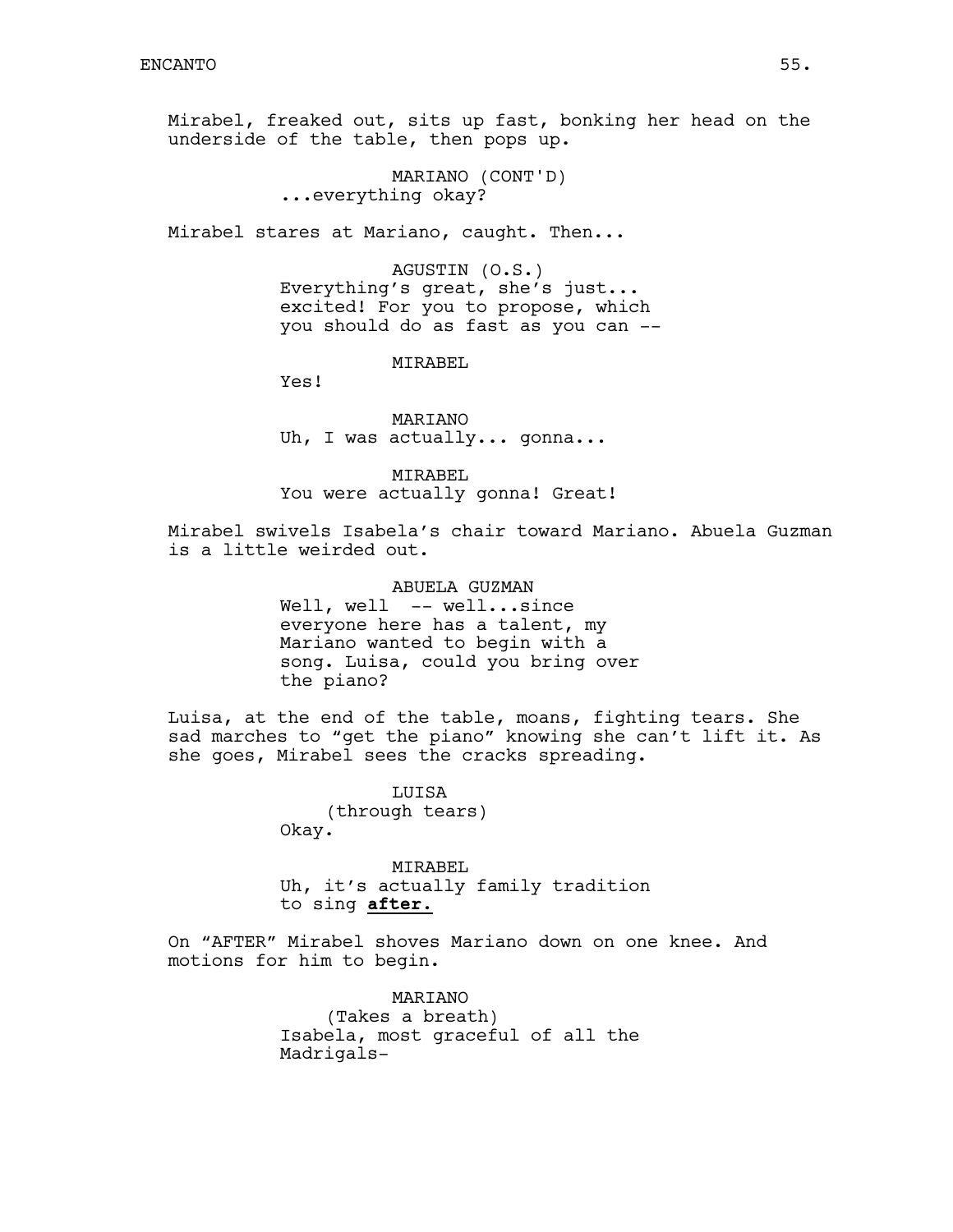As the cracks spread, the House starts to malfunction. Mirabel moves behind Mariano, shielding the family from seeing the cracks, but now awkwardly horning in on the proposal**.**

MARIANO (CONT'D)

Um...

## MIRABEL You're doing great.

Under Agustín, Mirabel sees the Coatis take the GLOWING SHARDS of MIRABEL'S VISION OUT OF HIS POCKET.

> MARIANO (O.S.) The most perfect flower in this entire Encanto.

Outside, Luisa tries to shove a piano, making horrible scraping noises. Abuela Guzman looks utterly confused.

MIRABEL

 $No$   $--$ 

MARIANO ...in this entire Encanto.

The COATIS are almost done assembling the vision. Mirabel sees them and panics.

> MARIANO (CONT'D) WILL YOU... MARRY ME?!

No longer able to contain herself, Mirabel lunges at Coatis.

MTRABEL

Nooo!

Luisa falls to the ground, CRYING in defeat. Toucan is frightened by Pepa's storm cloud and goes flying over Abuela Guzman's head who ducks just in time.

> ABUELA GUZMAN What is *happening?!*

DOLORES (blurting) Mirabel found Bruno's vision, she's in it, she's gonna destroy the magic and now we're all doomed!

AND ON CUE, THE COATIS pull the VISION up on to the table. As Mirabel tries to snatch it, she accidentally sends it sliding down the table, stopping right in front of Abuela Alma.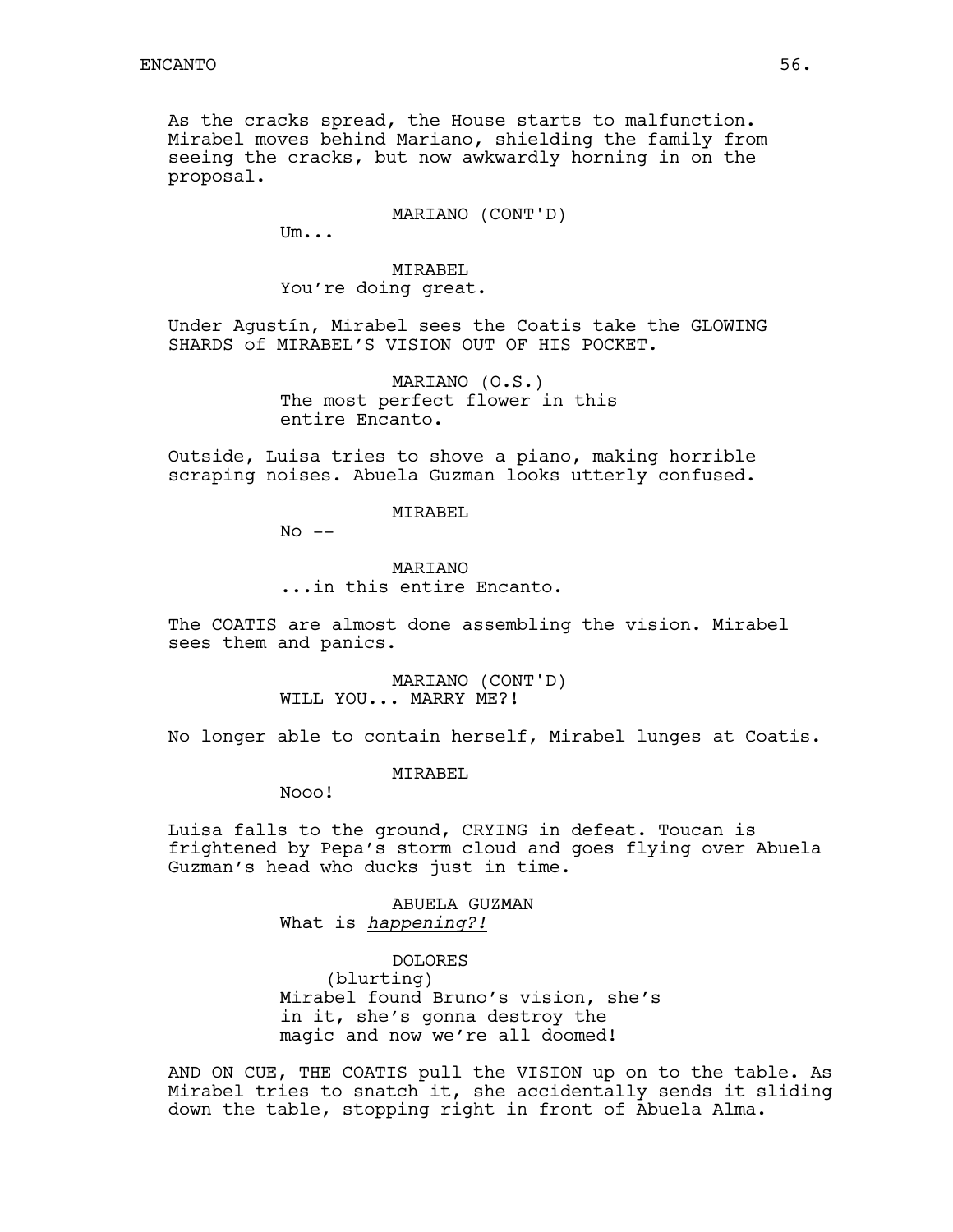EVERYONE LOOKS AT THE VISION, THEN TO MIRABEL and... CRACK! CRACK! CRACK! Cracks ripple seemingly from Mirabel around the whole room and everyone's powers fritz and spasm. The ground cracks under Isabela who (shocked) shoots a bunch of vines directly into Mariano's face.

Pepa's storm cloud opens up, unleashing a torrent of water onto the whole table. As animals race out, they blow open the windows where we can see the WHOLE TOWN out front, ready to celebrate.

> TOWNSFOLK FELICIDADES - (SEES CHAOS) whoa...

HARD CUT AS: the Guzmans leave, (dodging more chaos and animals) with Abuela Alma in tow, Mirabel follows into the courtyard as well.

> ABUELA ALMA Señora, por favor!

MIRABEL Abuela, please -- there's gotta be an explanation!

Isabela stomps past Mirabel.

ISABELA (to Mirabel, dramatic) I hate you!

Luisa races past Mirabel, sobbing.

LUISA (crying) Ahh, I'm a loser!

### AGUSTIN

Luisa!

Pepa runs out, her weather going crazy.

PEPA (to Mirabel) What did you do?!

More cracks ripple through the house.

MIRABEL I'm not doing anything! It's Bruno's vision! It's...

As Mirabel says that she notices... a green light moving on the ground... It's... a shard of the vision...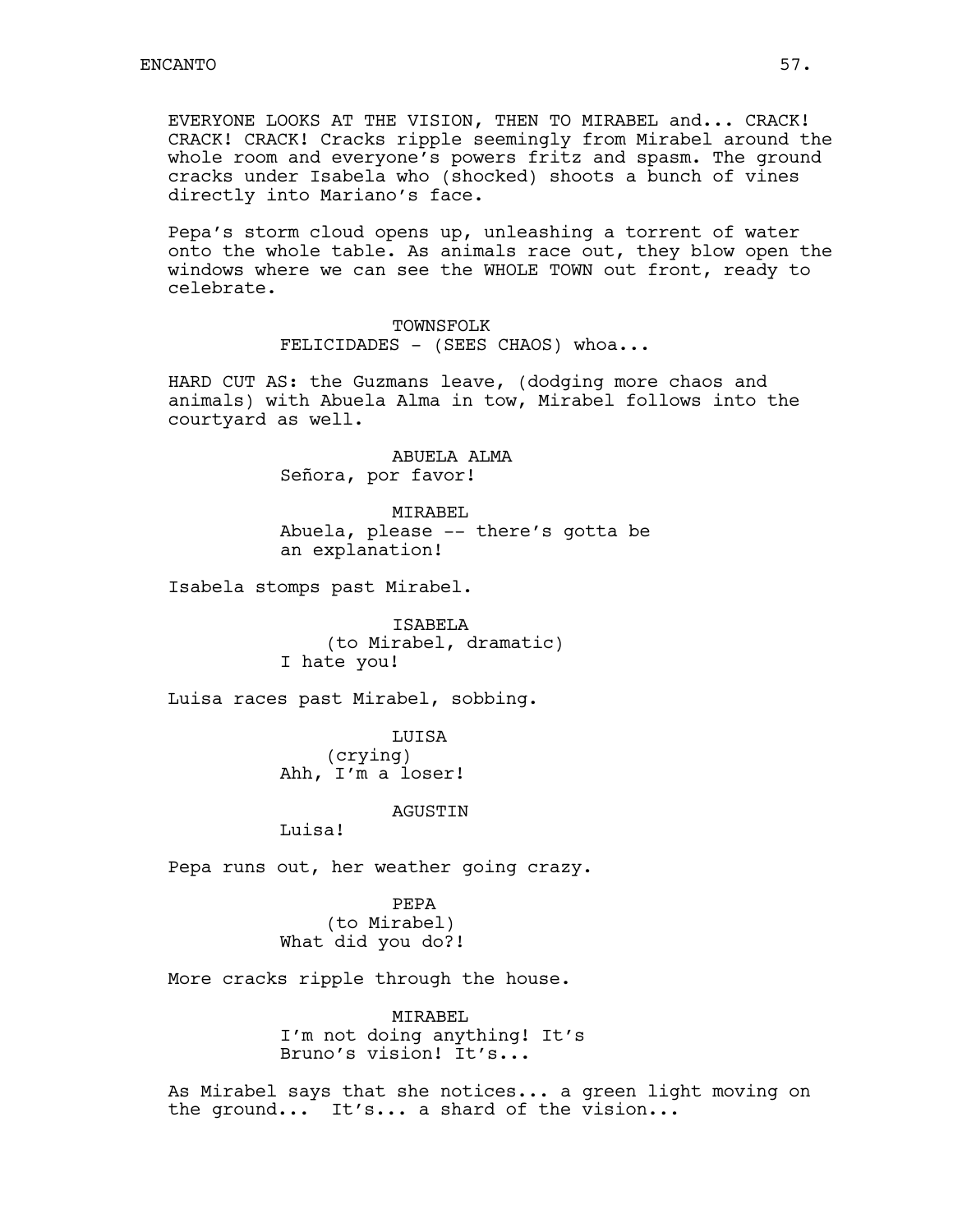being carried by... A RAT. There are dozens of rats, all of them are taking the shards from the dining room and racing up to the balcony.

Abuela chases after Abuela Guzman and Mariano.

ABUELA ALMA The magic is strong! EVERYTHING IS FINE! We are the Madrigals! (shuts door) MIRABEL!

Thunder CLAPS!

EXT. CASA MADRIGAL - UPPER WALKWAY - NIGHT

Lightning flashes and thunder rumbles as... Mirabel pursues the wet rats (HOLDING A SHARD) along the upper walkway. But as she turns the corner... they're gone.

Then a noise... and she spots a single rat tail disappear through an opening under... a LARGE PAINTING. Mirabel approaches the painting... studies it... then slowly pulls it open, revealing... **a PASSAGEWAY within the walls**.

INT. BETWEEN THE WALLS - CONTINUOUS

Mirabel climbs into the secret passageway between the walls of the house to find the inside COVERED in CRACKS, which undulate malevolently. What is this place?

A rat SQUEAKS as it scurries past Mirabel's feet and away into the darkness, but as its glowing shard retreats... the glow moves into the air. As Mirabel squints to get a better look, FLASH! A bolt of lightning illuminates... **BRUNO**, sinister and evil, who holds the shard.

Mirabel and Bruno stare at each other for an electric second. Another flash, and he turns and runs - his shadow streaking away down a distant corridor. Realizing this may be her only chance to understand Bruno's terrible vision, Mirabel races after him!

### MIRABEL

HEY!

INT. BETWEEN THE WALLS - CONTINUOUS

Mirabel races through the narrow corridors, struggling to catch up in the winding, twisting labyrinth.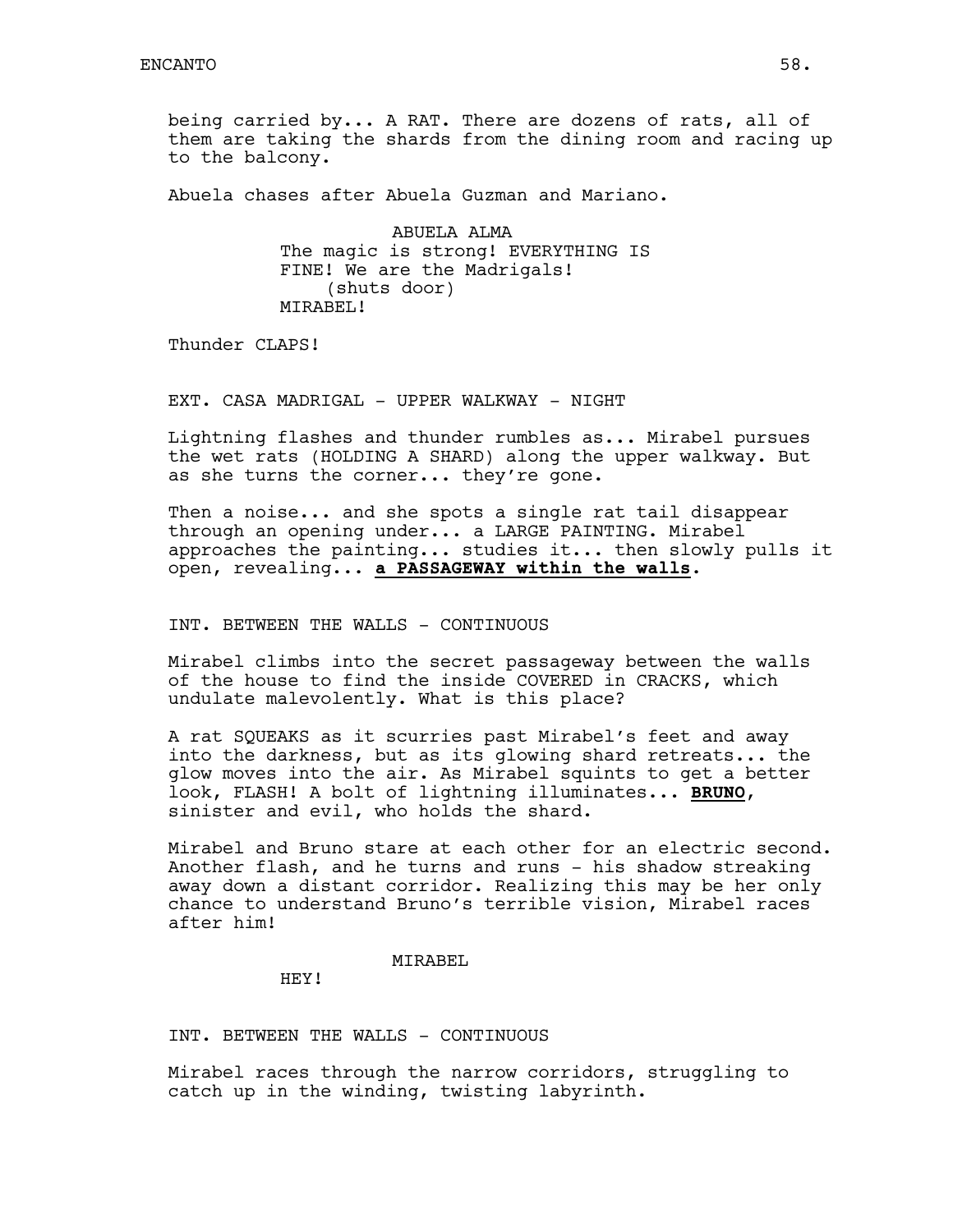Shafts of light peek through the interior of the house to illuminate them as they streak by.

The rhythm of their feet creates a syncopated rhythm as they move faster and faster, sliding down unexpected drops and tight turns.

INT. CASA MADRIGAL - PEPA'S BEDROOM - SAME TIME

We pop to the other side of the wall, where Camilo is trying to calm down Pepa.

> CAMILO (sooo calming) It's okay, Mami, deep breath in, deep breath out...

WHAM! Something slams the wall next to them, and when Pepa hears the impact she panics, zapping Camilo with lightning.

INT. BETWEEN THE WALLS - SAME TIME

As Mirabel recovers from slamming a wall, another flash illuminates Mirabel.

### MIRABEL

Stop! STOP!

Mirabel is almost to Bruno, but he jumps a CHASM and it looks too far for Mirabel to follow. As Bruno disappears down a distant corridor, Mirabel summons her courage and jumps and... MAKES IT! But the floor below her gives way and she falls, barely catching herself at the last second... but only holding on by a finger. Below is a seemingly endless fall into DARKNESS.

> MIRABEL (CONT'D) No-no-- HELP! HELP! (desperate, to the House) CASITA?! CASITA?! (but it can't help) HELP ME! HELP ME!

Too late, Mirabel loses her grip and falls and -- her hand is grabbed mid-air, by... BRUNO. His face comes into the light, she sees he's not at all what she thought... he's small, timid... and straining.

> TIO BRUNO You're very sweaty.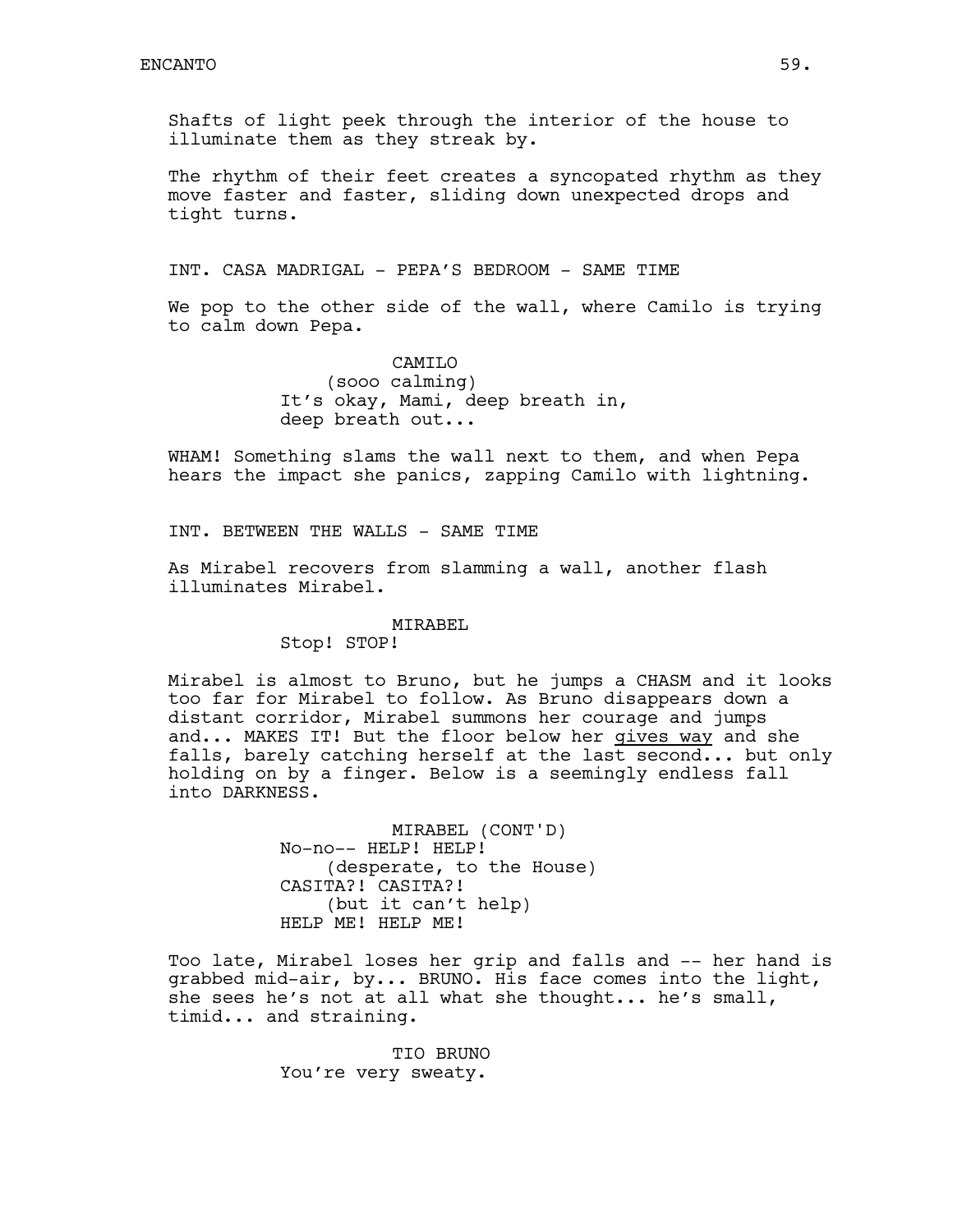But before Mirabel can respond... the floor underneath Bruno collapses too, Mirabel grabs onto a loose board and catches Bruno. They are now both dangling from the pit. As Mirabel looks at her uncle, a rat pop from his cloak -- she startles and accidentally drops him to his death...

## MIRABEL

Oh no!

But... there's actually floor right beneath, he's fine, they just couldn't see it. Bruno looks around, surprised.

TIO BRUNO

Huh.

Tio Bruno climbs up the wall boards as Mirabel helps him up. Bruno looks to Mirabel... a long beat, then:

TIO BRUNO (CONT'D)

Bye.

MIRABEL (confused, pursuing) What? No  $--$  Hold on  $--$ 

Mirabel hurries after Bruno and follows him through a strange "back of house" tour: pipes, furniture, relics, evidence of the rooms on the other side, etc.

As Mirabel tries to keep up, she sees that Bruno is EXTREMELY superstitious, avoids WALKING UNDER A LADDER, has all kinds of good luck charms around him.

> MIRABEL (CONT'D) Wait, wait -- Ow -- why did you take the vision? -- what does it mean -- Is it why you came back or--

Tio Bruno passes a piece of wood.

TIO BRUNO Knock, knock, knock. Knock on wood.

Then he crosses his fingers and holds his breath.

MIRABEL

Tio Bruno?

He passes another piece of wood.

TIO BRUNO (tapping a wall, OCD) Knock, knock, knock. Knock on wood.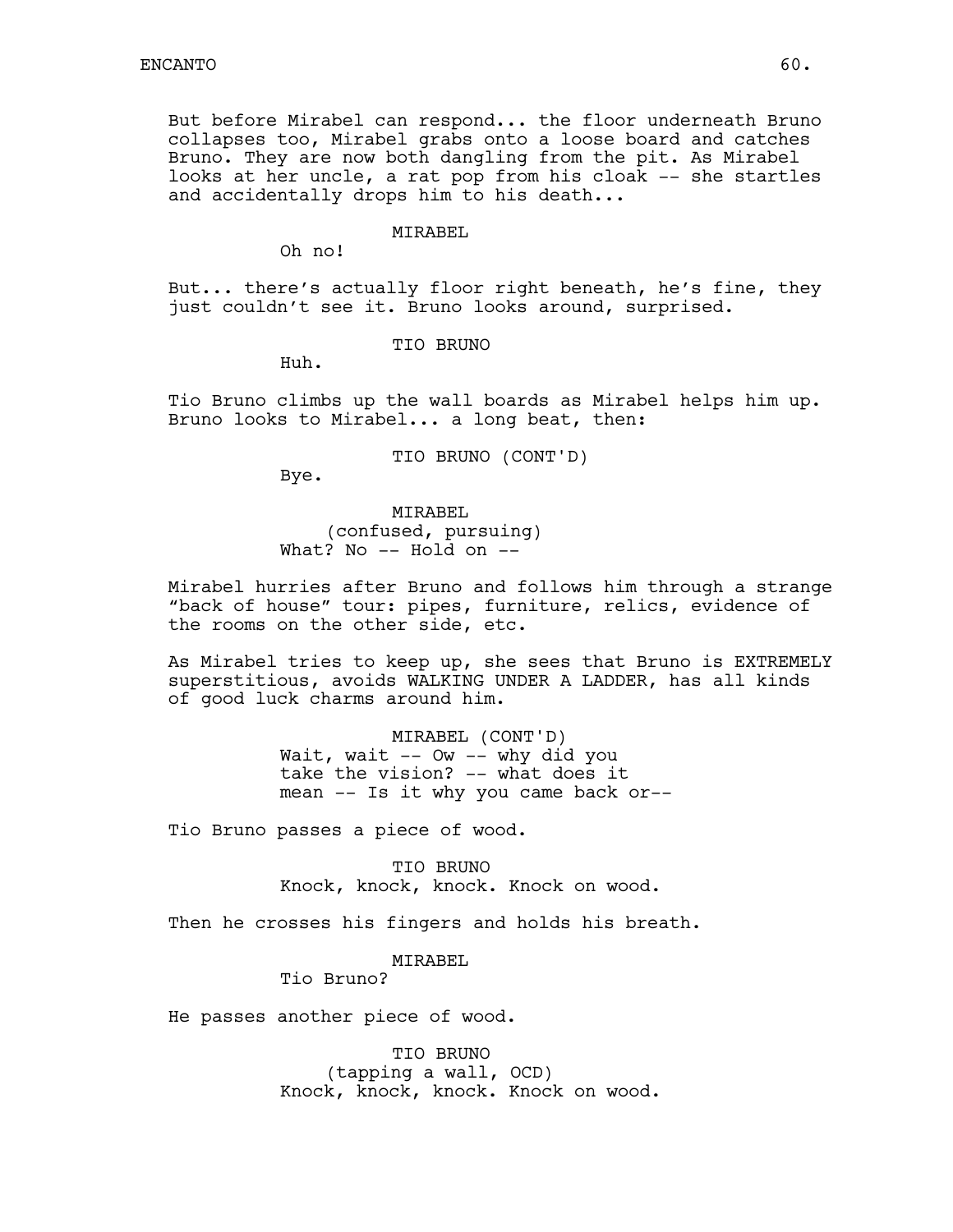Bruno uncrosses his fingers.

TIO BRUNO (CONT'D) You were never supposed to see that vision, no one was -- a little salt.

He throws salt behind his back.

MIRABEL But -- (SPUTTERS ON SALT)

TIO BRUNO Sugar. (HE TOSSES SUGAR ON HER)

And keeps walking past rows of HANGING ALOE PLANTS, then does a hop skip and a jump over a series of cracks on the ground.

> TIO BRUNO (CONT'D) Sana sana, colita de rana.

Mirabel is about to ask a follow-up when they pass an area with TONS of cracks which have been painstakingly patched up.

> MTRABEL. Wait, have you been in here... patching the cracks?

Bruno looks up at all of the patched cracks.

TIO BRUNO Oh that? No, no, no, no, no, I'm too scared to go near those things. All the patching's done by Hernando.

MIRABEL Who is... Hernan--

TIO BRUNO (different voice) --I'm Hernando and I'm scared of nothing. (takes off hood, regular voice) It's actually me. I used to say my *real* gift was acting. (yet another voice) I'm Jorge, I make the spackle.

Mirabel stares at Bruno.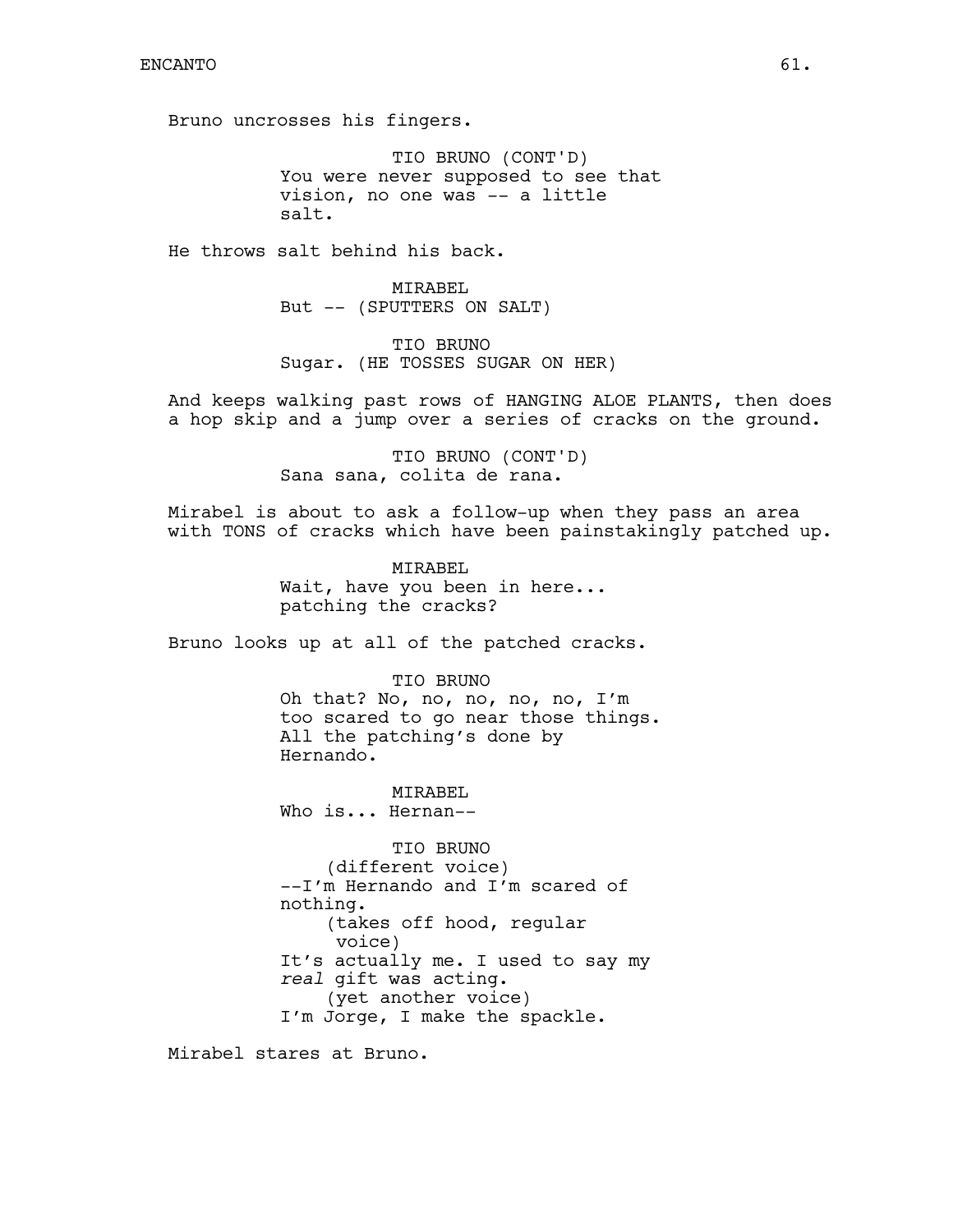MTRABEL. (beat) How long have you been... back here?

INT. BRUNO'S SECRET ROOM - MOMENTS LATER

Tight shots on rat habitrails and weird odds-and-ends of a guy who has lived behind the walls way too long. Funny, weird, gross... filled with family heirlooms and knickknacks, quirky and oddly charming.

## MTRABEL.

(realizing) You never left.

## TIO BRUNO Well, I- I left my *tower*, which was you know, a lotta stairs, and uh in here - (SHOWS FOOD) eh? Kitchen adjacent - ooo plus, free entertainment!

ANGLE ON: Bruno's makeshift "RAT-THEATER" - which is basically a cardboard cut-out that he gets his rats to poke their faces through by putting food on the other side so that they unknowingly enact bizarre little plays.

> TIO BRUNO (CONT'D) So whattya like? Whattya like? You like sports? Game Show? Telenovelas? (re: "romantic" rat) Their love could never be.

MIRABEL (looking around) I don't understand.

TIO BRUNO

Well, because she's his aunt and she has amnesia, so she can't remember that she's his aunt, you see it's like a very forbidden kind of-

MIRABEL I don't understand why you "left," but didn't "leave?"

Bruno looks a little uncomfortable about the question.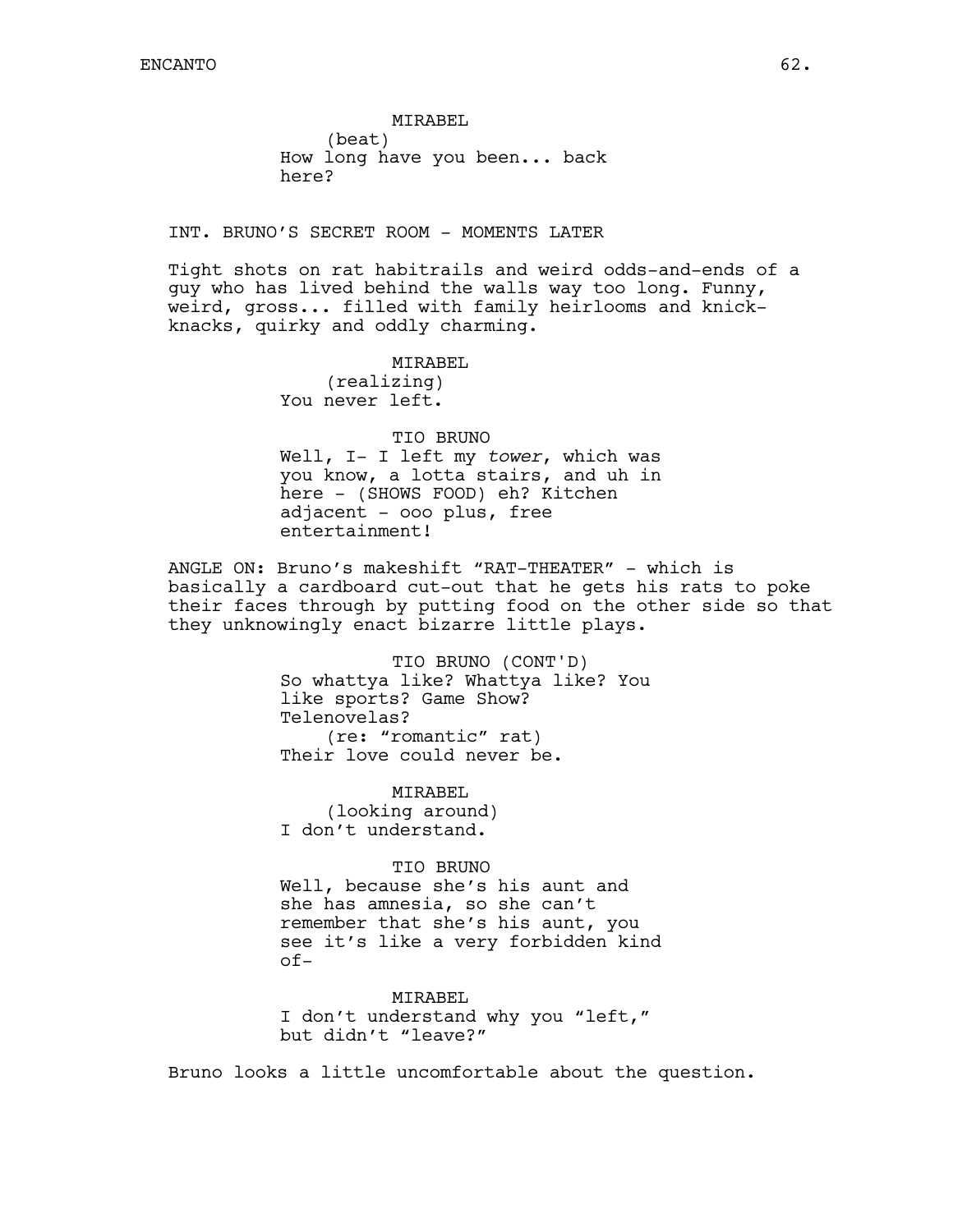TIO BRUNO (avoiding eye-contact) Oh, well... because you know the mountains around the Encanto are pretty tall... and uh - you know like I said, free food... and everything... (to the rats) Yeah, you guys, you guys love the free food, don't ya? Always hungry, never satisfied...

Mirabel notices a shaft of light... she follows it and peers through to discover the family DINING ROOM on the other side of the wall. She looks down to see Bruno has recreated his own version of the family table in his little room, complete with a stenciled plate. Mirabel looks back to Bruno, realizing how badly this guy still wants to be part of the family. Embarrassed, he avoids eye contact.

> TIO BRUNO (CONT'D) My gift wasn't helping the family... but uh... but I love my family, you know... I just don't know how to... I just don't know how to...

On that last phrase, Bruno finally looks to Mirabel. She realizes how similar they are. She's emotional, because she always felt alone. And inferior. Bruno shifts awkwardly.

> TIO BRUNO (CONT'D) Well anyway, I think you should go, because um -- well, I don't really have a good reason, but if I did, you'd be like, I should go 'cause that's a good reason.

Mirabel walks over to him, gently.

MIRABEL Why was I in your vision? Tio Bruno...? (off his look, the most honest she's been) I just... wanted to make the family proud of me... just once. But if I should stop... if I'm hurting my family... just tell me.

He looks at her... debating revealing his deep secret.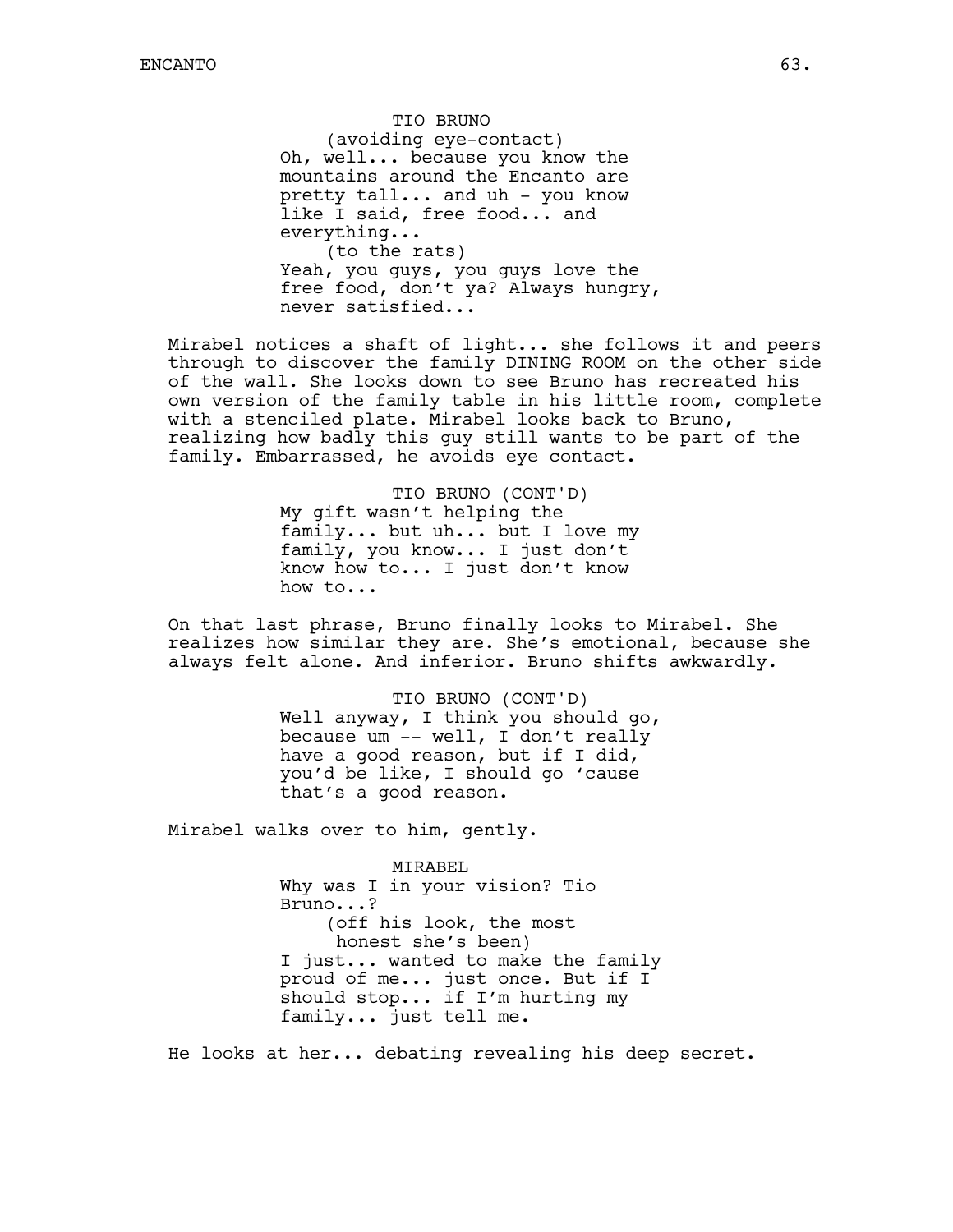TIO BRUNO I can't tell you... (SHE SIGHS, FRUSTRATED) Because I don't know.

That grabs Mirabel's attention. Bruno takes the shards from his pocket and starts to assemble them...

> TIO BRUNO (CONT'D) I had this vision the night that you didn't get your gift. (Mirabel turns, surprised) Abuela worried about the magic, so she begged me to look into the future, see what it meant...

FLASHBACK: We see the vision swirling around Bruno.

TIO BRUNO (CONT'D) And I saw the magic in danger... our house... breaking... and then... and then, and then... I saw *you*. But the vision was different**.**  It..**.** it would change... and there was no one answer... no clear fate. Like your future was undecided. But I knew how it was gonna look, I knew what everyone would think because I'm Bruno and everyone always assumes the worst... so... so...

WE SEE BRUNO SMASH THE VISION... and LEAVE.

Back in the Bruno's room, Mirabel manipulates the vision, seeing it transform from cracks spreading to cracks disappearing.

> MIRABEL You left... to protect me...?

TIO BRUNO I don't know which way it'll go... but my guess... the family, the Encanto, the fate of the miracle itself - it's all gonna come down to you.

This is a big moment for Mirabel... a lot to process. She looks at the lenticular, adjusting it backwards and forwards. Bruno thinks for half a beat.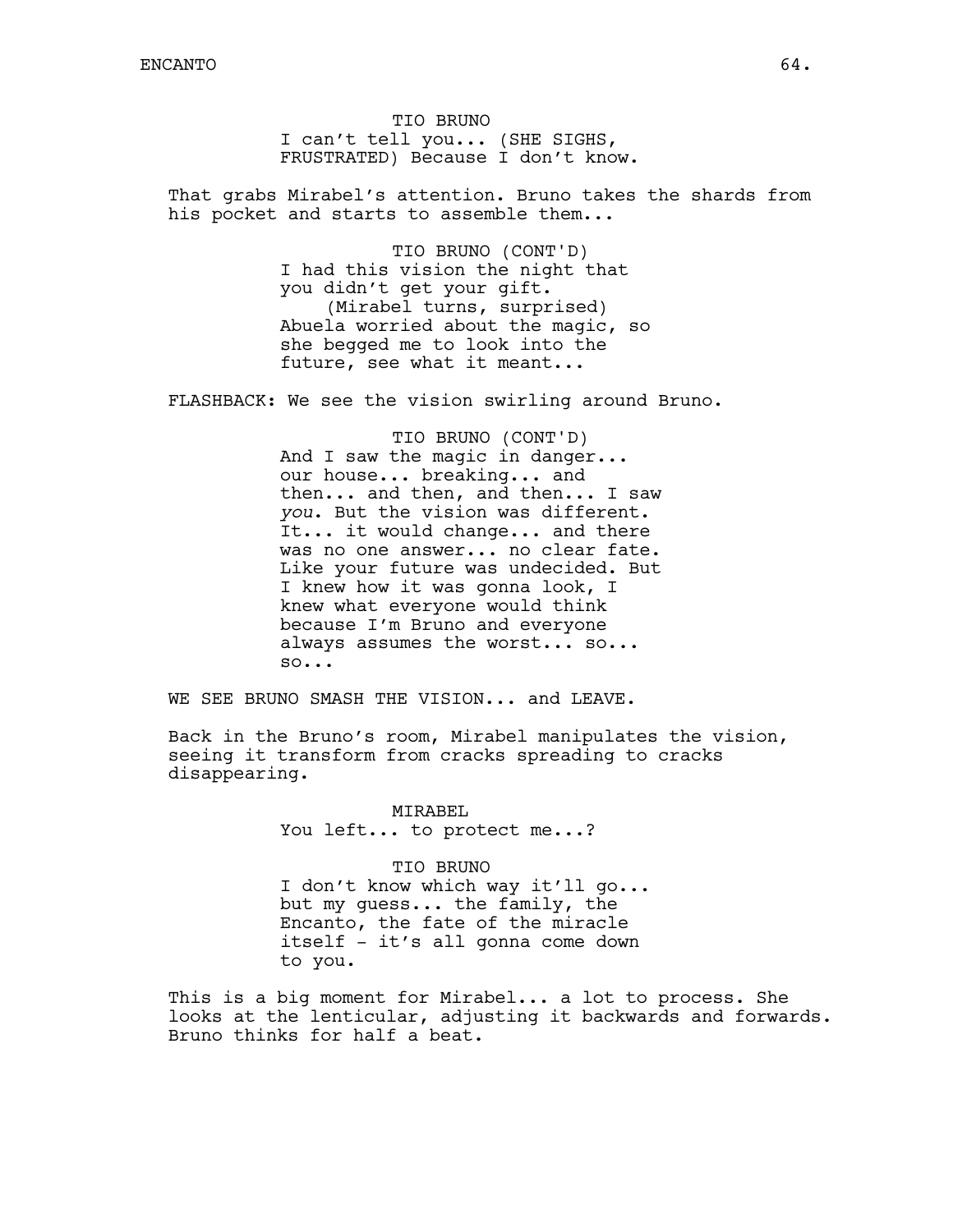TIO BRUNO (CONT'D) (SHRUGS) Or maybe I'm wrong. (CHUCKLES) You know, it's a mystery, it's a mystery that's why this vision is (FART SOUND). (then, walks her to door) Look if I could help anymore I would but, that's all I know. Good luck. I wish I could've seen more.

Bruno shuts the door, leaving Mirabel alone in the dark, hallway. She thinks about what he said...

> MIRABEL (nods, solemn) Yeah.... (then lightbulb) Yeah!

Mirabel barges back in!

MIRABEL (CONT'D) You "wish you could've seen more." So *see* more. (SHAKING BRUNO) Have *another* vision!

TIO BRUNO Oh, uh, no, no, see, I don't, I don't *do* visions anymore.

MIRABEL

But ya could.

TIO BRUNO

But I won't.

### MIRABEL

You can't say "the weight of the world is on your shoulders, the end." If our fate's up to me, me says have another vision, maybe it'll show me what to do --

### TIO BRUNO

Look, even if I wanted to, which I don't, you wrecked my vision cave, which is a problem 'cause I need a big open space --

MIRABEL We'll find one.

TIO BRUNO

Where?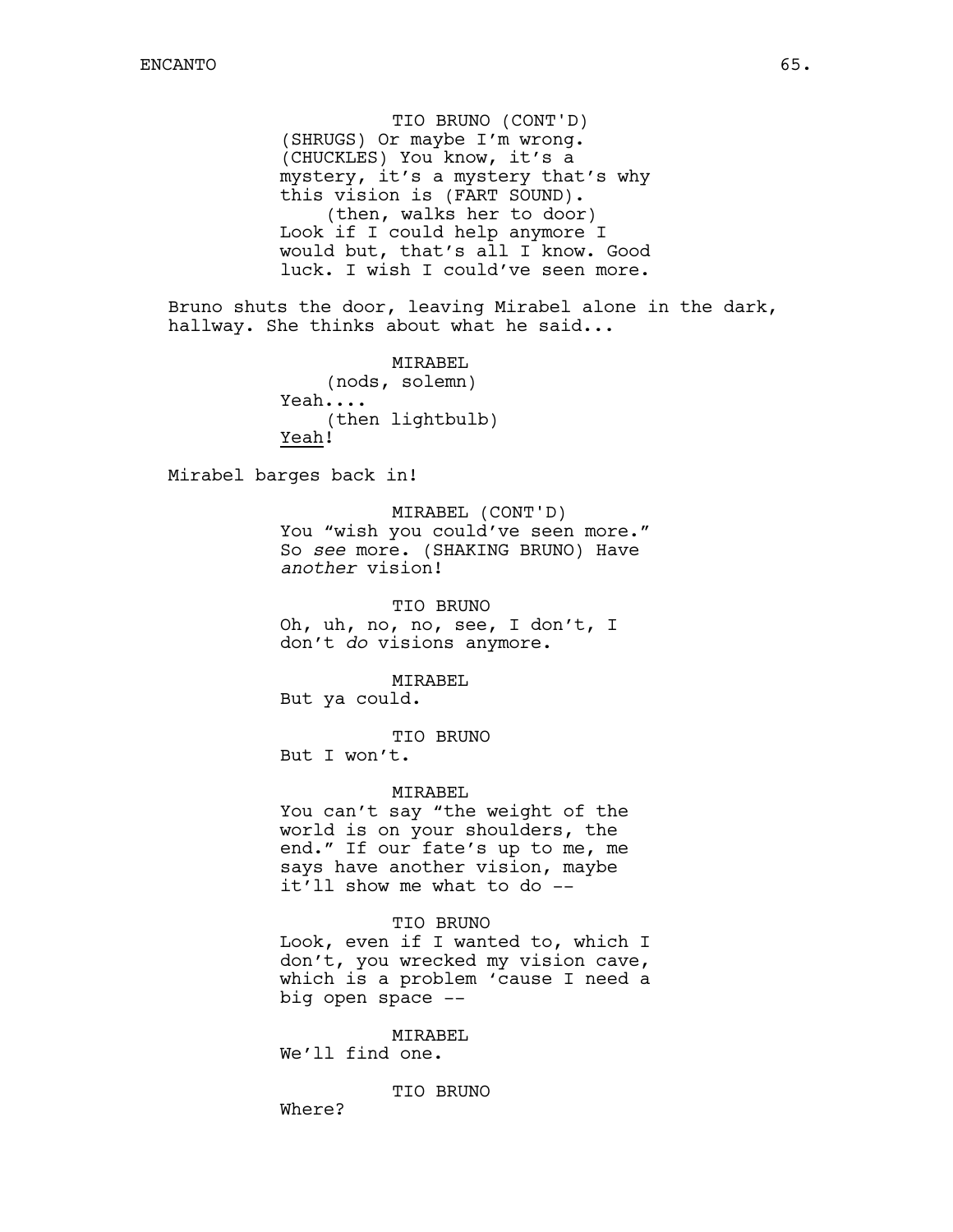ANTONIO (O.S.)

Use my room.

They turn around to see the TAPIR, CHIGUIRO, COATIS... and ANTONIO. He smiles.

> ANTONIO (CONT'D) The rats told me everything. (then, looking O.S.) Don't eat those.

Angle on: the Jaguar, about to eat... some rats, it backs off. Mirabel looks back to Bruno.

> MTRABEL, Our family needs help. (then) And you need to get outta here.

Bruno looks to the rats cleaning themselves with his toothbrush... and then *licking* the toothbrush.

> TIO BRUNO (I see your point) Mmyeh.

EXT. CASA MADRIGAL - DAY BREAK

The same kids from the beginning play in the grass in front of the Madrigal house. A crack forms on the ground next to them and they look up at the CANDLE, which flickers unnaturally. The House shakes. Weirded out, the kids run away from the House, where a GROUP of people are gathered.

EXT. CASA MADRIGAL - FOYER - SAME TIME

ABUELA ALMA (to Agustín) You should have told me the second you saw the vision! Think of the family.

AGUSTÍN I was thinking of my daughter!

A GUST of wind blows snow across the room.

ABUELA ALMA Pepa, calm down!

PEPA I'm doing my best!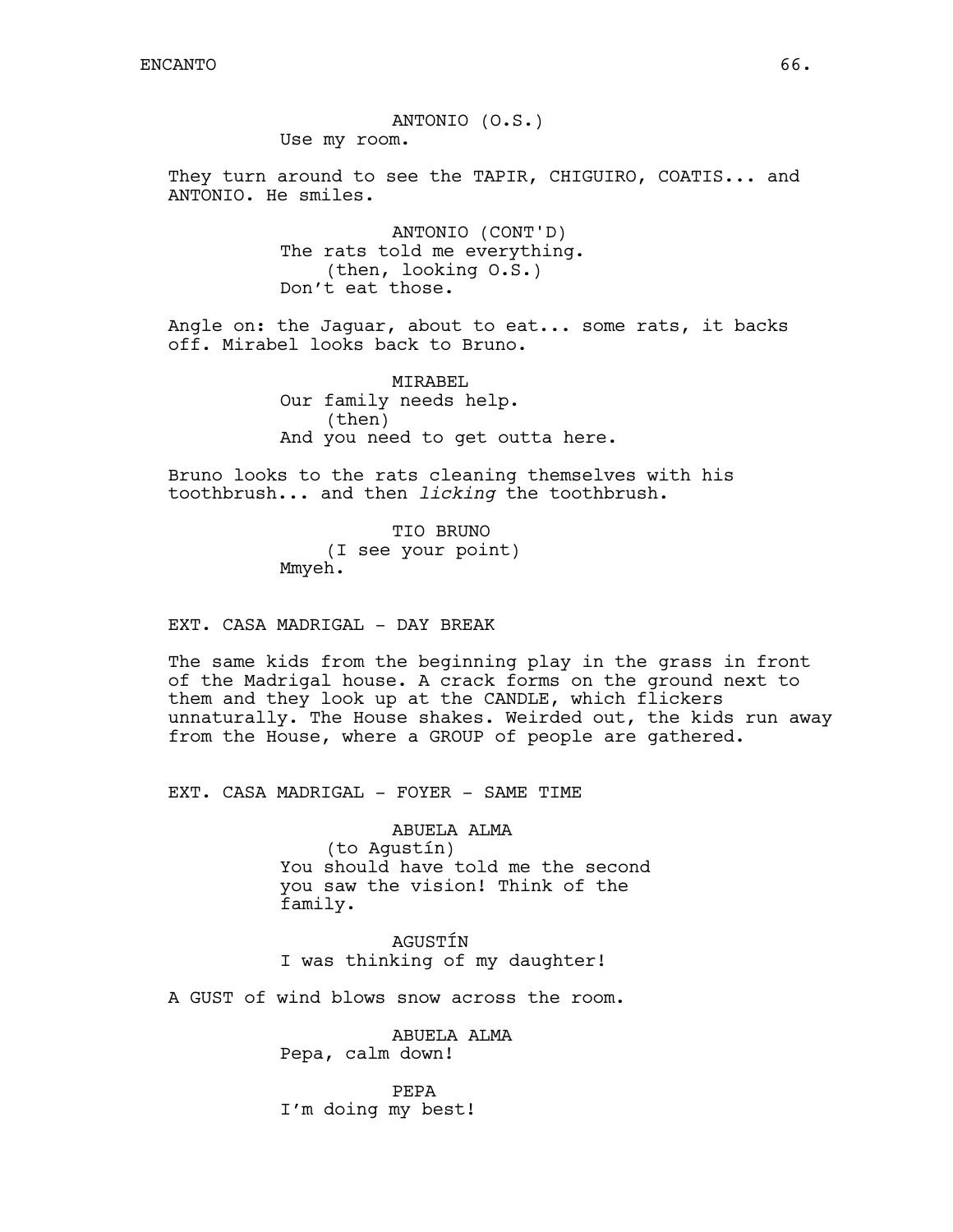FÉLIX

Yes.

PEPA You're lucky it's not a hurricane!

JULIETA Mamá, you've always been too hard on Mirabel.

Small cracks emerge around them.

ABUELA ALMA Look around. We must protect our family, our Encanto. We cannot lose our home!

OLD ARTURO ENTERS FROM OUTSIDE (with a crowd from town)...

OLD ARTURO Señora, perdón, people in town are becoming anxious about the magic. They want to see you.

ABUELA ALMA Mirabel was in that vision for a reason. Find her.

As Abuela leaves, the HOUSE SHAKES... and we carry that tremor into...

INT. ANTONIO'S RAINFOREST ROOM - SAME TIME

Feeling the tremor, animals fly and run off scared.

MIRABEL We might wanna hurry.

As Bruno prepares a sand circle for his vision...

TIO BRUNO Ya can't hurry the future, uh...

Bruno is making his circle of sand (pouring the sand from his bucket), and reaches the Chiguiro sitting in his path.

> TIO BRUNO (CONT'D) And what if I show you something worse? If I see something that you don't like, you're gonna be all, "Bruno makes bad things happen, oh, he's creepy and his vision killed ma' goldfish."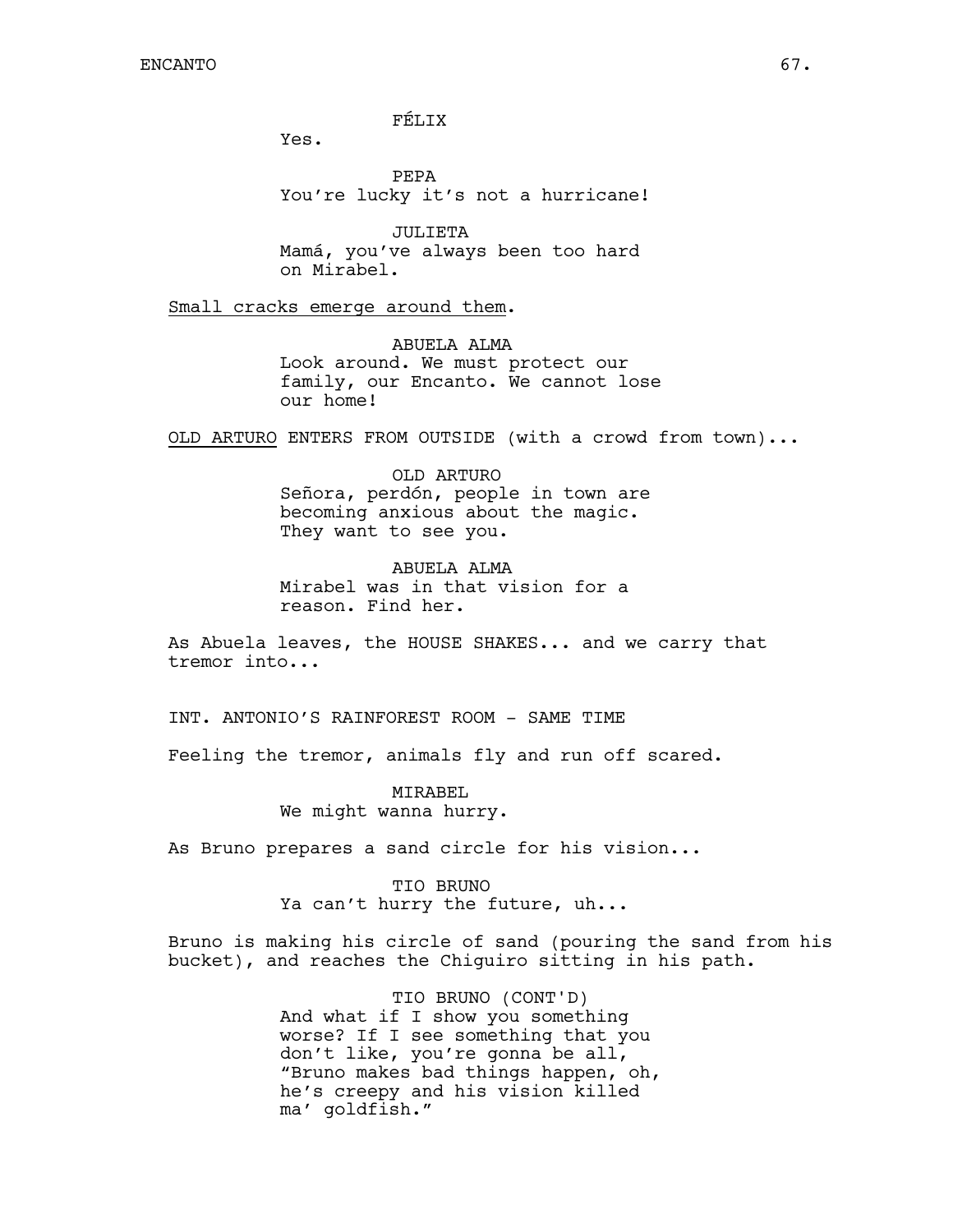MTRABEL I don't think you make bad things happen. Sometimes family weirdos just get a bad rap. You can do this.

Antonio hands Bruno a stuffed jaguar.

ANTONIO (I've been there) For the nerves.

Antonio smiles at Bruno and nods, like, I believe in you, then heads off. Bruno looks at the stuffed jaguar, then up to Mirabel, considering. Then, with a weighty exhale, Bruno reaches into his ruana and takes out a handful of salt then he throws it behind his back.

> TIO BRUNO (to himself) I can do this. I can do this. I can do this, I can do this.

Bruno lights a match, which he uses to ignite piles of wet leaves. As the smoke begins to spiral around him and Mirabel, Bruno closes his eyes... entering a trance-like state.

The magic fills the room and somewhere in the house Bruno's door starts to glow. On the way to town, Abuela pauses at the strange occurrence, unsure of the cause.

The entire room begins to glow in the light of his eyes, wind kicks up, blowing leaves and sand that begins to SWIRL around Mirabel and Bruno, glowing brighter and brighter. Mirabel looks to Bruno who... looks at her and his eyes TWINKLE GREEN, like flecks of glitter.

> TIO BRUNO (CONT'D) You might wanna hang on.

He squeezes her hands and energy surrounds them. (Out in the courtyard... Bruno's door begins to spark back to life.) But we're back inside as Mirabel gasps with wonder, as WHOOSH! Mirabel is suddenly transported into...

### **AN IMPRESSIONISTIC FLASH OF VISIONS**:

- CHAOS in the house. The family running! (THIS IS THE PART OF THE VISION THAT BRUNO WITNESSED ORIGINALLY). Then, a SHAPE: MIRABEL... standing amidst the expanding cracks... Bruno starts to falter.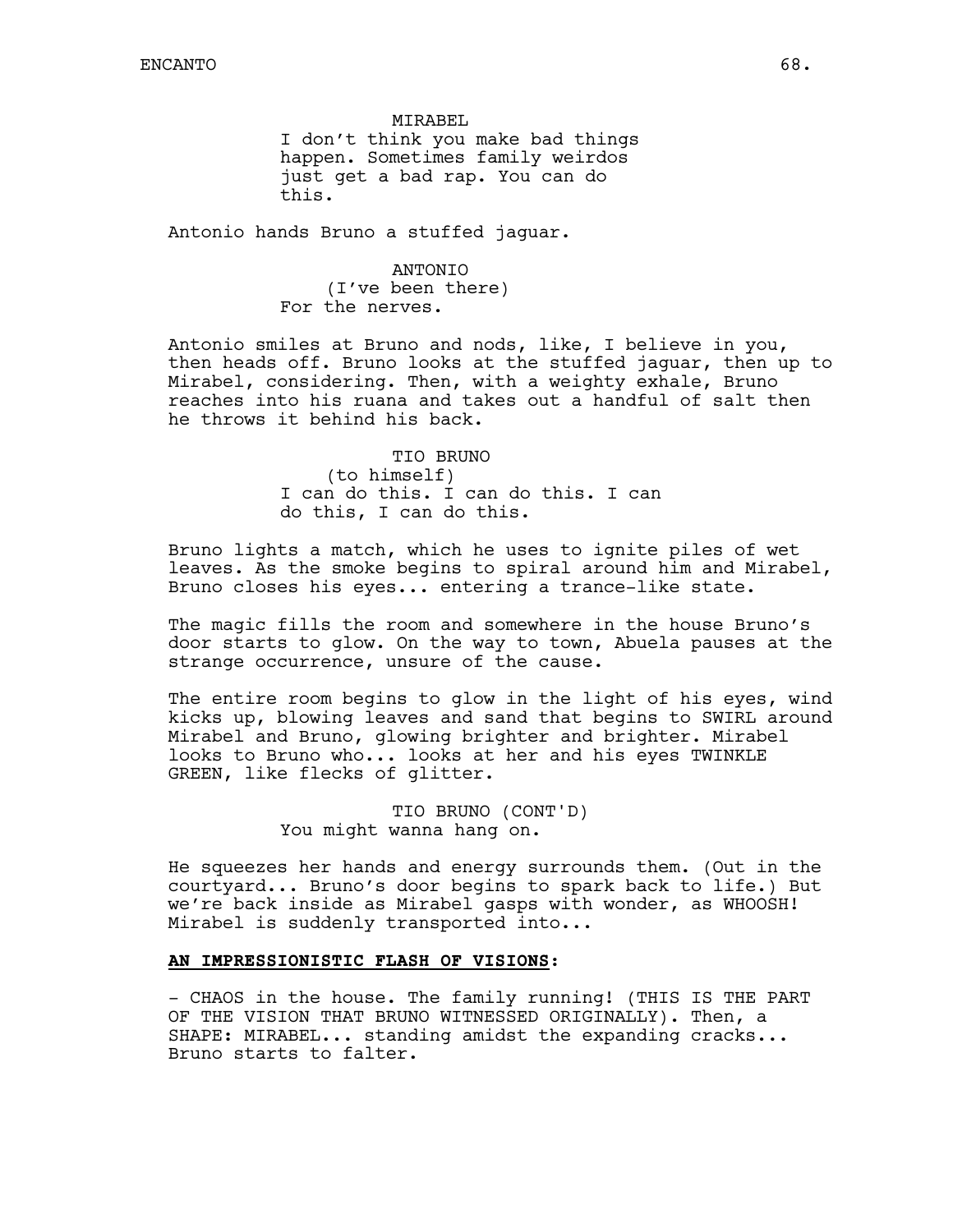TIO BRUNO (CONT'D) It's just -- it's just the same thing, I gotta stop --

MIRABEL No, I need to know which way it goes -- there's gotta be an answer, something we're not seeing.

TIO BRUNO (over the noise) You're looking at the same thing that I am! If there was something else --

Mirabel, gets an idea... **turns the opposite direction**. Bruno sees her, thinks it's pointless. Mirabel looks and... spots a **glitter of gold**.

> MIRABEL (holy shit) There -- over there --

Confused, Bruno turns, and it illuminates... a BUTTERFLY... flitting through chaos. Bruno can't believe it.

> TIO BRUNO Butterfly! Follow the butterfly!

As they stand, the BUTTERFLY lands on a REED in a RIVER, Which dissolves as *something* begins to glow behind it.

> MIRABEL Where is that...?

The images flutter, Bruno struggles to see it...

TIO BRUNO It's all outta order --

The image starts to come into focus, it's... THE CANDLE BURNING BRIGHTER. CRACKS DISAPPEARING.

> TIO BRUNO (CONT'D) It's, it's -- it's the candle! The candle's getting brighter!

NEARBY IS A SILHOUETTE OF MIRABEL IN MOTION, ARMS OUT...

TIO BRUNO (CONT'D) I think you're gonna help the candle!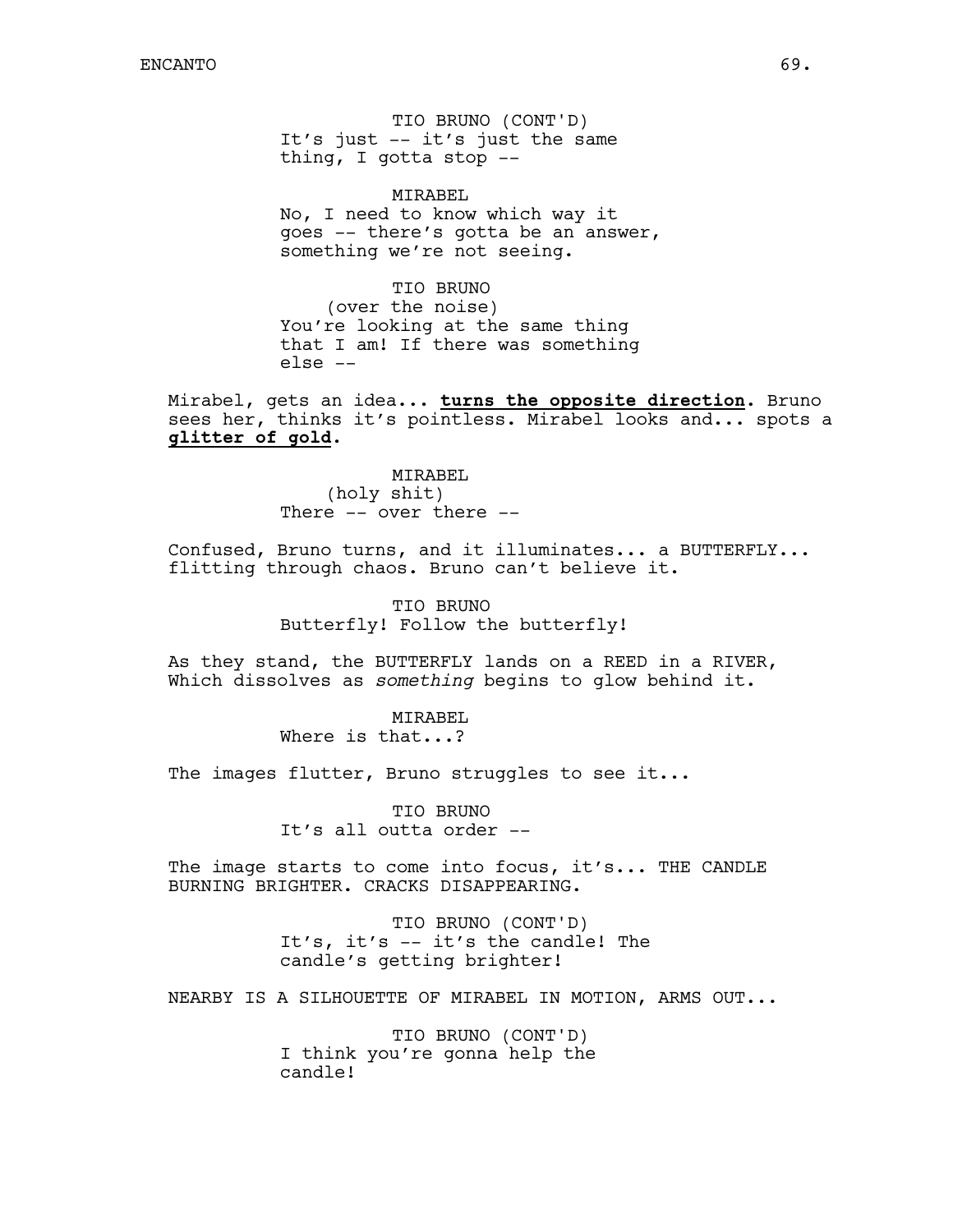## MIRABEL

How?!

Bruno's vision moves... showing Mirabel and a GLOWING FIGURE. Who is it? As Mirabel wills herself to bring the figure into focus... we see the shape of a WOMAN.

> TIO BRUNO There's someone with you! And you you fight her!

> > MIRABEL

What?!

Bruno squints trying to interpret what he's seeing.

TIO BRUNO Wait no, no, no, no -- is that a hug?!

MIRABEL Am I fighting or hugging?!

TIO BRUNO An embrace -- AN EMBRACE! -- to make the candle bright, you have to embrace her!!

MIRABEL Embrace who?!

The images grow more and more volatile.

TIO BRUNO Almost there...

MIRABEL Who is it?!

TIO BRUNO Almost there... I, I -- I got it!

As Mirabel steps forward... it's... it's... ISABELA?

### MIRABEL

Isabela?!

A FLASH OF LIGHT, ENDS THE VISION, leaving us with glittering sand... which falls onto the chiguiro. Bruno looks at the new emerald vision "plate" and smiles.

> TIO BRUNO Oh, your sister, that's great!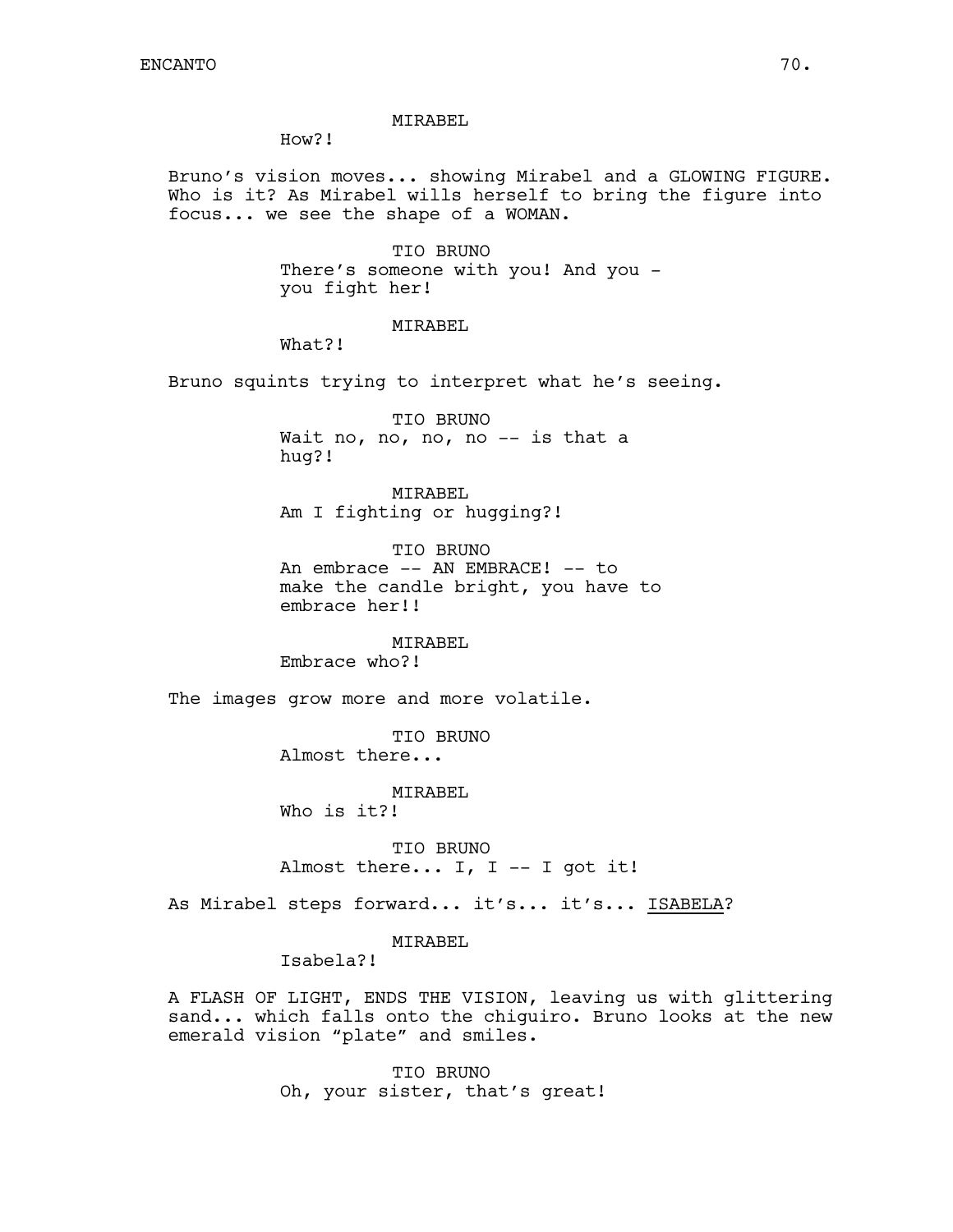Mirabel stares at it in disbelief. Bruno realizes she's hates his vision. He chucks it like it's garbage.

> TIO BRUNO (CONT'D) Every time.

INT. CASA MADRIGAL - UPPER BALCONY - MOMENTS LATER

We start tight on Isabela's door, pull back to find Bruno and Mirabel staring at it from behind a plant.

> MIRABEL (PRELAP) Why would "embracing Isabela" do anything?

TIO BRUNO Idaknow, our family got a miracle, how do you help a family miracle? You hug a sister.

Mirabel looks at Bruno like he's stupid. A noise below draws them to Camilo, who walks across the courtyard. Mirabel and Bruno duck.

> CAMILO (calling out) Mirabel?! Mirabel?!

Camilo's powers fritz and he gets... a baby head.

BACK TO MIRABEL AND BRUNO: Bruno looks from Camilo to the candle, which flickers. Mirabel is too busy worrying.

> TIO BRUNO Oh, I think we're running outta time here.

> > MIRABEL

It's not gonna work. She won't hug me, ever, okay? She hates me. Also, I don't know if you heard, I ruined her proposal. Plus, P.S.--

TIO BRUNO

-- Mirabel --

MIRABEL -- it is just annoying -- of course it's Isabela --

TIO BRUNO -- Mirabel --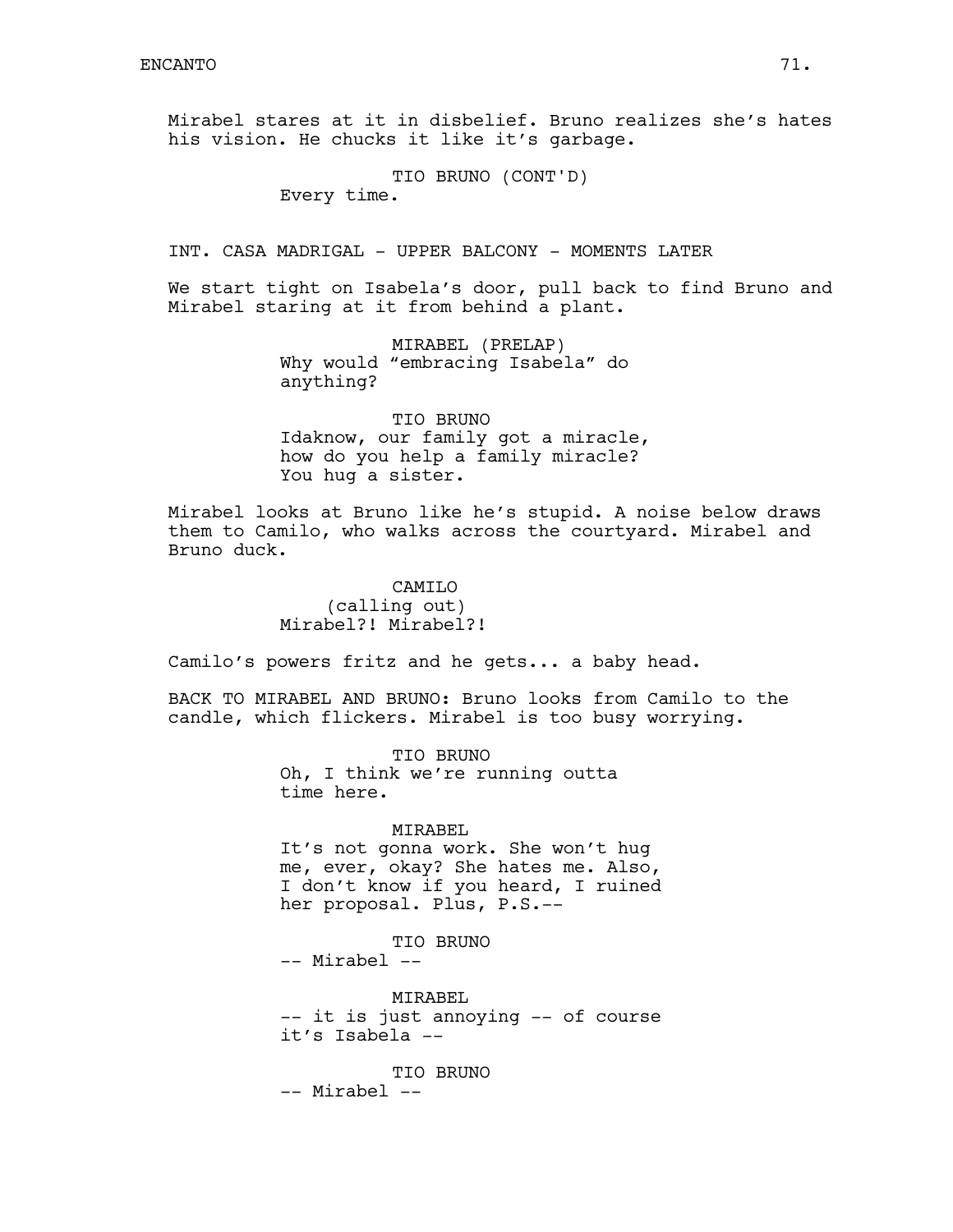MTRABEL. -- and what's her problem with me anyway, she's the one with roses coming out her--

TIO BRUNO Mirabel. Oh, sorry, sorry, sorry, you see you're missing the point. The fate of the family is not up to her, it's up to you. You're exactly what this family needs. You just have to see it. (then, casual) By yourself, after I leave.

MTRABEL. What? You're not coming?

Bruno moves a tall potted plant -- hiding him from view as he waddles toward the portrait leading to his secret passageway.

> TIO BRUNO ("important prophecy") It was your vision, Mirabel... not mine.

> MIRABEL You're afraid Abuela will see you.

> TIO BRUNO Yep, I mean yes... that too. (then) Hey, after you save the miracle... come visit.

MIRABEL (smiles, then) After I save the miracle, I'm bringing you home.

Bruno gives Mirabel a smile then knocks on wood, crosses his fingers, holds his breath and tips backwards into the wall.

> TIO BRUNO Knock-knock-knock-knock-knock-knock on wood.

After he leaves, Mirabel notices candle and magic's glow becoming more and more erratic. Mirabel looks toward Isabela's glowing door, psyching herself up.

> MIRABEL You got this. Just gonna save the miracle... (SO DUMB) with a hug.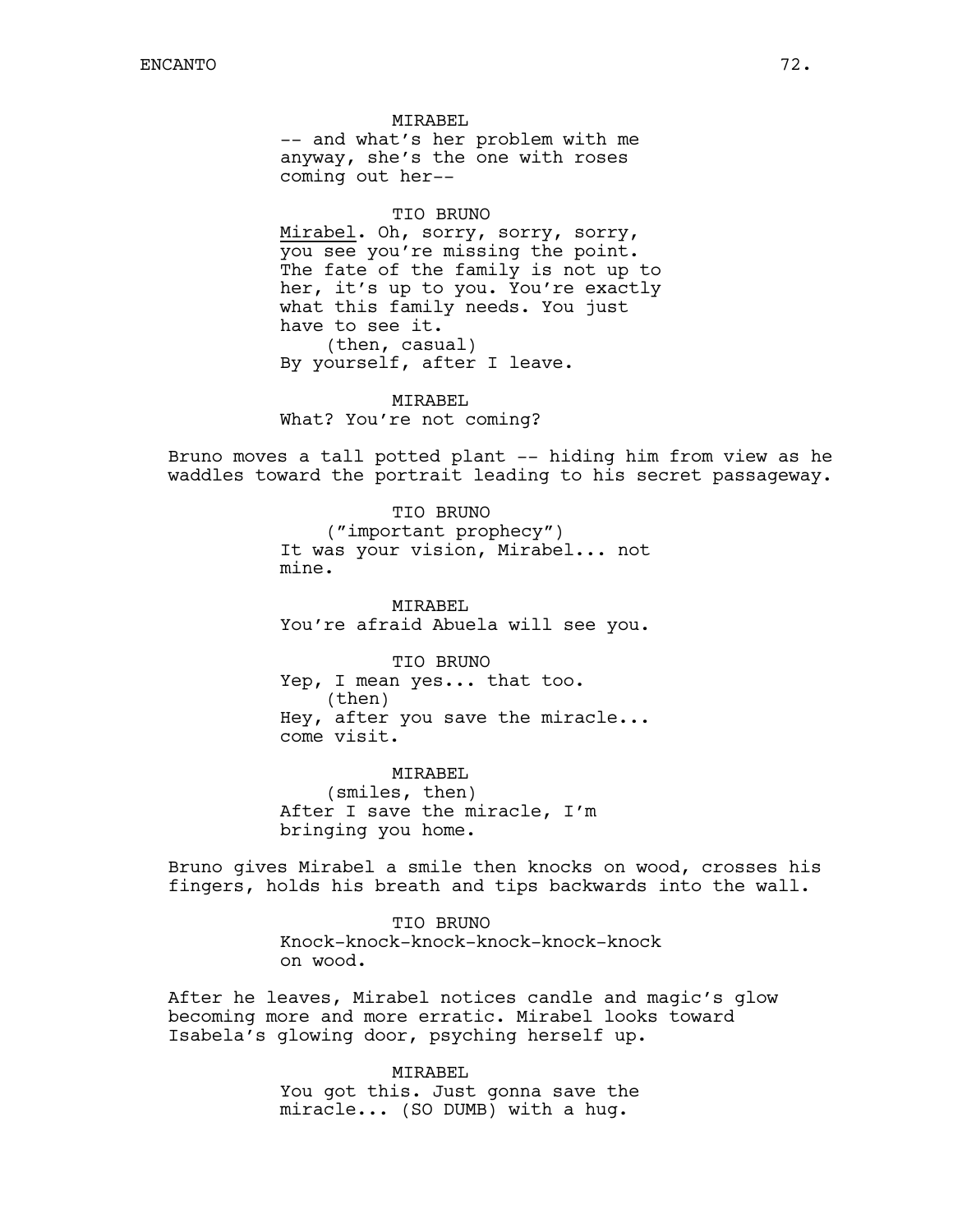With that, Mirabel heads to Isa's door.

INT. CASA MADRIGAL - ISABELA'S ROOM - MOMENTS LATER

Mirabel enters ISABELA'S AMAZING FLOWER ROOM. It's a lush, Colombian flower garden, tropical and very, very PINK. Isabela is nowhere to be found. Mirabel looks around... cautiously.

> MIRABEL (super sweet) Isa? Hey!

Mirabel continues through the room.

MIRABEL (CONT'D) (calling out) I know we've... had our issues... but I'm... (HATING SAYING IT) ready to be a better sister... to you... So we should just... hug... Let's hug it out. Eh?

Mirabel looks up to find... Isabela on a crazy flower bed... which looks more over-the-top than usual.

> ISABELA (O.S.) (menacing) *Hug it out...?* (then) Luisa can't lift an empanada. Mariano's nose looks like a smashed papaya. Have you lost your mind?!

MIRABEL Isa, I feel like you're upset... and you know what cures being upset? A warm embrace.

ISABELA

Get out.

As Mirabel starts to protest, a flower pops out of the vine, covering Mirabel's mouth.

> ISABELA (CONT'D) Everything was perfect! Abuela was happy, the family was happy, you wanna be a better sister, apologize for ruining my life!

ISABELA (CONT'D) Go on... apologize.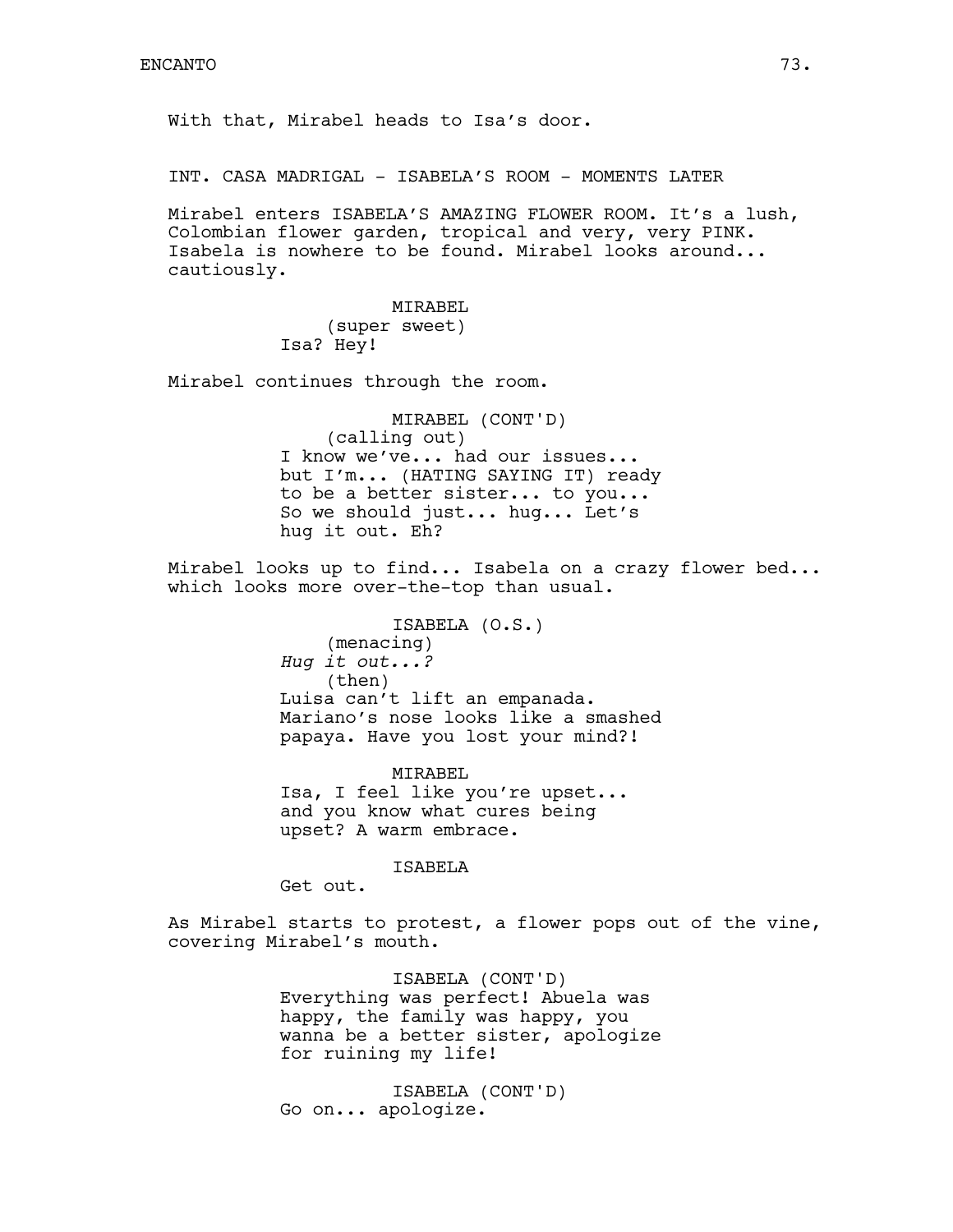The room shakes catching Mirabel's attention.

MIRABEL (that's a tough one) I... am... sorry... (can't keep going) ...That your life is so great!

#### ISABELA

Out.

With a wave of her hand, Isabela's vines drag Mirabel toward the door. Worried she'll miss this important opportunity, Mirabel tries to grab onto furniture to stop her momentum.

> MIRABEL Wait, fine, "I apologize" - (the vine tugs her) I wasn't trying to ruin your life -- (struggles ungracefully) Some of us have bigger problems, you selfish, entitled princess!

ISABELA Selfish?! I've been stuck being perfect my whole entire life and literally the only thing you have ever done for me is mess things up!

Mirabel tries to extricate herself from Isabela's vines as she keeps getting dragged backwards.

#### MIRABEL

Nothing is messed up! You can still marry that big, dumb hunk-

ISABELA I NEVER WANTED TO MARRY HIM. I WAS DOING IT FOR THE FAMILY!!

Whoa... That was a big bomb that was dropped. A tiny cactus pops up between them. Mirabel (oblivious to the cactus, stares at Isabela seemingly stunned about Mariano.)

> MIRABEL Oh my gosh... Isa... that is a very serious confession... (then, stands, deep breath, not slick, extends arms) Okay, get over here, bring it in.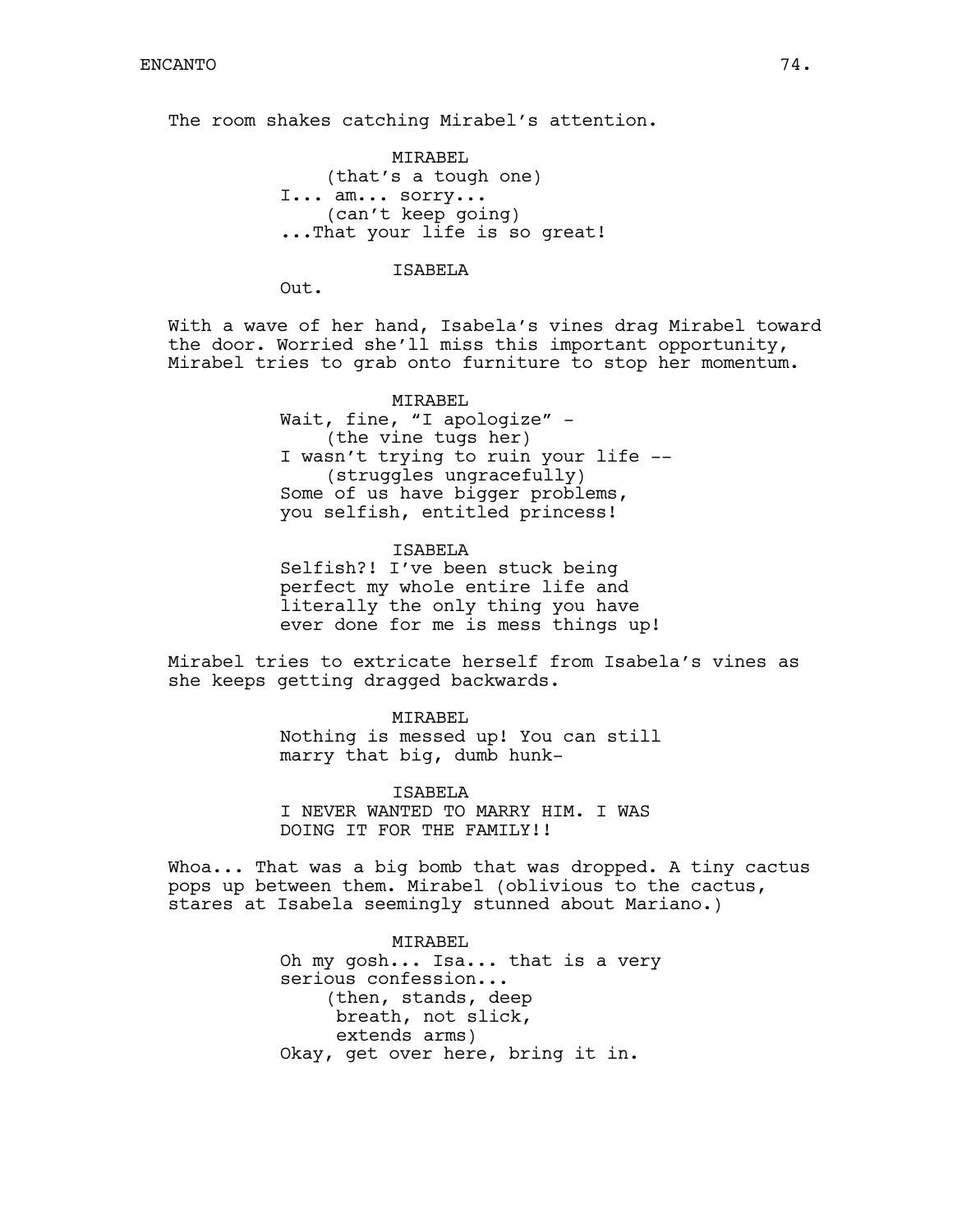But Isa doesn't respond, she isn't looking at Mirabel... she's looking at the ground, at... THAT WEIRD LITTLE CACTUS. Isabela is transfixed. THE HOUSE SHUDDERS.

```
MIRABEL (CONT'D)
(hello?)
```
Isa picks up the cactus, mesmerized...

Isa?

ISABELA (singing) I... JUST MADE SOMETHING UNEXPECTED SOMETHING SHARP SOMETHING NEW

Let the music hold a beat. Mirabel doesn't get it.

MIRABEL Isa, this is the part where we (hug) --

Isabela, excited, ignores Mirabel and turns away holding her cactus.

> ISABELA IT'S NOT SYMMETRICAL OR PERFECT BUT IT'S BEAUTIFUL AND IT'S MINE... WHAT ELSE CAN I DO?

Mirabel tries to keep up.

MIRABEL

Wait! (then) BRING IT IN, BRING IT IN GOOD TALK, BRING IT IN, BRING IT IN LET'S WALK, BRING IT IN, BRING IT IN

ISABELA WHAT ELSE CAN I DO?

MIRABEL FREE HUGS?! BRING IT IN, BRING IT IN

Gorgeous flowers begin to sprout all around Isabela.

(MORE) ISABELA I GROW ROWS AND ROWS OF ROSES FLOR DE MAYO BY THE MILE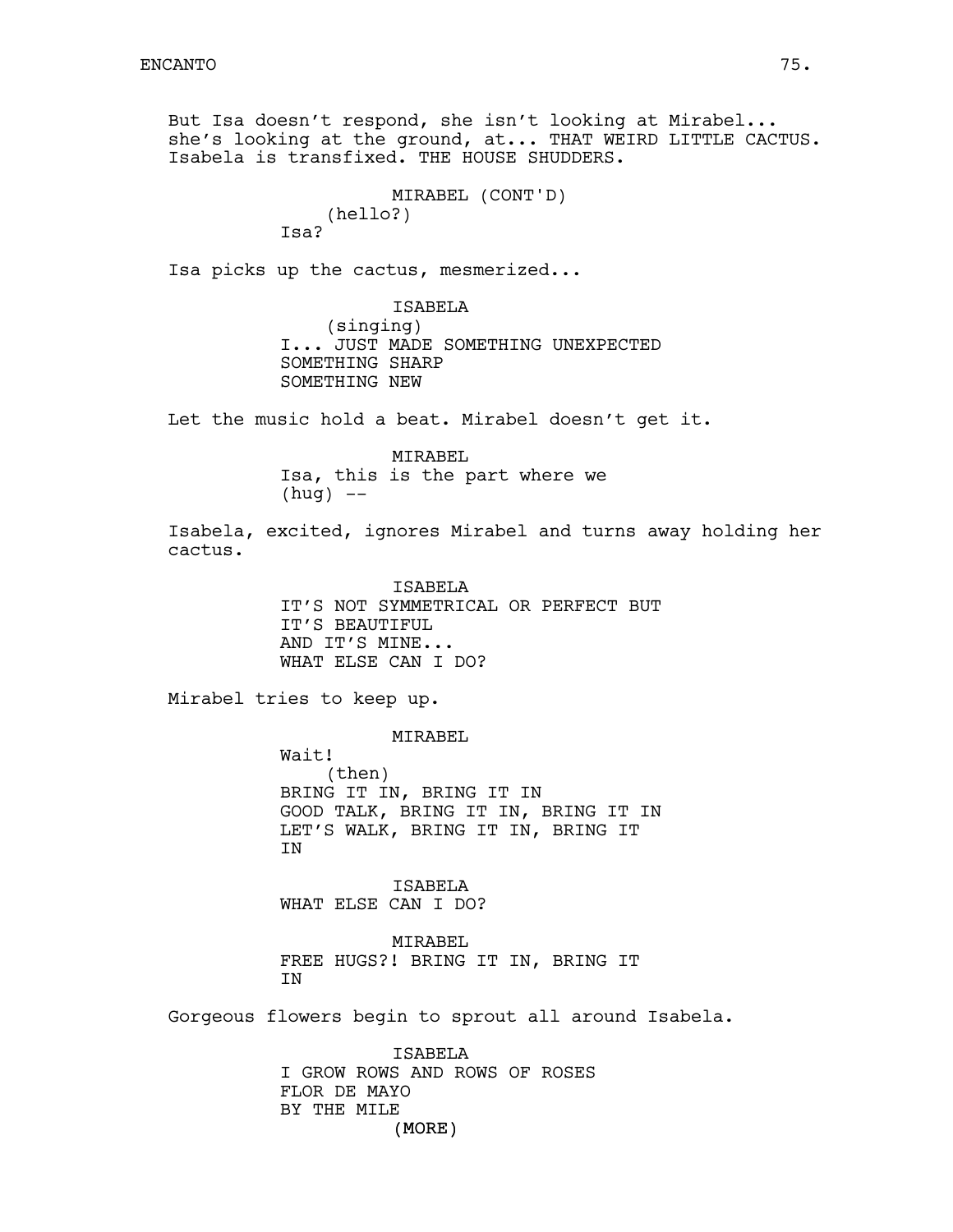ISABELA (CONT'D) I MAKE PERFECT PRACTICED POSES SO MUCH HIDES BEHIND MY SMILE

Isabela eviscerates them with her new edgy plants.

ISABELA (CONT'D) WHAT COULD I DO IF I JUST GREW WHAT I WAS FEELING IN THE MOMENT?

MIRABEL (trying to keep up) DO YOU KNOW WHERE YOU'RE GOING?

Isabela's plants get crazier.

ISABELA WHAT COULD I DO IF I JUST KNEW IT DIDN'T NEED TO BE PERFECT, IT JUST NEEDED TO BE? AND THEY LET ME BE?

Now Isabela is really leaning into it and her plants are going nuts, creating obstacles for Mirabel.

> ISABELA (CONT'D) A HURRICANE OF JACARANDAS STRANGLING FIGS-

MIRABEL (dodging) BIG!

**TSABELA** HANGING VINES-

MIRABEL (retreating) This is fine!

Isabela creates huge, crazy wax palms!

ISABELA PALMA DE CERA FILLS THE AIR AS I CLTMB AND I PUSH THROUGH... WHAT ELSE CAN I DO?

Mirabel climbs to the top of the wax palm to join Isabela as the tree extends toward the roof.

> (MORE) ISABELA (CONT'D) CAN I DELIVER US A RIVER OF SUNDEW? CAREFUL IT'S CARNIVOROUS, A LITTLE JUST WON'T DO...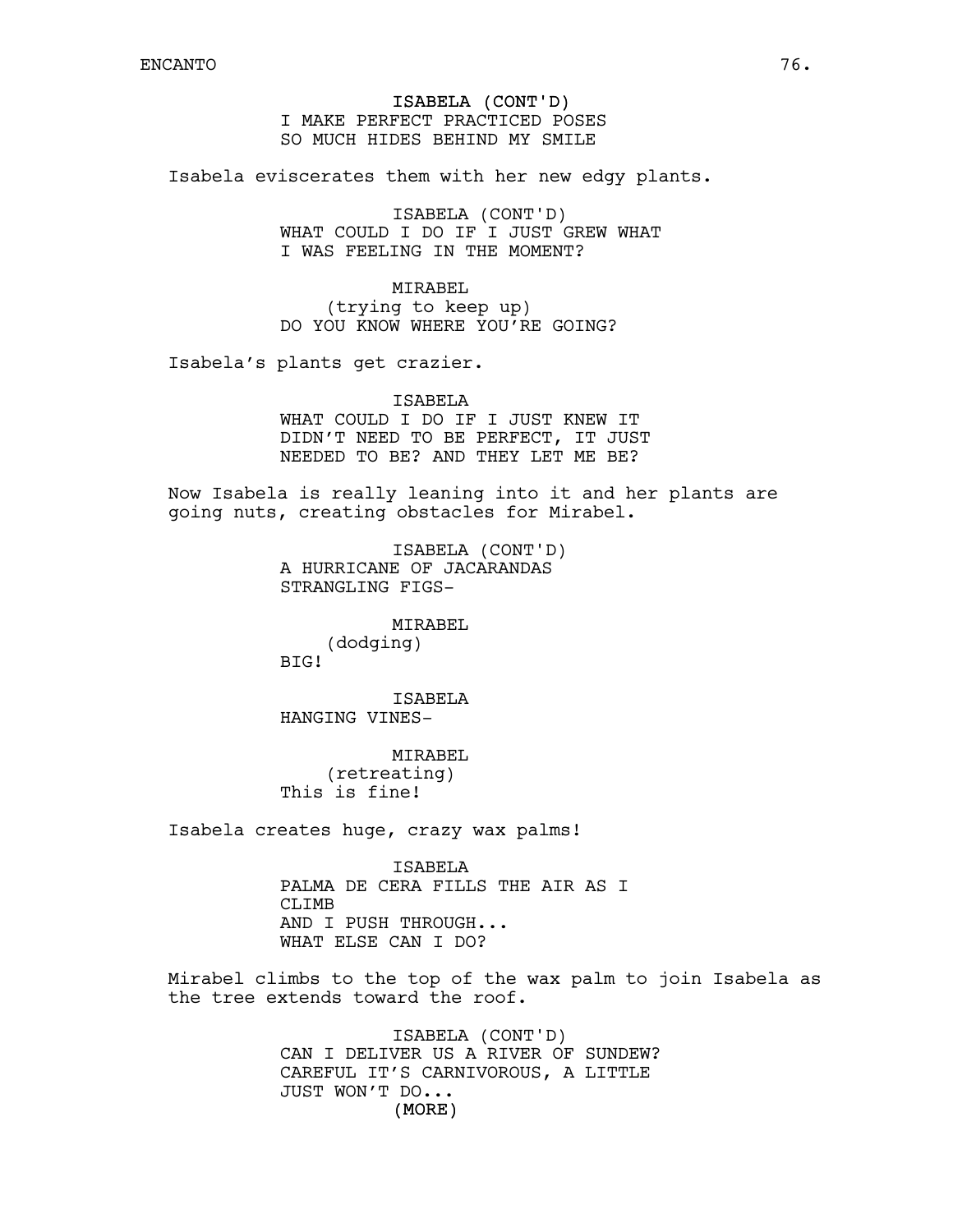ISABELA (CONT'D) I WANNA FEEL THE SHIVER OF SOMETHING NEW I'M SO SICK OF PRETTY I WANT SOMETHING TRUE, DON'T YOU?

Mirabel looks at Isabela, starts to really understand her for the first time.

MIRABEL

YOU JUST SEEM LIKE YOUR LIFE'S BEEN A DREAM SINCE THE MOMENT YOU OPENED YOUR EYES

ISABELA WHOOAAAA HOW FAR DO THESE ROOTS GO DOWN? WHOAAAAA

MIRABEL

ALL I KNOW ARE THE BLOSSOMS YOU GROW BUT IT'S AWESOME TO SEE HOW YOU RISE

ISABELA/MIRABEL HOW FAR CAN YOU/I RISE? THROUGH THE ROOF, TO THE SKIES LET'S GOOO...

THEY SMASH THROUGH THE ROOF, AND GO ABOVE THE HOUSE.

*With Mirabel's encouragement, Isabela GOES OFF, creating the most amazing combination of wonderful plants we've ever seen.*

> ISABELA A HURRICANE OF JACARANDAS

> > MIRABEL

WHOO!

ISABELA STRANGLING FIGS-

MIRABEL

GO!

ISABELA HANGING VINES-

MIRABEL

GROW!

They celebrate across the rooftop.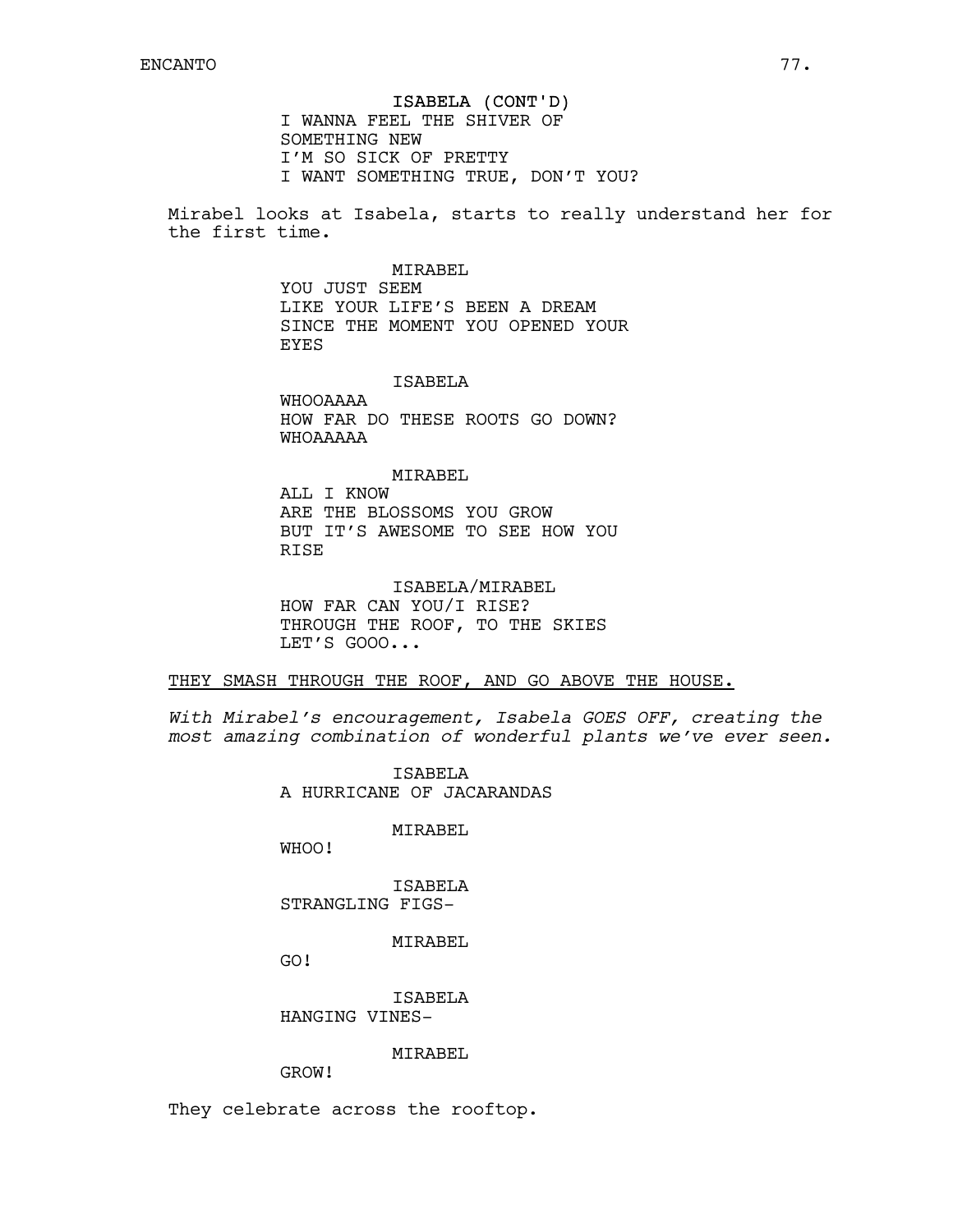**TSABELA** PALMA DE CERA FILLS THE AIR AS I CLIMB AND I PUSH THROUGH

MIRABEL WHAT ELSE, WHAT ELSE?

MIRABEL/ISABELA WHAT CAN YOU DO WHEN YOU ARE DEEPLY MADLY TRULY IN THE MOMENT?

MIRABEL SEIZE THE MOMENT, KEEP GOIN!

As Mirabel encourages Isabela to express herself with her unique foliage, the plants start emerging in town, smacking Mariano in the face again and rebreaking his nose. Abuela looks at the house horrified, and sees... ISABELA TRANSFORMED and dancing with MIRABEL, WHO EGGS HER ON. Abuela's eyes go wide.

> MIRABEL/ISABELA WHAT CAN YOU DO WHEN YOU KNOW WHO YOU WANNA BE ISN'T PERFECT

ISABELA BUT I'LL STILL BE OKAY...

MIRABEL HEY, EVERYBODY CLEAR THE WAY, WOOO!

**TSABELA** I'M COMING THROUGH WITH TABEBUIA...

MIRABEL SHE'S COMING THROUGH WITH THAT BOOYAH!

The race across the roof, spiraling on Isabela's wild new plants, a real bond forming between them for the first time.

ISABELA

MAKING WAVES

MIRABEL MAKING WAVES

ISABELA CHANGING MINDS...

They spin on a ramp of vines, twirling in front of the MAGIC CANDLE, but locked onto each other. Isabela pulls Mirabel in for a hug - one Mirabel forgot she was trying to get in the first place.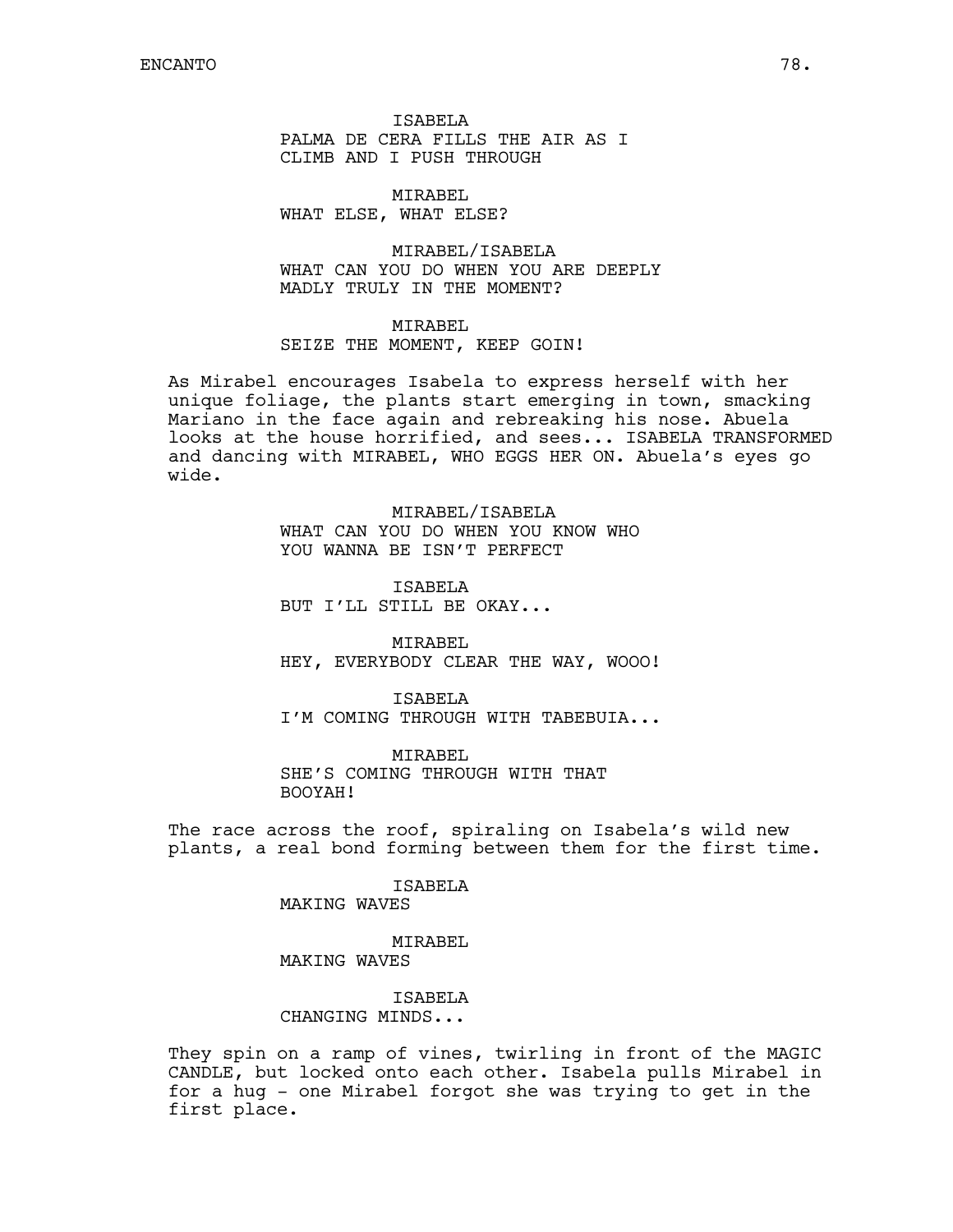MTRABEL. YOU'VE CHANGED MINE—

ISABELA THE WAY IS CLEARER 'CAUSE YOU'RE HERE AND WELL, I OWE THIS ALL TO YOU WHAT ELSE CAN I DO?

*As they hug, Mirabel realizes the candle has begun to glow brightly, the cracks receding. Isabela whisks her off!*

> MIRABEL SHOW 'EM WHAT YOU CAN DO!!

ISABELA WHAT ELSE CAN I DO?

MIRABEL THERE'S NOTHING YOU CAN'T DO—

ISABELA WHAT ELSE CAN I DO!

EXT. CASA MADRIGAL - ROOFTOP - CONTINUOUS

Isabela grabs onto Mirabel, they dive through a kaleidoscope of plants and flowers, crashing down to the courtyard, like kids jumping into a leaf pile.

EXT. CASA MADRIGAL - COURTYARD - NIGHT

Mirabel and Isabela lie in the pile of flowers, giddy and exhausted.

> ISABELA (giggling) You're a bad influence.

Mirabel grins, enjoying the evolution of their relationship.

ABUELA ALMA (O.S.) What is going on?!

Mirabel and Isabela sit up to find... Abuela entering the courtyard... which we reveal looks crazy and dangerous with all of Isabela's out-of-control plants.

> (MORE) MIRABEL (excited) Abuela!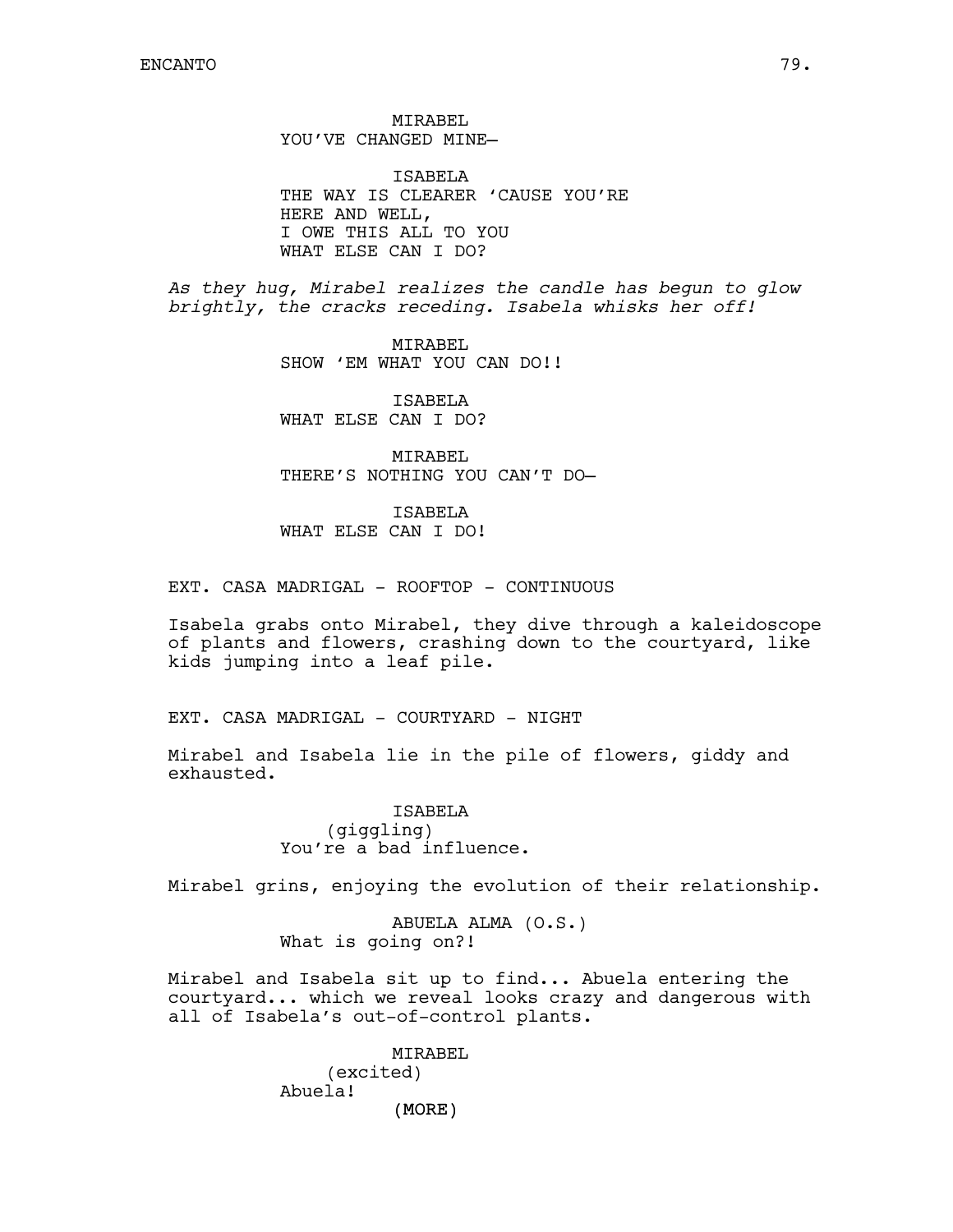#### MIRABEL (CONT'D)

It's okay, everything's -- we're gonna save the miracle - the magic -

ABUELA ALMA What are you talking about? Look at our home. Look at your sister!

MIRABEL Please, just - Isabela wasn't happy and  $-$ 

ABUELA ALMA Of course she isn't happy, you ruined her proposal --

MIRABEL -- no, no she needed me to ruin her proposal and then we did *all* of this and the candle burned brighter and the cracks --

ABUELA ALMA -- Mirabel --

MTRABEL. That's why I'm in the vision, I'm saving the miracle!

ABUELA ALMA You have to stop, Mirabel!

A TREMOR shakes the entire ENCANTO. Luisa enters the courtyard, concerned, and stands with Isabela.

> ABUELA ALMA (CONT'D) The cracks started with you. Bruno left because of you. Luisa's losing her powers, Isabela's out of control, because of you. I don't know why you weren't given a gift, but it is not an excuse for you to hurt this family!

As Abuela says that cracks emerge all around her. Mirabel's heart nearly breaks as she looks at Abuela. Julieta and Agustín enter, having heard the argument.

> MIRABEL I will never be good enough for you. Will I? No matter how hard I try.

Then, a quiet realization as she looks at her family.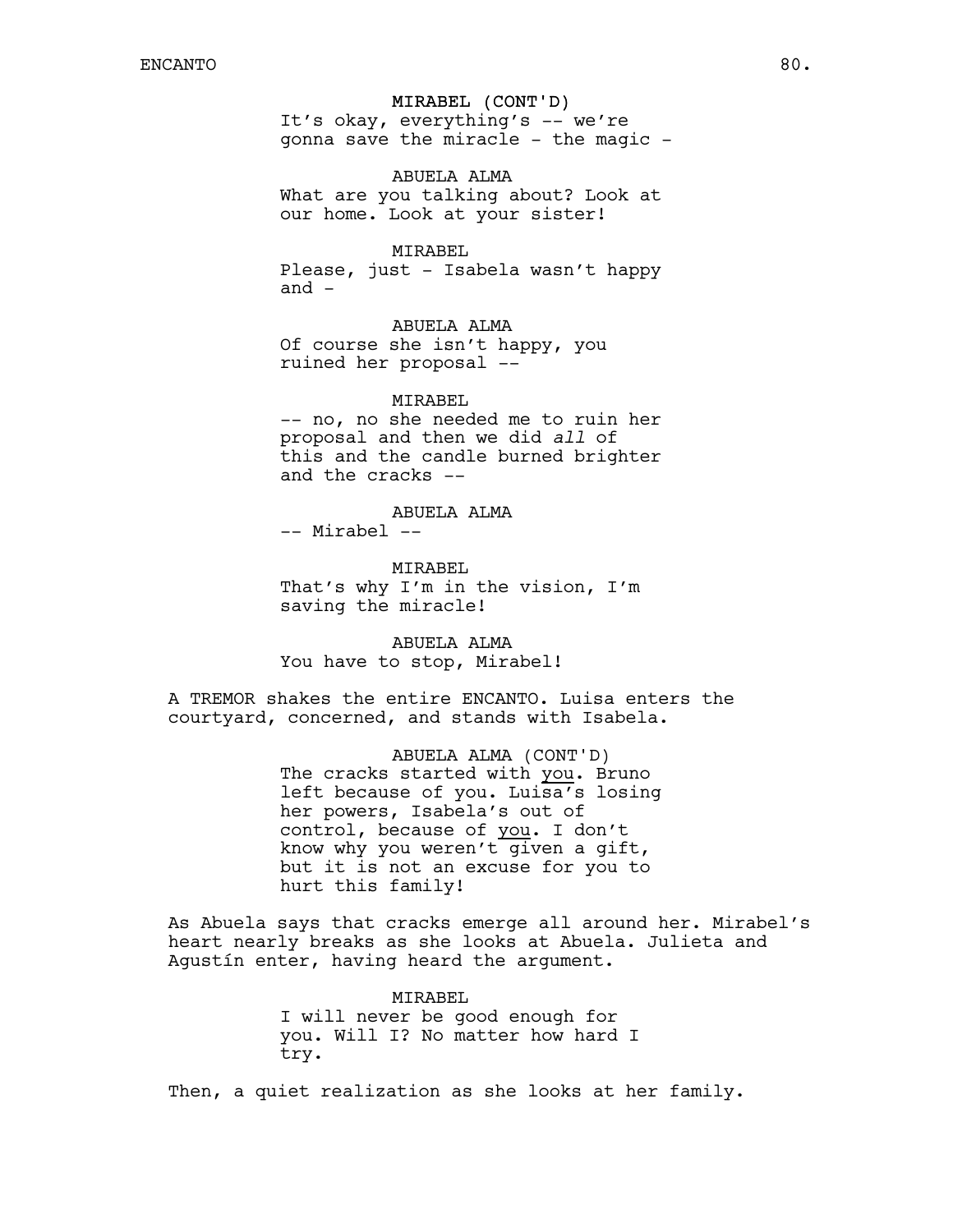MIRABEL (CONT'D) No matter how hard *any* of us tries. (then) Luisa will never be strong enough. Isabela won't be perfect enough -- Bruno left our family because you only saw the worst in him--

ABUELA ALMA -- Bruno didn't care about this family --

MIRABEL He loves this family - I love this family! We *all* love this family! You're the one that doesn't care! You're the one breaking our home!

Cracks begins to spread into the town.

ABUELA ALMA Don't you ever --!

MIRABEL The miracle is dying, because of you!

In that awful moment, a huge cracks rips open between them. As they both stare at each other, stunned, horrified:

> PEPA No, no, no --

FÉLIX (O.S.) The candle!

CRACK! A huge crack nearly rips the House in half... snaking all the way up to the CANDLE... which begins to melt at a rapid pace, teetering and in danger of falling into the dark chasm created by the cracks.

As everyone tries to get their bearings, Mirabel snaps out of it, and races to save the candle. She calls to the House:

> MIRABEL Casita, get me up there!

The house pulls a railing from the balcony for Mirabel to use as a ladder to climb to the roof.

Isabela tries to use her vines to reach the candle, but her door fades and her vines dissipate like they were Thanossnapped. The house catches Isabela and breaks her fall.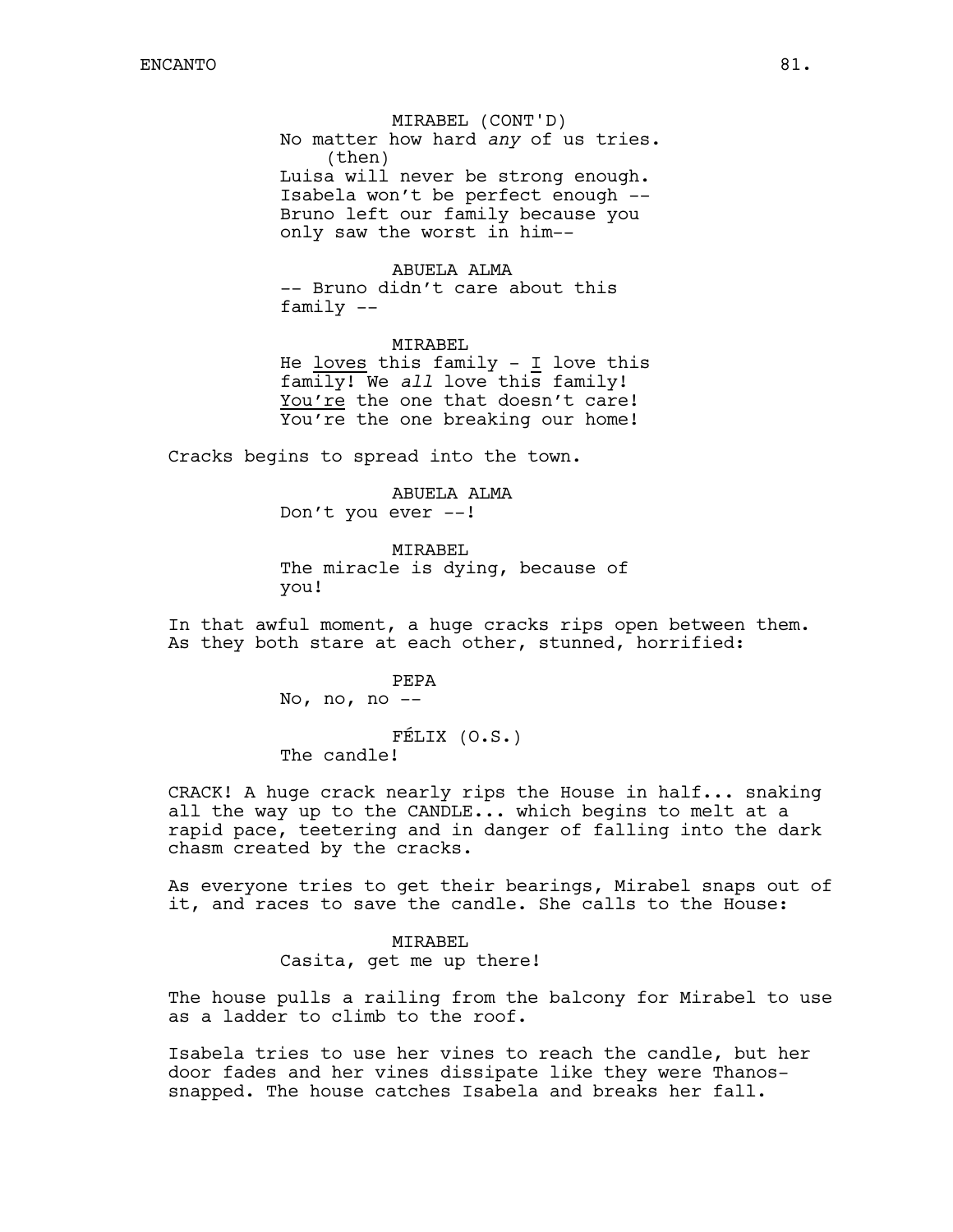Camilo tries to change his shape to reach the candle, but his door fades and his powers go out. The house catches Camilo and sets him down to safety, but he can't reach the candle.

CAMILO

No.

Mirabel reaches the top of the roof, and looks back to see the MOUNTAINS of the ENCANTO crack open, just like in Bruno's vision.

Nearby, Antonio watches as his animals smash out of his door, which dies and the animals streak off. A chunk of the House falls toward him and Félix narrowly saves him.

> FÉLIX Careful! Antonio! We gotta get out of here!

JULIETA Mirabel?! Mirabel!

But the House sees the danger too, and starts pushing people out of the House to save them. Desperately using its last bit of power to keep them safe.

> AGUSTÍN Mirabel! You have to get out!

> > JULIETA

Mirabel!

Bruno runs through space in the walls as the walls close in on him. Bruno saves a rat, puts a bucket on his head and rams through the wall, landing on the grass outside, still unseen by the family. Mirabel looks over the side of the House and sees Bruno is safe and races to the candle. Abuela, gets pushed out the front door, and looks up to see Mirabel clambering across the roof to the candle.

> JULIETA (CONT'D) Mirabel?! Mirabel leave it!

ON THE ROOF:

Mirabel reaches for the candle, but falters. The House supports her in the nick of time, propping her back up.

> FÉLIX (O.S) Mirabel! The House is gonna fall!

PEPA (O.S.) Mirabel! Get out!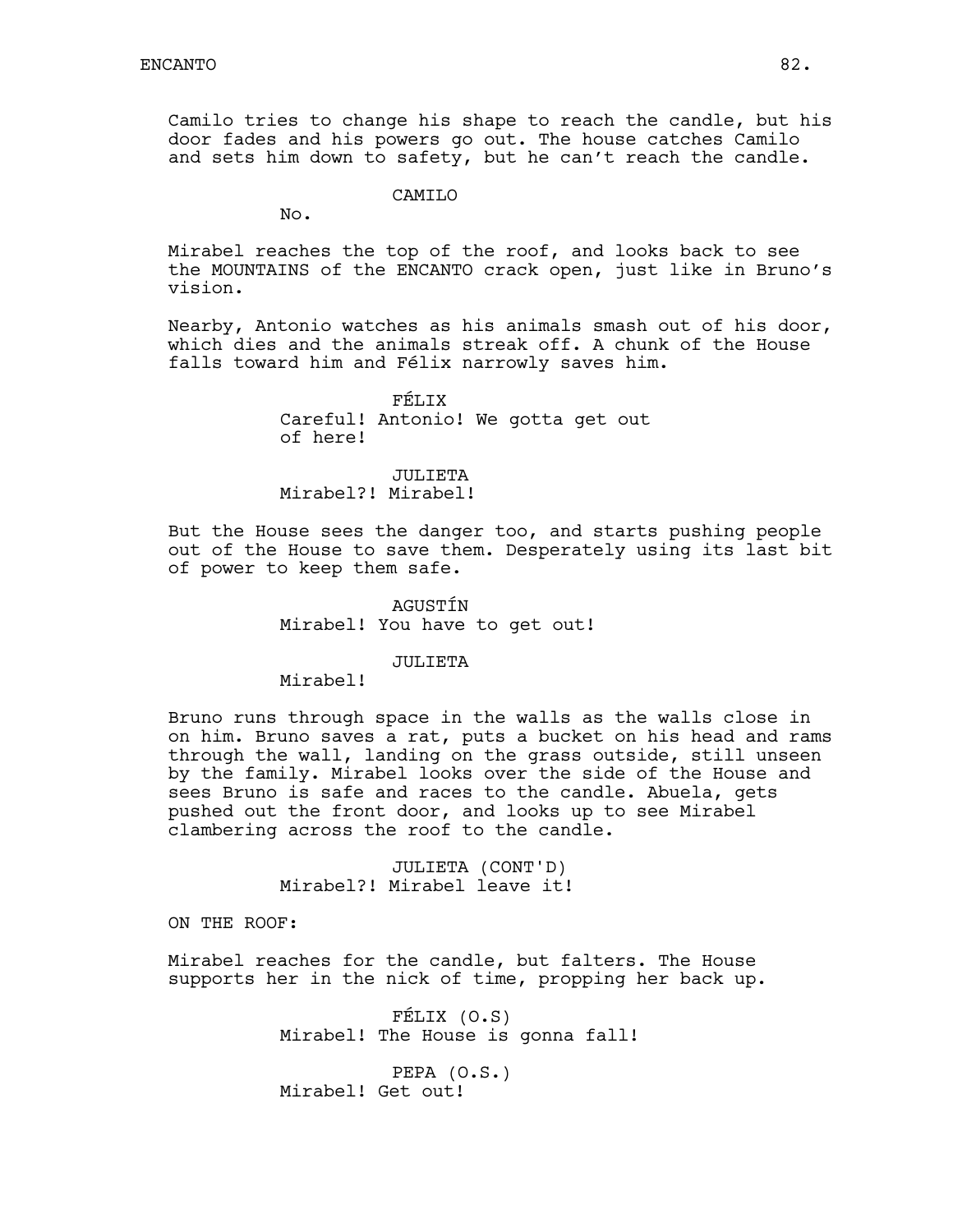# AGUSTÍN

# Mirabel!

Mirabel strains to reach the sputtering candle...

Just as Mirabel finally grabs the candle... Bruno's tower collapses on the roof. The house slides Mirabel out the way and off the balcony as debris falls down.

Mirabel lands, but has no time to escape. In an instant, the House shields Mirabel... saving her life.

In the aftermath, Mirabel looks down to see... the candle go out...

#### MIRABEL

(tiny) No...

Then... a tiny squeak, as the House shutters that just saved her life, wave an injured goodbye... and as Mirabel looks up, devastated, the house... dies.

EXT. CASA MADRIGAL - CONTINUOUS

As Mirabel sits in the rubble, family members race in, but Mirabel is in a fog. Julieta runs towards Mirabel in the rubble.

> JULIETA (like she's a thousand miles away) Mirabel...!

We begin to hear just the slightest background walla of the family in chaos. As we... PUSH IN ON MIRABEL'S FACE... Julieta comes to check on Mirabel.

> JULIETA (CONT'D) (garbled, through the fog) Mirabel! Are you hurt? Mirabel?

Mirabel shakes her head "no, she isn't hurt." But she is in shock and reeling.

> PEPA (O.S.) Julieta! Come quick! Julieta!

JULIETA (to Mirabel) Don't move. I'll be *right* back!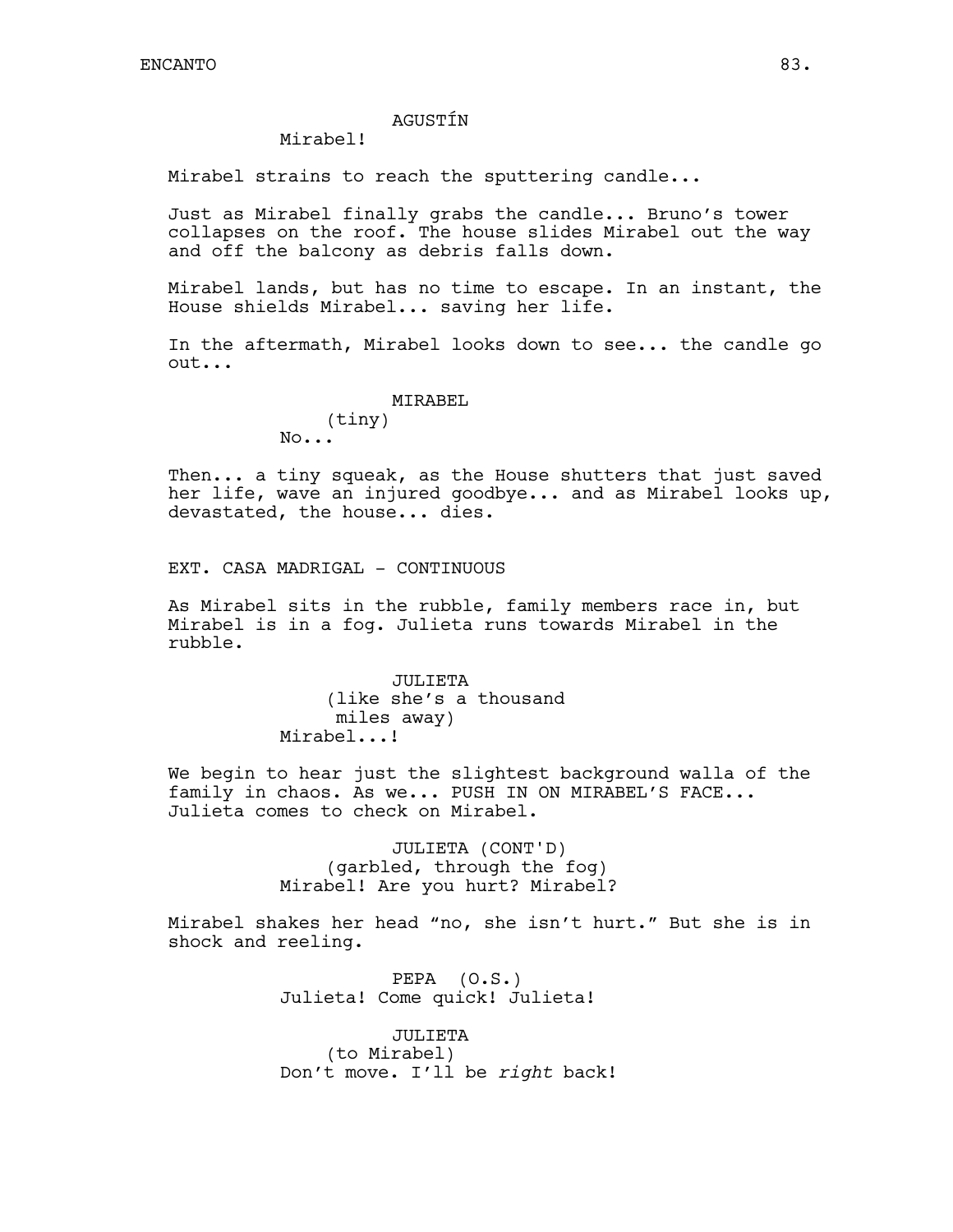Julieta leaves to go check on the rest of the family, Mirabel can only hear everyone continuing to panic.

> PEPA (O.S.) How could this happen?

AGUSTIN (O.S.) Everyone okay? Is everyone okay?

Mirabel looks over to see Dolores helping Abuela, who is despondent and in shock. As Mirabel watches Abuela... how lost and broken she looks... Mirabel's chin starts to quiver as the weight of her failure becomes overwhelming. This is Mirabel's failure and she knows it.

> DOLORES Here, let me help you, let me help you.

FAMILY WALLA (O.S.) Antonio, don't cry, papito, don't cry. / I couldn't hold it up. / The Encanto is broken. / What do we do now? / My powers ... they're gone! / What about Antonio, what is he gonna do?

We go tighter on Julieta grabbing medicine bottles then turning to find Mirabel, but Mirabel is gone.

> JULIETA Mirabel? Mirabel!? Where's Mirabel? Where is she? Mirabel?!

As the family starts to panic, we rack to: the CRACKED MOUNTAINS in the distance behind them...

> AGUSTÍN (O.S.) MIRABEL! MIRABEL?!

As Agustín's voice rings out, we find:

EXT. ENCANTO MOUNTAIN - NIGHT

Mirabel reaches the crack that opened up in the mountain. As the Encanto glows in the background, Mirabel steps into the darkness of the outside world... leaving her home behind.

**FADE TO BLACK**.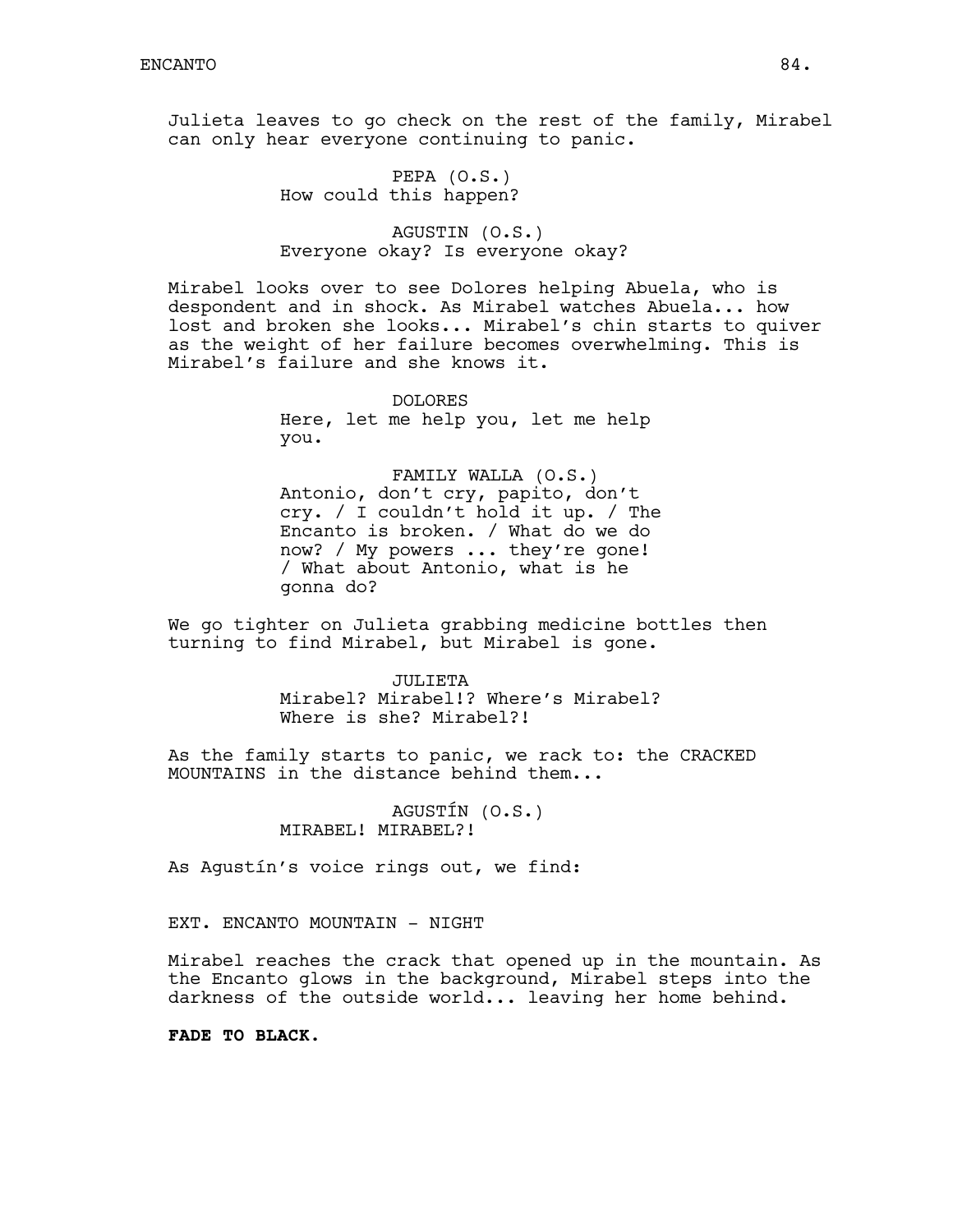EXT. TOWN OF ENCANTO - MORNING

We come up on the destroyed house, while people search for Mirabel in the distance.

> LUISA (O.S.) Mirabel! Mirabel!

We find the kids from town looking worried.

INNOCENT CECILIA They haven't found her yet?

Juancho and Alejandra shake their heads, no.

We find, Julieta and Agustín searching for Mirabel, as well as Félix and Dolores.

#### AGUSTIN

Mirabel?

# JULIETA

Mirabel?!

Dolores holds her ear out to see if she can hear Mirabel, but no luck.

# FÉLIX

Mirabel?!

EXT. WILDERNESS - SAME TIME

Tight on... a PIECE OF FABRIC from Mirabel's dress... stuck on a THORN of a plant. As it moves gently with the wind... footprints lead away into the wilderness. A shadow passes over them.

# EXT. RIVER BANK - SAME TIME

We find... a small, shape, crouched on a ROCK by the water.... Mirabel. Lost. At rockbottom. She cries, ashamed of herself and what she believes she's done to the family and her home.

```
ABUELA ALMA (O.S.)
    (quiet)
Mirabel...
```
Reveal the shadow in the woods... was Abuela.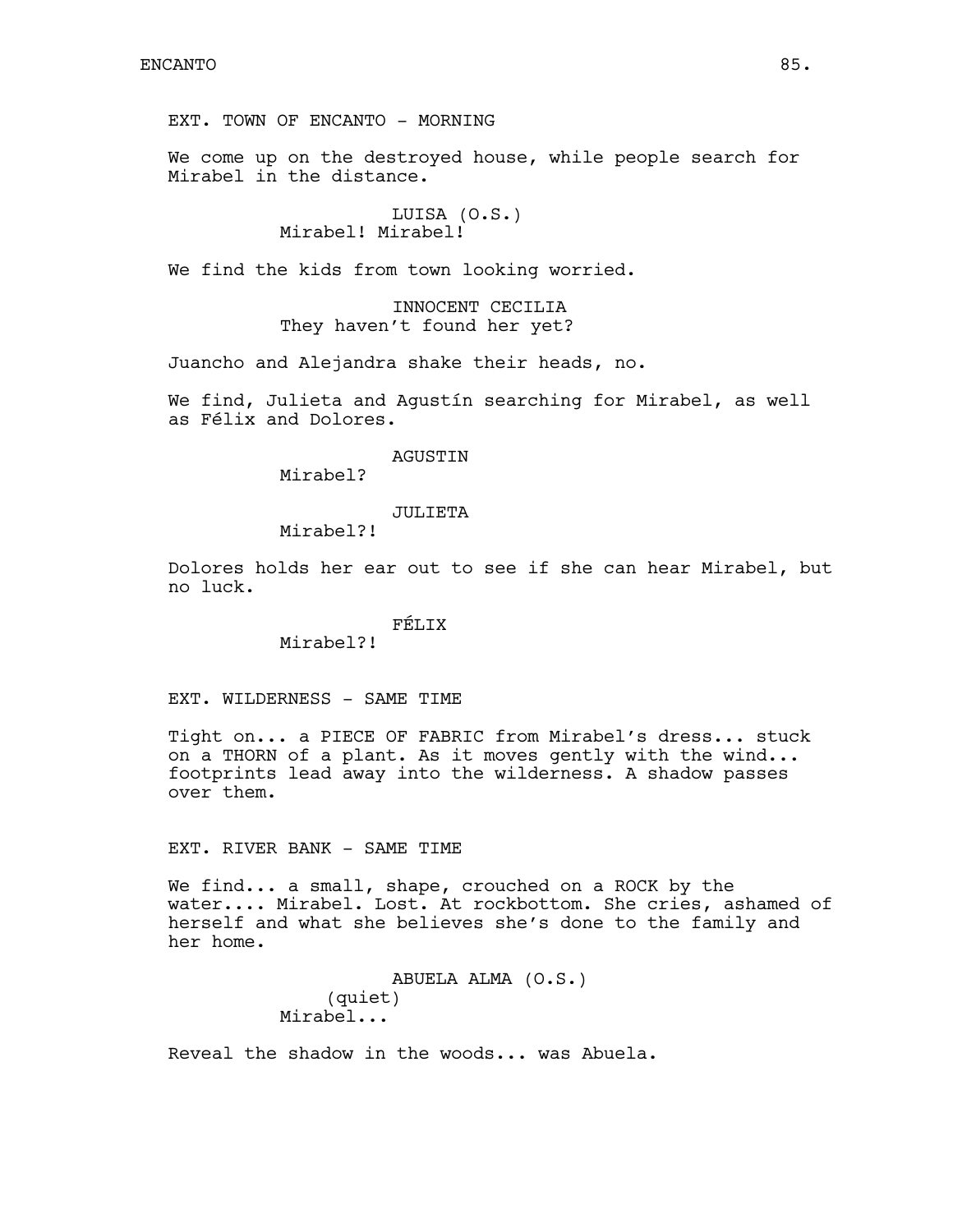MIRABEL (tiny, broken) I'm sorry. I didn't want to... hurt us... I just wanted to... to be something I'm not...

As Mirabel starts to cry... Abuela begins to speak... we've never heard her voice like this... she's broken, exhausted... old. She looks to the water.

> ABUELA ALMA I've never been able to... come back here...

Abuela sits by Mirabel, they look out at the river.

ABUELA ALMA (CONT'D) This river... is where we were given our miracle...

MTRABEL. Where Abuelo Pedro...

Mirabel looks at Abuela, trying to understand where she's coming from... she looks so lost and frail. Abuela looks back to the water...

> ABUELA ALMA I thought we would have a different life... (INTO V.O.) I thought I would be a different woman...

As our music begins... we are transported back in time...

*EXT. VILLAGE - DAY - PAST*

*Young Abuela Alma moves through her village, a HOLIDAY CANDLE FESTIVAL underway. She's a different person, young and full of life. She grabs a candle and hops up on the railing of a bridge to see the festivities. As she does, she notices... YOUNG ABUELO PEDRO (20's), doing the same -- he smiles at her, as she smiles back, she almost loses her balance. It's funny, imperfect - and she doesn't take it too seriously.*

As the festivities continue in the background, Alma and Pedro sit talking... love beginning to blossom. *Young Abuela offers him a snack from her basket. He looks into her eyes as he eats it. Butterflies swarm around them.*

> (MORE) SONG DOS ORUGUITAS (two caterpillars) ENAMORADAS (in love)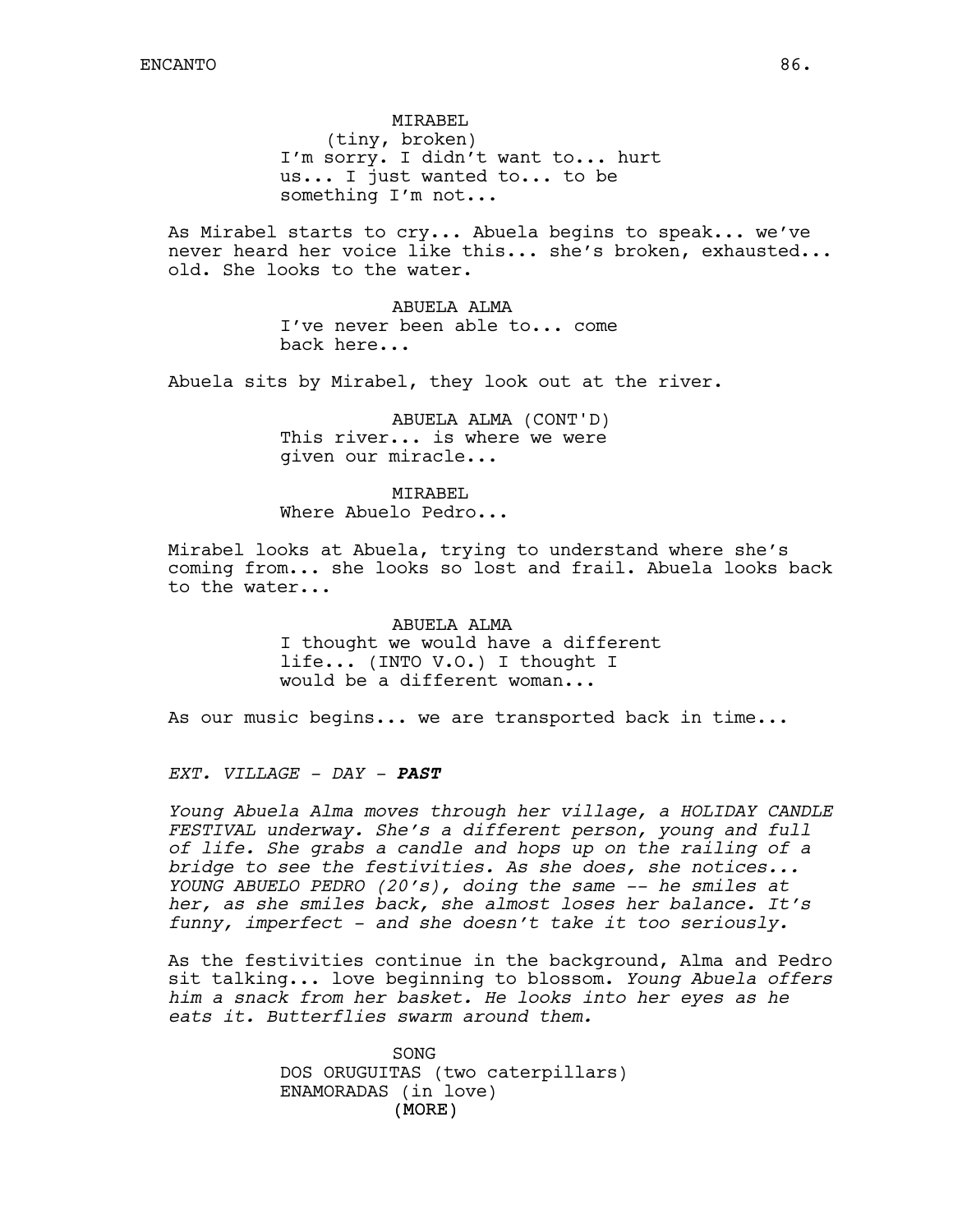SONG (CONT'D) PASAN SUS NOCHES (spend their nights) Y MADRUGADAS (and dawns)

### *INT. A TINY CHURCH - PAST*

*Young Abuelo and Young Abuela get married, ecstatic, in love... POOF! A photo is taken... and we...*

> SONG LLENAS DE HAMBRE (full of hunger) SIGUEN ANDANDO (they keep walking) Y NAVEGANDO UN MUNDO (and navigating a world) QUE CAMBIA Y SIGUE CAMBIANDO (that changes and keeps changing)

## *INT. ABUELA AND ABUELO'S HUMBLE APARTMENT - MORNING - PAST*

*TRANSITION from that photo... to the PHOTO in a frame... NEAR THE ICONIC WINDOW SHAPE we recognize from Alma's room in the ENCANTO CASITA (a re-creation)... pull back to reveal Young Alma (in their humble little apartment) surprising Pedro with news... she's pregnant... with triplets. He pretends to faint... then grabs her in an embrace, full of joy and love.*

> SONG NAVEGANDO UN MUNDO (navigating a world) QUE CAMBIA Y SIGUE CAMBIANDO (that changes and keeps changing) DOS ORUGUITAS (two caterpillars) PARAN EL VIENTO (against the wind)

*INT. ABUELA AND ABUELO'S HUMBLE APARTMENT - NIGHT - PAST*

In CANDLE LIGHT, Alma holds her newborns - wrapped in their hand woven blankets. Alma and Pedro look at each other... love in their eyes...

> SONG MIENTRAS SE ABRAZAN (as they hold each other) CON SENTIMENTO (with warmth and consent)

OUTSIDE... A LIGHT GROWS... Buildings down the street are on FIRE. The unrest in town is growing out of control... MEN ON HORSEBACK race through the streets... intimidating people, who run for cover.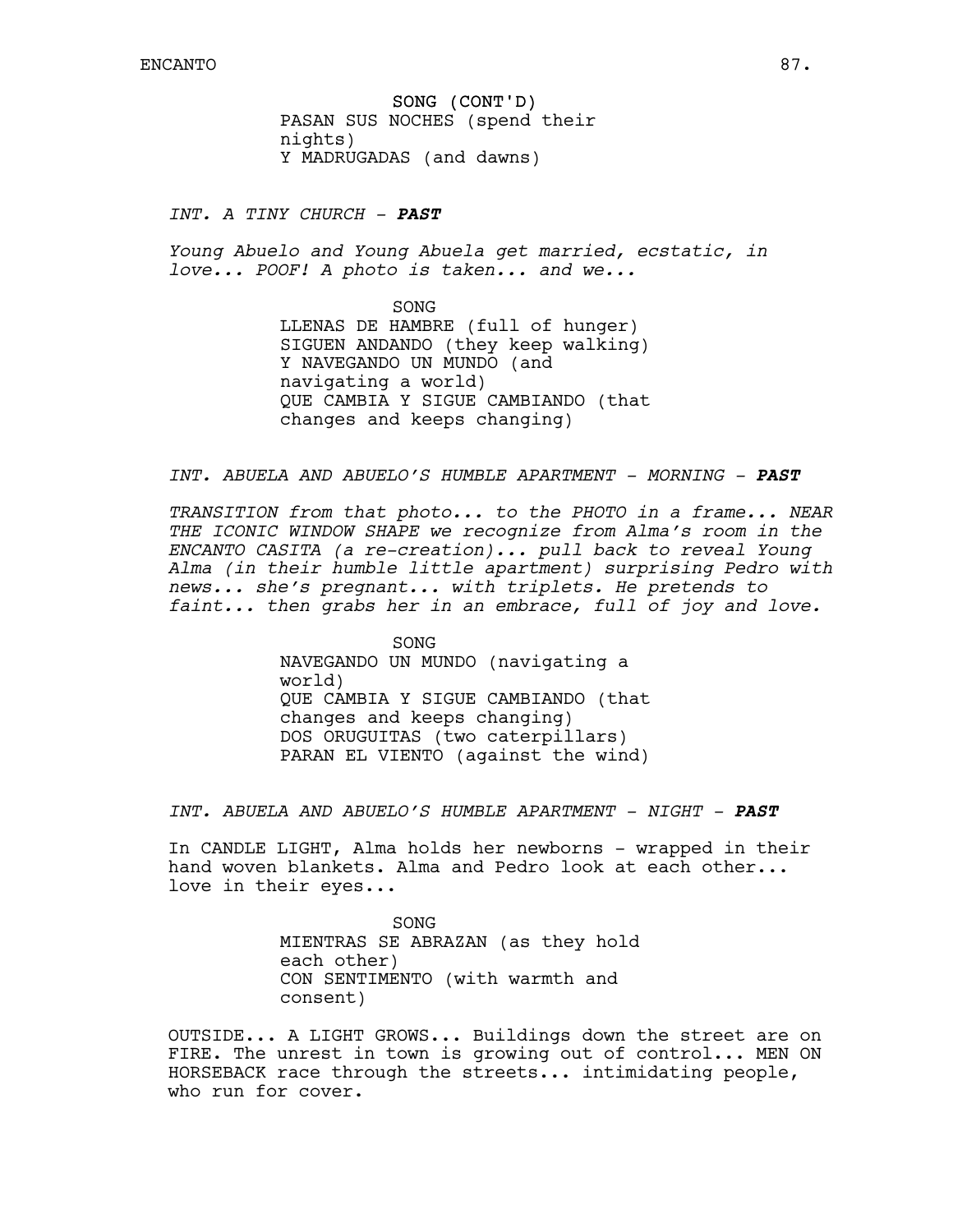Alma and Pedro look out the window concerned... then down at their newborn babies... then to each other... they know they must leave. Right now.

> SONG (CONT'D) SIGUEN CRECIENDO (keep growing) NO SABEN CUANDO (they don't know when)

# *INT. ABUELO AND ABUELA'S HOME - EVENING - PAST*

*Alma and Pedro have finished packing what little they can... they are leaving their life behind... the cribs sit unused in the corner of the room. A life they had prepared for that they must leave. Before they close the door... Pedro takes one last object... THE CANDLE from their wedding... and they shut the door.*

> SONG BUSCAR ALGÚN RINCÓN (to find some corner shelter) EL TIEMPO SIGUE CAMBIANDO (the time/weather keeps changing)

*EXT. MOUNTAIN ROAD - NIGHT*

*With the CANDLE lighting their way, Young Alma and Young Pedro set out into the night trailed by a group of people carrying meager belongings. We can see their town burning in the distance behind them. This isn't lyrical, they are running and afraid.*

> SONG INSEPARABLES SON (they are inseparable) Y EL TIEMPO SIGUE CAMBIANDO (and the weather keeps changing)

EXT. RIVER - NIGHT

The group of displaced people ford a river... the river Mirabel and Abuela were sitting by when the song began. As they cross it... Alma and Pedro look at each other... we can see Pedro is encouraging Alma, his eyes saying they will be okay. MIRABEL watches them... but as she does... the CANDLE in PEDRO'S HAND FLICKERS UNNATURALLY... and he looks back to see... evil *men on horseback approaching far in the distance.* 

*The whole group runs, desperate, through the river. Fleeing. But the terrain makes it hard to run away. Young Alma looks to Pedro, panicking. She holds her babies tight.*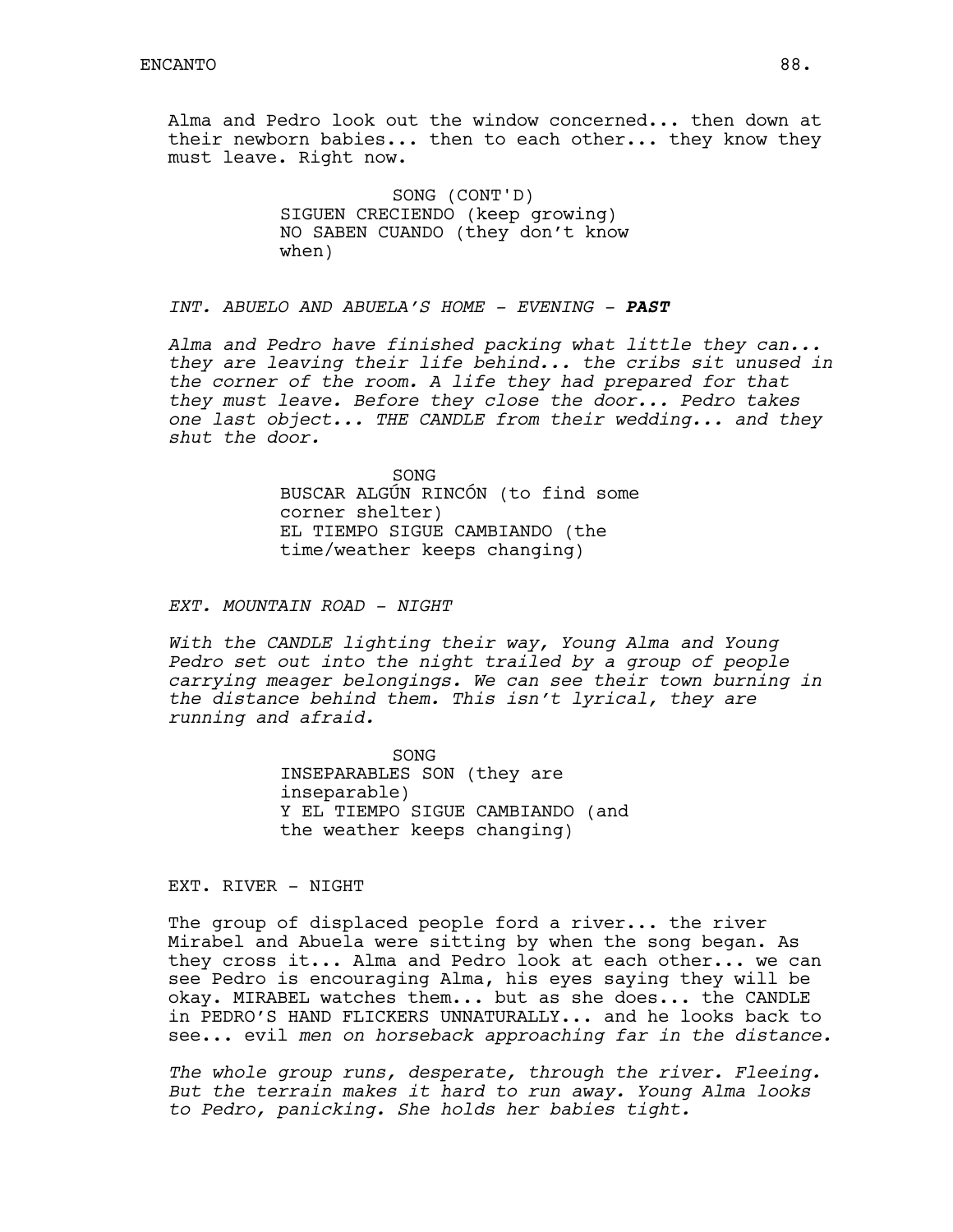SONG AY ORUGUITAS (oh, caterpillars) NO SE AGUANTEN MAS (don't hold each other any longer) HAY QUE CRECER (you must grow) APARTE Y VOLVER (apart and return) HACIA ADELANTE SEGUIRÁS (that's the way forward) VIENEN MILAGROS (miracles are coming) VIENEN CRISÁLIDAS (chrysalises are coming) HAY QUE PARTIR (you must part) Y CONSTRUIR (and construct) SU PROPIO FUTURO (your own future)

As chaos swirls around them... Pedro makes a choice... he looks back to where the horsemen are coming from, then looks back into Alma's eyes. She knows exactly what he's about to do... and we can see her emotions building... her fear growing.

Pedro catches her eyes... lifts her face to his... "everything will be okay" is what his eyes are saying. He looks down to his three newborn babies... kisses their heads, and kisses Alma, full of love. He looks into her eyes, telling her she will survive... she will thrive... their children will find a new home and have a better life.

*Pedro races back to beg the men on horseback to let them live. They listen to his plea... and ignore it. And just like that... Pedro is lost.*

> SONG (CONT'D) AY ORUGUITAS (oh, caterpillars) NO SE AGUANTEN MAS (don't hold each other any longer) HAY QUE CRECER (you must grow) APARTE Y VOLVER (apart and return) HACIA ADELANTE SEGUIRÁS (that's the way forward) VIENEN MILAGROS (miracles are coming) VIENEN CRISÁLIDAS (chrysalises are coming) HAY QUE PARTIR (you must part) Y CONSTRUIR (and construct) SU PROPIO FUTURO (your own future)

As people around her panic, Abuela looks to the river where Pedro was lost... then looks to her babies... her family... the lives she is now responsible for. Mirabel watches, stunned, horrified, scared.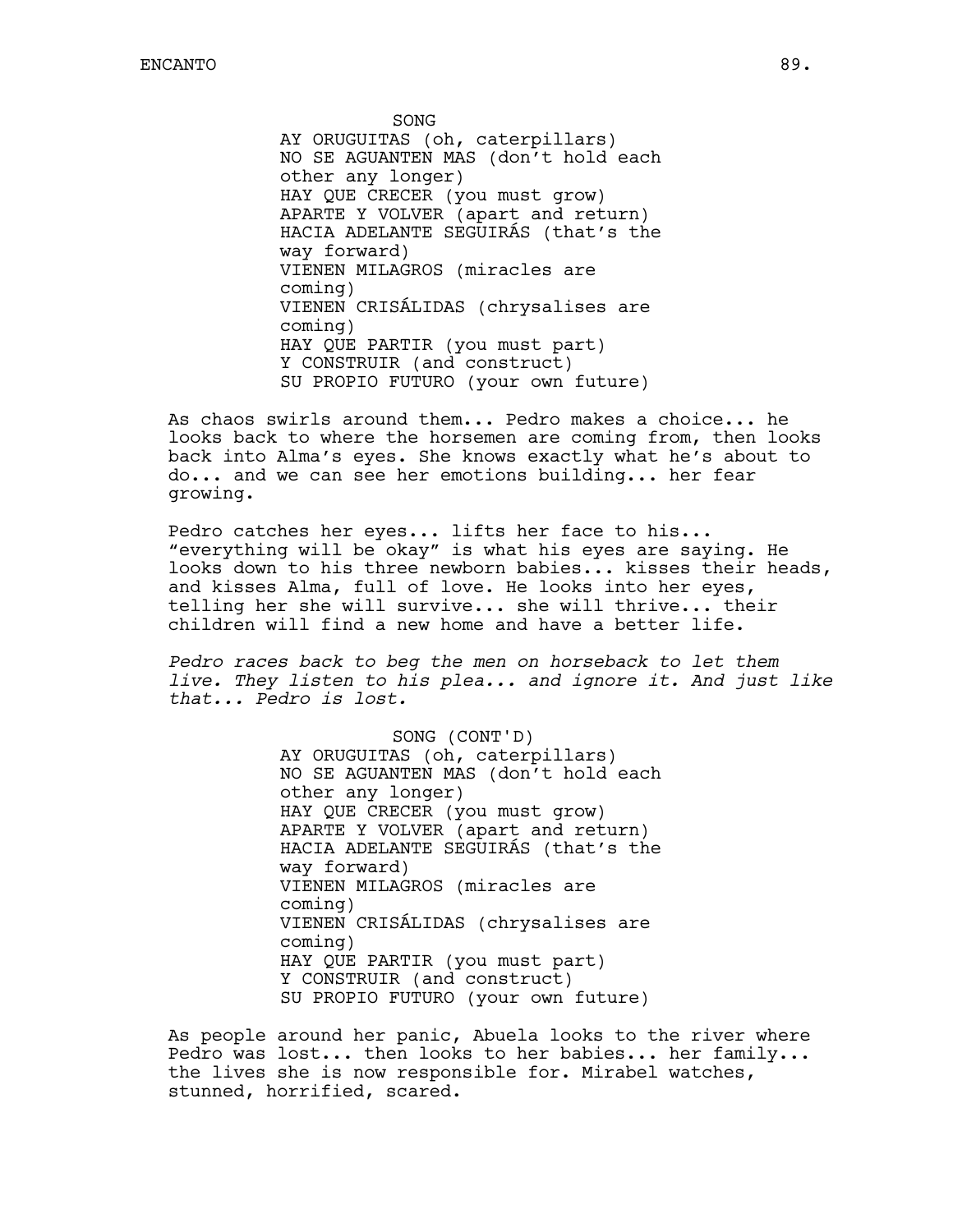As the horses approach, Abuela sinks to her knees... tears in her eyes... begging the earth to spare the lives of her babies. Praying for salvation. She puts her hand INTO THE SOIL.

And suddenly... the ground around her begins to glow... the candle fills with magic... and the villains are blown back... We see Abuela... crying... heartbroken, but saved...

But as the people around her look around in awe... and appreciation... Abuela... isn't celebrating... she's staring out at the river where Pedro died... as the MOUNTAINS rise up and **occlude it from her view**.

*INT. ABUELA ALMA'S BEDROOM - NIGHT - PAST*

*Young Abuela, in her bedroom, which we now realize is an exact copy of the room she once shared with Pedro, looks heartbroken and vulnerable. She sits in the same place she did in her old apartment.*

> SONG DOS ORUGUITAS (two caterpillars) DESORIENTADAS (disoriented) EN DOS CAPULLOS (in two cocoons) BIEN ABRIGADAS (all bundled up)

*She looks to the babies in her arms*... she cannot be weak for them... she must be strong... their Encanto must never break the way her old home did... **We see her steel herself. WIPE AWAY HER TEARS.** This is where she began to change, where she armored up and became the Abuela we've come to know. She picks up the candle and shawl and heads out.

> ABUELA ALMA (V.O.) I was given a miracle... a second chance... and I was so afraid to lose it... that I lost sight of who our miracle was for.

As she passes each new child's door, years pass and she becomes harder and harder on her family... more rigid... more limiting. Her expectations growing more unhealthy. We move from child to child until... we reach MIRABEL... whose door vanishes. Mirabel looks to Abuela for compassion. And this time, Abuela sees her mistake... but it's too late...

> ABUELA ALMA (V.O.) And... I am so sorry...

Abuela turns and finds herself... in the rubble of the house. The candle gone. Everything she had hoped for... destroyed. Abuela falls to her knees...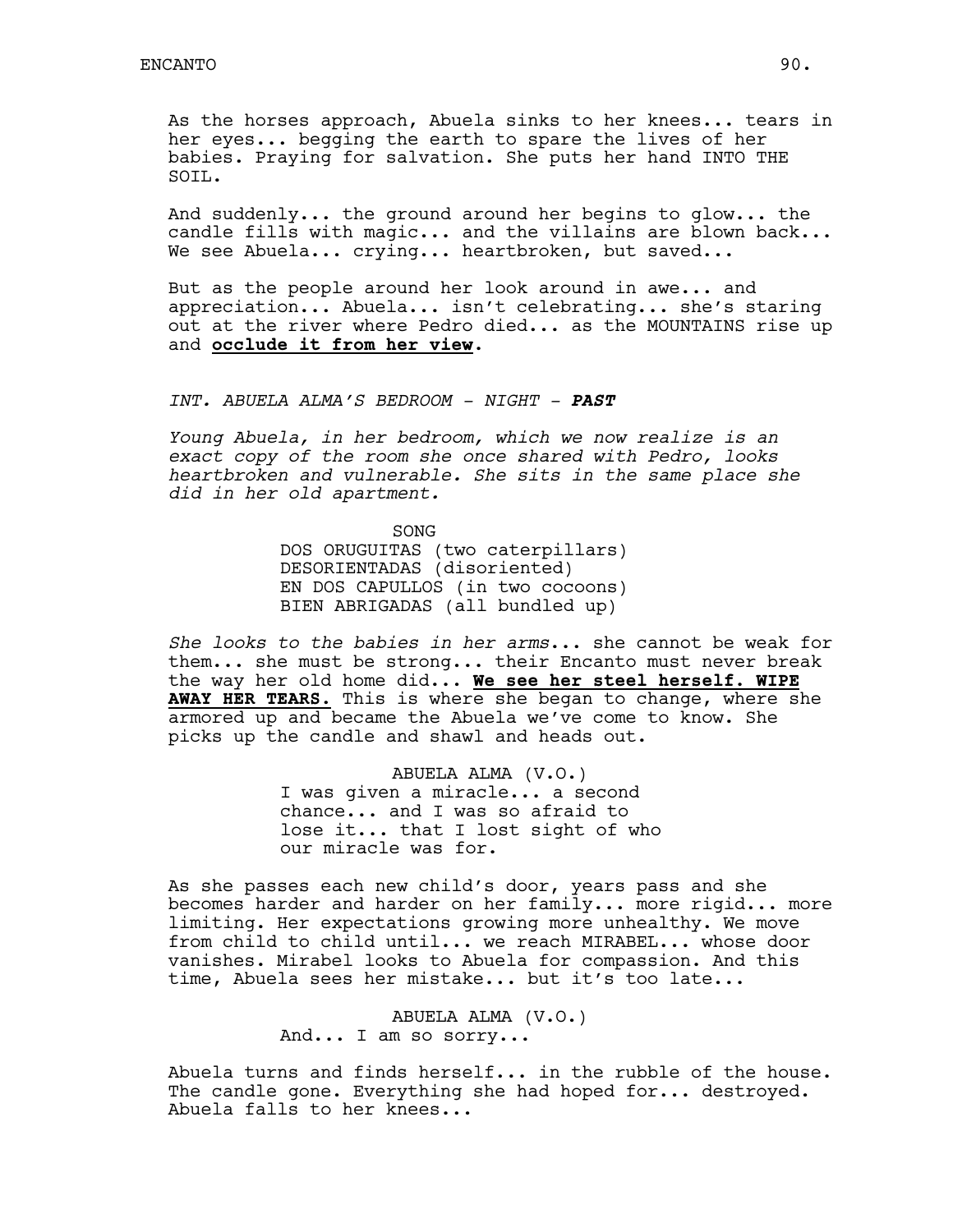ABUELA ALMA (V.O.) ...You never hurt our family, Mirabel. We are broken... Because of me.

#### EXT. RIVER BANK - *PRESENT DAY*

We transition back to Mirabel and Abuela, at her most vulnerable. Ashamed, Abuela stops speaking. Mirabel takes in her grandmother. All her pain and good intentions gone wrong...

But as Mirabel looks to Abuela... she sees something behind her... in the distance... a BUTTERFLY... which flits onto a reed in the middle of the water. Just like in the vision.

Mirabel stares at the butterfly, transfixed. Mirabel then looks at Abuela, understanding what this moment is... that the person Mirabel has always needed to embrace is Abuela.

> MIRABEL Abuela... I can finally see. You lost your home... lost everything... you suffered so much... all alone... so it would never happen again. (then) We were saved because of you. We were given a miracle because of you. We are a family because of you. And nothing could ever be broken, that we can't fix... together.

As this lands on Abuela, her heart seems to crack open. She feels a great weight lift from her shoulders. It is a quiet moment of release fifty year in the making. And suddenly... the SUN PEEKS THROUGH THE CLOUDS, illuminating the river ... beautiful, pink hues, wondrous and spectacular. Alma looks at Mirabel in awe and hugs her tightly, tears in her eyes.

> ABUELA ALMA (as they hug) I asked my Pedro for help. Mirabel... he sent me you.

As they embrace in the middle of the river, the butterfly flaps into the wind and soon... thousands of butterflies begin to fill the air, swirling around them. Mirabel tears up, filled with emotion. Abuela looks at the butterflies, this beautiful moment, this place redefined.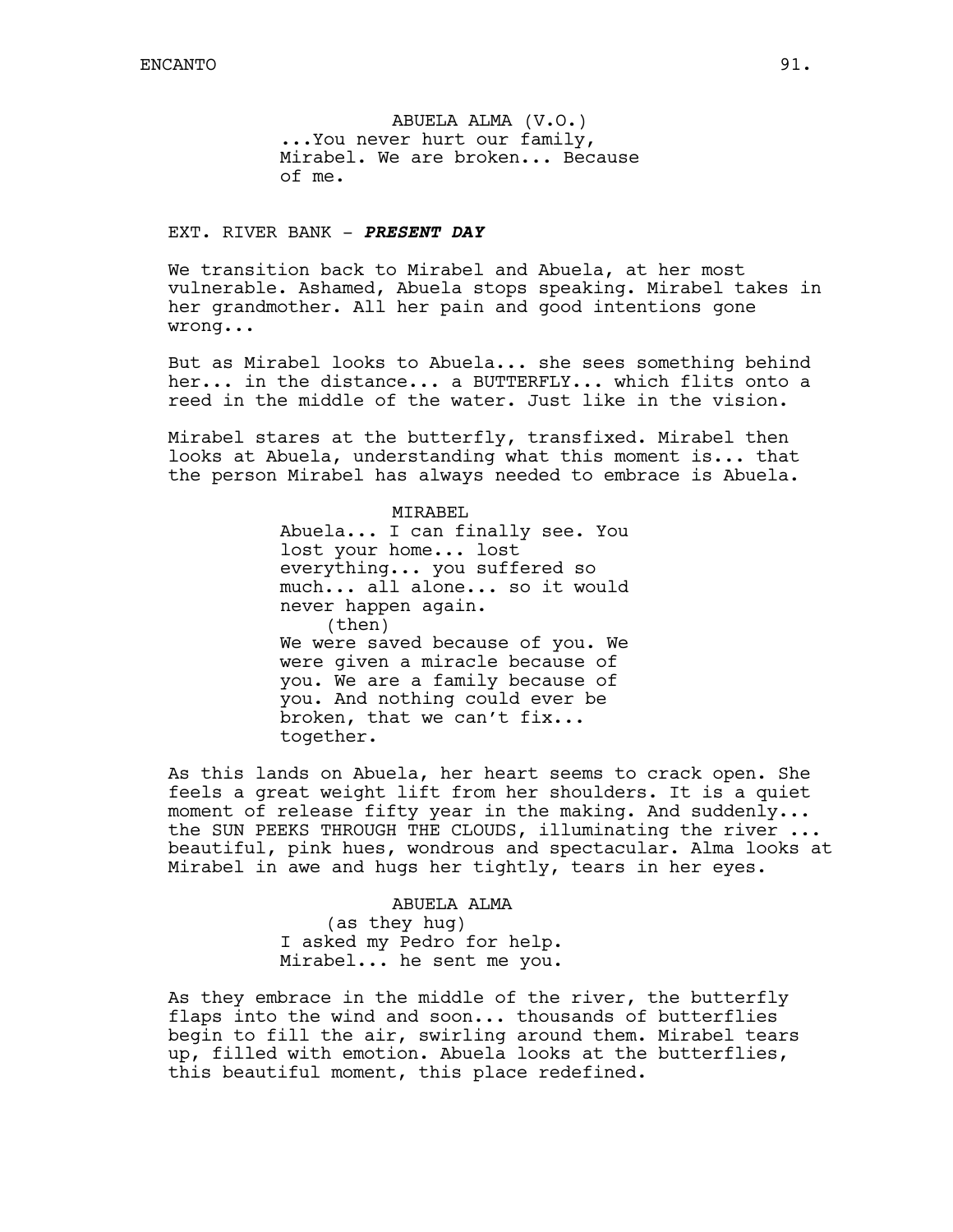SONG AY, MARIPOSAS (oh, butterflies) NO SE AGUANTEN MAS (don't hold each other any longer) HAY QUE CRECER (you must grow) APARTE Y VOLVER (apart and return) HACIA ADELANTE SEGUIRÁS (that's the way forward)

The music swells, as even more BUTTERFLIES begin to swarm around them... and in this moment... they begin to... MIGRATE, back in the direction of the ENCANTO... like a AERIAL SUPERHIGHWAY of BUTTERFLIES. Mirabel looks up... feeling the pull... excited for what the future holds.

> SONG (CONT'D) YA SON MILAGROS (you are already miracles) ROMPIENDO CRISÁLIDAS (breaking chrysalises) HAY QUE VOLAR (you must fly) HAY QUE ENCONTRAR (and find) SU PROPIO FUTURO (your own future)

#### *END SONG.*

EXT. RIVERBANK - MOMENTS LATER

As Mirabel and Abuela return to the riverbank... something dark and large crashes through the wilderness in front of them, it's... BRUNO ON A HORSE. Awkward and ridiculous.

> TIO BRUNO She didn't do this! She didn't do this! I gave her a vision! It was me! I was like go! And she was like fttt! She only wanted to help. I... don't care what you think of me, but if you're too stubborn to, to --

Abuela Alma embraces and kisses him.

ABUELA ALMA (quiet, remorseful) Brunito...

Bruno is confused. He looks to Mirabel.

TIO BRUNO I feel like I missed something important.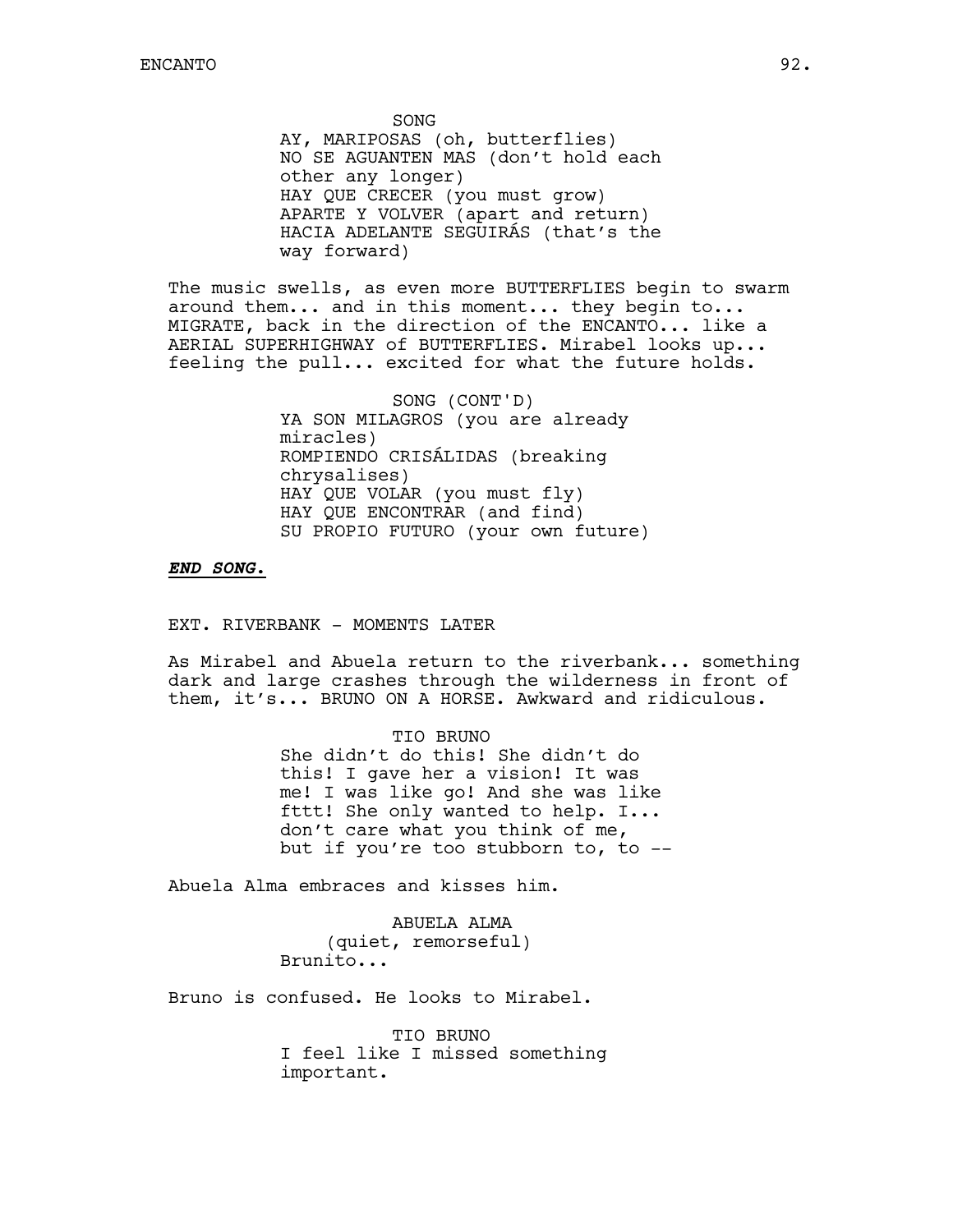### MIRABEL

Come on...

Abuela gives Bruno an affectionate look before taking his hand and walking after Mirabel. Mirabel climbs up on the horse. She helps Abuela who helps Bruno.

> TIO BRUNO What - what's happening, where are we going?

> > MIRABEL

Home.

As exciting music kicks in, they gallop away, back towards the Encanto.

EXT. ENCANTO - MORNING

We find... MIRABEL racing on the horse... like a BONAFIDE HERO. Abuela and Bruno cling to her, a heroic trio returning.

- THE KIDS and TOWNSPEOPLE IN TOWN watch, awestruck and MIRABEL races through the streets. The kids see her and freak out.

> PUMPED JUANCHO It's her, I FOUND HER!

LITTLE ALEJANDRA I found her!

INNOCENT CECILIA She's back, she's back, she's back!

EXT. CASA MADRIGAL - RUINS - MOMENTS LATER

Mirabel skids to a stop on the side of the ruined house... For a moment she's taken aback by the severity of the damage... but Mirabel doesn't let it shake her confidence. As she hurries around to the front, Julieta comes running from the other side.

JULIETA (O.S.)

Mirabel?!

Julieta runs to Mirabel, relieved that her daughter has returned and is okay. She grasps Mirabel in a hug.

JULIETA (CONT'D)

Mirabel!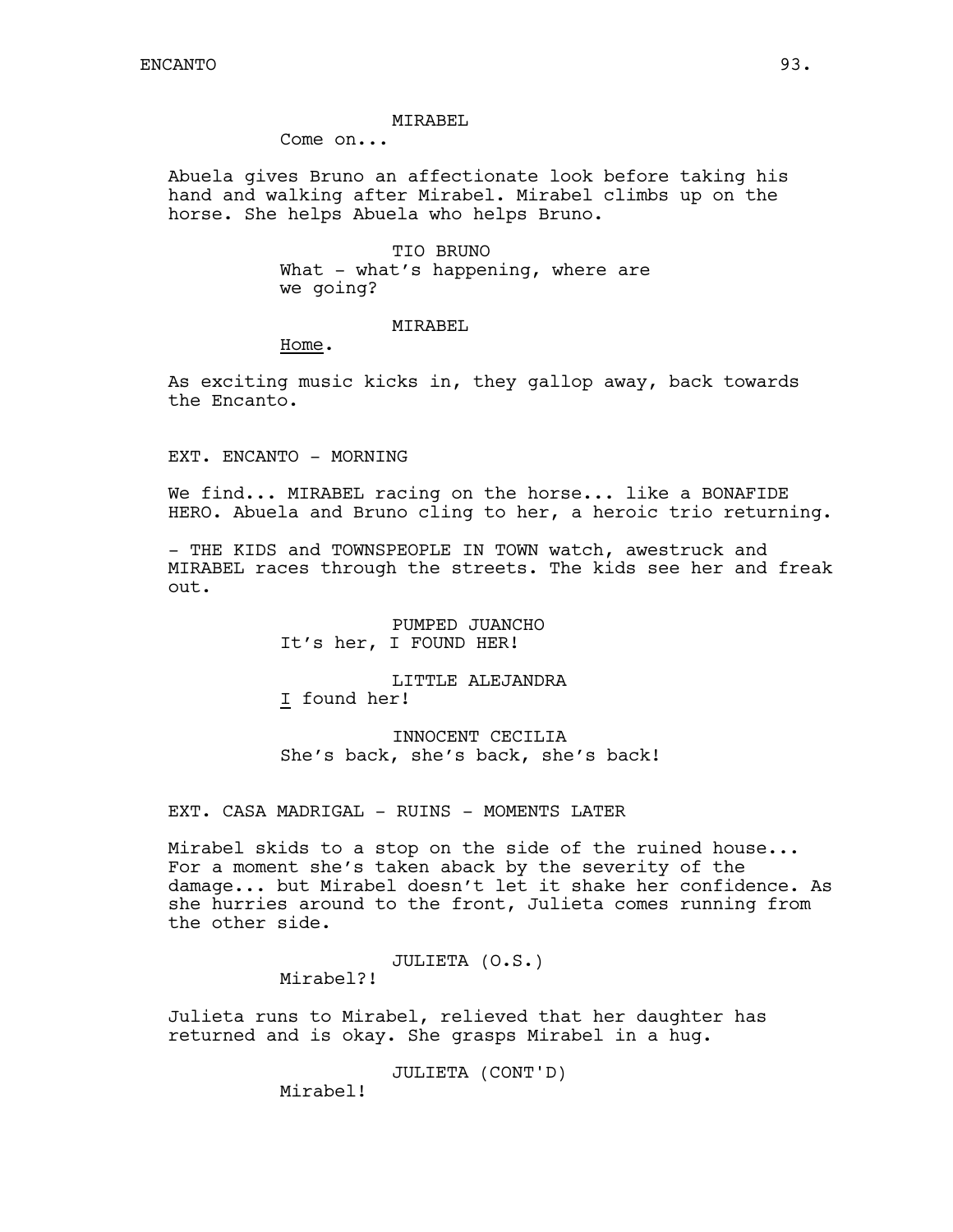MIRABEL (intimate, warm) Mamá...

JULIETA Ay mi amor, I was so worried... we couldn't find you.

AGUSTÍN (racing up, covered in welts) There were bees everywhere.

Mirabel puts her hand on her dad's welted face.

AGUSTÍN (CONT'D) I'll be okay.

CAMILO (O.S.) Uh... not if we don't have a house.

They look to Camilo. Félix nudges Camilo with his elbow.

CAMILO (CONT'D) (OFF FÉLIX) What? We don't have a house, I can't say we don't have a house? What is that? Not a house.

Mirabel walks up to the standing arch which used to be the front door of the house. She starts singing to the family.

> MTRABEL. LOOK AT THIS HOME WE NEED A NEW FOUNDATION IT MAY SEEM HOPELESS BUT WE'LL GET BY JUST FINE

The family begins to assemble in front of her.

MIRABEL (CONT'D) LOOK AT THIS FAMILY A GLOWING CONSTELLATION SO FULL OF STARS AND EVERYBODY WANTS TO SHINE BUT THE STARS DON'T SHINE, THEY BURN AND THE CONSTELLATIONS SHIFT I THINK IT'S TIME YOU LEARN YOU'RE MORE THAN JUST YOUR GIFT...

ABUELA WALKS UP and through the archway.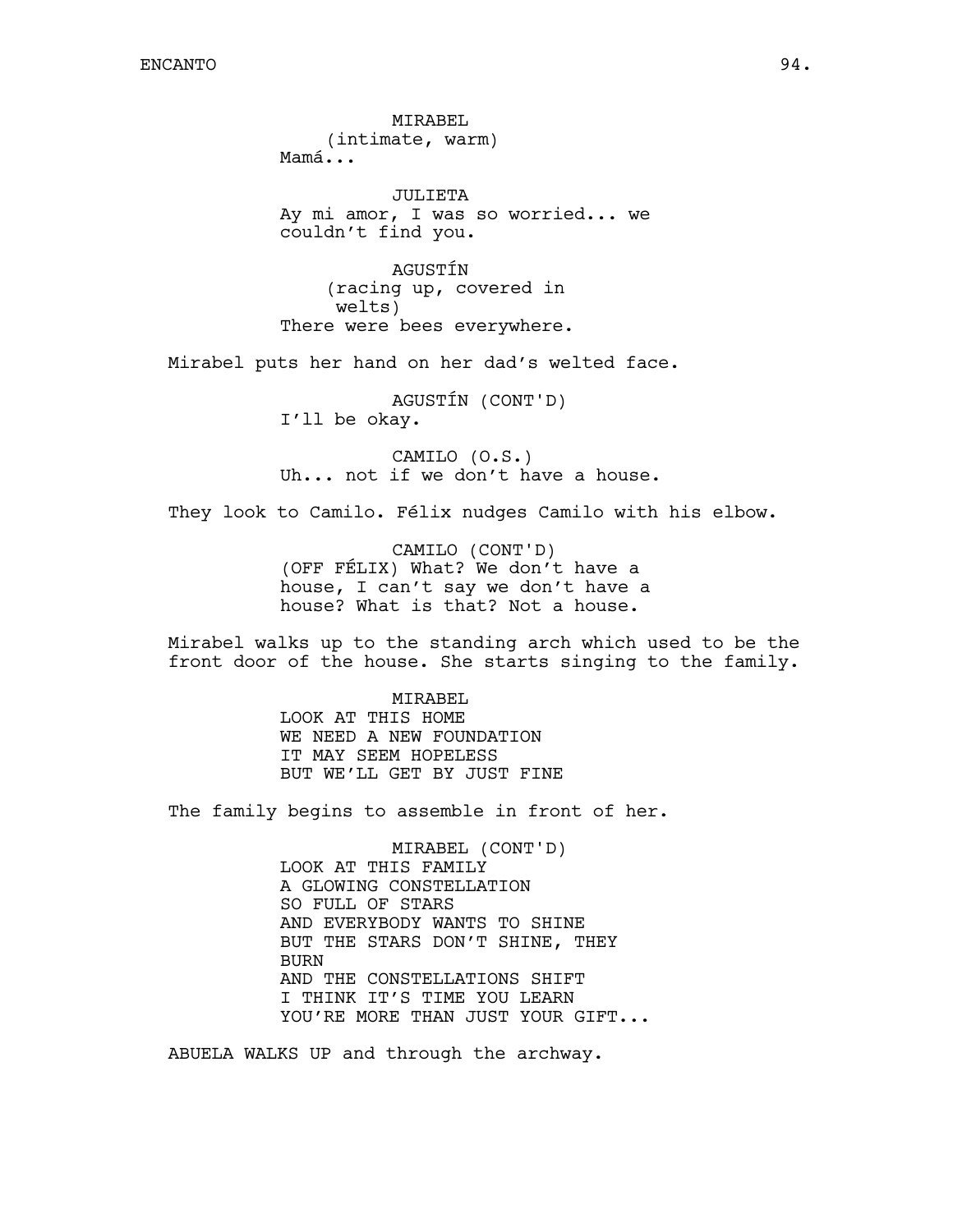ABUELA ALMA AND I'M SORRY I HELD ON TOO TIGHT, JUST SO AFRAID I'D LOSE YOU TOO (ABUELA beckons over the shadowy figure of Bruno.) THE MIRACLE IS NOT SOME MAGIC THAT YOU'VE GOT THE MIRACLE IS YOU, NOT SOME GIFT, JUST YOU...

ABUELA/MIRABEL THE MIRACLE IS YOU, ALL OF YOU, ALL OF YOU

The reunited triplets hug. Camilo stares at Bruno.

CAMILO OKAY SO... WE GONNA TALK ABOUT BRUNO...?

ANTONIO (grinning) That's Bruno.

Bruno nods, awkward.

TIO BRUNO YEAH, THERE'S A LOT TO SAY ABOUT BRUNO... (then, grabbing Pepa and spinning her around) I'LL START, OKAY! PEPA I'M SORRY 'BOUT YOUR WEDDING DIDN'T MEAN TO BE UPSETTING THAT WASN'T A PROPHECY I COULD JUST SEE YOU WERE SWEATING AND I WANTED YOU TO KNOW THAT YOUR BRO LOVES YOU SO LET IT IN, LET IT OUT, LET IT RAIN, LET IT SNOW "LET IT GOOO..."

PEPA bursts into tears. FÉLIX lifts his arms in triumph and hugs PEPA.

> FÉLIX That's what I'm always saying, Bro!

Bruno turns back to the center, regards the family.

*TIO BRUNO I GOT A LOTTA 'POLOGIES I'VE GOT TO SAY*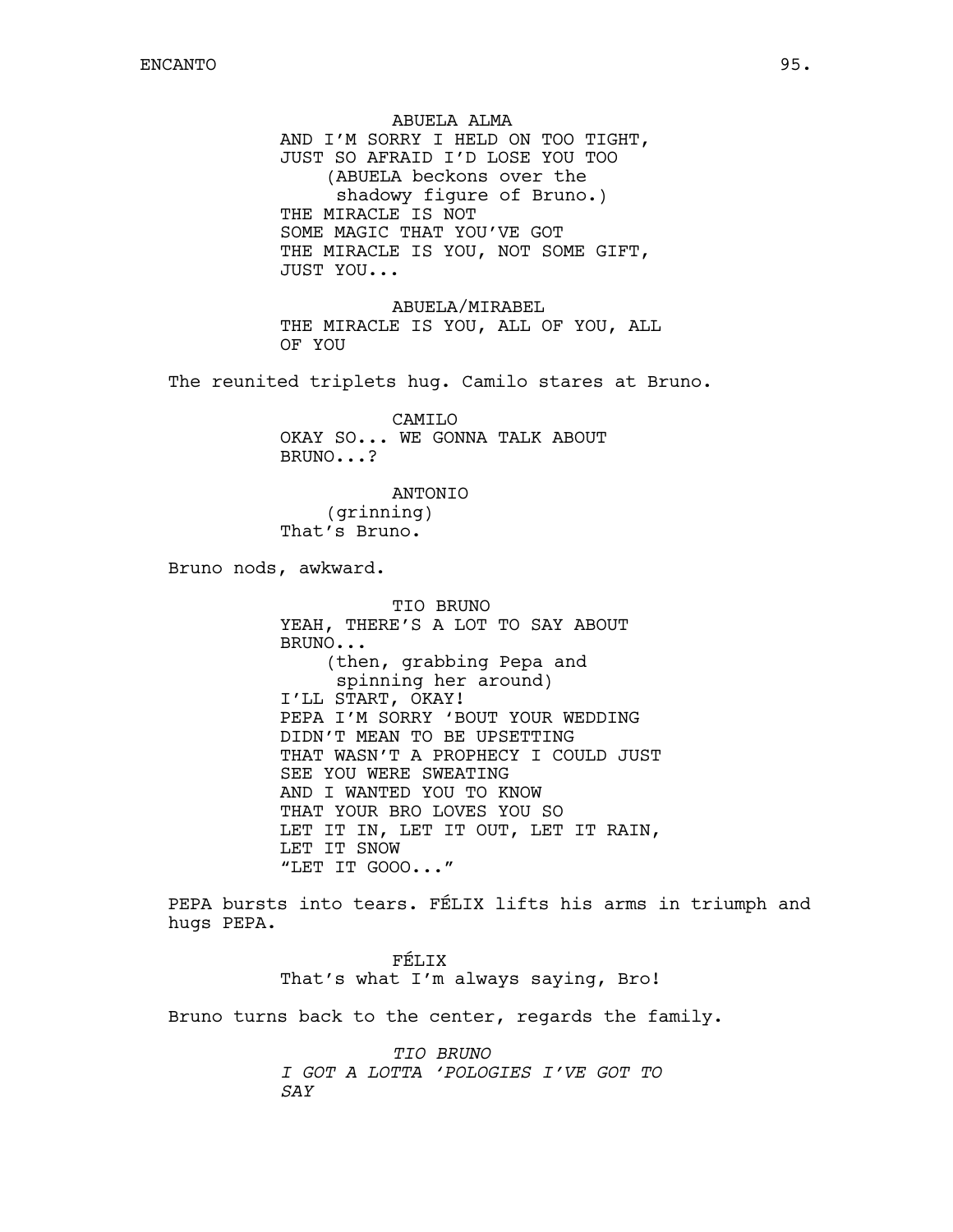JULIETA HEY WE'RE JUST HAPPY THAT YOU'RE HERE, OKAY?

TIO BRUNO

But  $--$ 

PEPA COME INTO THE LIGHT!

TIO BRUNO

But  $--$ 

AGUSTIN THE TRIPLETS ALL REUNITE!

JULIETA AND NO MATTER WHAT HAPPENS

JULIETA/PEPA WE'RE GONNA FIND OUR WAY

*DOLORES* (to Camilo) *YO I KNEW HE NEVER LEFT. I HEARD HIM EVERY DAY...*

We hear a cavalcade of noise and drums.

ABUELA ALMA WHAT'S THAT SOUND?

# ANTONIO

I think it's everyone in town...

The TOWNSPEOPLE appear over the crest of the mountain. We see the TOWN CHILDREN, MARIANO and his Abuela, everyone we've met.

# TOWNSPEOPLE

HEY! LAY DOWN YOUR LOAD, LAY DOWN YOUR LOAD, WE'RE ONLY DOWN THE ROAD, WE'RE ONLY DOWN THE ROAD, WE HAVE NO GIFS BUT WE ARE MANY AND WE'LL DO ANYTHING FOR YOU!

The Madrigals and the town begin to rebuild the home. Over the next rebuilding montage, Bruno helps map out the layout of the house with his sand, Pumped Juancho chugs a bunch of coffee and nails like a fiend, and we find Mirabel, Isabela and Luisa; the three have never been this closer.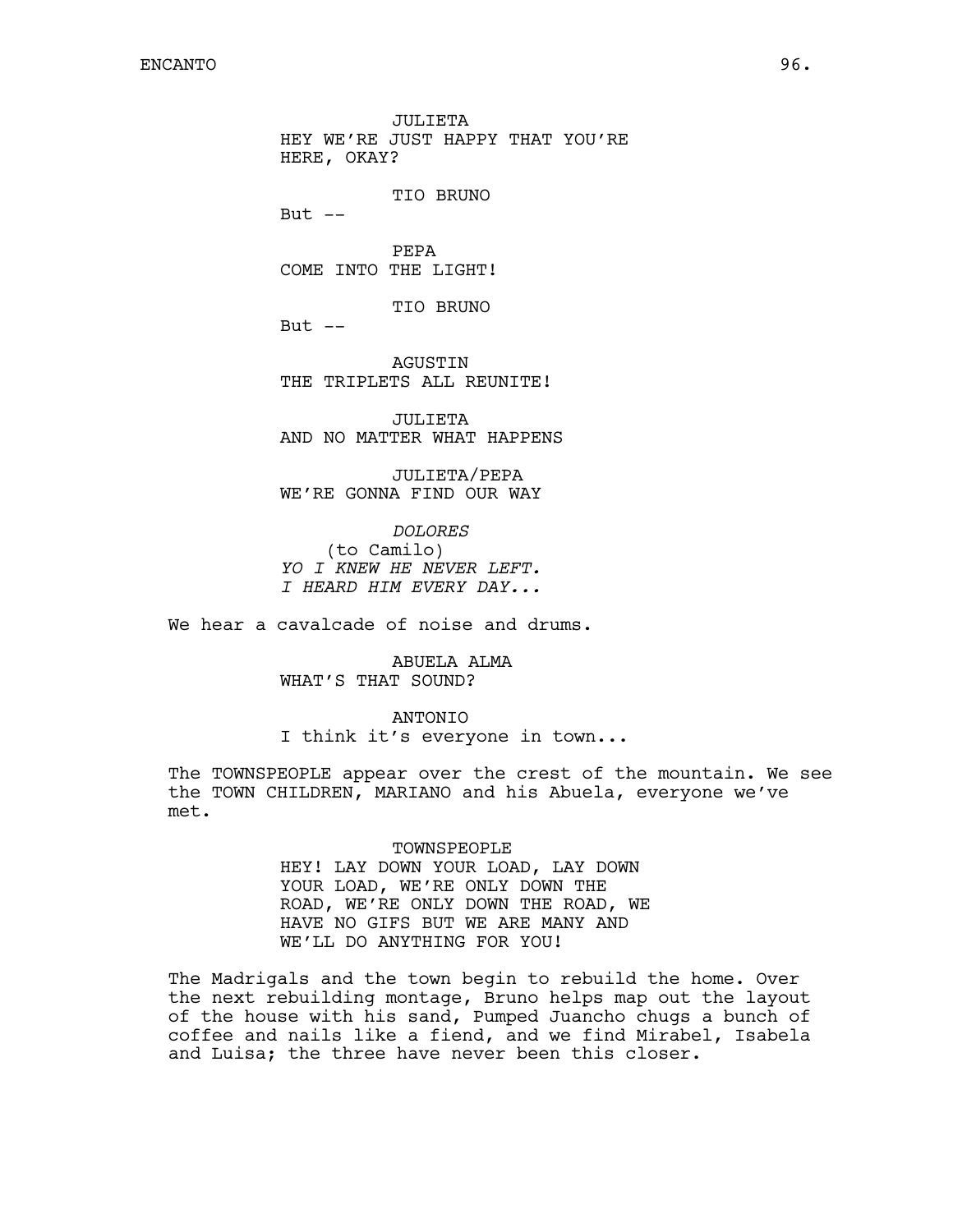**TSABELA** *IT'S A DREAM WHEN WE WORK AS A TEAM. YOU'RE SO STRONG.*

LUISA YEAH, BUT SOMETIMES I CRY—

ISABELA/MIRABEL

SO DO I!

LUISA I MAY NOT BE AS STRONG, BUT I'M GETTING WISER

ISABELA YEAH, I NEED SUNLIGHT AND FERTILIZER C'MON, LET'S PLANT SOMETHING NEW AND WATCH IT FLY

ISABELA/LUISA STRAIGHT UP TO THE SKY,

ISABELA/LUISA/MIRABEL/DOLORES LET'S GO...

JULIETA and AGUSTÍN watch MIRABEL leading the house building effort with pride.

> JULIETA/MIRABEL THE STARS DON'T SHINE THEY BURN THE CONSTELLATIONS GLOW THE SEASONS CHANGE IN TURN

JULIETA WOULD YOU WATCH OUR LITTLE GIRL GO?

AGUSTÍN SHE TAKES AFTER YOU.

The rebuilding effort continues. We see MARIANO sigh dramatically sitting on broken stairs. Mirabel approaches.

> MIRABEL HEY MARIANO, WHY SO BLUE?

MARIANO I... JUST HAVE SO MUCH LOVE INSIDE...

MIRABEL Y'KNOW, I'VE GOT THIS COUSIN TOO. HAVE YOU MET DOLORES?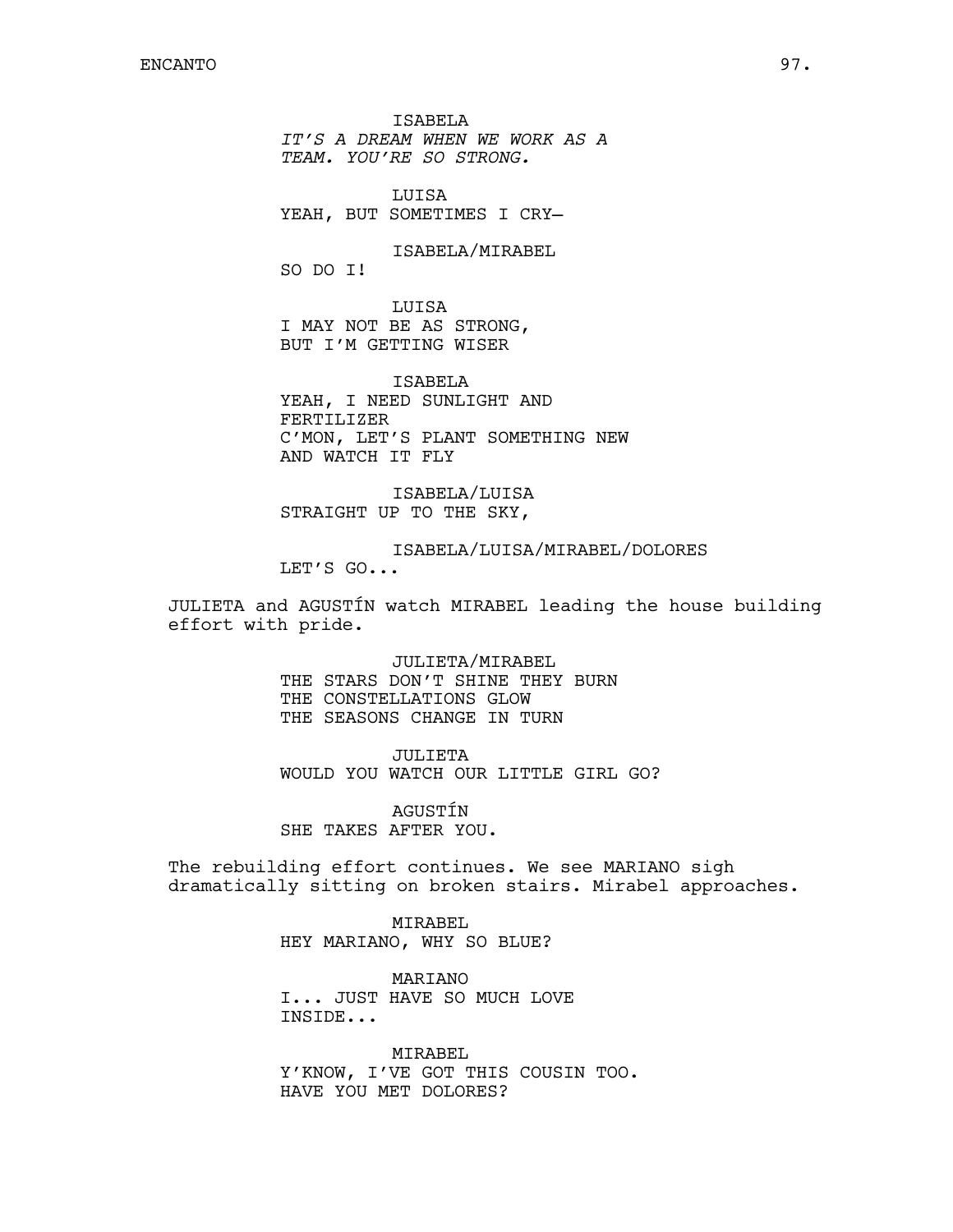DOLORES appears out of nowhere.

DOLORES OKAY I'LL TAKE IT FROM HERE, G'BYE! (She turns to Mariano) YOU TALK SO LOUD. YOU TAKE CARE OF YOUR MOTHER AND YOU MAKE HER PROUD. YOU WRITE YOUR OWN POETRY EVERY NIGHT WHEN YOU GO TO SLEEP AND I'M SIEZING THE MOMENT SO WON'T YOU WAKE UP AND NOTICE ME

MARIANO DOLORES... I SEE YOU

DOLORES AND I HEAR YOU.

MIRABEL

YES!

TOWNSPEOPLE ALL OF YOU, ALL OF YOU.

MARIANO LET'S GET MARRIED!

DOLORES

SLOW DOWN.

MIRABEL/ABUELA/TOWNSPEOPLE ALL OF YOU, ALL OF YOU.

Smash cut to ABUELA and MIRABEL, standing outside the nearly completed new CASA MADRIGAL. It's not the same as before... and that's okay.

> MIRABEL HOME SWEET HOME. I LIKE THE NEW FOUNDATION.

ABUELA ALMA IT ISN'T PERFECT.

MIRABEL NEITHER ARE WE.

ABUELA ALMA THAT'S TRUE. JUST ONE MORE THING, BEFORE THE CELEBRATION.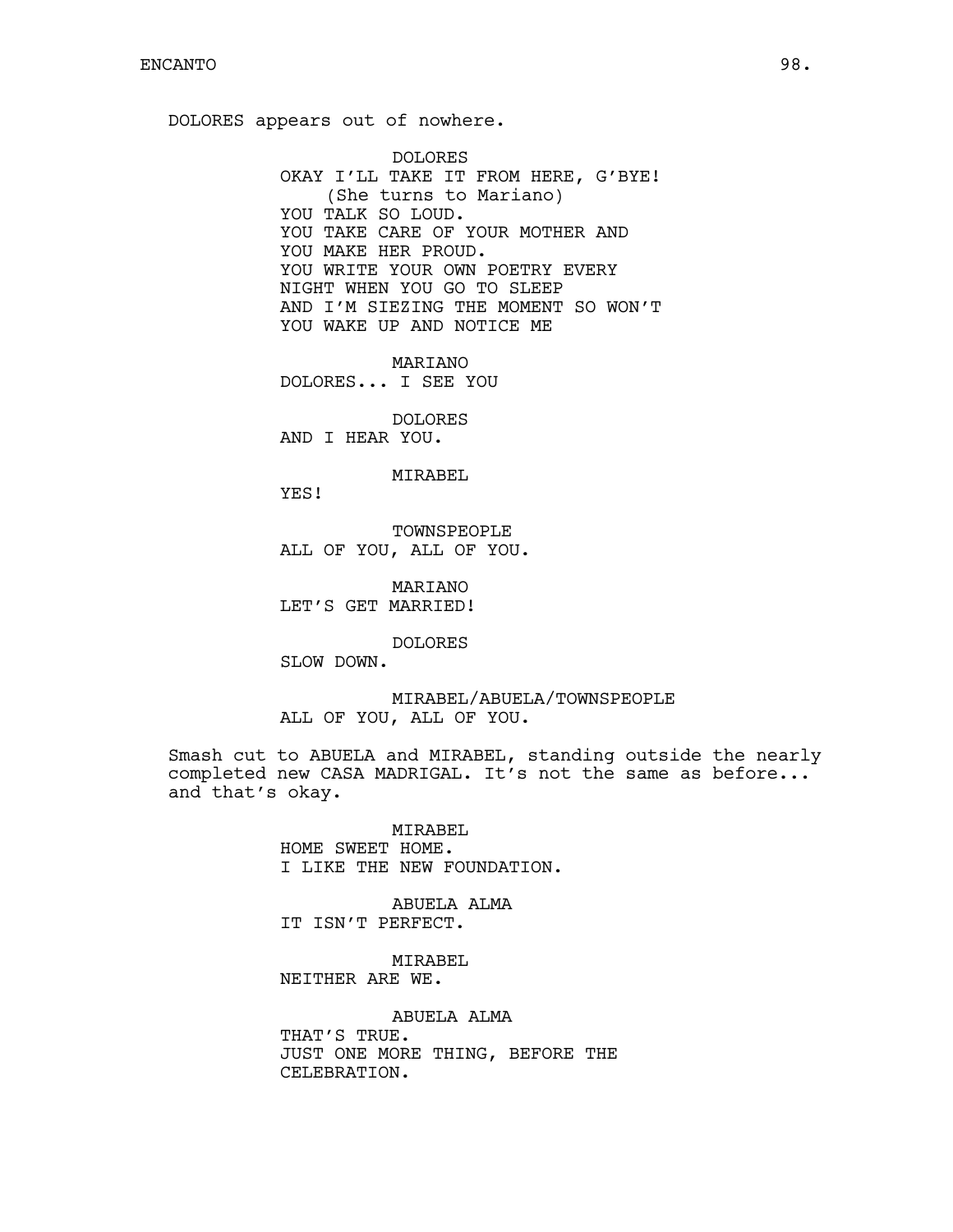## MIRABEL

WHAT?

TIO BRUNO WE NEED A DOOR-KNOB.

ANTONIO WE MADE THIS ONE FOR YOU...

Antonio hands Mirabel... a NEW DOORKNOB with an "M" on it. Mirabel looks up to see the family gathering around her. Antonio takes Mirabel's hand and walks her toward the front door. People in town begin to join as well.

> CAMILO/DOLORES/FÉLIX/PEPA WE SEE HOW BRIGHT YOU BURN...

LUISA/ISABELA WE SEE HOW BRAVE YOU'VE BEEN...

AGUSTÍN/JULIETA NOW SEE YOURSELF IN TURN...

TIO BRUNO YOU'RE THE REAL GIFT, KID. LET US IN.

Abuela touches Mirabel's face, proud... emotional.

ABUELA ALMA OPEN YOUR EYES... (then, small) Abre los ojos.... What do you see?

But Mirabel looks at her reflection in her doorknob... and smiles.

> MIRABEL I see... me... (then) *All* of me.

Mirabel looks to her family, who all smile back. Mirabel turns, then places HER doorknob into the FRONT DOOR of the House and... WHOOSH! AN EXPLOSION OF LIGHT races over the entire Encanto, restoring its magic... and redefining the cracks that spread to the entire town. A new miracle.

As the House comes back to life once more, the House "waves" at Mirabel and she waves back.

> MIRABEL (CONT'D) Hola, Casita.